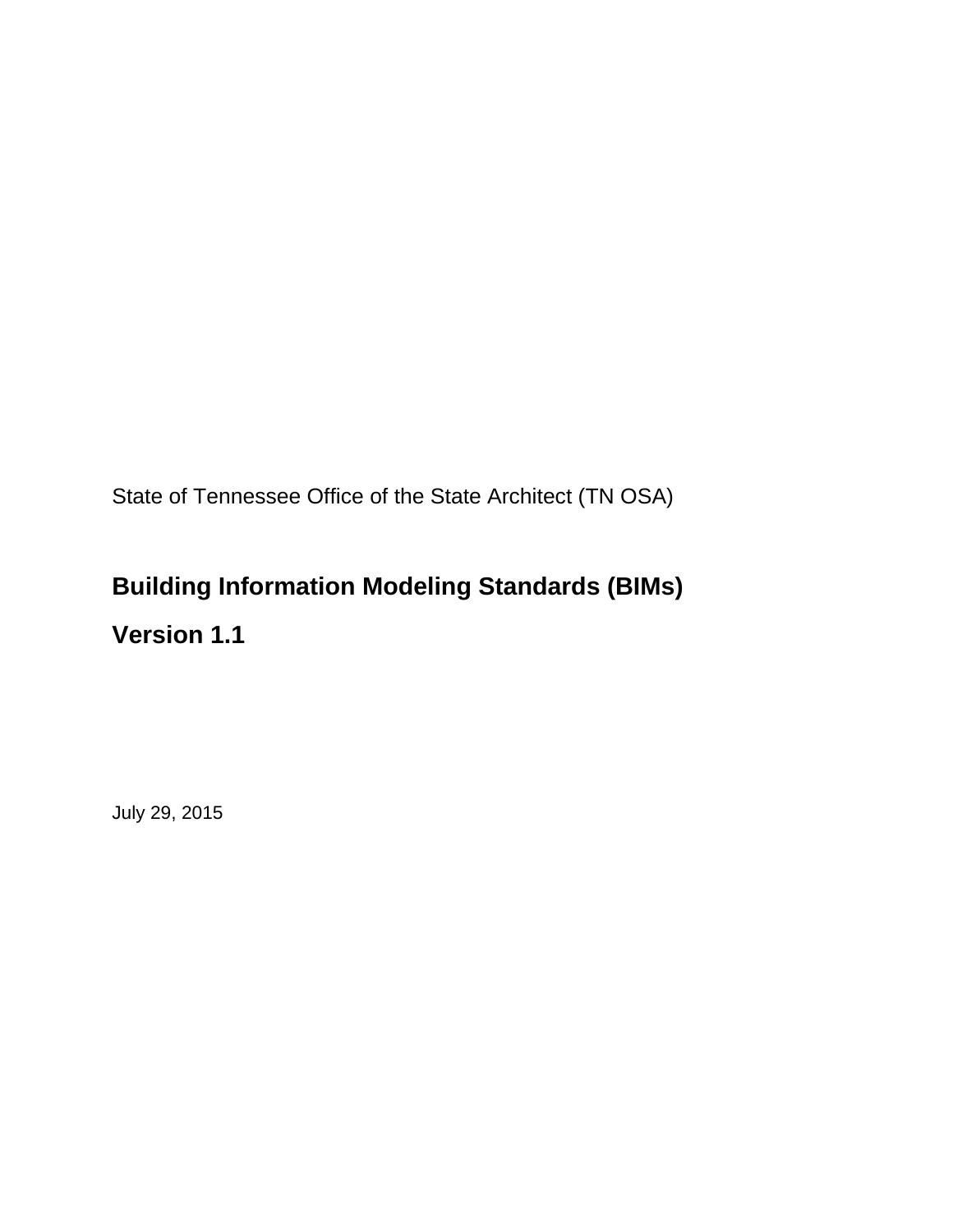# **Table of Contents**

| 1.   |                                 |  |
|------|---------------------------------|--|
| 1.2. |                                 |  |
| 1.3. |                                 |  |
| 2.   |                                 |  |
| 2.1. |                                 |  |
| 2.2. |                                 |  |
| 2.3. |                                 |  |
| 2.4. |                                 |  |
| 2.5. |                                 |  |
| 3.   |                                 |  |
| 3.1. |                                 |  |
| 3.2. |                                 |  |
| 3.3. |                                 |  |
| 3.4. |                                 |  |
| 3.5. |                                 |  |
| 3.6. |                                 |  |
| 3.7. |                                 |  |
| 3.8. |                                 |  |
| 3.9. |                                 |  |
|      |                                 |  |
|      |                                 |  |
|      | 3.12. BIM Execution Plan.<br>14 |  |
|      |                                 |  |
|      |                                 |  |
| 4.   |                                 |  |
| 5.   |                                 |  |
| 5.1. |                                 |  |
| 5.2. |                                 |  |
| 5.3. |                                 |  |
| 5.4. |                                 |  |
| 5.5. |                                 |  |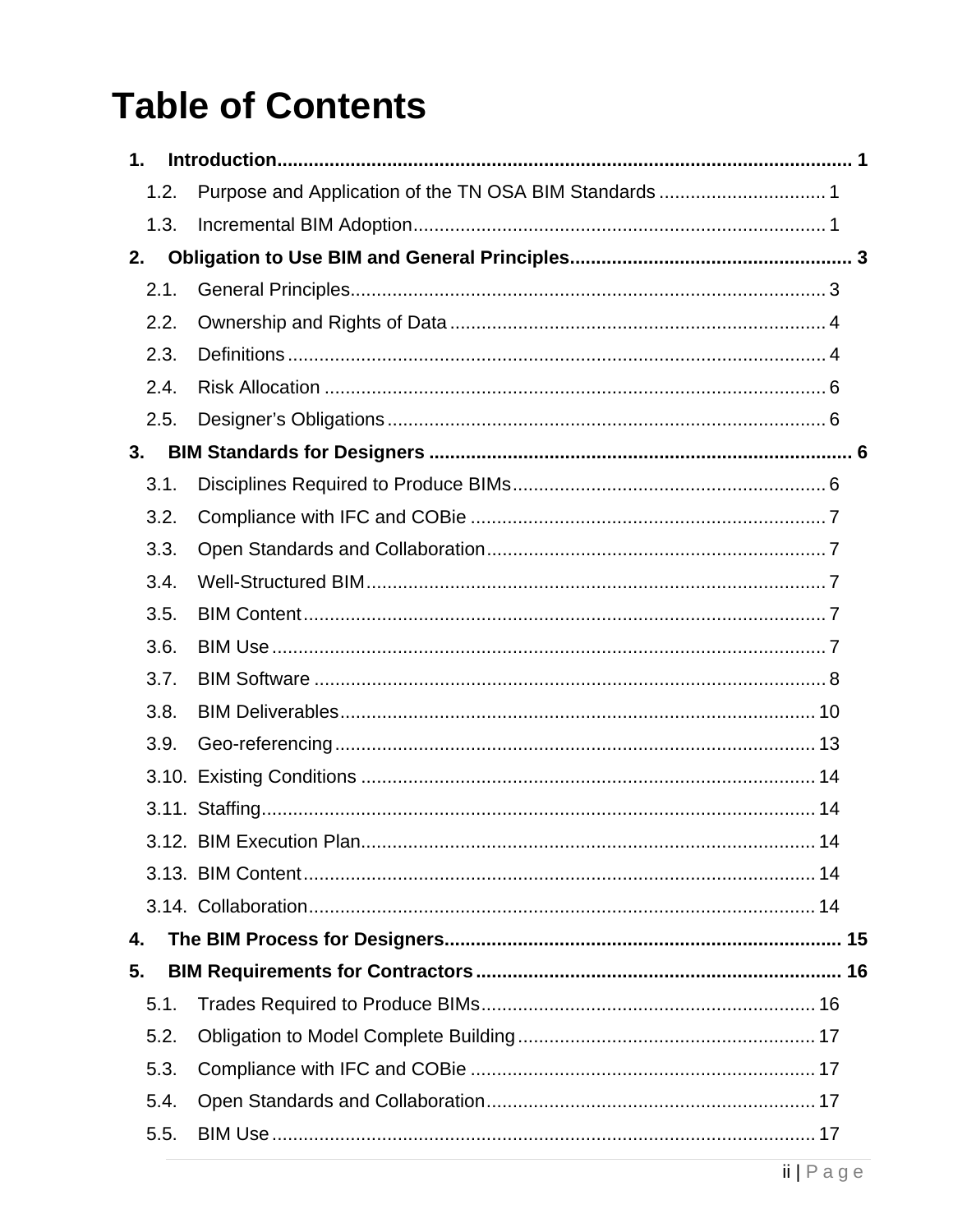| 5.6. |  |
|------|--|
| 5.7. |  |
| 5.8. |  |
| 5.9. |  |
| 6.   |  |
| 6.1. |  |
| 6.2. |  |
| 6.3. |  |
| 6.4. |  |
| 6.5. |  |
| 6.6. |  |
| 6.7. |  |
| 7.   |  |

# **Appendices:**

| Appendix B – Tips for Preparing a BIM for Export for Energy Analysis 28      |  |
|------------------------------------------------------------------------------|--|
| Appendix C – State of Tennessee Office of the State Architect (TN OSA) Space |  |
| Appendix D – State of Tennessee Office of the State Architect (TN OSA)       |  |
|                                                                              |  |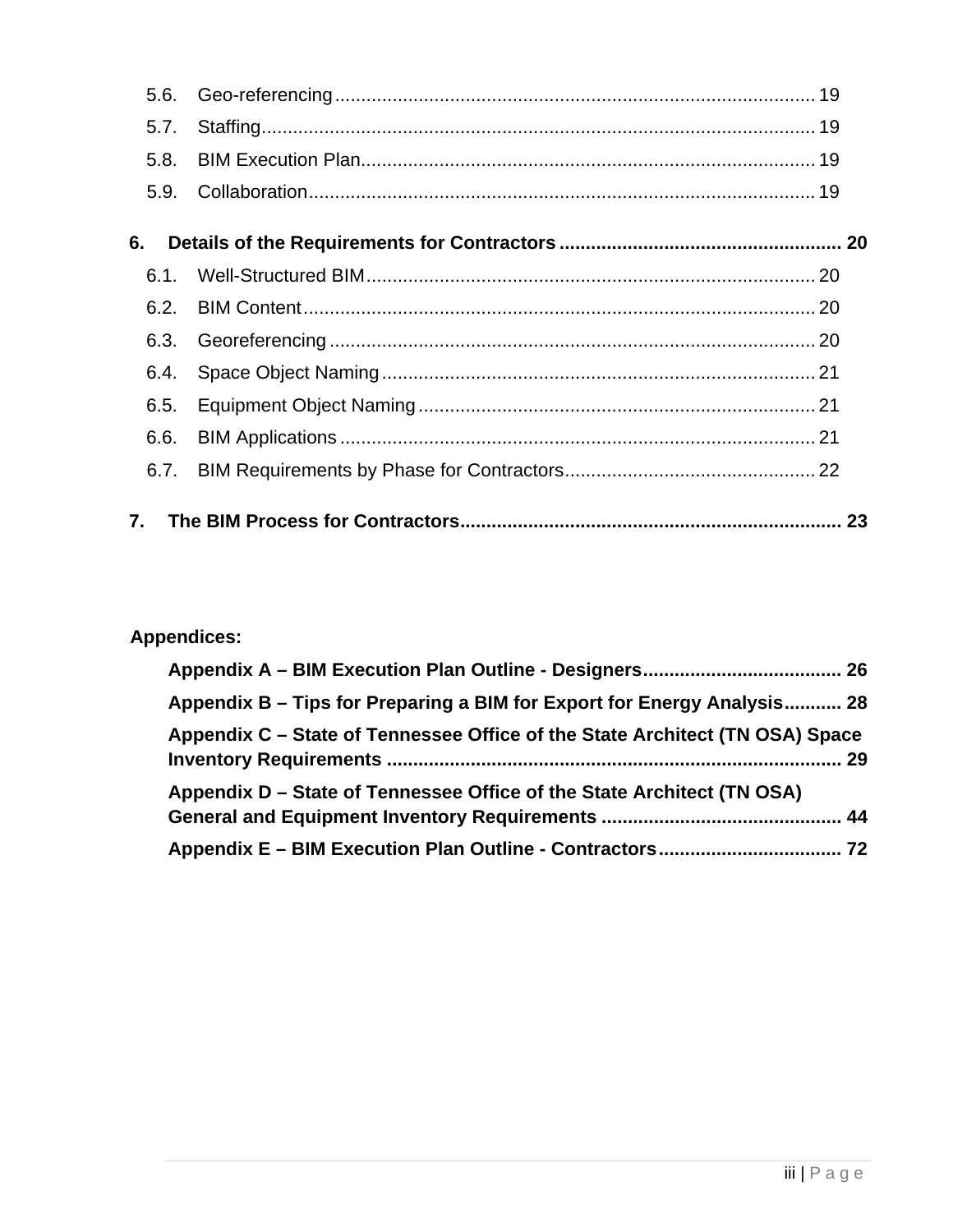# **1. Introduction**

#### **1.1. Mission of the TN OSA BIM Standards**

The mission of the State of Tennessee Office of the State Architect (TN OSA) BIM Standards is to utilize building information modeling (BIM) technology to create building projects with greater long term owner value through an enhanced design, construction and operations process.

#### **1.2. Purpose and Application of the TN OSA BIM Standards**

The State of Tennessee Office of the State Architect (TN OSA) has established these BIM Standards for the consistent development and management of BIM on state building projects. For projects designated by the State, or State Procurement Agency (SPA), to use BIM, these BIM Standards apply to Designers and their Consultants, and/or to Contractors and their Subcontractors, selected by the State of Tennessee Real Estate Asset Management (STREAM), the University of Tennessee (UT), and the Tennessee Board of Regents (TBR).

On State projects not designated to use BIM, the Designers and/or Contractors may voluntarily choose, on their own, to use BIM. The State encourages Designers and Contractors using BIM on projects where BIM is not a State requirement to adopt these BIM standards. Designers and Contractors using BIM on projects where BIM is not a State requirement may deliver BIMs instead of paper documents for the aspects of the project for which they have followed these BIM Standards.

Additional BIM requirements, deliverables, and exchanges may be identified for project delivery by the Owner.

#### **1.3. Incremental BIM Adoption**

BIM requires process change and every firm and owner implements that change in a series of steps.

The first step is typically the use of BIM to provide immediate three-dimensional visualization of the evolving design. This improves communication both within the Project Team and with the Owner. It has been shown to speed design decisionmaking, as owners are more confident they understand the options presented. 3D visualization also speeds issue resolution during both design and construction, because everyone can "see" the problem.

Another early step is the use of BIM to assist with drawing coordination, by extracting plan, sections and elevations from the model. This is followed by BIMbased spatial coordination, using interference checking software to ensure that building systems are coordinated. This technique can be used by both Designers and Contractors. Benefits include more accurate and constructible designs, fewer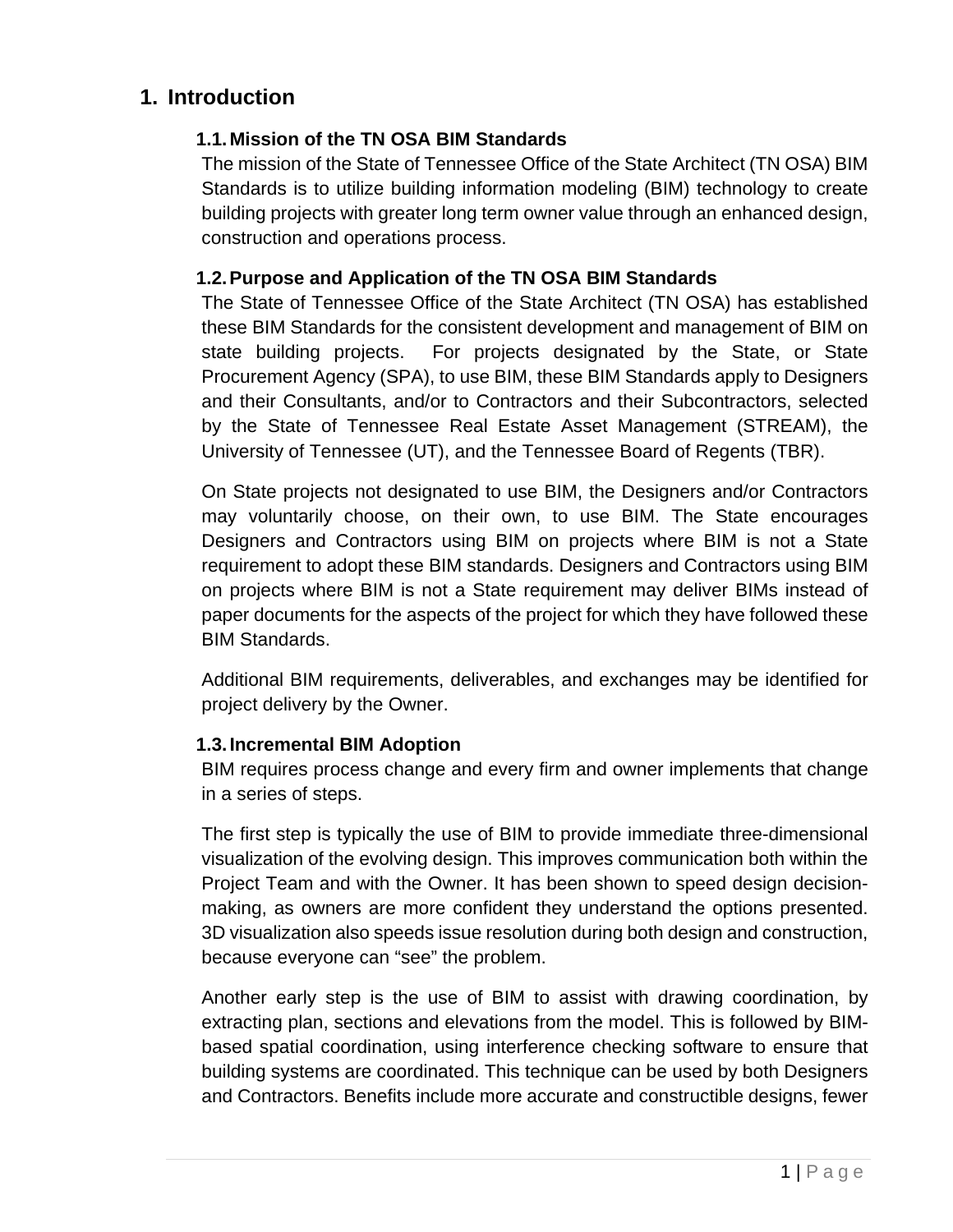field coordination issues and change orders, enhanced productivity during both design and construction, and reduced schedule overruns.

As Project Teams gain expertise with BIM techniques, they step up to eliminating redundant and diverging versions of project information by using the BIMs as the basis of calculations and analyses. Area and volume calculations, structural analysis and energy analysis can all be BIM-based. The advantage is that the time and effort required to prepare input for the analyses is greatly reduced and the potential for erroneous interpretation of the drawings is removed. In addition to improved accuracy of the analysis assumptions, this technique allows the Design team to explore more options and to optimize building performance through rapid analysis iterations.

Owners are interested in using BIM to obtain accurate inventories of space and equipment to support downstream operations and maintenance activities. This is the step when owner-specific space and equipment attributes are included in the BIMs.

To be usable downstream, the space and equipment types and attributes captured in the BIMs must align with the receiving facility management (FM) systems. It is the responsibility of the Design team to provide 1.) Space data for all spaces and the relationship of the spaces to the program 2.) Equipment data fields properly formatted to comply with downstream FM requirements and 3.) Equipment data typically found in schedule form in a computable format. The COBie standard assists owners in achieving this alignment.

These TN OSA BIM Standards comprehend all of these steps.

Looking to the future, and particularly to the increased use of alternative project delivery approaches such as Integrated Project Delivery, there are additional, powerful uses of BIM that involve the sharing of BIMs between Designer and Contractor. With this step, BIMs include sufficient detail to support quick and accurate cost estimating as well as construction phase optimization of schedules and logistics.

BIM is a relatively new technology and the industry can expect additional applications to evolve, as well as these Standards.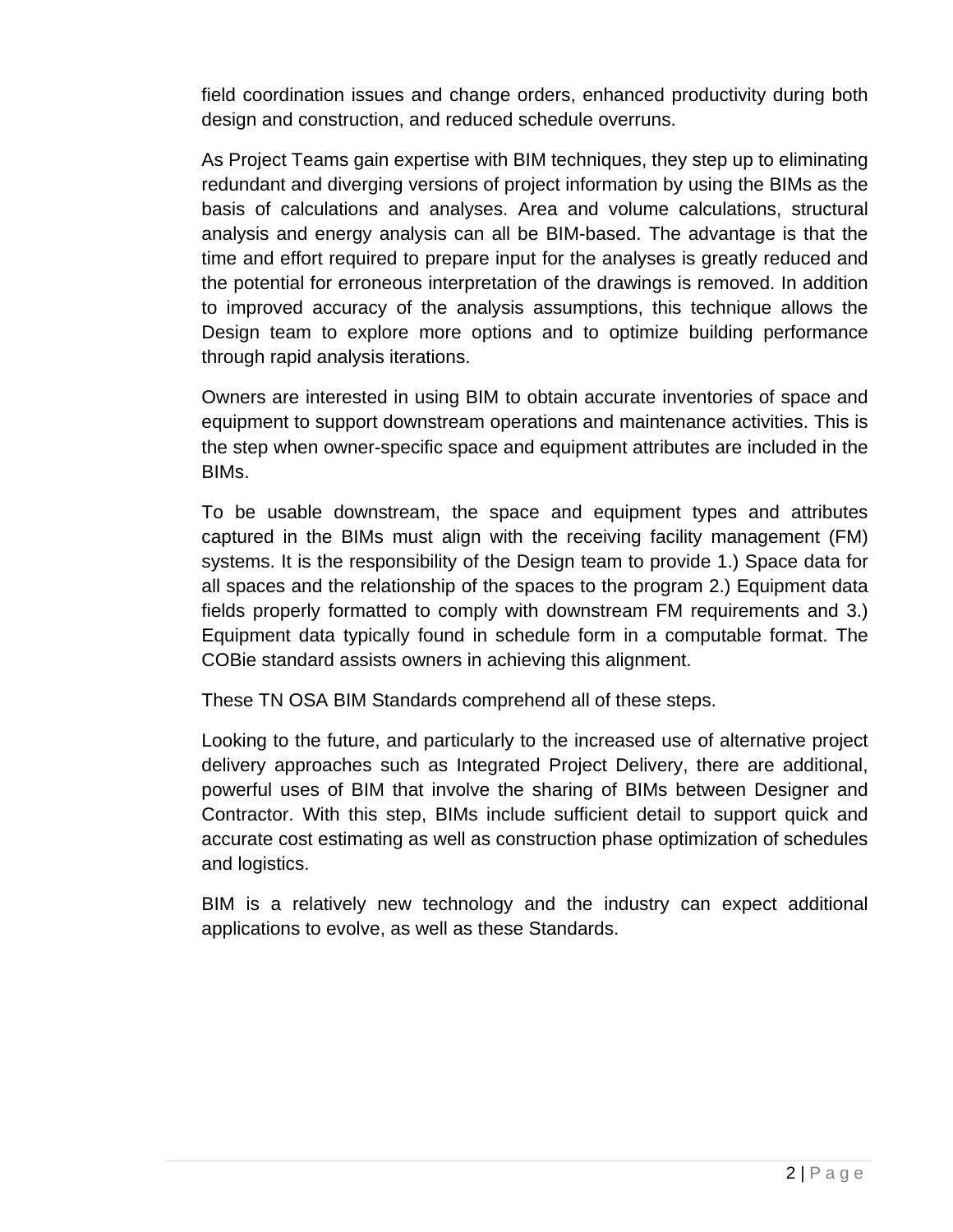# **2. Obligation to Use BIM and General Principles**

BIM shall be used as determined by the State or SPA and described below.

#### **2.1. General Principles**

- **2.1.1.** These Tennessee OSA BIM Standards ("Standards"), do not change the contractual relationship between the parties to the contractual agreement into which these Standards are incorporated by reference (the "Agreement"), or shift the risks between those parties, unless otherwise expressly stated herein;
- **2.1.2.** These Standards do not create contractual privity between or among any of the parties to the project that is at issue in the Agreement (the "Project"), other than privity of contract expressly created by the terms of the Agreement or any other contract relating to the Project, or otherwise created by law;
- **2.1.3.** All parties to any contract relating to the Project are required to insert language that also incorporates these Standards by reference into all other contracts into which they enter on the Project, and requiring all other such contracts to also contain flow down clauses requiring the other parties to those contracts to also incorporate these Standards by reference into any other contracts into which they enter;
- **2.1.4.** The contract drawings remain the governing documents. For projects designated to use BIM, it is the State's intention to require major contract drawings to be produced using BIM technology. Nothing in these Standards relieve the Designer of any of its obligations contained in the Owner/Designer Agreement;
- **2.1.5.** Nothing in these Standards modify, amend, suspend or abrogate any express or implied warranty otherwise given by Designers to the Owner and by the Owner to Contractors relating to the sufficiency of the design of the Project;
- **2.1.6.** These Standards do not consider any additions to, modifications of, or other contributions by the Contractor or any of its subcontractors to any BIM Models to be the performance of design services, and do not require or allow any person, entity, or authority to consider or define such as the performance of design services;
- **2.1.7.** No party is entitled to rely on any Design or other Model to provide the level of detail required to accurately take off any quantities of any specific Project materials or components, unless otherwise expressly stated in the BIM Execution Plan;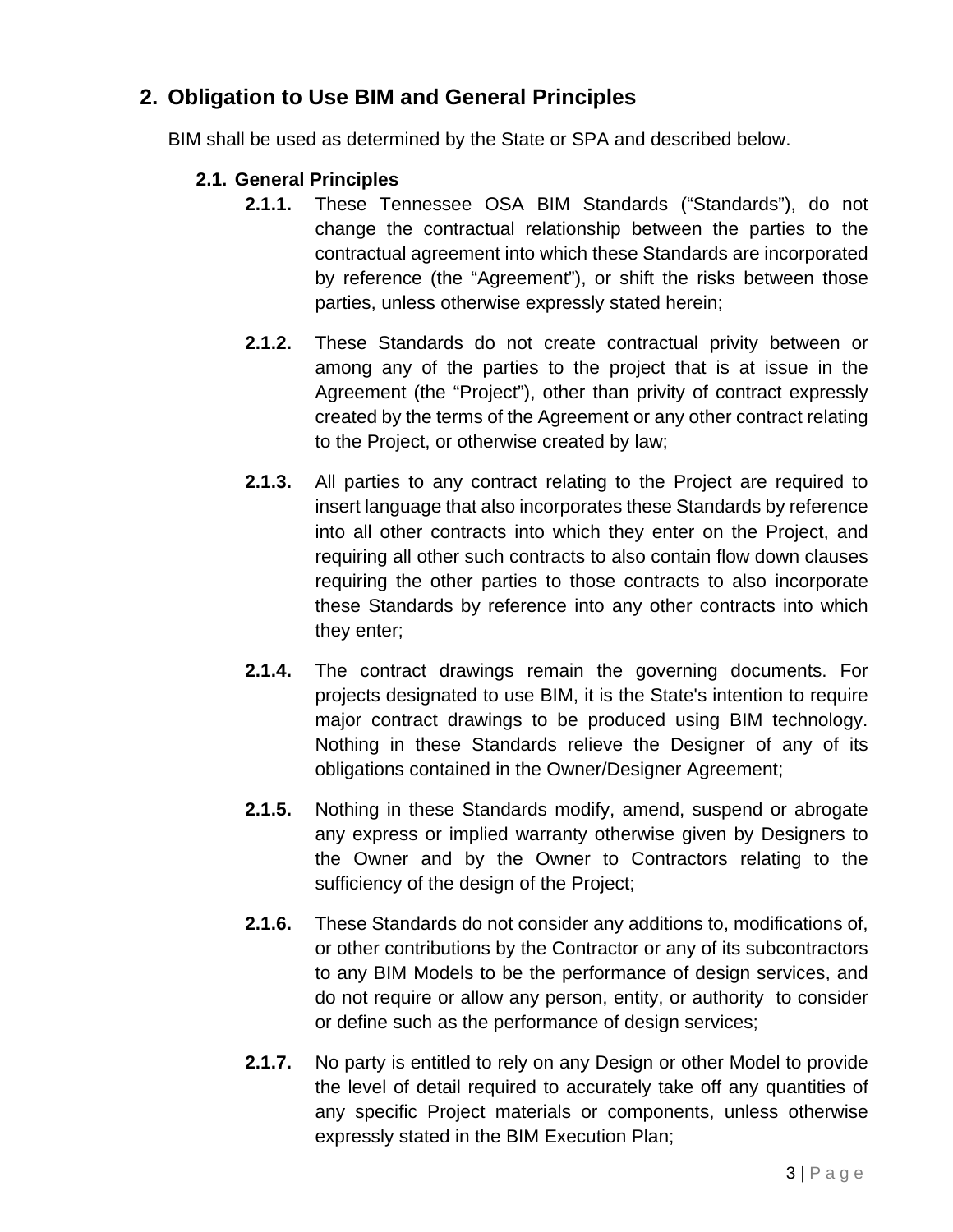- **2.1.8.** Any and all dimensional tolerances contained in the Contract Documents defined in the Agreement shall apply to any Model generated or utilized under these Standards, unless otherwise expressly stated in the BIM Execution Plan;
- **2.1.9.** The contents of any Design Model shall control to the extent that they conflict with the contents of any other Model;
- **2.1.10.** All parties to any contract which relates to the Project are required to bring to the attention of the other party to those contracts, and to the attention of all other parties to any other contracts relating to the Project, any conflict between any Design Model and any other Model and any conflict between any Design Model and any other provision of any other contract relating to the Project of which that party becomes aware;

#### **2.2. Ownership and Rights of Data**

The Owner shall have ownership of and rights to all deliverables developed during the Project: BIMs, electronic CAD files, and COBie data. The Owner shall also have ownership of, and rights to, IFC models and data published by the Designer during design. Ownership does not extend to the working products nor to the native model during design nor to the intellectual property of the Designer.

#### **2.3. Definitions**

- **Architectural and Structural Proxy BIMs**  Simplified Architectural and Structural BIMs created by the Contractor that are sufficient for coordination purposes only.
- **As-Built BIMs**: Multiple Construction BIMs, delivered by the Contractor, and reviewed by the Designer, organized by building system and floor and registered spatially, that represent the final as-constructed building and components.
- **As**-**Built Drawings**: In the BIM context, As-Built Drawings are extracted from the coordinated Construction BIMs. These replace drawings that are prepared by the contractor and show, in red ink, on-site changes to the original construction documents, as described by the AIA Knowledge Resources Team.
- **Building Information Model (BIM):** Digital representation of the physical and functional characteristics of a building (Source: The National BIM Standard – United States Version 2).
- **Building Information Model (BIM) Execution Plan (BEP):** Plan that lays out how BIM will be implemented on the Project as a result of the decisions of the Project Team (The National BIM Standard – United States Version 2).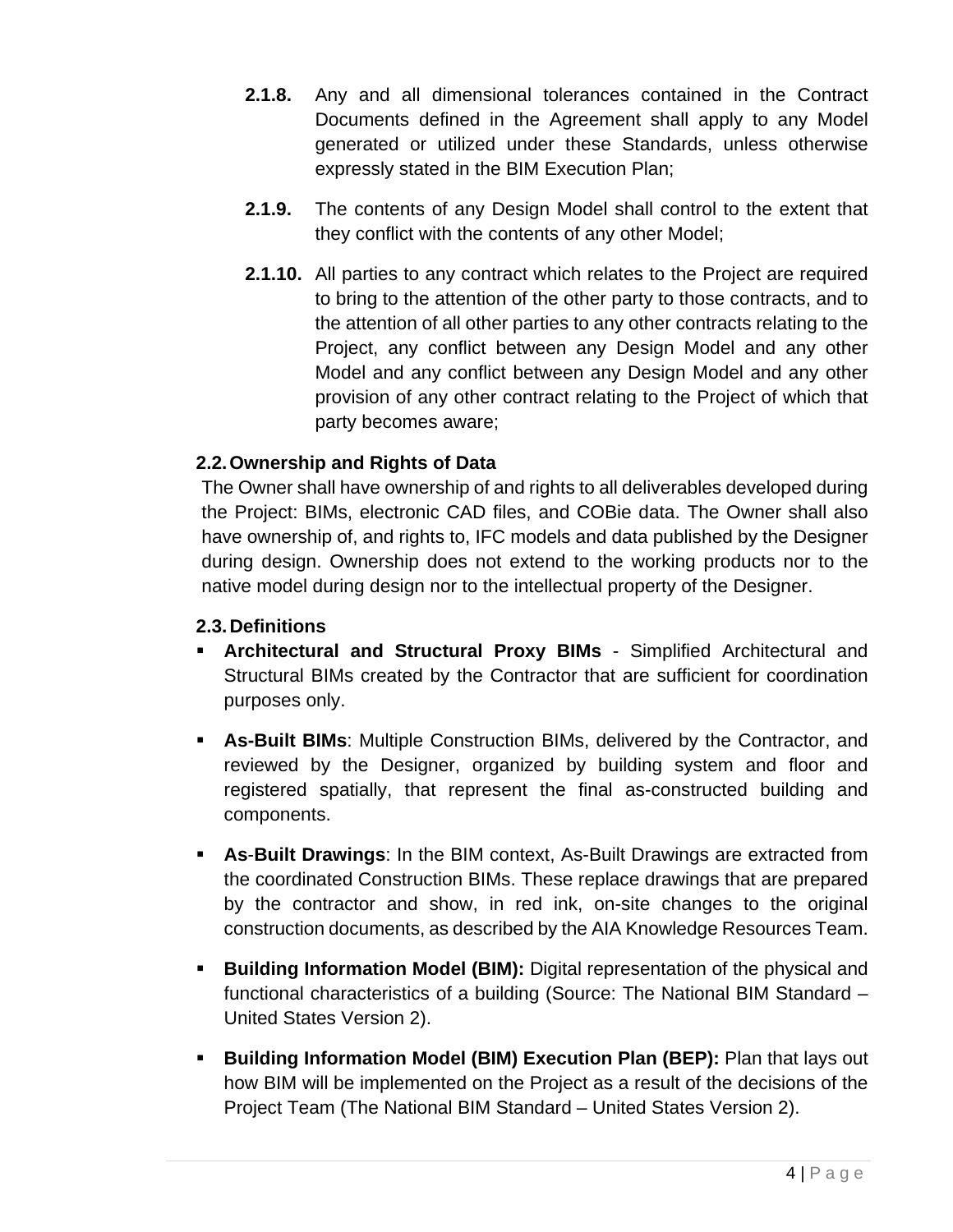- **Building Information Model (BIM) Object:** A component, such as space or piece of equipment, within a BIM that has properties associated with the object (BIM Handbook, 2008).
- **Conformed Bid BIMs**: BIMs, organized by floor and discipline, updated by the Designer and the Designer's Consultants at the end of the bidding period to include all changes from Addenda and accepted alternates to the Design BIMs.
- **Construction BIMs**: BIMs generated by the Contractor, the Contractor's Subcontractors, and Major Suppliers, typically representing a single building system. BIM objects are accurate in terms of size, shape, location, quantity and orientation and may include fabrication, assembly, detailing and non-geometric information. Construction BIMs include facility management data required by the Owner.
- **Construction Operations Building information exchange (COBie):** Format for the exchange of information about building assets such as equipment, products, materials, and spaces.
- **Construction Operations Building information exchange (COBie) Worksheets:** Spreadsheet format of COBie.
- **Coordination BIM**: Composite BIM that includes multiple Construction BIMs, registered spatially, used for the purposes of interference checking (clash detection), visualization and 4D applications during construction.
- **Equipment Inventory:** Inventory of equipment types and their attributes delivered in COBie format. See Appendix D.
- **Equipment Object:** A piece of equipment within a BIM that has properties associated with it.
- **Design BIMs:** BIMs produced by the Designer and the Designer's consultants from which construction drawings at  $\frac{1}{4}$ " = 1'-0" scale and smaller scales are extracted by Designers and their Consultants.
- **Project Team:** The project Owner, parties in privity with the Owner, and additional parties not in privity with the Owner, who are contributing services and/or materials to the project.
- **Record BIMs:** Conformed Bid BIMs, modified by the Designer to reflect changes the Contractor noted in the As-Built drawings. Record BIMs are not normally required by these Standards.
- **Record Drawings:** Drawings prepared by the Architect to reflect on-site changes the Contractor noted in the As-Built drawings. They are often compiled as a set of on-site changes made for the owner per the owner-architect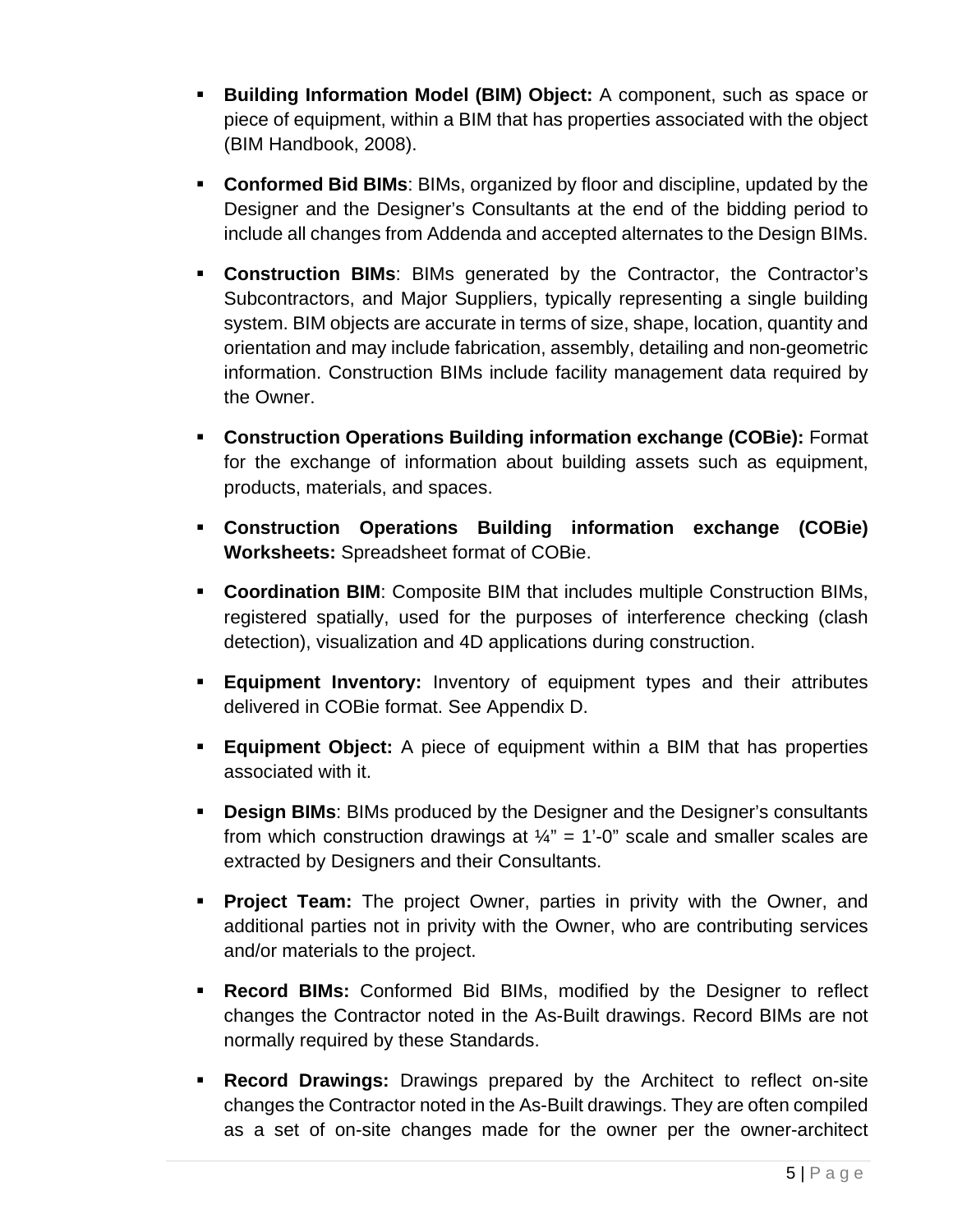agreement (AIA Knowledge Resources Team, Best Practices: Terminology: As-Built Drawings, Record Drawings, Measured Drawings 2007).

- **Space Inventory:** Inventory of spaces and their attributes delivered in COBie format. See Appendix C.
- **Space Object:** A space within a BIM that has properties associated with the space.

#### **2.4. Risk Allocation**

Each non-Owner party shall be responsible for any contribution that it makes to a BIM or that arises from that party's access to a BIM. Such responsibility includes any contribution or access to a BIM by a Project Team member in privity with that party and of a lower tier than that party.

#### **2.5. Designer's Obligations**

All BIMs shall be geometrically and dimensionally accurate in both 2D and 3D: plan, elevation, and section views.

The Designer shall extract all Construction Documents plans, sections, and elevations at  $\mathcal{U}^* = 1$ '-0" scale or smaller from the BIMs as well as schedules and any 3D views. The Designer represents that plans, sections, and elevations at  $1/4$ " = 1'-0" scale or smaller and the BIMs are equivalent. The Designer shall not modify these drawings after extraction.

For plans, sections, and elevations greater than  $\frac{1}{4}$ " = 1'-0" scale, the use of standard CAD details is acceptable provided that the elements shown in model act as the basis for these drawings.

The Designer shall not be responsible for any use of the BIM for quantity take-off or cost estimating by any other parties use.

# **3. BIM Standards for Designers**

#### **3.1. Disciplines Required to Produce BIMs**

The following disciplines must produce BIMs:

- **E** Architectural
- **Structural**
- **Mechanical**
- Plumbing
- **Electrical**
- Civil (3D geometry)
- **Landscape (3D geometry)**
- **Communications**
- **Fire Protection**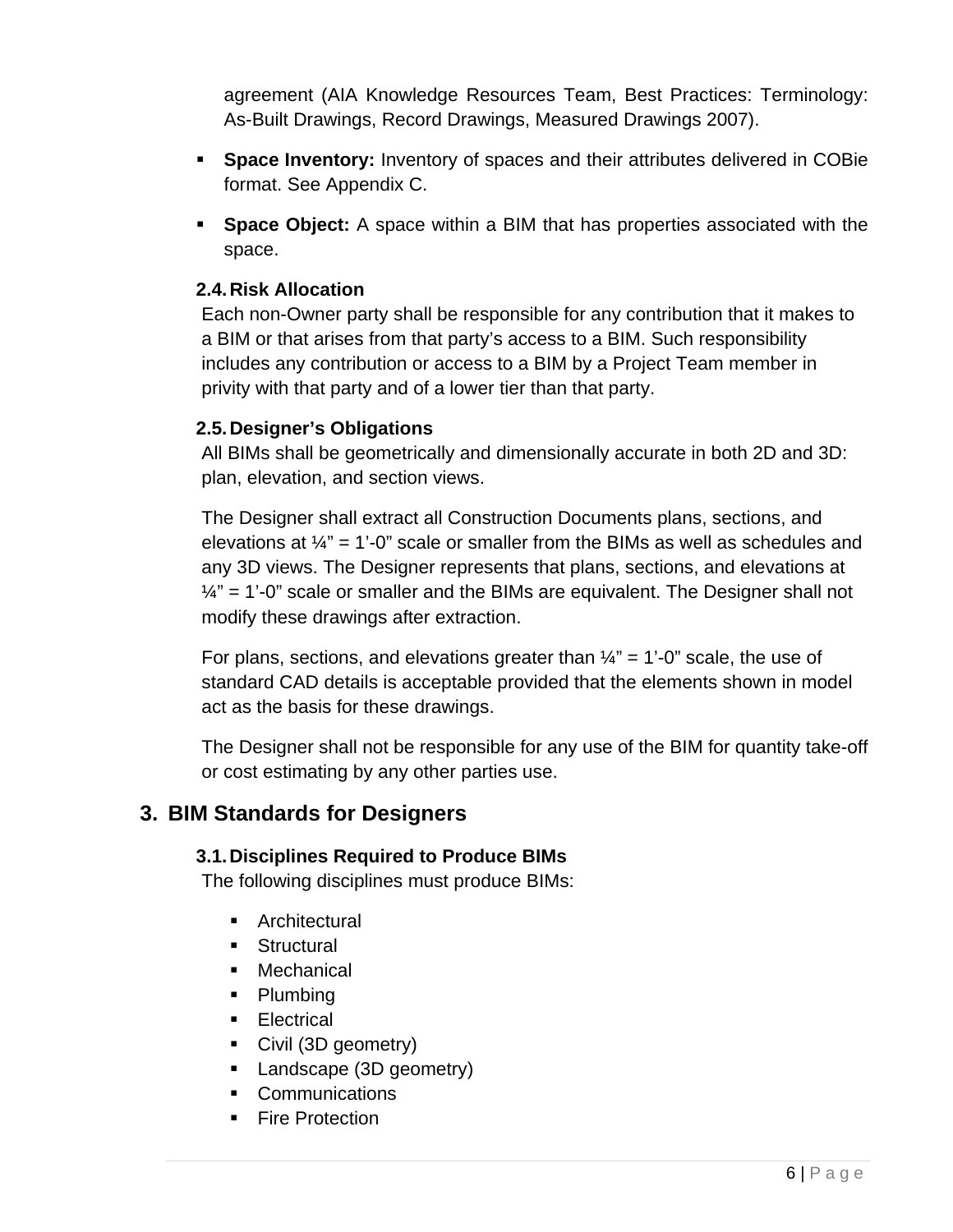Other specialties required by the SPA or Owner

The level of development required by the disciplines identified above is at the discretion of the Design team. The Designers should use their professional judgment in determining the level of development required to provide the normal and contractual information required at each phase in conjunction with the BIM Standards.

#### **3.2. Compliance with IFC and COBie**

The BIM authoring software shall be compliant with the Industry Foundation Classes (IFC) Coordination View (buildingSMART 2013) and should be able to export to the Construction-Operations Building information exchange (COBie) format, which is based on the IFC FM Handover View (East and Chipman 2011). The major BIM authoring software applications are IFC and COBie compliant. If unsure whether the BIM authoring software meets this requirement or how to export to IFC and COBie formats, contact the BIM authoring software vendor.

#### **3.3. Open Standards and Collaboration**

The Owner encourages the use of open standards and collaboration tools to facilitate interoperability among Designers, between Designers and Contractors, and between Designers and the Owner.

#### **3.4. Well-Structured BIM**

Parametric links shall be maintained within the models to ensure the automatic extraction of Plans, Sections, Elevations, Schedules, and 3D views. All drawings at  $\frac{1}{4}$ " = 1'-0" scale or smaller shall be representations of the BIM.

Use correct object and spatial classifications that support the IFC format, extraction of COBie data, and energy analysis if required.

#### **3.5. BIM Content**

The BIM content is the geometric, physical characteristics, and data needed to describe the design and construction work of the building project.

The Project Team shall identify the BIM content required to meet the project needs and the deliverable requirements at each design phase in the BIM Execution Plan.

#### **3.6. BIM Use**

The Designer and the Designer's Consultants shall use BIM authoring software to generate BIMs that include all of the geometry, physical characteristics, and data needed to describe the design and construction work of the Project. For engineering disciplines, model all pipes, conduits, or bundles 2" or greater in diameter.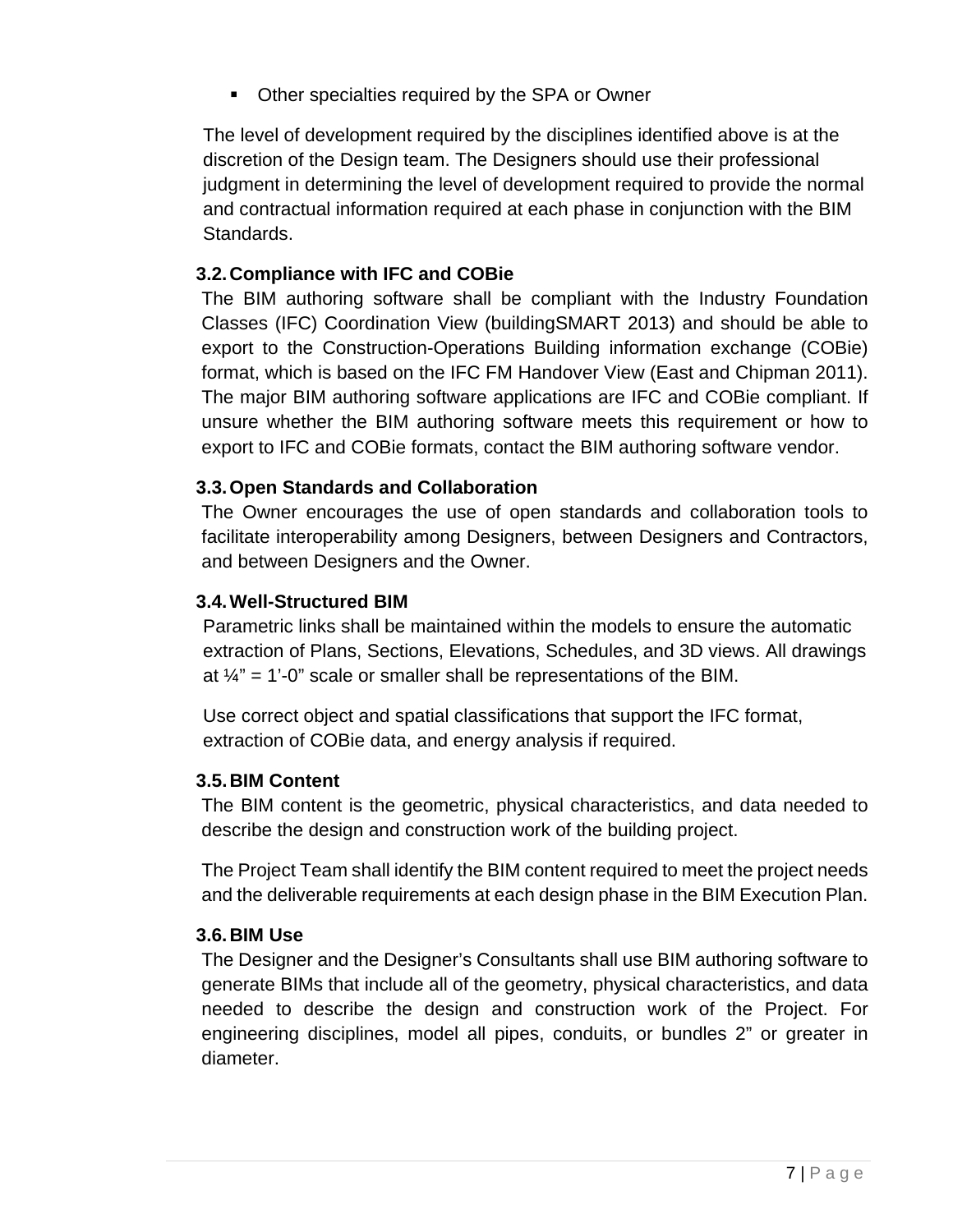#### **3.7. BIM Software**

The following 3D modeling software products appear to be compatible with these Standards as of July 24, 2015.

- Autodesk Revit
- **Autodesk Revit Architecture**
- **Autodesk Revit Structure**
- Autodesk Revit MEP
- **Autodesk AutoCAD Architecture**
- Autodesk AutoCAD MEP
- Autodesk AutoCAD Civil 3D
- **Bentley AECOsim Building Designer**
- **Bentley InRoads**
- Graphisoft ArchiCAD
- **Graphisoft ArchiCAD MEP Modeler**
- **Tekla Structures**
- **Digital Project: Designer**
- Nemetschek Vectorworks

Other products will be considered on request. It is the obligation of the Designer to ensure that the software products are correctly configured to produce the required deliverables.

#### **3.7.1. BIM-based Analyses**

The State of Tennessee's intent is to base all analyses on the BIM. During the Project, the BIMs developed by the Designer and the Designer's Consultants shall be used to:

#### **3.7.1.1. Perform program validation**

Designers shall use the Space Inventory produced in Section 3.7.1.4 to validate that the Design complies with the General Requirements of the Owner's Program.

#### **3.7.1.2. Generate input for energy analysis**

Energy modeling and analysis are part of Tennessee's High Performance Building program and are covered in other documents.

#### **3.7.1.3. Identify and resolve interferences between disciplines**

For the Design Development and Construction Documents phases, the Designer and the Designer's Consultants shall use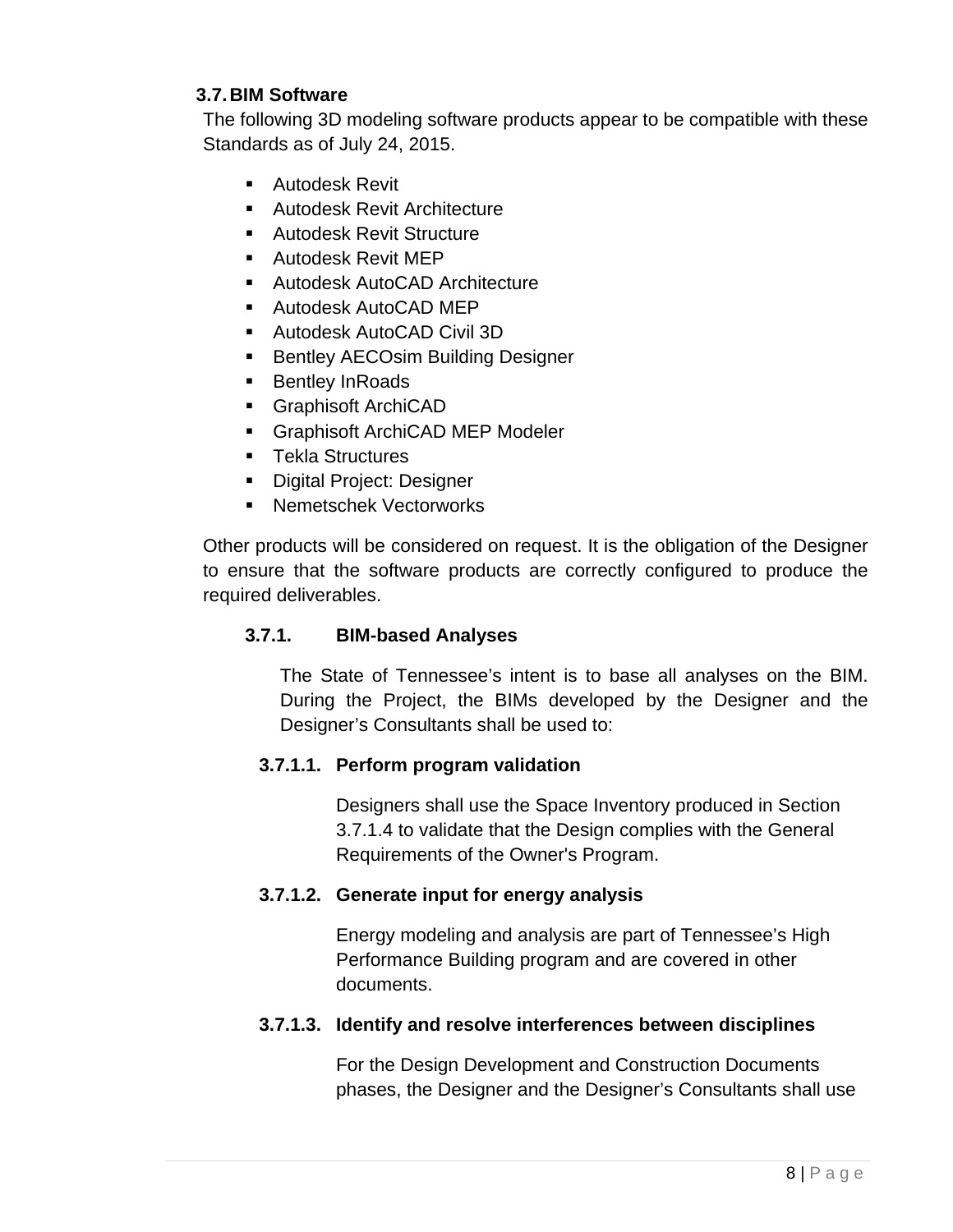an automated interference checking application to identify and resolve interferences among all of the disciplines creating BIMs.

During these phases, the Designer shall submit a report summarizing the status of the 3D building systems coordination effort.

Description of the automated interference checking process shall be included in the BIM Execution Plan.

#### **3.7.1.4. Generate space inventories**

Spaces shall be named, classified, and assigned attributes per Appendix C. The space inventory shall be extracted into the COBie format at each design phase deliverable.

For UT and TBR projects, reference the U.S. Department of Education, Institute of Education Sciences, National Center for Education Statistics, Postsecondary Education Facilities Inventory and Classification Manual (FICM) (NCES 2006).

For STREAM projects, based on OmniClass Table 13 - Spaces by Function (OCCS 2012), OmniClass Table 13 provides highlevel categories for spatial functions as well as the ability to provide very detailed functional classification by adding additional digits. Thus, 13-11 21 00 is the classification for Meeting Spaces. Optionally, these can be further broken down:

- 13-11 21 11 Meeting Room
- 13-11 21 17 Conference Room
- 13-11 21 27 Community Room
- 13-11 21 41 Interview Room

The Architect shall select the level of classification appropriate for the project.

#### **3.7.1.5. Generate equipment inventories**

Equipment objects shall be named, classified, and assigned attributes per Appendix D or as required by the Owner. The equipment objects required to have information provided by Designers are limited to those that are normally scheduled. The State of Tennessee has provided a shared parameters file to assist Designers using Autodesk Revit software in creating this content. Any attributes not required to be provided by the Designers may be left blank but shall be included in the BIM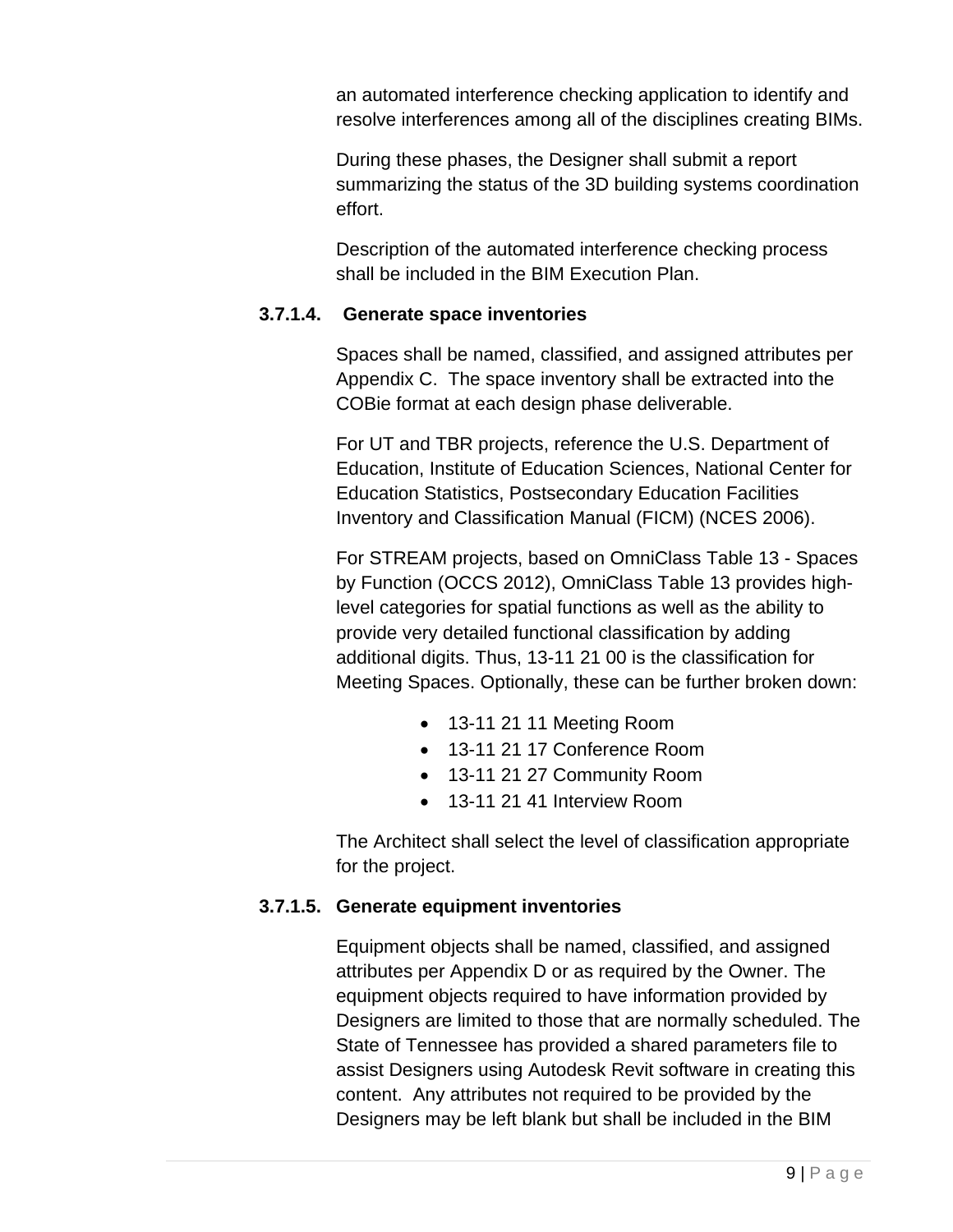object properties. For example, design engineers are not required to provide in the BIM the refrigerant type for chillers. However, they are required to maintain a property called "RefrigerantType" in their BIM chiller objects. The equipment inventory shall be extracted into the COBie format.

#### **3.8. BIM Deliverables**

- At each design submission, the Designer shall export the BIMs from the native authoring software to the IFC format. See Section 3.8.1 for details of BIM deliverables at each phase.
- All plans, sections, and elevation drawings and CAD files at  $\frac{1}{4}$ " = 1'-0' or smaller scale, as well as schedules and 3D views, shall be extracted from the BIMs.
- For plans, sections, and elevations greater than  $\mathcal{U}^* = 1$ '-0" scale, the use of standard CAD details is acceptable provided that the elements shown in model act as the basis for these drawings.
- BIMs shall be used to perform all area and volume calculations.
- If the Project is using BIM and has an energy analysis requirement, then the BIMs shall be used as the basis for energy analysis. Energy Modeling and analysis are part of Tennessee's High Performance Building program and are covered in other documents.
- BIMs shall be used to produce space and equipment inventories in COBie format. See Appendices C and D for details of space and equipment inventory requirements.

# **3.8.1. BIM Deliverables by Phase**

For each design phase BIM deliverable, BIMs in IFC format shall be submitted along with the required design deliverables for clarification. If applicable, site and landscape information may be submitted in 3D .DWG format, with all custom objects converted to native 3D AutoCAD objects.

# **3.8.1.1. Program Verification Phase**

Submit BIM Execution Plan and resume of BIM Manager. See sections 3.11 and 3.12 of this document.

# **3.8.1.2. Schematic Documents Phase**

For the approved design concept, all information needed to create schematic design documents shall be graphically or alphanumerically included in and derived from the BIMs. Drawings and 3D views shall be extracted from the BIMs. A massing BIM indicating siting and orientation shall be provided.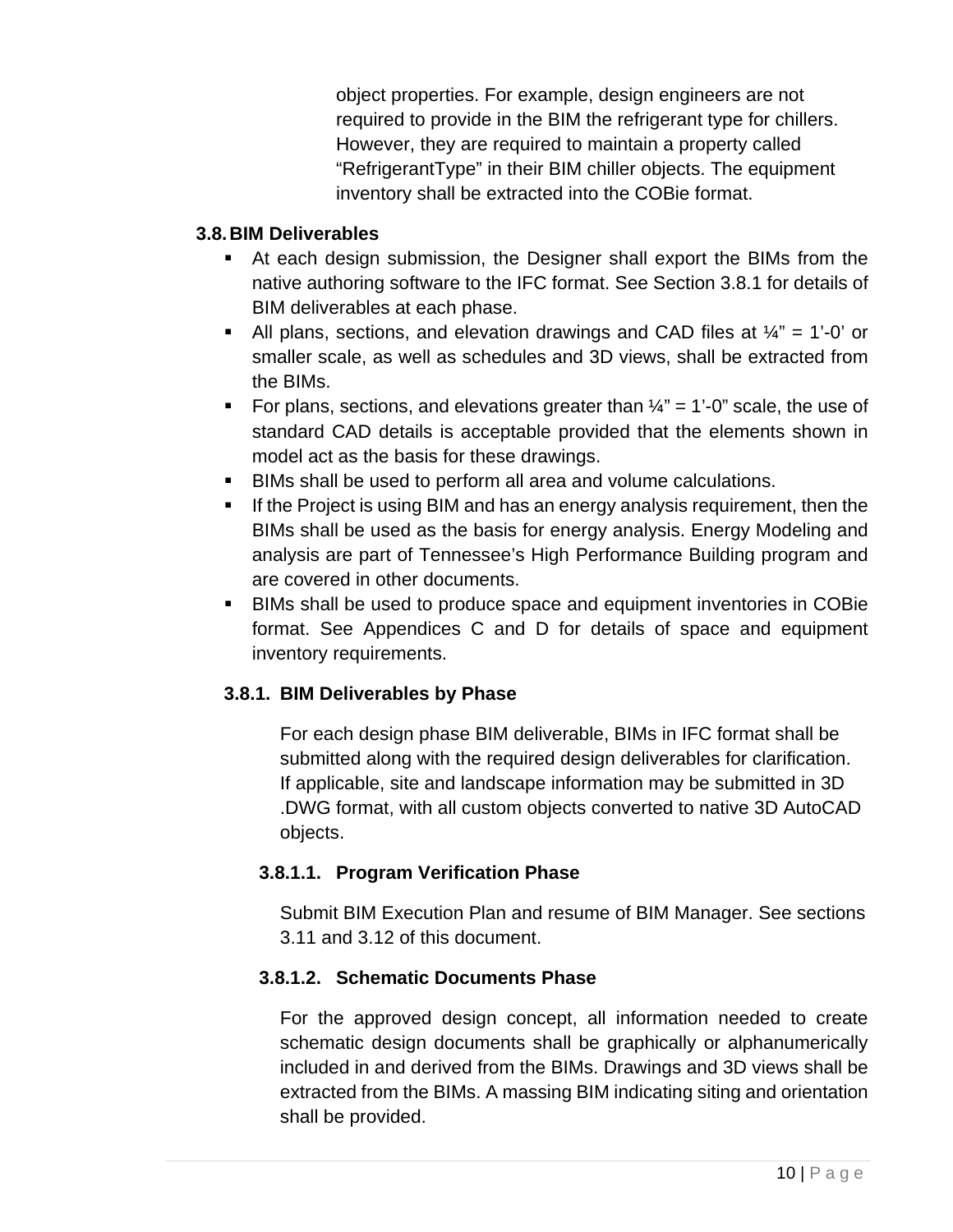The Designer shall submit a space inventory in COBie format (COBie worksheets: Contact, Facility, Floor, and Space only).

#### **3.8.1.3. Early Design Stage Presentation**

If an Early Design Stage Presentation is required, all graphical information needed shall be derived from the BIM. Presentation may be enhanced using other software.

# **3.8.1.4. Design Development Phase**

Information needed to create the design development documents shall be graphically or alphanumerically included in and derived from the BIMs. All  $\frac{1}{4}$ " = 1'-0" or smaller scale drawings - Plans, Sections, and Elevations – in addition to Schedules and 3D views shall be extracted from the BIMs. Details at scales larger than  $\frac{1}{4}$ " = 1'-0" are not required to be included in the BIMs. For plans, sections, and elevations greater than  $\frac{1}{4}$ " = 1'-0" scale, the use of standard CAD details is acceptable provided that the elements shown in model act as the basis for these drawings.

If applicable, the Designer shall use the BIM as the basis for energy analysis. Energy modeling and analysis are part of Tennessee's High Performance Building program and are covered in other documents.

The Designer and the Designer's Consultants shall identify and resolve interferences among all of the disciplines creating BIMs. The Designer shall submit a report summarizing the status of the 3D building systems coordination effort.

The BIM shall be partitioned by discipline and floor in IFC format only. If applicable, a site model in IFC or 3D .DWG format, with any custom objects converted to native AutoCAD objects shall be provided.

The Designer shall submit space and equipment inventories in COBie format (COBie worksheets: Contact, Facility, Floor, Space, Zone, Type, System, and Attribute). The equipment inventory shall identify the expected systems required to provide heating, cooling, electricity, water, fire protection, and other services. At this stage, the system information provided shall be name and classification. The specific components that comprise these systems are not required.

#### **3.8.1.5. Construction Documents Phase**

Information needed to create construction documents shall be graphically or alphanumerically included in and derived from the BIMs. All  $\frac{1}{4}$ " = 1'-0" or smaller scale drawings - Plans, Sections, and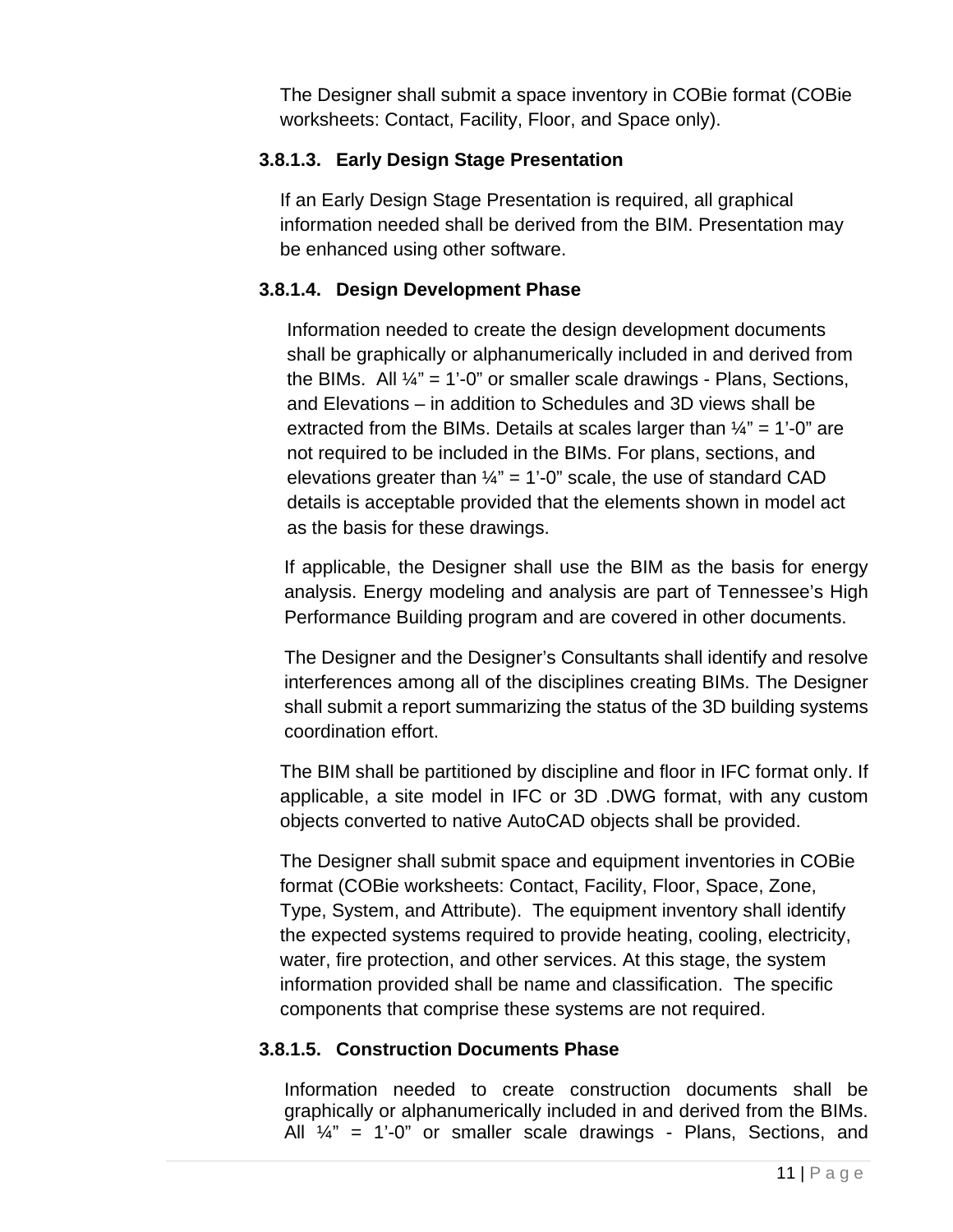Elevations – in addition to Schedules and 3D views shall be extracted from the BIMs. Details at scales larger than  $\frac{1}{4}$ " = 1'-0" are not required to be included in the BIMs. For plans, sections, and elevations greater than  $\frac{1}{4}$ " = 1'-0" scale, the use of standard CAD details is acceptable provided that the elements shown in model act as the basis for these drawings.

If applicable, the Designer shall use the BIM as the basis for energy analysis. Energy modeling and analysis are part of Tennessee's High Performance Building program and are covered in other documents.

The Designer and the Designer's Consultants shall identify and resolve interferences among all of the disciplines creating BIMs. The Designer shall submit a report summarizing the status of the 3D building systems coordination effort.

The BIM shall be partitioned by discipline and floor in IFC format only. If applicable, a site model in IFC or 3D .DWG format, with any custom objects converted to native AutoCAD objects shall be provided.

The Designer shall submit space and equipment inventories in COBie format (COBie worksheets: Contact, Facility, Floor, Space, Zone, Type, Component, System, and Attribute). The space and equipment inventories shall reflect the complete set of all spaces, scheduled products, and scheduled equipment assets as presented on the corresponding deliverable drawings. This list of spaces, products and equipment is expected to be complete. The attributes of spaces and equipment, requirements for which are listed in Appendices C & D, shall reflect the design intent.

#### **3.8.1.6. Bid Phase**

During the Bid phase, the Designer shall update the Construction Documents Phase BIMs with accepted alternates and addenda. The updated BIMs are the Conformed Bid BIMs. The Designer shall submit the Conformed Bid BIMs partitioned by building floor and discipline in IFC and native formats.

If required, a site and landscape model may be submitted in native and 3D .DWG formats, with all custom objects converted to native 3D AutoCAD objects.

The Designer shall extract all Conformed Construction Drawings at ¼" = 1'-0" scale or smaller from the Conformed Bid BIMs. The Designer shall submit updated space and equipment inventories in COBie format (COBie worksheets: Contact, Facility, Floor, Space, Zone,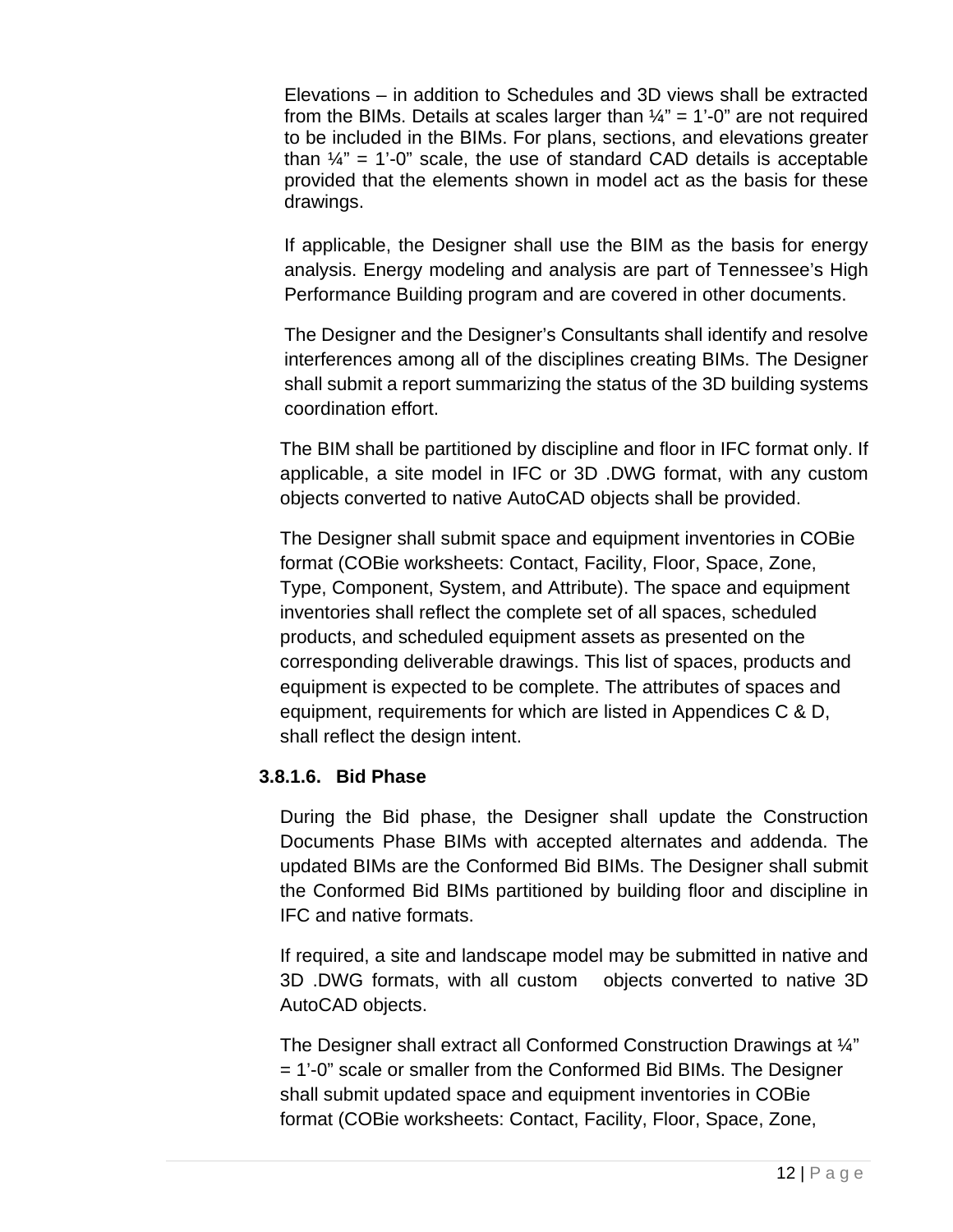Type, Component, System, and Attribute) to include changes from Addenda and accepted alternates.

#### **3.8.1.7. Construction Administration Phase**

During Construction Administration, the Designer shall:

- **Produce Change Orders based on the Conformed Bid BIM.**
- Observe the progress of the the Contractor's construction BIM to verify that it meets the design intent and reflects what is being built.
- Shall review shop drawings from the Contractor.\*

\* Note: Where trade contractors are creating fabrication models in BIM, these may be substituted for 2D shop drawings. Where trade contractors are performing 3D BIM coordination, they may subsitute the coordination model in lieu of 2D coordination drawings.

#### **3.8.1.8. Project Closeout Phase**

At Project Closeout, the Designer shall review the As-Built BIMs as developed by the Contractor, to verify that the BIMs meet the original design intent as formally modified throughout the construction process. The Designer is not responsible for performing a detailed analysis of the As-Built BIMs.

#### **3.9. Geo-referencing**

The Designer and the Designer's Consultants are required to geo-reference BIMs, site plans and associated construction drawings to ensure interoperability with existing State of Tennessee Geographic Information Systems (GIS).

BIMs, site plans and associated construction drawings shall be registered to the Tennessee State Plane Coordinate System. Coordinates for any site may be requested from Office of Information Resources, GIS Services (OIR GIS). The Tennessee State Plane Coordinates are comprised of the North American Datum of 1983 (NAD83) and the North American Vertical Datum of 1988 (NAVD 88). The BIMs shall include a marker for the registration point and identify the rotation and origin of rotation from Project North to True North. Geo-referencing shall be maintained throughout the design of the project.

The BIMs shall also include a polyline of the building footprint of the lowest floor of the lowest enclosed area including basement. An unfinished or flood resistant enclosure, usable solely for parking of vehicles, building access or storage in an area other than a basement area, is not considered a building's lowest floor. For further clarification see FEMA's definition of lowest floor (FEMA 2012).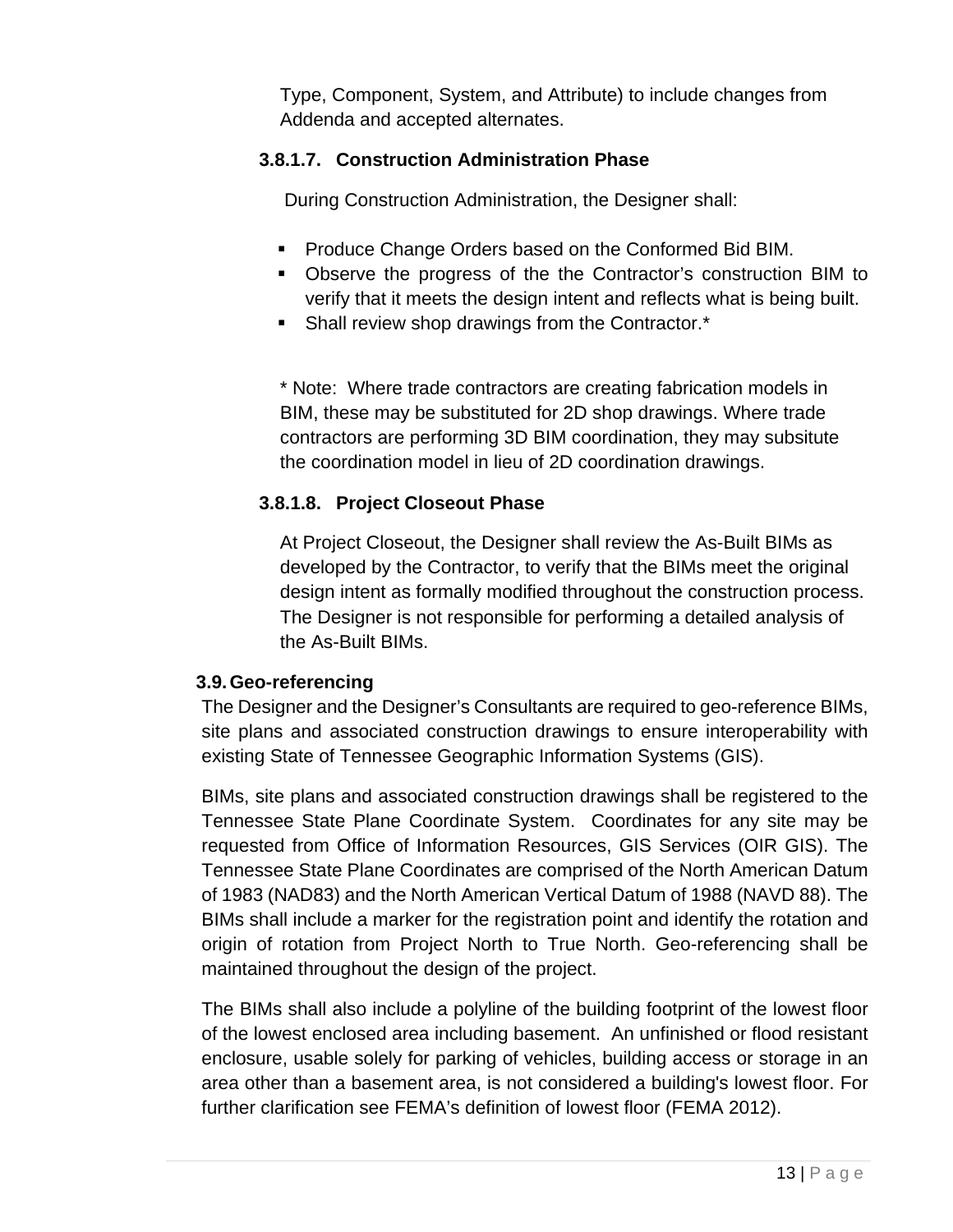#### **3.10. Existing Conditions**

The Designer and the Designer's Consultants shall model any existing conditions that are needed to describe the design and construction work of the project. The Designer shall work with the Owner to determine the extent of the existing conditions necessary for the design. It is not normally required to model any spaces not within the scope of the project.

#### **3.11. Staffing**

The Designer shall identify a qualified BIM Manager for each project who is acceptable to the Owner. The BIM Manager is responsible for managing the BIM deliverables from all disciplines during the design of the building project.

The Designers' Consultants using BIM shall each identify a BIM Coordinator. The BIM Coordinator is responsible for managing the BIM deliverables of that specific discipline or firm.

The responsibilities of the BIM Manager and the BIM Coordinators shall be documented in the BIM Execution Plan.

#### **3.12. BIM Execution Plan**

The Designer and the Designer's Consultants along with the Designer's BIM Manager shall develop a BIM Execution Plan that identifies the protocols for the development and management of BIMs during the design phases.

Appendix A includes the minimum topics that shall be addressed in the Design Phase BIM Execution Plan. Special project types may require additional topics. Appendix A is available in MS Word format on request.

#### **3.13. BIM Content**

The BIM content is the geometric, physical characteristics, and data needed to describe the design and construction work of the building project.

The Project Team shall identify the BIM content required to meet the project needs and the deliverable requirements at each design phase in the BIM Execution Plan.

#### **3.14. Collaboration**

The Owner shall be provided access to the Designer's web-based collaboration system.

For projects with special IT security requirements, the Owner may provide a webbased collaboration system for the project.

The web-based collaboration system shall provide:

- Access to the Project Team which includes but is not limited to: the Owner, Designer, Designer's Consultants, and Contractors.
- Automated versioning of BIM files.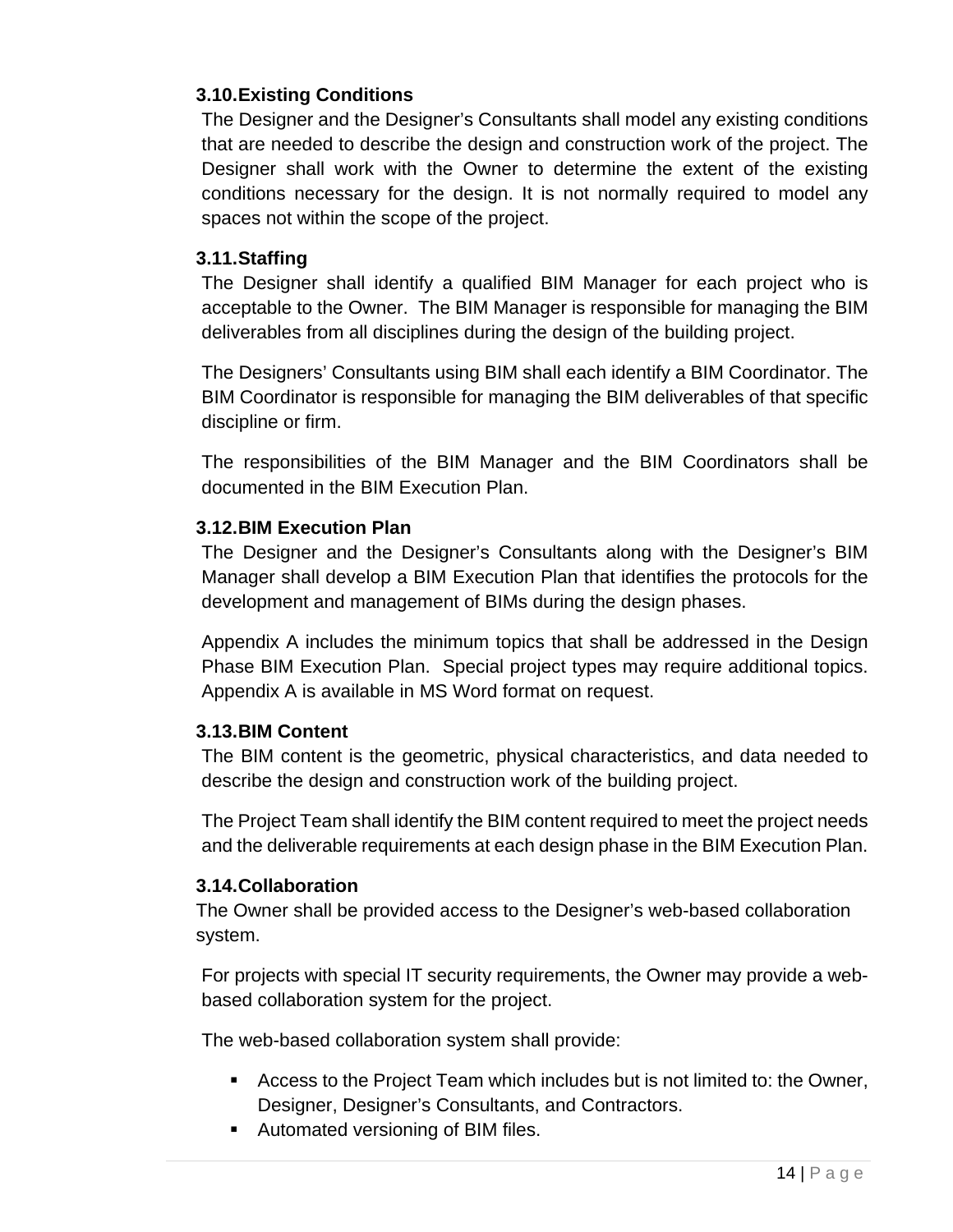- **Preservation of previous versions of BIM files.**
- Access-controlled workspace or folders for each organization to upload their BIM files.
- Password protection

Detailed protocols associated with the use of the web-based collaboration system shall be documented in the BIM Execution Plan.

# **4. The BIM Process for Designers**

- 1. Project awarded
- 2. Prime: Assign BIM Manager
- 3. Consultant(s): Assign BIM Coordinator
- 4. Develop BIM Execution Plan (BEP) (refer to BEP outline in Appendix A for required content)
- 5. Set up web-based Collaboration System
- 6. Finalize Program Verification
- 7. Prepare BIM Authoring Tool
	- a. If using Revit
		- i. Download & Install Necessary IFC & COBie add-ons and/or plugins necessary to export required IFC & COBie deliverables.
			- 1. IFC: http://sourceforge.net/projects/ifcexporter/
			- 2. COBie: http://www.caddmicrosystems.com/industrysolution/cobie-extension-revit
		- ii. Download BIM Project Template From State Website http://www.tn.gov/finance/OSA/bimStandards.shtml
		- iii. Download the custom TN shared parameters file. Use to apply TN specific attributes to BIM object content.
		- iv. Download the COBie extensions default settings .xml file from state website - http://www.tn.gov/finance/OSA/bimStandards.shtml
		- v. Start new project using BIM project template
	- b. If using other authoring software, contact software vendor for IFC and COBie tools and support.
	- c. Download the COBie validator program from state websitehttp://www.tn.gov/finance/OSA/bimStandards.shtml
- 8. Develop Design BIMs
	- a. Populate model with BIM object library content updated to contain TN required attributes
	- b. Fill in the appropriate values for information required to be provided during the design phase (Refer to Appendix D)
	- c. Perform required and proposed BIM based analyses as defined in BIM standards and BEP.
	- d. Produce BIM and COBie deliverables as defined in Section 3 of the BIM standards.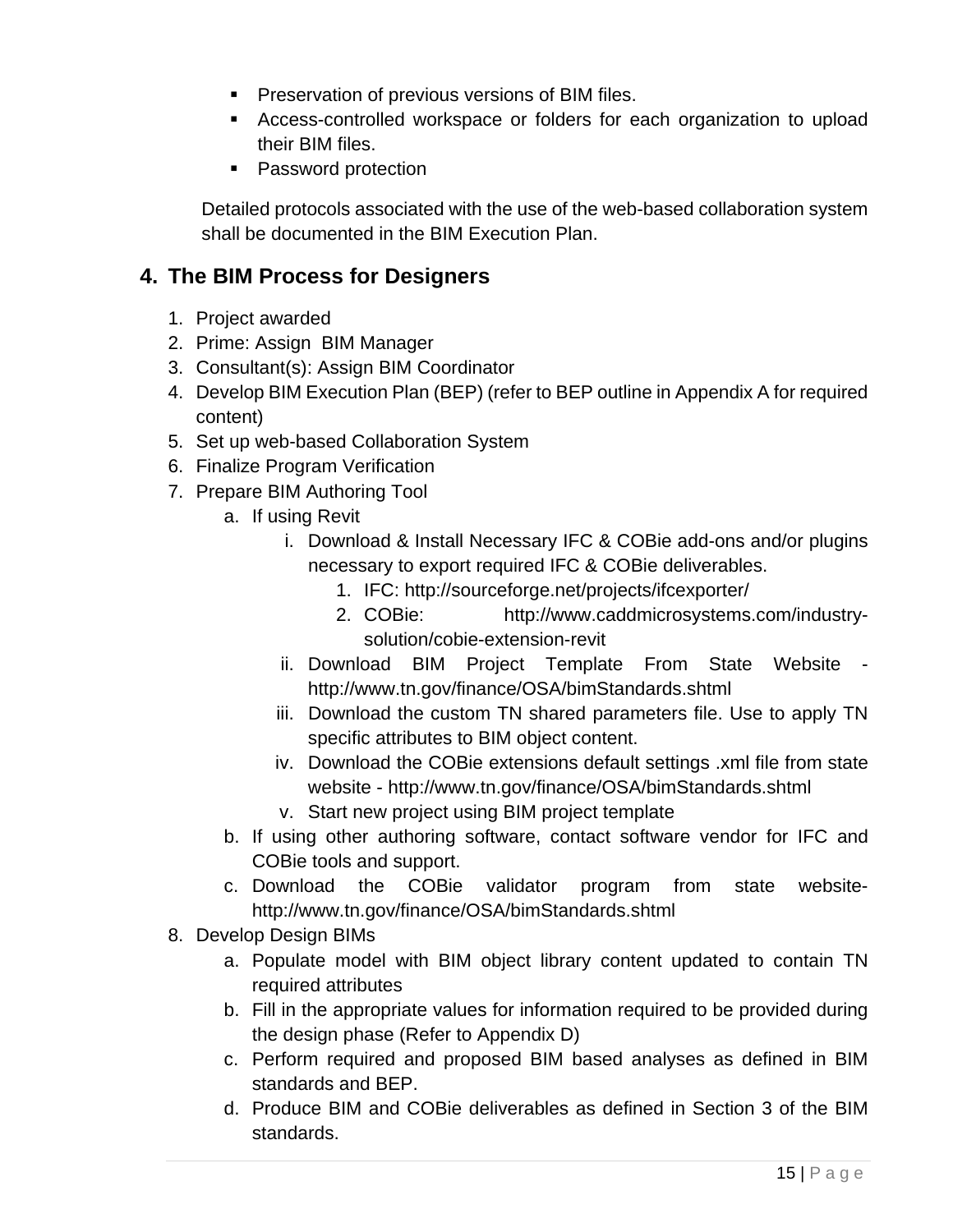- e. Perform validation check on COBie file using the COBie Validator program before submitting to TN PM.
- f. Modify/Update BIM to address COBie errors ( If required)
- g. Repeat steps 10-12 until errors have been addressed
- 9. During Bidding Phase:
	- a. Update BIM and COBie files to reflect addenda and accepted alternatives
	- b. Produce BIM and COBie deliverables as defined in Section 3 of the BIM standards.
- 10. During Construction Administration:
	- a. Produce change orders from the conformed bid BIM
	- b. Observe and verify the progress of construction BIM to comply with design intent
	- c. Review Shop Drawings or fabrication BIMs from the Contractor
- 11. At Project Closeout:
	- a. Review As-Built BIMs developed by contractor and delivered by the TN PM

# **5. BIM Requirements for Contractors**

#### **5.1. Trades Required to Produce BIMs**

The Owner or the Owner's Representative has indicated in the list below the trades that shall produce BIMs:

- ☐ Structural Steel Fabrication
- □ Mechanical HVAC
- □ | Mechanical HVAC Pipe
- ☐ Plumbing
- □ Electrical
- ☐ Fire Protection
- ☐ Fire Sprinkler
- ☐ Pneumatic Tube
- $\Box$  Building Automation Systems
- ☐ Communications
- $\Box$  Civil (3D geometry)
- ☐ Landscape (3D geometry)
- $\Box$  Other: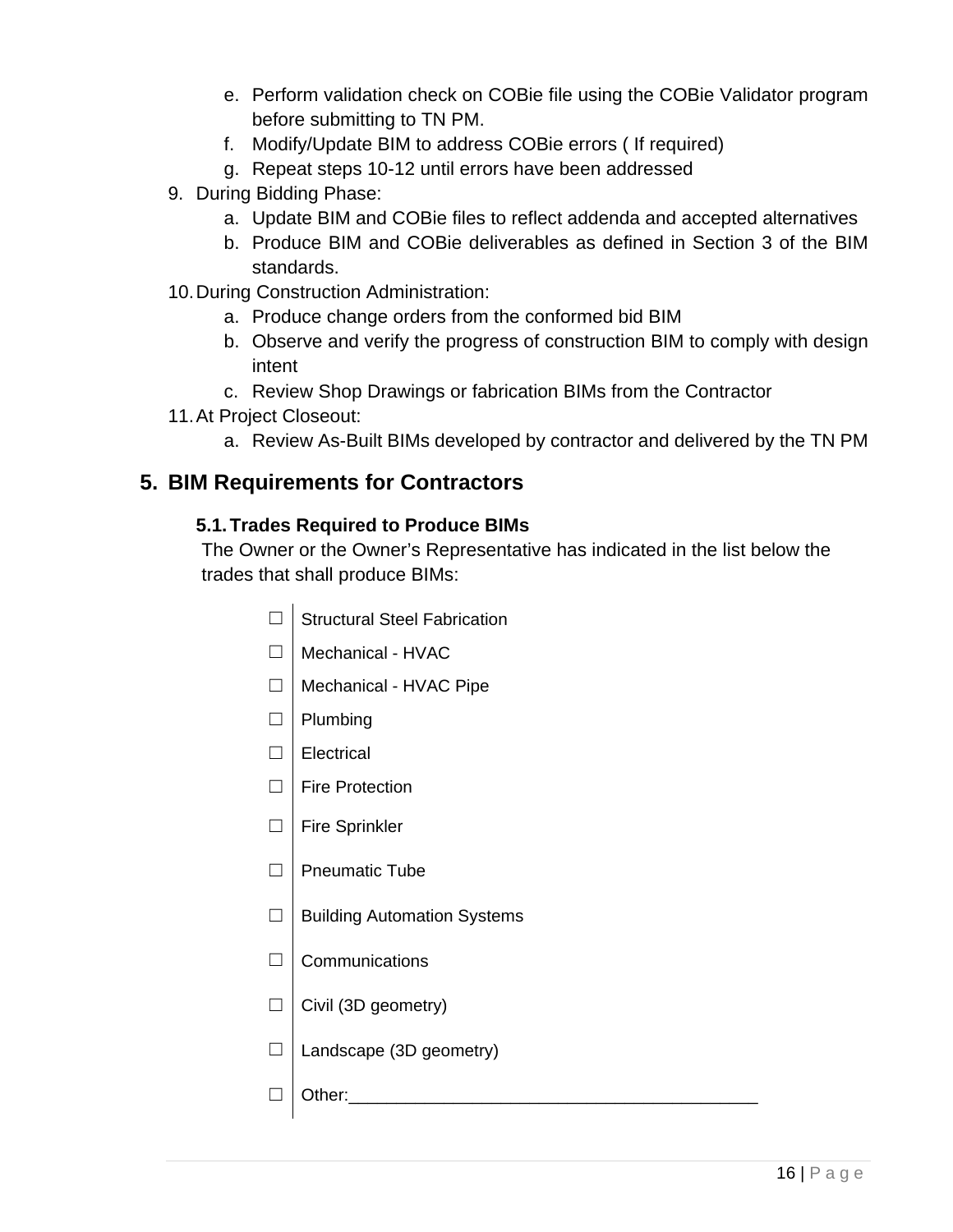| $\Box$ Other: |
|---------------|
| $\Box$ Other: |
| $\Box$ Other: |

#### **5.2. Obligation to Model Complete Building**

If the Project has been designed in BIM, the Contractor shall choose whether to maintain all of the BIM, or any portions thereof, and as to any portions of the BIM the Contractor chooses not to maintain, the Contractor shall cause the trade contractors to recreate those portions of the Conformed Bid BIMs depicting building systems, including architecture.

If the Project has not been designed in BIM, the Contractor shall provide the Architectural and/or Structural Proxy BIMs, for coordination purposes only and shall create or shall cause the trade contractors to create models of all building systems indicated in Section 6.1

#### **5.3. Compliance with IFC and COBie**

The BIM authoring software shall be compliant with the Industry Foundation Classes (IFC) Coordination View and should be able to export to the Construction-Operations Building information exchange (COBie) format based on the IFC FM Handover View.

#### **5.4. Open Standards and Collaboration**

The Owner encourages the use of open standards and collaboration tools to facilitate interoperability among the Contractor and Subcontractors, between Contractors and Designers and between Contractors and the Owner.

#### **5.5. BIM Use**

Conformed Bid BIMs, if available, will be provided to the Contractor in IFC and native file formats, with the exception of site and landscape models, which may be provided in 3D AutoCAD format with no custom objects.

The Contractor shall indemnify the Designer for the Contractor's use of the BIMs. The Contractor and the Contractor's subcontractors and suppliers shall use BIM authoring software to update the Conformed Bid BIMs or generate new Construction BIMs that include all of the geometry and clearances needed to perform trade coordination. In addition, the models shall include the facility management information required by the Owner.

The Contractor and the Contractor's subcontractors and suppliers shall continuously update and maintain the Construction BIMs throughout construction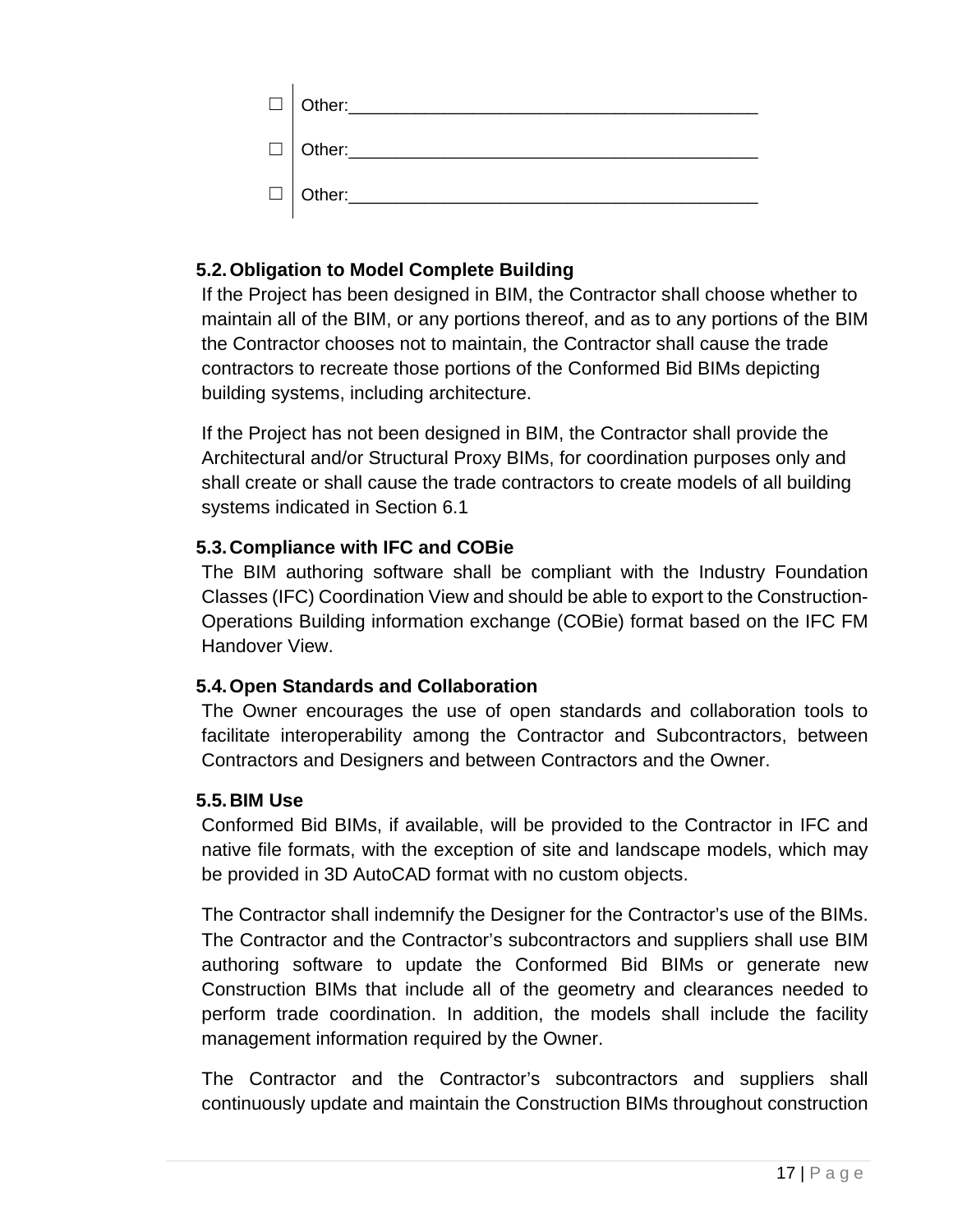to reflect the current as-built conditions of the building. See Section 6.1 for the list of trades required to produce Construction BIMs.

If Conformed Bid BIMs have not been provided to the Contractor, the Contractor shall produce Architectural and/or Structural Proxy BIMs for coordination purposes only. The Contractor shall continuously update these Proxy BIMs to reflect the current as-constructed conditions of the building. See Section 7.6.1 for additional detail on BIM-based coordination.

During construction, the Contractor shall make available to the Owner the current Architectural Proxy, Structural Proxy and/or Construction BIMs in IFC format.

#### **5.5.1. BIM-based Analyses**

During the building project, the Construction BIMs shall be used to:

- 3.5.1.1. Identify and resolve spatial interferences between trades and building systems prior to fabrication and field installation
- 3.5.1.2. Generate equipment inventories

The Contractor and Subcontractors are encouraged, but not required to use Construction BIMs for:

- 3.5.1.3. Logistical planning and layout
- 3.5.1.4. 4D scheduling, where 4D scheduling is a 3D geometric model linked to a schedule

#### **5.5.2. BIM Deliverables and Work Products**

- 3.5.2.1. Coordinated Construction BIMs shall be used as the basis for Shop Drawings for those trades using BIM.
- 3.5.2.2. Coordinated Construction BIMs shall be used to generate Coordination Drawings for those trades using BIM.
- 3.5.2.3. Coordinated Construction BIMs shall be used to fabricate building components and systems for those trades using BIM.
- 3.5.2.4. Coordinated Construction BIMs shall be used to install building components and systems for those trades using BIM.
- 3.5.2.5. Coordinated Construction BIMs shall be used to produce equipment inventories which shall be delivered in COBie format. See Appendix D for details of the equipment types and their attributes required in the equipment inventory.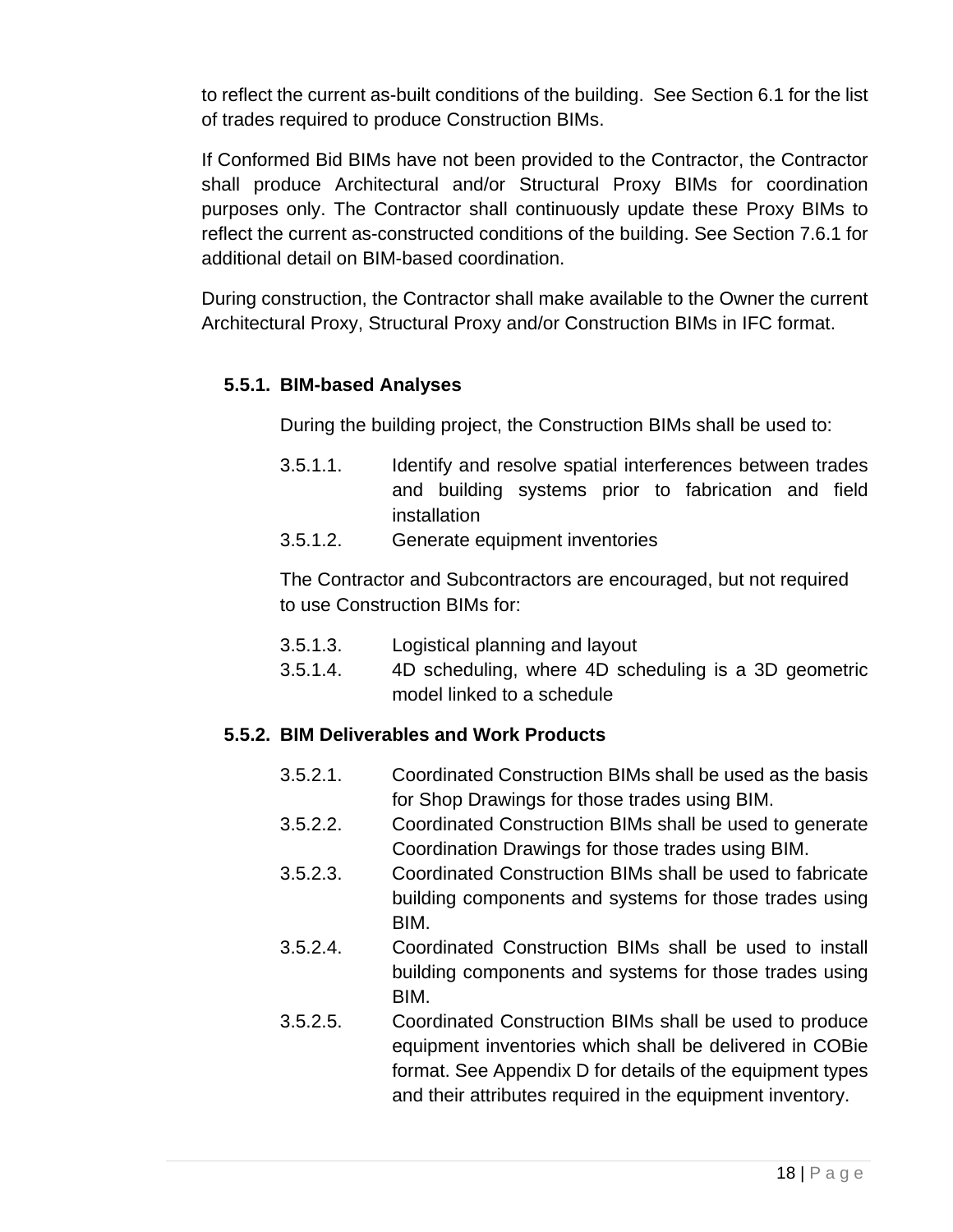3.5.2.6. As-Built Drawings shall be extracted from the Coordinated Construction BIMs.

#### **5.6. Geo-referencing**

The Contractor is required to geo-reference all Construction BIMs, the Coordination BIM, As-Built BIMs, site plans, and As-Built Drawings to ensure interoperability with existing State of Tennessee Geographic Information Systems (GIS). See Section 7 for additional detail.

#### *If geo-referencing was not established during the design of the project:*

If BIMs are available from the Designer, geo-referencing should already be established. If the Contractor is creating the Architectural and/or Structural Proxy BIMs, the Contractor shall establish geo-referencing.

#### **5.7. Staffing**

The Contractor shall identify a qualified BIM Manager for each project who is acceptable to the Owner. The BIM Manager is responsible for managing the BIM deliverables from all Subcontractors and Major Suppliers during the construction of the building project.

Each party that is creating a Construction BIM shall identify a BIM Coordinator. The BIM Coordinator is responsible for managing the BIM deliverables of that specific subcontractor or supplier.

The responsibilities of the BIM Manager and the BIM Coordinators shall be documented in the BIM Execution Plan.

#### **5.8. BIM Execution Plan**

The Contractor and all parties providing Construction BIMs shall along with the Contractor's BIM Manager shall develop a BIM Execution Plan that identifies the protocols for the development and management of BIMs during the construction phase.

Appendix E includes the minimum topics that shall be addressed in the BIM Execution Plan for construction.

#### **5.9. Collaboration**

The Owner may designate a web-based collaboration system for use by the Contractor. If the Owner does not designate a web-based collaboration system for use by the Contractor, then the Contractor shall provide a web-based collaboration system for the sharing of individual and merged BIM files. The webbased collaboration system shall provide: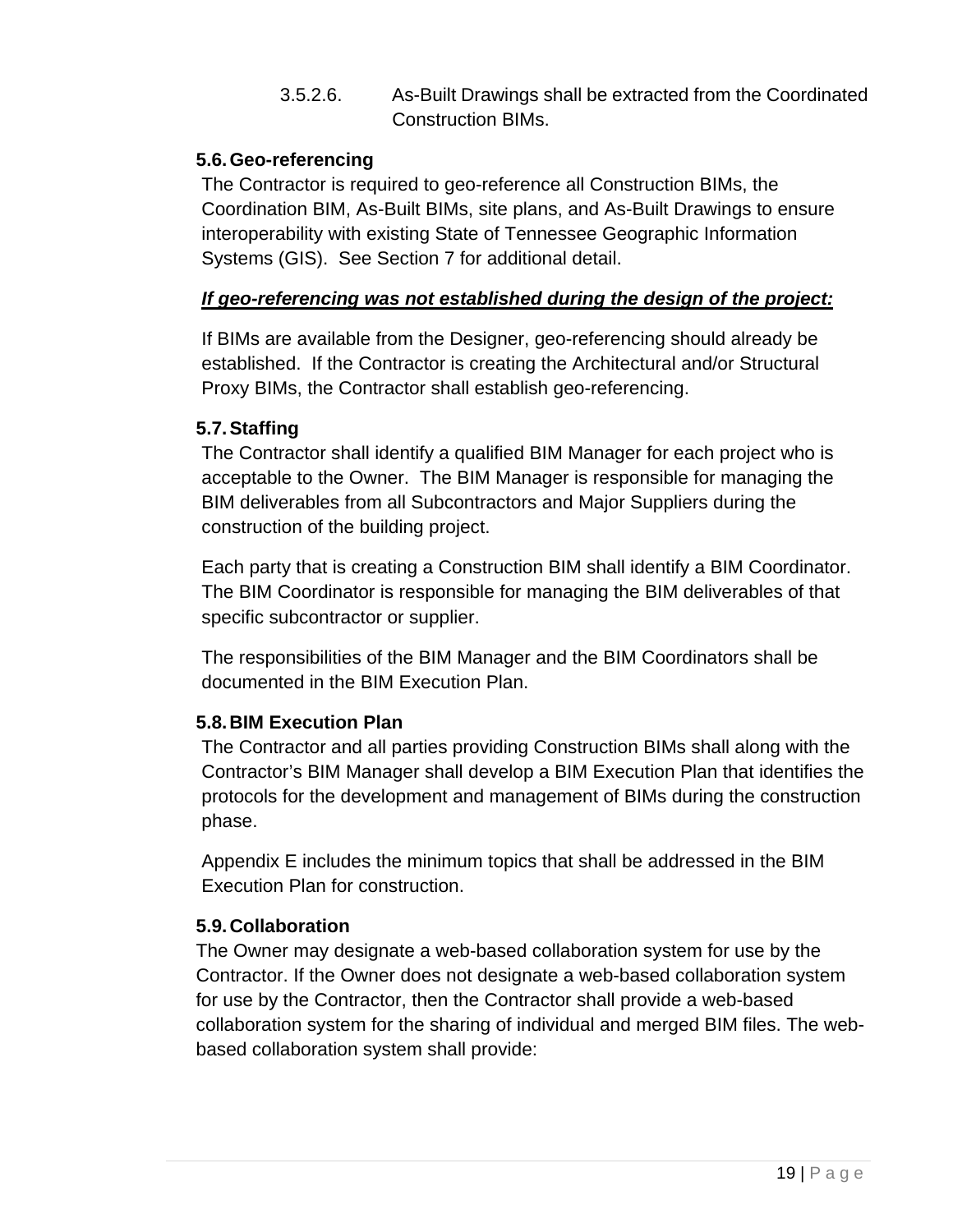- Real-time access to the Project Team which includes but is not limited to the Owner, Designer, Designer's Consultants, Contractor, Subcontractors, and other users as required by the Owner.
- Automated versioning of BIMs.
- **Maintenance of the previous versions of BIMs.**
- Access-controlled workspace or folders for each organization to upload their BIMs.

The web-based collaboration system shall be password-protected. The Contractor shall ensure that the collaboration system conforms to any Information Technology (IT) or security requirements required by the Owner.

Detailed protocols associated with the use of the web-based collaboration system shall be documented in the BIM Execution Plan.

The Contractor shall provide on-site hardware and software to view individual and merged BIMs as well as clash detection results.

# **6. Details of the Requirements for Contractors**

All required trades shall use intelligent, 3D modeling. The 3D modeling software shall be compliant with the Industry Foundation Class (IFC) Coordination View and shall be able to export to Construction-Operations Building information exchange (COBie) format based on the IFC FM Handover View.

# **6.1. Well-Structured BIM**

- Parametric links shall be maintained within the models to ensure the automatic extraction of 3D views and all required drawings. All drawings shall be representations of the coordinated Construction BIM.
- Use the correct object types and attributes that support the IFC Coordination View and COBie extraction.

#### **6.2. BIM Content**

The BIM content is the geometry, physical characteristics, and data needed to describe the construction work of the building project.

The Project Team shall identify the BIM content required to meet the project needs and the deliverable requirements for construction in the BIM Execution Plan.

#### **6.3. Georeferencing**

BIMs and As-Built Drawings shall be registered to the respective Tennessee State Plane Coordinate System; shall utilize the North American Datum of 1983 (NAD83) and the North American Vertical Datum of 1988 (NAVD 88). The State's GIS are maintained by the Office of Information Resources, GIS Services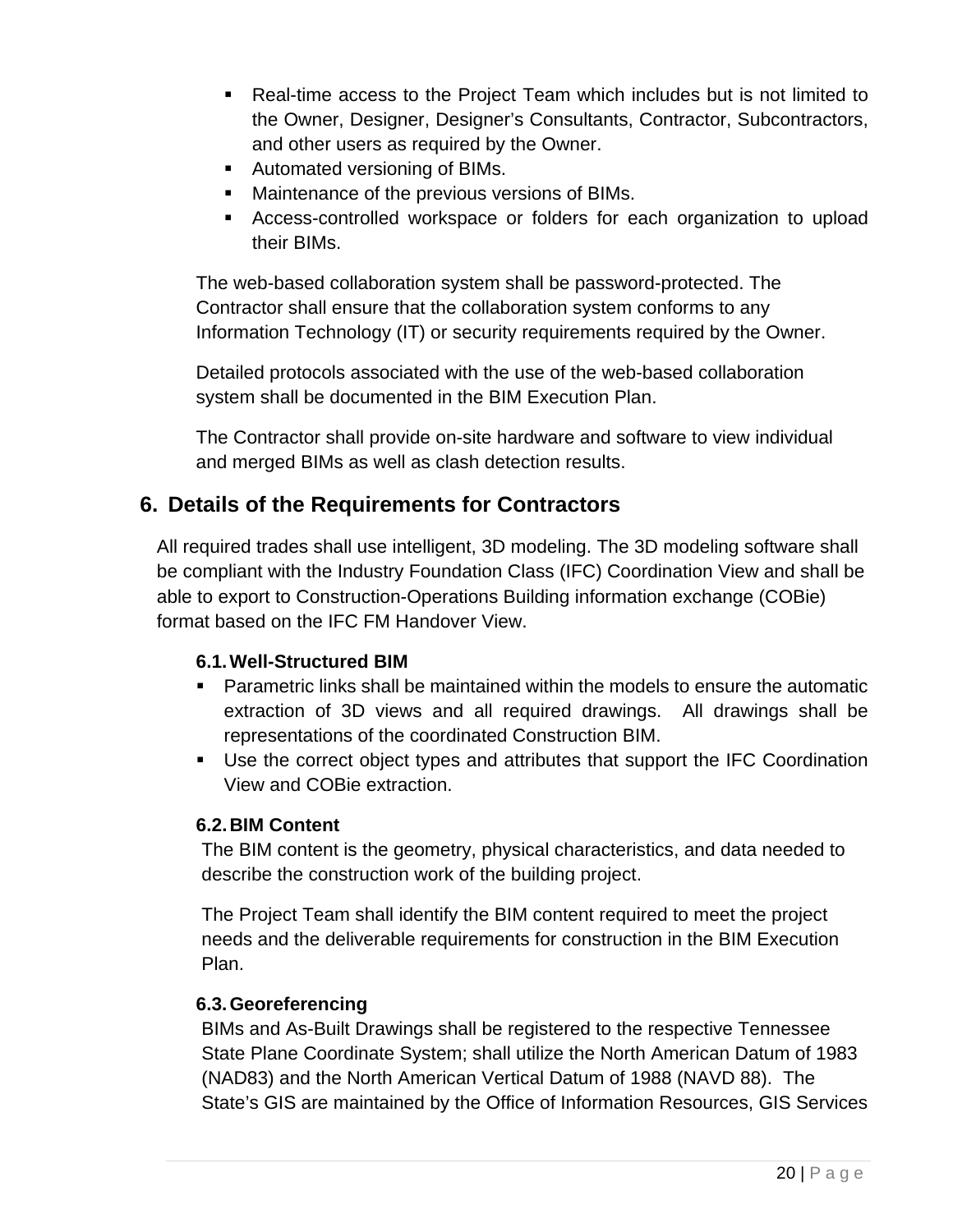(OIR GIS).The BIMs shall include a marker for the registration point and identify the rotation and origin of rotation from Project North to True North.

The BIMs shall also include a polyline of the building footprint of the lowest floor of the lowest enclosed area including basement. An unfinished or flood resistant enclosure, usable solely for parking of vehicles, building access or storage in an area other than a basement area, is not considered a building's lowest floor (FEMA 2012).

#### **6.4. Space Object Naming**

The Contractor shall maintain the space object names, classifications, and designations that were developed during the design of the building, if the building was designed in BIM.

#### **6.5. Equipment Object Naming**

The Contractor shall maintain the equipment object types and attributes that were developed during the design of the building, if the building was designed in BIM.

Equipment objects shall be created, named, classified, and assigned attributes per the requirements in the Appendix D or as required by the Owner. The Contractor shall add any equipment objects that were not modeled by the Designer, but are required for Facility Management. The Contractor shall add equipment attribute data not available during design such as serial number.

The equipment inventory shall be extracted into the COBie format. See Appendix D for the COBie Worksheets required for the equipment inventory.

#### **6.6. BIM Applications**

At a minimum, BIM shall be used for the analyses indicated below.

# **6.6.1. Coordination**

BIMs shall be used to identify and resolve spatial interferences between building systems and products prior to fabrication and field installation.

The Contractor shall include required clearances for maintenance and other access, code clearances, and other required clearances in the interference checking.

On a periodic basis, the Contractor shall schedule and manage on-site coordination meetings to resolve interferences. The Contractor shall publish and make available reports identifying the statuses of the interferences and the coordination progress.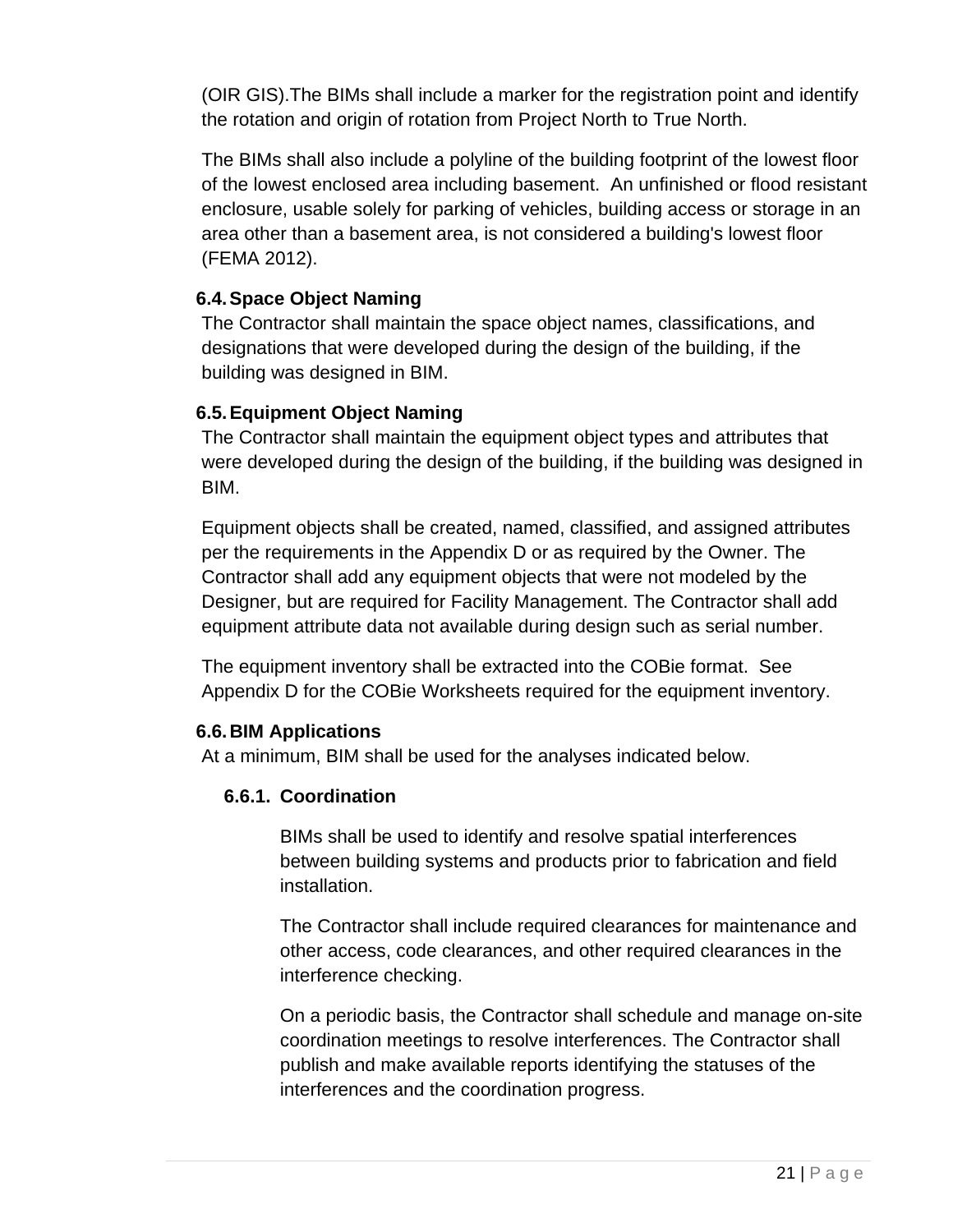The schedule and the detailed protocols of the BIM-based coordination process shall be included in the BIM Execution Plan.

#### **6.6.2. Fabrication and Installation**

Building components shall be fabricated and installed based on the coordinated Construction BIMs.

#### **6.6.3. Equipment Inventory**

An inventory of equipment designated in Appendix D shall be delivered in COBie format.

If the project required BIM in the design phase, the Contractor will receive a partially completed equipment inventory created by the Designer. This equipment inventory will contain specified equipment types and components and provide some of the required attributes.

#### **6.7. BIM Requirements by Phase for Contractors**

#### **6.7.1. Coordination**

Provide coordinated Construction BIMs in IFC format and interference reports upon request.

Extract the related Shop and Coordination Drawings from the coordinated Construction BIMs.

#### **6.7.2. Construction**

Fabricate and install building elements based on the coordinated Construction BIMs.

Update and maintain equipment inventory and documents in COBie format.

#### **6.7.3. Closeout**

Update all coordinated Construction BIMs to reflect as-built conditions. These are the As-Built BIMs. Extract all related As-Built Drawings and space and equipment inventories in COBie format from the As-Built BIMs.

If no Architectural and/or Structural Conformed Bid BIMs were provided by the Designer, the Contractor shall deliver updated Architectural and/or Structural Proxy BIMs.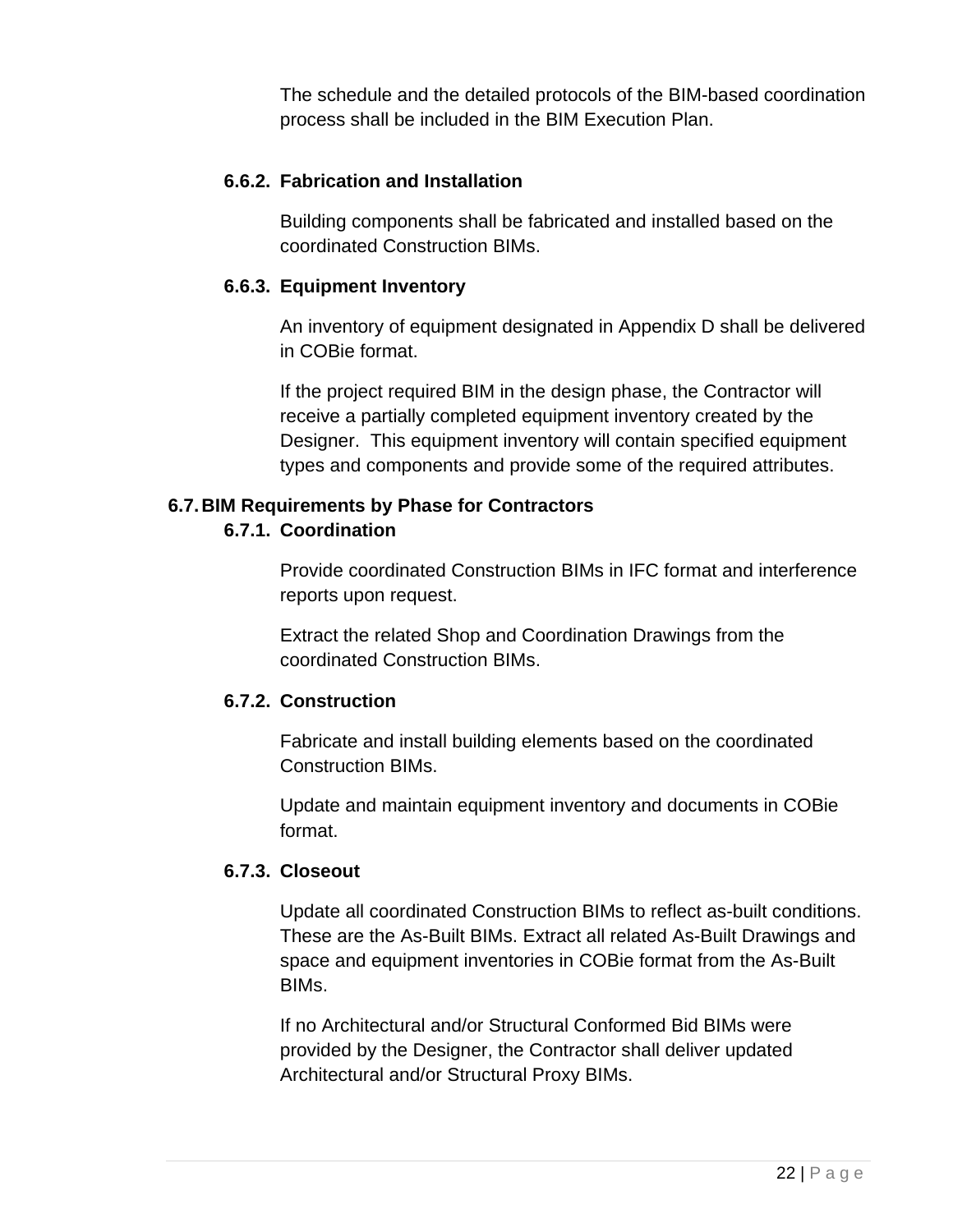The As-Built BIMs shall be partitioned by building floor and trade and delivered in IFC file format. Site and landscape information may be submitted in IFC or 3D .DWG file format, with all custom objects converted to native 3D AutoCAD objects.

Submit updated space and equipment inventories in COBie format.

| <b>Milestone</b>          | <b>Deliverables</b>                                                                                                                                                                     |
|---------------------------|-----------------------------------------------------------------------------------------------------------------------------------------------------------------------------------------|
| <b>Coordination Phase</b> | Shop Drawings shall be extracted from the<br>coordinated Construction BIMs.                                                                                                             |
|                           | Coordination Drawings shall be extracted from<br>the coordinated Construction BIMs.                                                                                                     |
|                           |                                                                                                                                                                                         |
| <b>Closeout Phase</b>     | As-Built BIMs partitioned by discipline and floor<br>in IFC format.                                                                                                                     |
|                           | Site and landscape information may be<br>submitted in IFC or 3D .DWG file format, with<br>all custom objects converted to native 3D<br>AutoCAD objects.                                 |
|                           | As-Built Drawings shall be extracted from the<br>As-Built BIMs.                                                                                                                         |
|                           | Submit updated space and equipment<br>inventories in COBie format (COBie<br>Worksheets: Contact, Facility, Floor, Space,<br>Zone, Type, Component, System, Document,<br>and Attribute). |

**Table 6-1 – BIM Requirements by Phase for Contractors** 

# **7. The BIM Process for Contractors**

The following description includes the recommended process for the development of and the management of BIMs by Contractors.

- 1. As early as feasible after project award, the Contractor shall assign a BIM Manager.
- 2. Develop the BIM Execution Plan.
- 3. Conduct a BIM Kickoff Meeting.
- 4. Set up the web-based collaboration system.
- 5. Develop the Construction BIMs.
- 6. Prior to fabrication and installation, identify and resolve spatial conflicts between building systems and products.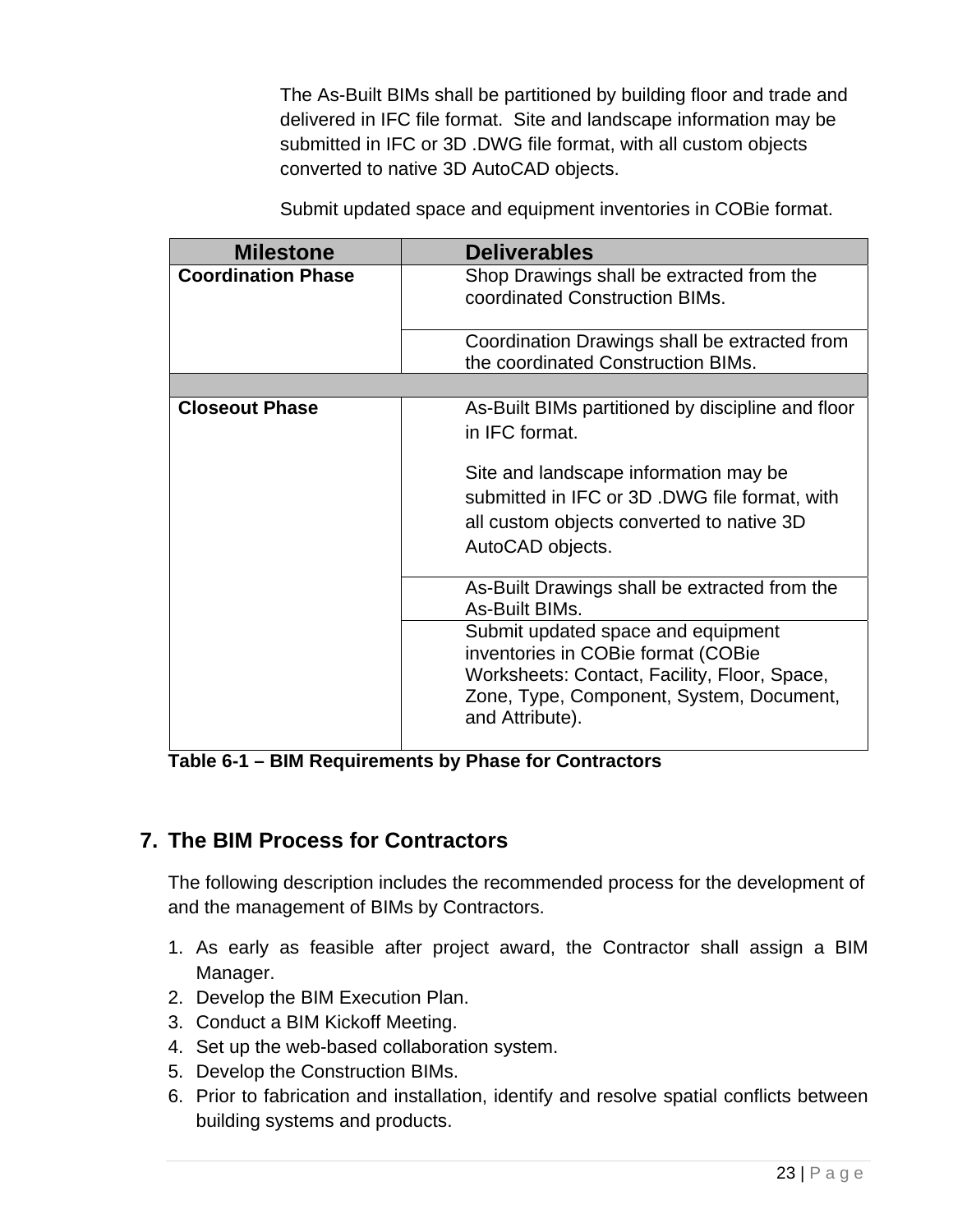- 7. During construction:
	- a. Fabricate and build from the coordinated Construction BIMs.
	- b. Update the coordinated Construction BIMs to reflect changes to the building that include but are not limited to Requests for Proposal (RFPs), Change Orders, Requests for Information, Architects Supplemental Instructions (ASIs), and field changes.
	- c. Extract all Coordination Drawings from the coordinated Construction BIMs.
	- d. Use the coordinated Construction BIMs as the basis for generating the Shop Drawings.
	- e. Update and maintain the space and equipment inventories in COBie format.
- 8. At project closeout,
	- a. Provide As-Built BIMs partitioned by discipline and floor in IFC format. Site model may be provided in IFC or 3D .DWG format, with any custom (ARX) objects converted to native AutoCAD objects.
	- b. Provide Architectural and/or Structural Proxy BIMs, if any, updated to reflect as-built conditions in IFC format.
	- c. Provide the updated equipment inventory in COBie format.

# **References**

buildingSMART (2013). "Coordination View Version 2.0" < http://www.buildingsmarttech.org/specifications/ifc-view-definition/coordination-view-v2.0> (Nov. 21, 2012).

East, B. and Carrasquillo-Mangual, M. (2012). "The COBie Guide" <http://buildingsmartalliance.org/index.php/projects/cobieguide/> (Nov. 21, 2012).

East, B. and Chipman, T. (2011). "Facilities Management Handover." <http://buildingsmartalliance.org/docs/BSADOC\_COBIE/index.htm > (Nov. 27, 2012).

(FEMA) Federal Emergency Management Agency (2012). "Lowest Floor." <http://www.fema.gov/national-flood-insurance-program-2/lowest-floor> (Dec. 28, 2012).

(OCCS) OCCS Development Committee Secretariat (2012). "OmniClass Table 13 – Spaces by Function" Release Date: 2012-05-16 < http://www.omniclass.org> (March 16, 2015)

(NCES) U.S. Department of Education, National Center for Education Statistics. (2006). *Postsecondary Education Facilities Inventory and Classification Manual (FICM)*, 2006 Edition (NCES 2006-160). U.S. Department of Education. Washington, DC.

(NIBS) National Institute of Building Sciences "Chapter 4.4 Design to Building Energy Analysis" *National BIM Standard- United States Version 2.* <http://www.nationalbimstandard.org/nbims-us-v2/pdf/NBIMS-US2\_c4.4.pdf> (Feb. 21, 2013).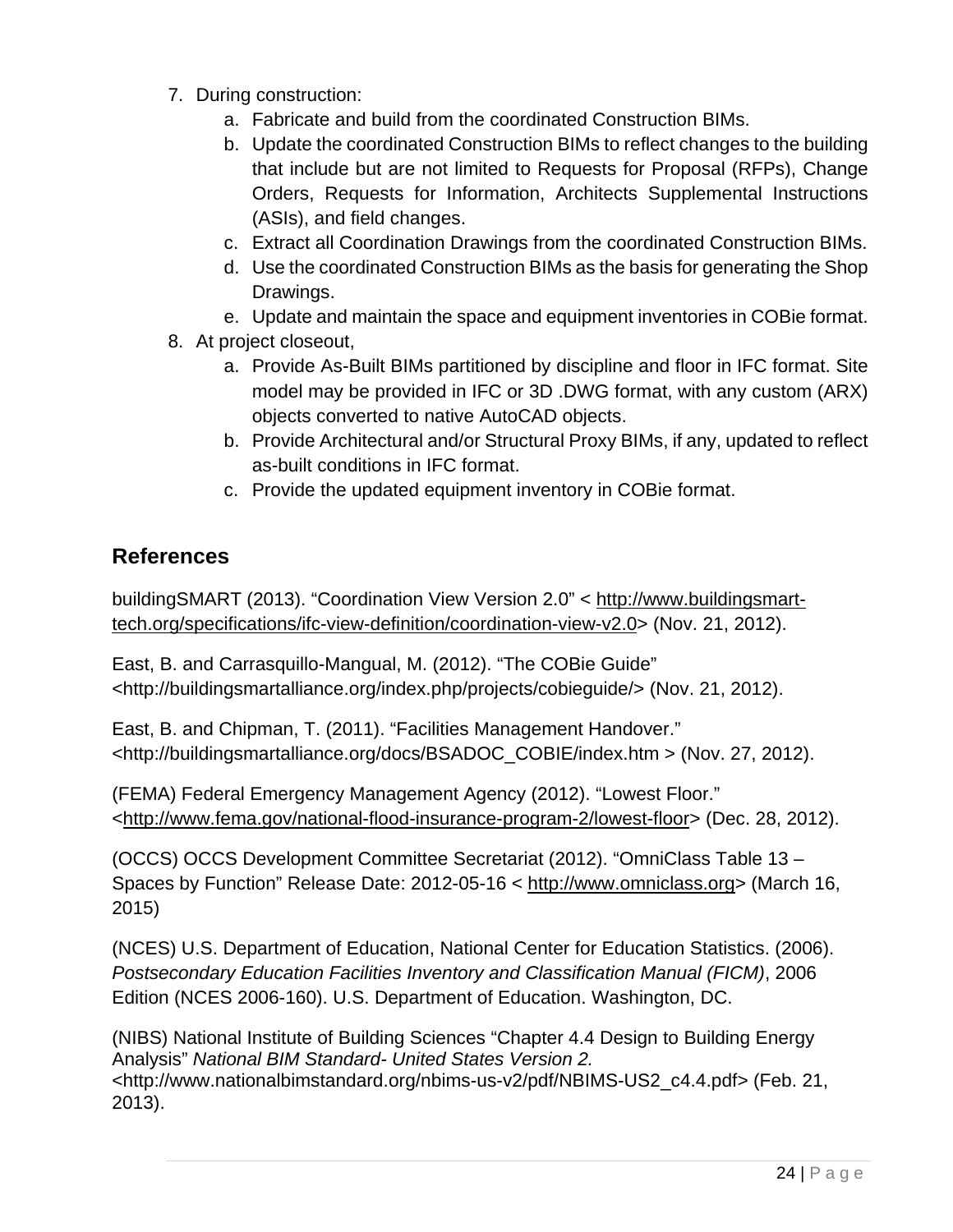# **Appendices**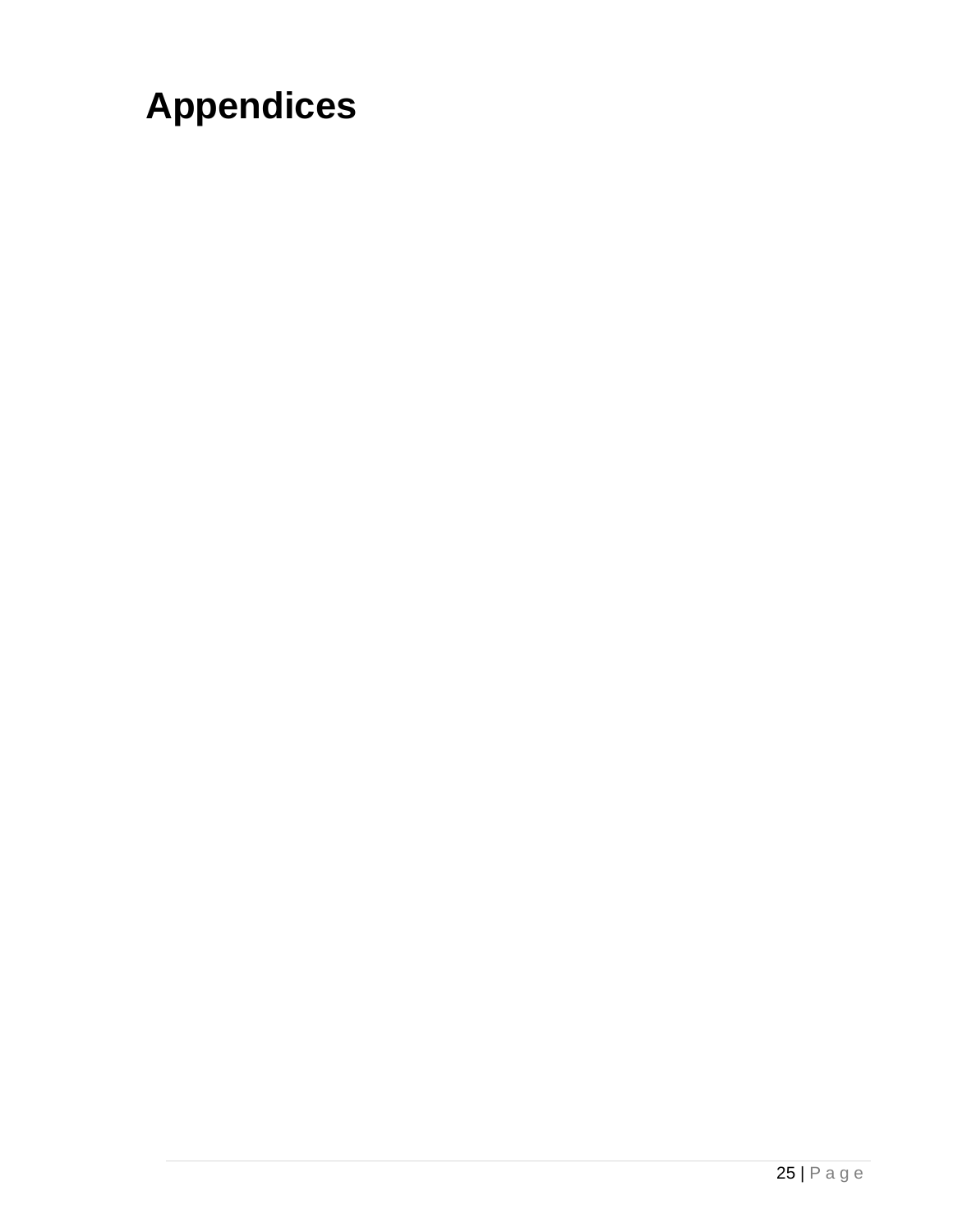# **Appendix A – BIM Execution Plan Outline - Designers**

#### **Project Information**

- Identify project name, SBC number, location (address & geo-reference)
- Identify Owner
- Identify effective date or revision date of plan

#### **Project Designer and Designer's Consultants Information**

- Designer firm
	- o Discipline
	- o Firm name
	- o Firm address
	- o BIM Manager name
	- o BIM Manager contact information
- All Consultants
	- o Firm name
	- o Firm address
	- o BIM Coordinator name
	- o BIM Coordinator contact information

#### **BIM Goals and Objectives**

- Identify owner's intended goals or end uses of the model
- Identify the Designer's and the Designer's Consultants use of the models during the project

#### **Roles and Responsibilities**

- Briefly describe each organization's responsibility for:
	- o Model creation
	- o Model quality
	- o Model analysis
	- o Model management
- Describe the roles of the BIM Manager and BIM Coordinators

#### **Collaboration Plan**

- Describe the collaboration system(s) you will use to exchange, merge and visualize models
- Describe the schedule for or frequency of model updates and interference checks
- Describe tools and process to be used for interference checking
- Describe process to be used to generate drawings from coordinated models

#### **Software for Model Authoring**

• Identify all software products to be used for model creation and the software version

#### **Planned Models**

- Identify model name and phase of delivery
- Detail contents of each model by phase components and properties
- Identify authoring company
- Identify authoring tool(s)
- Identify analysis tools to be used and their modeling requirements
- Identify file formats required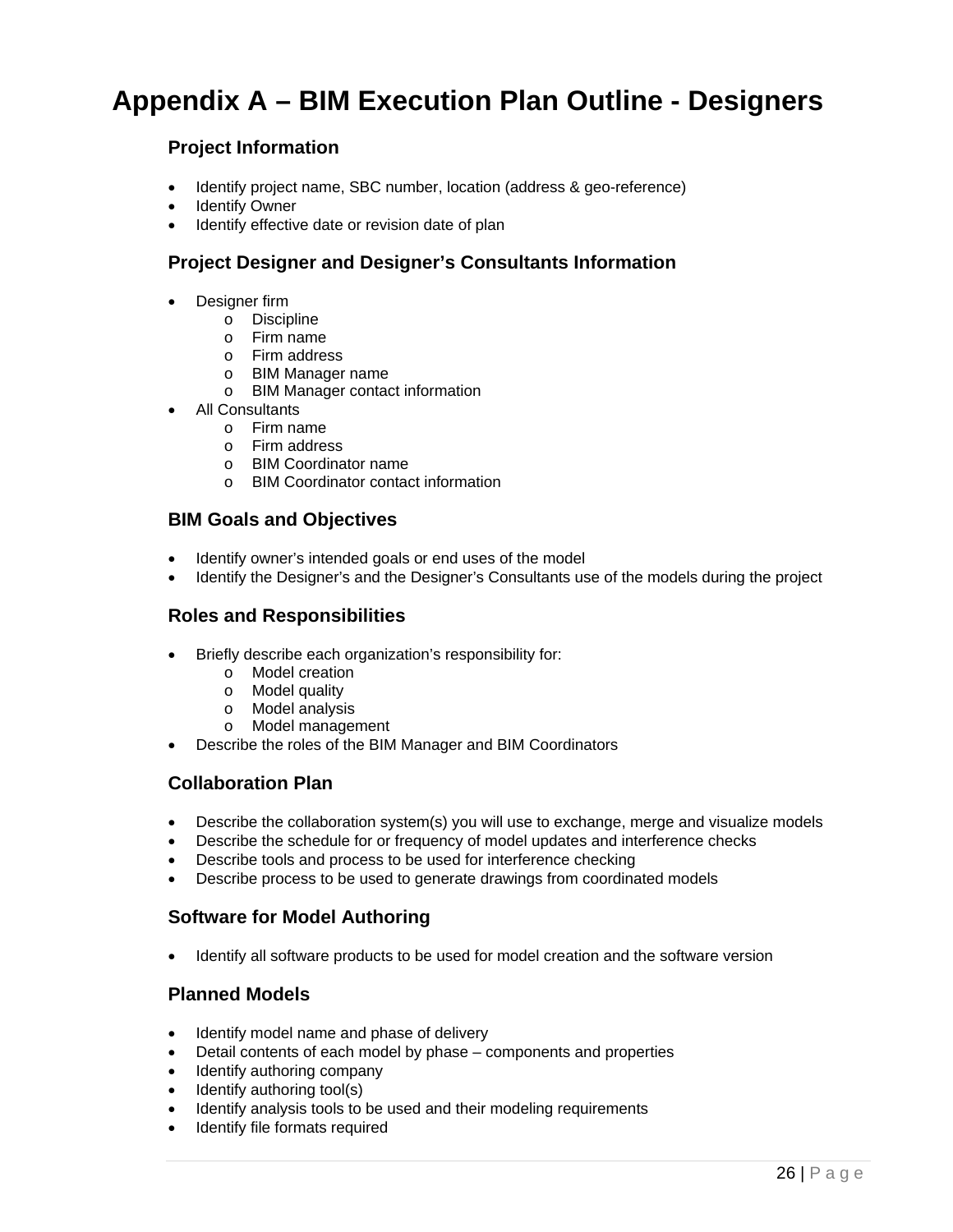#### **Modeling Standards**

- Common coordinate system
	- o Units
	- o File origin (X,Y,Z)
	- o Geolocation
	- Model partitions
- Naming
	- o Files<br>o Build
	- **Building level designators**
	- o Building area designators
	- o Discipline designators
	- o Layers (if applicable)
	- o Properties required for:
		- COBie deliverables
		- Owner-requested analyses
		- Designer and the Designer's Consultants-initiated analyses
	- o Units and values for properties (e.g.- cubic feet per minute, space use codes from FICM)
- Level of precision and dimensioning
- Any exclusions from models

#### **Model Analysis Plan**

- For each project phase, define:
	- o Each analysis that will be performed
		- Software to be used
		- Model(s) to be analyzed
			- File format required
		- Responsible team member(s) for
			- Performing the analysis
			- Producing the required model(s)
	- o Contents of COBie deliverable
		- **Responsible Designer and Designer's Consultants team member(s)**
	- o Clash detection
		- **Software to be used**
		- Model(s) to be analyzed
			- File formats acceptable
			- Any object enablers required
		- Responsible team member(s) for
			- Performing the check
			- Producing the required model(s)
		- **Process for resolving clashes**

#### **Project Deliverables**

- Identify electronic models, drawings, renderings, analyses and reports to be delivered
- Identify all space and equipment types and attributes to be included in the COBie deliverables
- Describe process to be used to extract all deliverables from coordinated models
- Describe quality assurance and quality control measures to be implemented
- For Design-Assist projects only, address model sharing and the transition of model responsibilities to the Design-Assist contractor

#### **Sign-Off**

 Authorized signature from the Designer and the Designer's Consultants indicating agreement to comply with this BIM Execution Plan.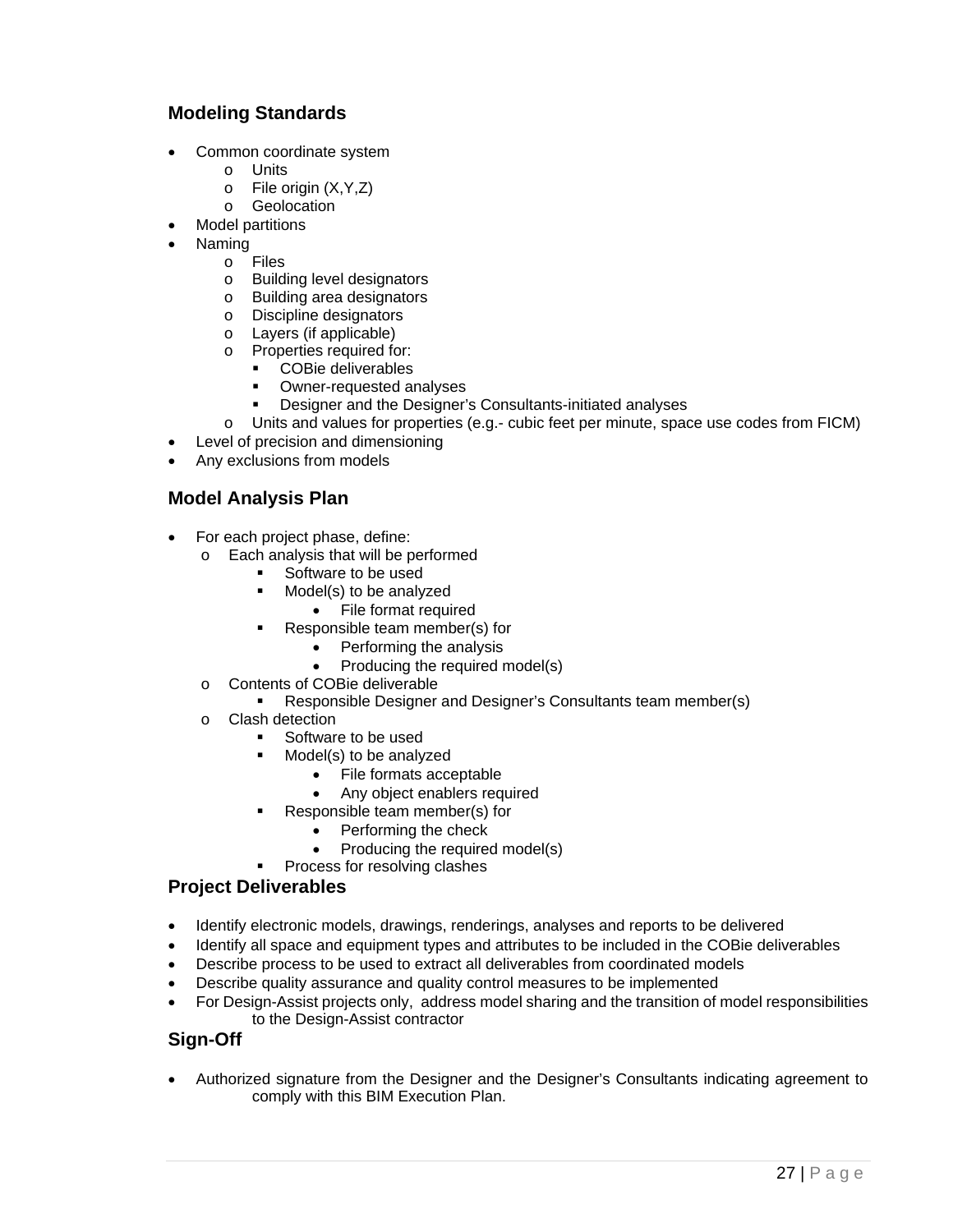# **Appendix B – Tips for Preparing a BIM for Export for Energy Analysis**

The following are general tips on preparing a BIM for export for use in external energy analysis software programs. gbXML and IFC are two formats currently supported for energy analysis. Refer to your particular BIM software application's help or resource manual for "how-to" Information related to these tips.

- Only include in the data exported for energy analysis the building elements necessary for energy analysis. This includes exterior walls, windows, doors, floors, ceilings, roofs, and volumetric heating and cooling zones. Make sure these elements are defined accurately: for example, do not use generic exterior walls for the analysis; the anticipated exterior wall construction should be used instead.
- Area calculations for zones should be set to calculate both area *AND* volume.
- All zones should be contained by bounding elements (wall, floor, ceiling, or roof). One hundred percent of the building volume should be contained within identified zones. Define the sliver space tolerance (if this option is available).
- Overall, keep the geometry of the energy model simple. A complex model may produce errors and will not yield a more accurate analysis.

#### **Related Reference Documents**

The following list of documents and/or websites provide additional information on best practices, tips, and data requirements for preparing BIMs for energy analysis.

- GSA BIM Guide: 05 BIM Guide for Energy Performance Version 2.0 March 2012 http://www.gsa.gov/bim
- ERDC-CERL TR-11-41 Early Design Energy Analysis Using Building Information Modeling Technology: http://www.dtic.mil/cgi-bin/GetTRDoc?AD=ADA552789
- IFC MVD Definition Diagram: Concept Design to Building Energy Analysis (BEA) Exchange Requirements Model diagram

http://www.blis-project.org/IAI-MVD/Snapshots/GSA-003\_ERM\_%28BEA%29\_Design\_to\_BuildingEnergyAnalysis.pdf

- AECOO-1 Testbed Information Delivery Manual (IDM) for Building Performance and Energy Analysis (BPEA) Thread http://zeroemissiondesign.com/uploads/BPEA\_IDM\_FINAL.pdf
- National BIM Standard United States Version 2, Chapter 4.4 Design to Building Energy Analysis http://www.nationalbimstandard.org/nbims-us-v2/pdf/NBIMS-US2\_c4.4.pdf
- Utilizing gbXML with AECOsim Building Designer Building Performance Analysis Using Bentley Products http://ftp2.bentley.com/dist/collateral/docs/white\_papers/WP\_%20gbXML\_LTR\_v03.pdf
- Graphisoft ArchiCAD YouTube Channel Search for "Energy Model" or "Energy Analysis" http://www.youtube.com/user/Archicad
- Mastering Autodesk Revit Architecture 2013 Autodesk Official Training Guide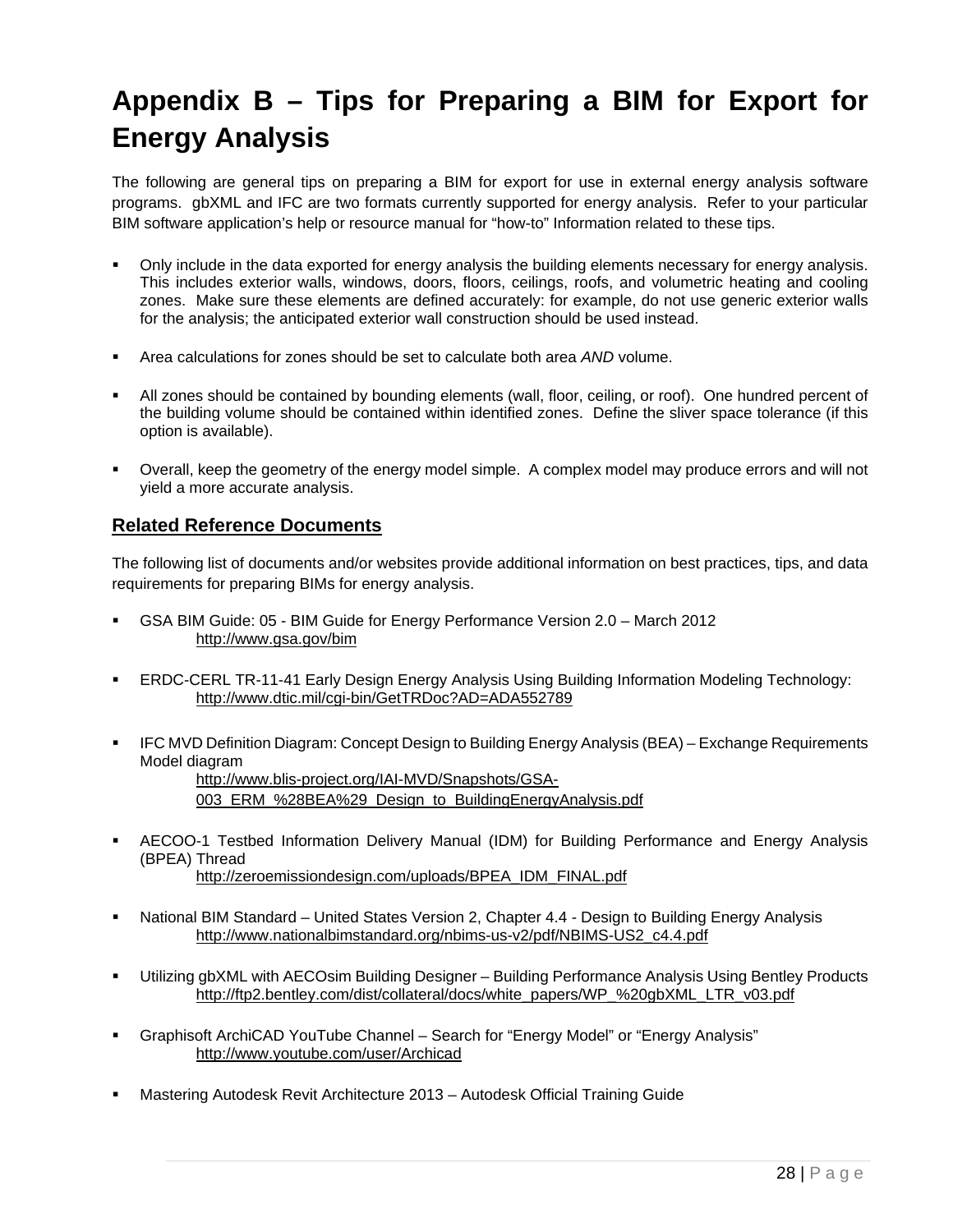# **Appendix C – State of Tennessee Office of the State Architect (TN OSA) Space Inventory Requirements**

The table below lists the required attributes of a space inventory and maps these attributes to their appropriate locations in a COBie file. BIM-authoring software may provide attributes that map to these COBie locations. If so, the built-in attributes can be used; otherwise, these attributes will need to be added. Ultimately, it is necessary to ensure this information appears in the correct location in the COBie file.

|                            | <b>General Attributes</b>   | <b>COBie Worksheet Location</b> |                 |                                                                     |
|----------------------------|-----------------------------|---------------------------------|-----------------|---------------------------------------------------------------------|
| Requirement<br>Placement   | Attribute                   | Sheet                           | Column          | Comments                                                            |
| <b>Once Per</b><br>Project | <b>Building Name</b>        | Facility                        | Name            | <b>Owner's Building Number</b>                                      |
| <b>Once Per</b><br>Project | Facility Identification     | Facility                        | ProjectName     | State of TN Treasury Risk<br><b>Management Building Number</b>      |
| <b>Once Per</b><br>Project | <b>Region Code</b>          | Facility                        | <b>SiteName</b> | Optional. May be used to<br>indicate campus or office<br>complex    |
| <b>Each Floor</b>          | Floor Identification        | Floor                           | Name            | Floor Level                                                         |
| <b>Each Space</b>          | Room Designator 1           | Space                           | Name            | Owner's Space naming<br>standard. See below for<br>format.          |
| <b>Each Space</b>          | <b>FICM Use Code</b>        | Space                           | Category        | For UT and TBR projects only.<br>(See Note 1.)                      |
| <b>Each Space</b>          | OmniClass Table 13<br>Code  | Space                           | Category        | STREAM only. (See Note 2.)                                          |
| <b>Each Space</b>          | Unique Space ID             | Space                           | ExtIdentifier   | Unique ID that should be<br>generated by BIM-authoring<br>software. |
| <b>Each Space</b>          | Net Assignable Area<br>(sf) | Space                           | NetArea         | In SF (For UT and TBR, see<br>FICM)                                 |

#### Notes:

- 1. For TBR and UT projects, reference the U.S. Department of Education, Institute of Education Sciences, National Center for Education Statistics, Postsecondary Education Facilities Inventory and Classification Manual (FICM) (NCES 2006).
- 2. For STREAM projects, reference the current OmniClass Table 13 (http://www.omniclass.org/)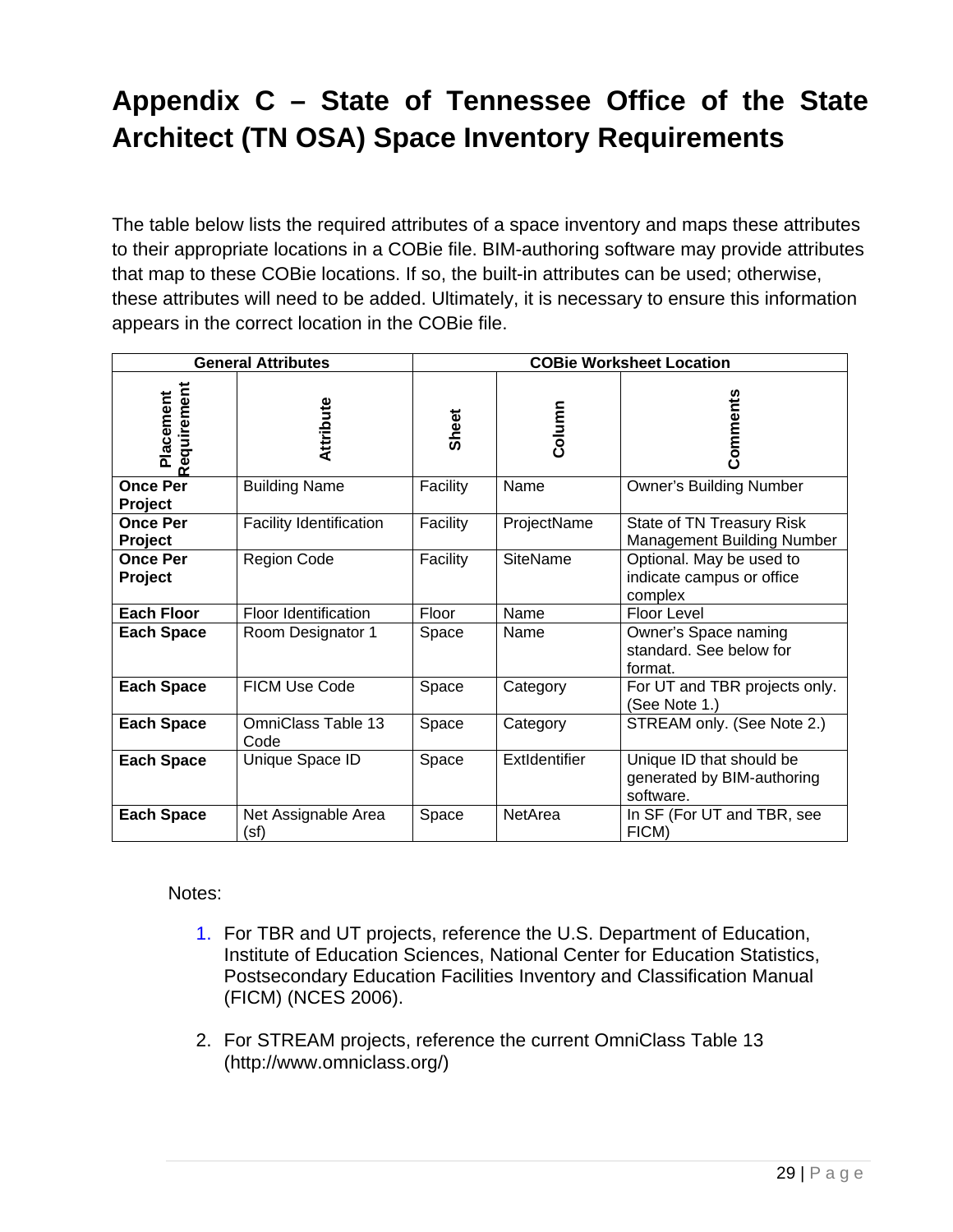Space Name Format:



For example, Room 1223 on the 12<sup>th</sup> Floor in Building 100 shall have a Space Name as:

100-12.1223

The space inventory shall be submitted in COBie format. The table below lists the COBie Worksheets and the high-level information that shall be provided in each Worksheet for a space inventory.

| <b>COBie Worksheet</b> | <b>Required Content</b>                                                                                                                                                                                                            |
|------------------------|------------------------------------------------------------------------------------------------------------------------------------------------------------------------------------------------------------------------------------|
| Contact                | One row for each discipline or organization that<br>provides COBie information. Fields required to be<br>completed include: Email, CreatedBy, CreatedOn,<br>Category, Company, and Phone                                           |
| Facility               | One building per COBie file. Fields required to be<br>completed include: Name, CreatedBy, CreatedOn,<br>Category, ProjectName, SiteName, LinearUnits,<br>AreaUnits, VolumeUnits, CurrencyUnit,<br>AreaMeasurement, and Description |
| Floor                  | for each vertical level<br>include<br>One<br>to<br>row<br>foundations, floors, roofs, and site. Fields required<br>be completed include: Name, CreatedBy,<br>to<br>CreatedOn, Category, Elevation, and Height                      |
| Space                  | One row per functional space, per room. Multiple<br>spaces in a room are possible. Fields required to be<br>completed include: Name, CreatedBy, CreatedOn,<br>Category, FloorName, Description, and NetArea                        |
| Zone<br>(Optional)*    | One row for each COBie.Space and COBie.Zone<br>type. Fields required to be completed include:                                                                                                                                      |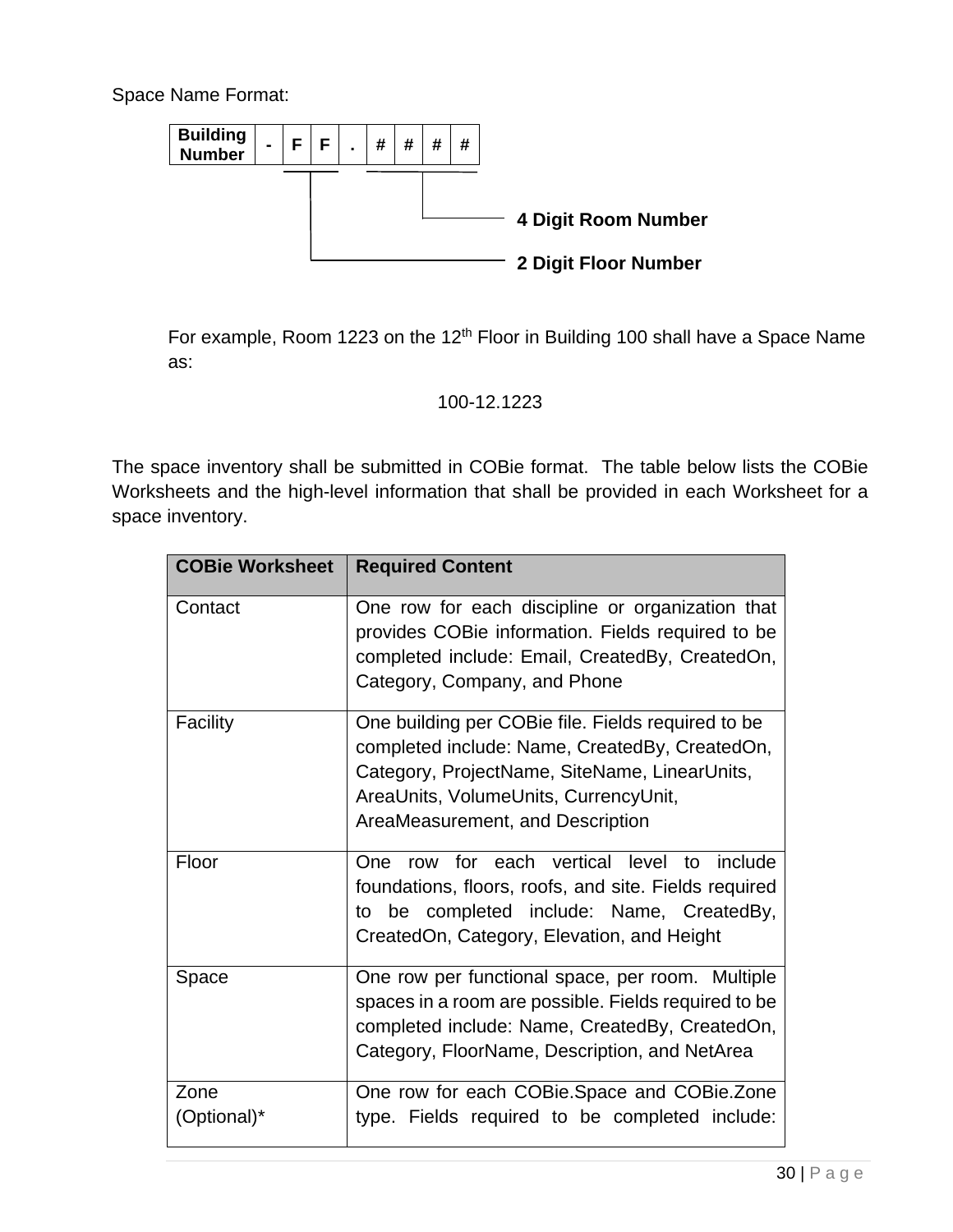| <b>COBie Worksheet   Required Content</b> |                   |  |                                           |  |  |
|-------------------------------------------|-------------------|--|-------------------------------------------|--|--|
|                                           | <b>SpaceNames</b> |  | Name, CreatedBy, CreatedOn, Category, and |  |  |

\* The use of the zones on the project, and therefore the Zone worksheet, is at the discretion of the State of Tennessee Project Manager, in conjunction with the Project Team, and based on the project's scope.

Additional guidance on the COBie Worksheets can be found in The COBie Guide (East and Carrasquillo-Mangual 2012).

For UT and TBR projects, the Space category shall be entered a FICM Use Code. Below is the current listing of FICM Use Codes.

| <b>FICM Use Codes</b>                      |                                            |  |  |
|--------------------------------------------|--------------------------------------------|--|--|
| 100 Classroom Facilities                   | 110 Classroom Facilities                   |  |  |
| 115 Classroom Service                      | 200 Laboratories                           |  |  |
| 210 Class Laboratory                       | 215 Class Laboratory Service               |  |  |
| 220 Open Laboratory                        | 225 Open Laboratory Service                |  |  |
| 250 Research/non-class Laboratory          | 255 Research/non-class Laboratory Service  |  |  |
| 300 Office Facilities                      | 310 Office                                 |  |  |
| 315 Office Service                         | 350 Conference Room                        |  |  |
| 355 Conference Room Service                | 400 Study Facilities                       |  |  |
| 410 Study Room                             | 420 Stack                                  |  |  |
| 430 Open-Stack Study Room                  | 440 Processing Room                        |  |  |
| 455 Study Service                          | 500 Special Use Facilities                 |  |  |
| 510 Armory                                 | 515 Armory Service                         |  |  |
| 520 Athletic or Physical Education         | 523 Athletic Facilities Spectator Seating  |  |  |
| 525 Athletic or Physical Education Service | 530 Media Production                       |  |  |
| 535 Media Production Service               | 540 Clinic                                 |  |  |
| 545 Clinic Service                         | 550 Demonstration                          |  |  |
| 555 Demonstration Service                  | 560 Field Building                         |  |  |
| 570 Animal Facilities                      | 575 Animal Facilities Service              |  |  |
| 580 Greenhouse                             | 585 Greenhouse Service                     |  |  |
| 590 Other (All Purpose)                    | 600 General Use Facilities                 |  |  |
| 610 Assembly                               | 615 Assembly Service                       |  |  |
| 620 Exhibition                             | 625 Exhibition Service                     |  |  |
| 630 Food Facility                          | 635 Food Facility Service                  |  |  |
| 640 Day Care                               | 645 Day Care Service                       |  |  |
| 650 Lounge                                 | 655 Lounge Service                         |  |  |
| 660 Merchandising                          | 665 Merchandising Service                  |  |  |
| 670 Recreation                             | <b>675 Recreation Service</b>              |  |  |
| 680 Meeting Room                           | 685 Meeting Room Service                   |  |  |
| 700 Support Facilities                     | 710 Central Computer or Telecommunications |  |  |
| 715 Central Computer or Telecommunications | 720 Shop                                   |  |  |
| Service                                    |                                            |  |  |
| 725 Shop Service                           | 730 Central Storage                        |  |  |
| 735 Central Storage Service                | 740 Vehicle Storage                        |  |  |
| 745 Vehicle Storage Service                | 750 Central Service                        |  |  |
| 755 Central Service Support                | 760 Hazardous Materials Storage            |  |  |
| 770 Hazardous Waste Storage                | 775 Hazardous Waste Service                |  |  |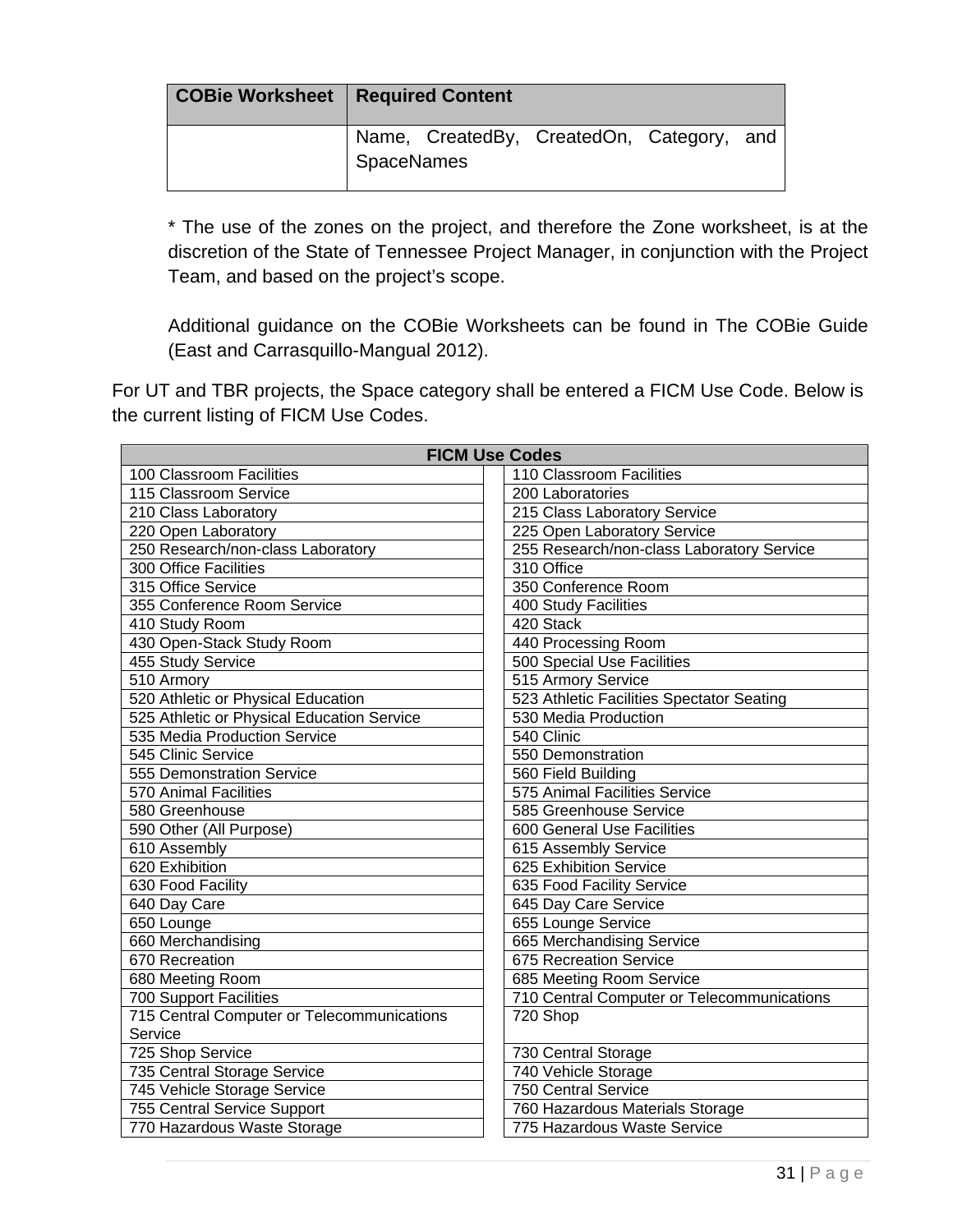| <b>FICM Use Codes</b>                     |                                           |  |
|-------------------------------------------|-------------------------------------------|--|
| 780 Unit Storage                          | 800 Health Care Facilities                |  |
| 810 Patient Bedroom                       | 815 Patient Bedroom Service               |  |
| 820 Patient Bath                          | 830 Nurse Station                         |  |
| 835 Nurse Station Service                 | 840 Surgery                               |  |
| 845 Surgery Service                       | 850 Treatment/Examination Clinic          |  |
| 855 Treatment/Examination Clinic Service  | 860 Diagnostic Service Laboratory         |  |
| 865 Diagnostic Service Laboratory Support | 870 Central Supplies                      |  |
| 880 Public Waiting                        | 890 Staff On-Call Facility                |  |
| 895 Staff On-Call Facility Service        | 900 Residential Facilities                |  |
| 910 Sleep/Study Without Toilet or Bath    | 919 Toilet or Bath                        |  |
| 920 Sleep/Study With Toilet or Bath       | 935 Sleep/Study Service                   |  |
| 950 Apartment                             | 955 Apartment Service                     |  |
| 970 House                                 | 000 Unclassified Facilities               |  |
| 050 Inactive Area                         | 060 Alteration or Conversion Area         |  |
| 070 Unfinished Area                       | <b>WWW Circulation Area</b>               |  |
| W01 Bridge/Tunnel                         | W02 Elevator                              |  |
| W03 Escalator                             | W04 Loading Dock                          |  |
| W05 Lobby                                 | W06 Public Corridor                       |  |
| W07 Stairway                              | <b>XXX Building Service Area</b>          |  |
| X01 Custodial Supply Closet               | X02 Janitor Room                          |  |
| X03 Public Rest Room                      | X04 Trash Room                            |  |
| <b>YYY Mechanical Area</b>                | <b>Y01 Central Utility Plant</b>          |  |
| Y02 Fuel Room                             | Y03 Shaft                                 |  |
| <b>Y04 Utility/Mechanical Space</b>       | AAA01 Arenas - Open Air                   |  |
| <b>AAA02 Baseball Fields</b>              | <b>AAA03 Basketball Courts</b>            |  |
| <b>AAA04 Bleachers</b>                    | <b>AAA05 Circuit Training Courses</b>     |  |
| <b>AAA06 Climbing Walls</b>               | <b>AAA07 Dugouts</b>                      |  |
| <b>AAA08 Field Light Poles</b>            | <b>AAA09 Grass Playing Fields</b>         |  |
| <b>AAA10 Hard Playing Surfaces</b>        | <b>AAA11 Press Boxes</b>                  |  |
| <b>AAA12 Rope Course Elements</b>         | <b>AAA13 Running Tracks</b>               |  |
| <b>AAA14 Scoreboards</b>                  | <b>AAA15 Shooting Ranges</b>              |  |
| <b>AAA16 Ski Lifts</b>                    | <b>AAA17 Softball Fields</b>              |  |
| <b>AAA18 Stadiums</b>                     | AAA19 Swimming Pools - Open Air           |  |
| <b>AAA20 Synthetic Fields</b>             | <b>AAA21 Tennis Courts</b>                |  |
| <b>AAA22 Volleyball Courts</b>            | AAA23 Other Miscellaneous and Not Defined |  |
|                                           | Athletic - Outdoor                        |  |

For STREAM projects, the Space category shall be entered as an OmniClass Table 13 code. Below is the current listing of the OmniClass Table 13 codes.

| <b>OmniClass Table 13</b>                         |                                                   |  |
|---------------------------------------------------|---------------------------------------------------|--|
| 13-11 00 00 Space Planning Types                  | 13-11 11 00 Planned Work Space                    |  |
| 13-11 13 00 Planned Building Service Space        | 13-11 15 00 Planned Amenity/Support Space         |  |
| 13-11 17 00 Planned Circulation Space             | 13-11 19 00 Planned Parking Space                 |  |
| 13-13 00 00 Void Areas                            | 13-13 11 00 Light Well                            |  |
| 13-13 13 00 Air Shaft                             | 13-13 15 00 Occupant Void Area                    |  |
| 13-15 00 00 Wall Spaces                           | 13-15 11 00 Exterior Wall Space                   |  |
| 13-15 13 00 Interior Wall Space                   | 13-17 00 00 Encroachment Spaces                   |  |
| 13-17 11 00 Interior Encroachment                 | 13-17 13 00 Perimeter Encroachment                |  |
| 13-21 00 00 Parking Spaces                        | 13-21 11 00 Exterior Parking Spaces               |  |
| 13-21 11 11 Exterior Parking Circulation          | 13-21 11 13 Exterior Parking Access Control Point |  |
| 13-21 11 15 Exterior Parking Stall                | 13-21 13 00 Interior Parking Spaces               |  |
| 13-21 13 11 Interior Parking Ramp and Circulation | 13-21 13 13 Interior Parking Access Control Point |  |
| 13-21 13 15 Interior Parking Stall                | 13-21 13 17 Interior Vehicle Service Space        |  |
| 13-23 00 00 Facility Service Spaces               | 13-23 11 00 Vertical Penetration                  |  |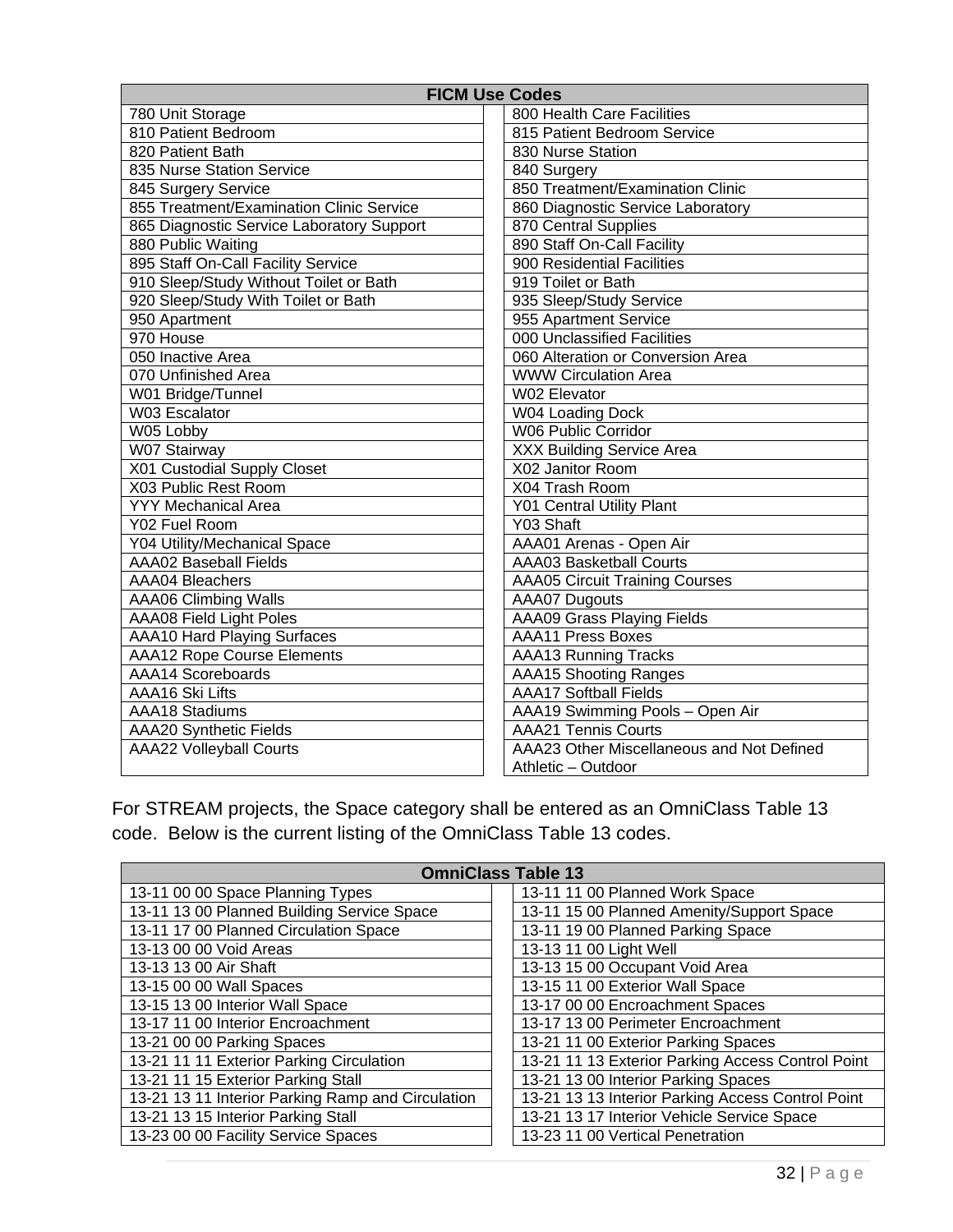| <b>OmniClass Table 13</b>                       |                                                |  |  |  |
|-------------------------------------------------|------------------------------------------------|--|--|--|
| 13-23 11 11 Mechanical Circulation              | 13-23 11 11 11 Elevator Shaft                  |  |  |  |
| 13-23 11 11 13 Elevator Pit                     | 13-23 11 11 15 Elevator Cab                    |  |  |  |
| 13-23 11 11 17 Elevator Machine Room            | 13-23 11 11 19 Dumbwaiter                      |  |  |  |
| 13-23 11 11 21 Escalator                        | 13-23 11 11 23 Freight Elevator                |  |  |  |
| 13-23 11 13 Stairway                            | 13-23 11 13 11 Egress Stairway                 |  |  |  |
| 13-23 11 13 13 Tenant Stairway                  | 13-23 11 15 Monumental Stair                   |  |  |  |
| 13-23 11 17 Ramp                                | 13-23 11 19 Chimney                            |  |  |  |
| 13-23 11 21 Chute                               | 13-23 11 23 Service Riser Space                |  |  |  |
| 13-23 11 23 11 Power Distribution Riser         | 13-23 11 23 13 Information Signal Distribution |  |  |  |
|                                                 | Riser                                          |  |  |  |
| 13-23 11 23 15 Gas Distribution Riser           | 13-23 11 23 17 Liquid Distribution Riser       |  |  |  |
| 13-23 12 00 Horizontal Infrastructure/Service   | 13-23 12 11 Power Distribution Network         |  |  |  |
| Space, Non-Occupied                             |                                                |  |  |  |
| 13-23 12 13 Information Signal Network          | 13-23 12 15 Gas Distribution Network           |  |  |  |
| 13-23 12 17 Liquid Distribution Spaces          | 13-23 13 00 Control Room                       |  |  |  |
| 13-23 13 11 Fire Command Center                 | 13-23 13 13 Guard Stations                     |  |  |  |
| 13-23 15 00 Loading Dock                        | 13-23 17 00 Restroom                           |  |  |  |
| 13-23 17 11 Men's Restroom                      | 13-23 17 13 Women's Restroom                   |  |  |  |
| 13-23 17 15 Unisex Restroom                     | 13-23 19 00 Utility Equipment Room             |  |  |  |
| 13-23 19 11 Refrigerant Machinery Room          | 13-23 19 13 Furnace Room                       |  |  |  |
| 13-23 19 15 Incinerator Room                    | 13-23 19 17 Fuel Room                          |  |  |  |
| 13-23 19 19 Gas Room                            | 13-23 19 21 Liquid Storage Room                |  |  |  |
| 13-23 19 23 Liquid Use, Dispensing and Mixing   | 13-23 19 25 Hydrogen Cutoff Room               |  |  |  |
| Room                                            |                                                |  |  |  |
| 13-23 19 27 Electrical Room                     | 13-23 19 29 Switch Room                        |  |  |  |
| 13-23 19 31 Telecommunications Room             | 13-23 19 33 Transformer Vault                  |  |  |  |
| 13-23 21 00 Waste and Recycling Spaces          | 13-23 21 11 Hazardous Waste Storage            |  |  |  |
| 13-23 23 00 Building Service Support Spaces     | 13-23 23 11 Building Manager Office            |  |  |  |
| 13-23 23 13 Custodial Space                     | 13-23 23 15 Shop Area                          |  |  |  |
| 13-23 23 17 Access Chamber                      | 13-23 23 19 Areaway                            |  |  |  |
| 13-23 23 21 Service Space                       | 13-23 23 23 Furred Space                       |  |  |  |
| 13-23 23 25 Crawl Space                         | 13-23 23 27 Attic Space                        |  |  |  |
| 13-23 23 29 Plenum                              | 13-23 25 00 Equipment Platform                 |  |  |  |
| 13-23 27 00 Interstitial Space                  | 13-23 29 00 Unimproved Shell                   |  |  |  |
| 13-23 31 00 Alteration or Conversion Space      | 13-25 00 00 Circulation Spaces                 |  |  |  |
| 13-25 11 00 Primary Circulation Spaces          | 13-25 11 11 Corridor                           |  |  |  |
| 13-25 11 13 Aisle                               | 13-25 11 15 Mall                               |  |  |  |
| 13-25 11 17 Concourse                           | 13-25 11 19 Breezeway                          |  |  |  |
| 13-25 11 21 Moving Walkway                      | 13-25 13 00 Transitional Circulation Spaces    |  |  |  |
| 13-25 13 11 Entry Vestibule                     | 13-25 13 13 Entry Lobby                        |  |  |  |
| 13-25 13 15 Box Lobby                           | 13-25 13 17 Vestibule                          |  |  |  |
| 13-25 13 19 Elevator Lobby                      | 13-25 13 21 Freight Elevator Vestibule         |  |  |  |
| 13-25 13 23 Landing                             | 13-25 13 25 Anteroom                           |  |  |  |
| 13-25 13 27 Air Lock                            | 13-25 13 29 Sally Port                         |  |  |  |
| 13-25 13 31 Jet Way                             | 13-25 15 00 Connector                          |  |  |  |
| 13-25 17 00 External Circulation Spaces         | 13-25 19 00 Secondary Circulation Spaces       |  |  |  |
| 13-25 19 11 Door Set-Back                       | 13-25 21 00 Restricted Spaces                  |  |  |  |
| 13-25 23 00 Refuge Spaces                       | 13-31 00 00 Education and Training Spaces      |  |  |  |
| 13-31 11 00 Breakout Space                      | 13-31 13 00 Lecture and Classroom Spaces       |  |  |  |
| 13-31 13 11 Lecture Classroom                   | 13-31 13 13 Classrooms (age 9 plus)            |  |  |  |
| 13-31 13 15 Classrooms (ages 5-8)               | 13-31 13 17 Lecture Hall (Fixed Seats)         |  |  |  |
| 13-31 13 19 Assembly Hall                       | 13-31 13 21 Seminar Room                       |  |  |  |
| 13-31 15 00 Class Laboratories                  | 13-31 15 11 Open Class Laboratory              |  |  |  |
|                                                 |                                                |  |  |  |
| 13-31 15 11 11 Physics Teaching Laboratory      | 13-31 15 11 13 Astronomy Teaching Laboratory   |  |  |  |
| 13-31 15 13 Research/non-class Class Laboratory | 13-31 15 15 Laboratory Service Space           |  |  |  |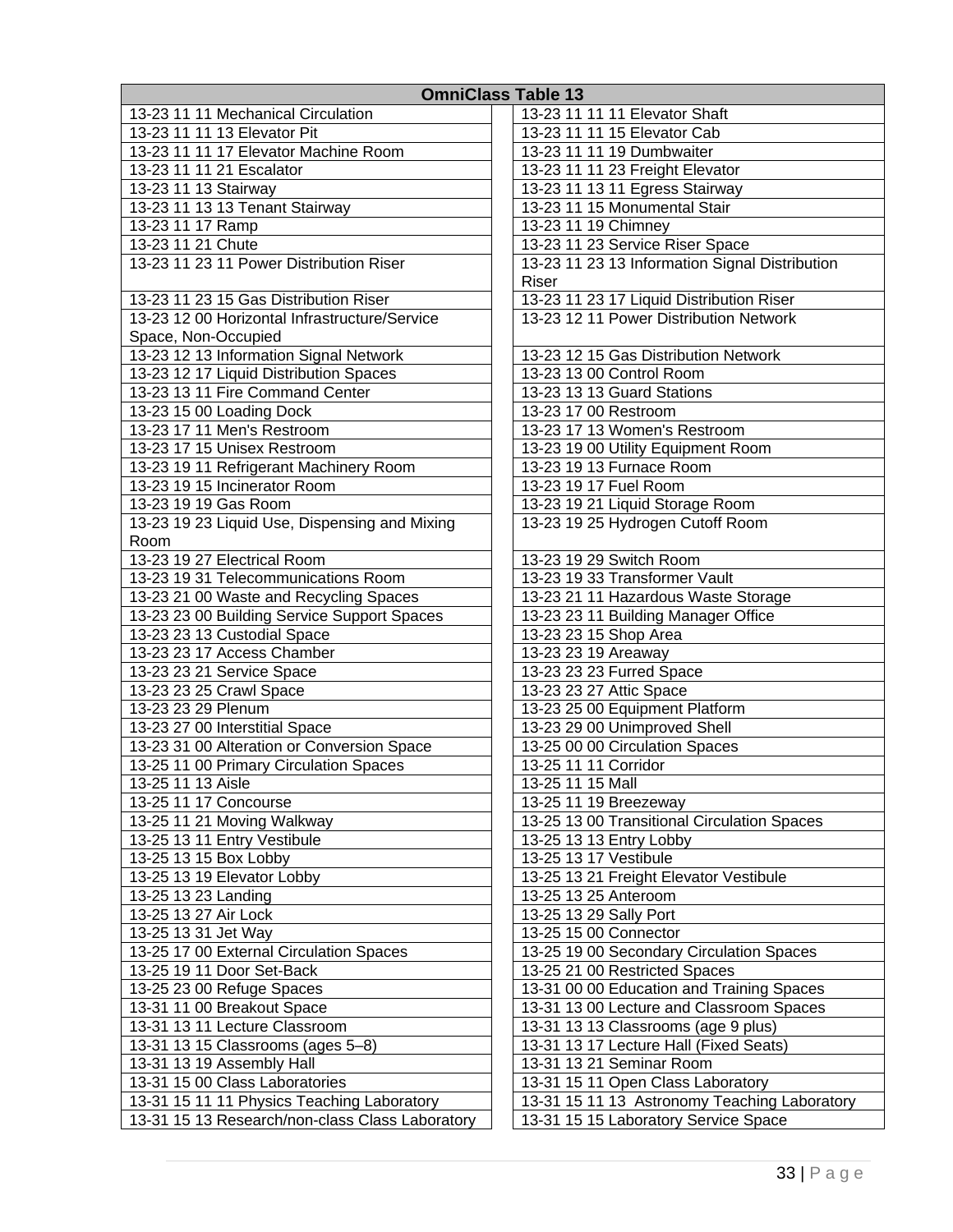| <b>OmniClass Table 13</b>                         |                                             |  |  |  |
|---------------------------------------------------|---------------------------------------------|--|--|--|
| 13-31 17 00 Training Spaces                       | 13-31 17 11 Computer Lab                    |  |  |  |
| 13-31 17 13 Woodshop/Metalshop                    | 13-31 17 15 Training Support Space          |  |  |  |
| 13-31 17 17 Religious Education Space             | 13-31 19 00 Study Spaces                    |  |  |  |
| 13-31 19 13 Study Room                            | 13-31 19 15 Study Service                   |  |  |  |
| 13-33 00 00 Recreation Spaces                     | 13-33 11 00 Athletic Recreation Spaces      |  |  |  |
| 13-33 11 11 Athletic Spectator Seating            | 13-33 11 11 11 Bleacher                     |  |  |  |
| 13-33 11 13 Team Athletic Recreation Spaces       | 13-33 11 13 11 Baseball Field               |  |  |  |
| 13-33 11 13 13 Softball Fields                    | 13-33 11 13 15 Dugouts                      |  |  |  |
| 13-33 11 13 17 Grass Playing Fields               | 13-33 11 13 19 Synthetic Fields             |  |  |  |
| 13-33 11 13 21 Football Field                     | 13-33 11 13 23 Soccer Field                 |  |  |  |
| 13-33 11 13 25 Basketball Courts                  | 13-33 11 13 27 Field Light Poles            |  |  |  |
| 13-33 11 13 29 Press Box                          | 13-33 11 13 31 Scoreboards                  |  |  |  |
| 13-33 11 15 Individual Athletic Recreation Spaces | 13-33 11 15 11 Hard Playing Surfaces        |  |  |  |
| 13-33 11 15 13 Tennis Courts                      | 13-33 11 15 15 Volleyball Court             |  |  |  |
| 13-33 11 15 17 Golf Course                        | 13-33 11 15 19 Driving Range                |  |  |  |
| 13-33 11 15 21 Golf Course Support Space          | 13-33 11 15 23 Skating Rink                 |  |  |  |
| 13-33 11 15 25 Boxing Ring                        | 13-33 11 15 27 Wrestling Mat                |  |  |  |
| 13-33 11 15 29 Diving Board                       | 13-33 11 15 31 Bowling Lane                 |  |  |  |
| 13-33 11 15 33 Dart Throwing Area                 | 13-33 11 15 35 Circuit Training Course Area |  |  |  |
| 13-33 11 15 37 Running Tracks                     | 13-33 11 15 39 Ski Lift Space               |  |  |  |
| 13-33 11 15 41 Exercise Space                     | 13-33 11 15 43 Workout Station              |  |  |  |
| 13-33 11 15 45 Aerobic Studio                     | 13-33 11 15 47 Climbing Wall                |  |  |  |
| 13-33 11 15 49 Ropes Course Elements              | 13-33 13 00 Swimming Pools                  |  |  |  |
| 13-33 13 11 Outdoor Swimming Pool                 | 13-33 13 13 Indoor Swimming Pool            |  |  |  |
| 13-33 13 13 11 Diving Tank                        | 13-33 15 00 Non-Athletic Recreation Spaces  |  |  |  |
| 13-33 15 11 Park                                  | 13-33 15 13 Pleasure Garden                 |  |  |  |
| 13-33 15 15 Indoor Firing Range                   | 13-33 15 17 Outdoor Shooting Range          |  |  |  |
| 13-33 15 19 Recreational Deck                     | 13-33 15 21 Playground                      |  |  |  |
| 13-33 15 23 Game Room                             | 13-33 15 25 Gambling Table                  |  |  |  |
| 13-33 15 27 Amusement Ride                        | 13-33 15 29 Parade Grounds                  |  |  |  |
| 13-33 15 31 Computer-Aided Visual Environment     | 13-33 15 33 Hobby and Craft Center          |  |  |  |
| 13-33 15 35 Dance Floors                          | 13-33 17 00 Wellness Spaces                 |  |  |  |
| 13-33 17 11 Fitness Center                        | 13-33 17 11 11 Exercise Room                |  |  |  |
| 13-33 17 11 13 Weight Room                        | 13-35 00 00 Government Spaces               |  |  |  |
| 13-35 11 00 Judicial Spaces                       | 13-35 11 11 Courtroom                       |  |  |  |
| 13-35 11 11 11 Jury Box                           | 13-35 11 11 13 Jury Room                    |  |  |  |
| 13-35 11 11 15 Judge's Bench                      | 13-35 11 11 17 Evidence Room                |  |  |  |
| 13-35 11 11 19 Jury Assembly Space                | 13-35 11 11 21 Witness Stand                |  |  |  |
| 13-35 11 13 Judge's Chambers                      | 13-35 11 13 11 JCC-Judicial Chambers        |  |  |  |
| 13-35 11 13 13 Law Clerk Space                    | 13-35 11 15 Robing Area/Room                |  |  |  |
| 13-35 11 19 Hearing Room                          | 13-35 11 19 11 JHR-Judicial Hearing Room    |  |  |  |
| 13-35 13 00 Legislative Spaces                    | 13-35 13 11 Council Chambers                |  |  |  |
| 13-35 13 13 Legislative Hearing Room              | 13-35 15 00 Military Spaces                 |  |  |  |
| 13-35 15 11 Armory                                | 13-35 15 13 Armory Service Space            |  |  |  |
| 13-37 00 00 Artistic Spaces                       | 13-37 11 00 Performance Spaces              |  |  |  |
| 13-37 11 11 Outdoor Theater                       | 13-37 11 13 General Performance Spaces      |  |  |  |
| 13-37 11 13 11 Acting Stage                       | 13-37 11 13 13 Orchestra Pit                |  |  |  |
| 13-37 11 13 15 Performance Rehearsal Space        | 13-37 11 13 17 Soundstage                   |  |  |  |
| 13-37 11 13 19 Performance Hall                   | 13-37 11 13 21 Band Training Space          |  |  |  |
| 13-37 11 15 Audience Spaces                       | 13-37 11 15 11 Pre-Function Lobby           |  |  |  |
| 13-37 11 15 13 Audience Seating Space             | 13-37 11 17 Supporting Performance Spaces   |  |  |  |
| 13-37 11 17 11 Projection Booth                   | 13-37 11 17 13 Catwalk                      |  |  |  |
| 13-37 11 17 15 Stage Wings                        | 13-37 11 17 17 Motion Picture Screen Space  |  |  |  |
| 13-37 13 00 Display Spaces                        | 13-37 13 11 Art Gallery                     |  |  |  |
| 13-37 13 13 Exhibit Gallery                       | 13-37 13 15 Sculpture Garden                |  |  |  |
|                                                   |                                             |  |  |  |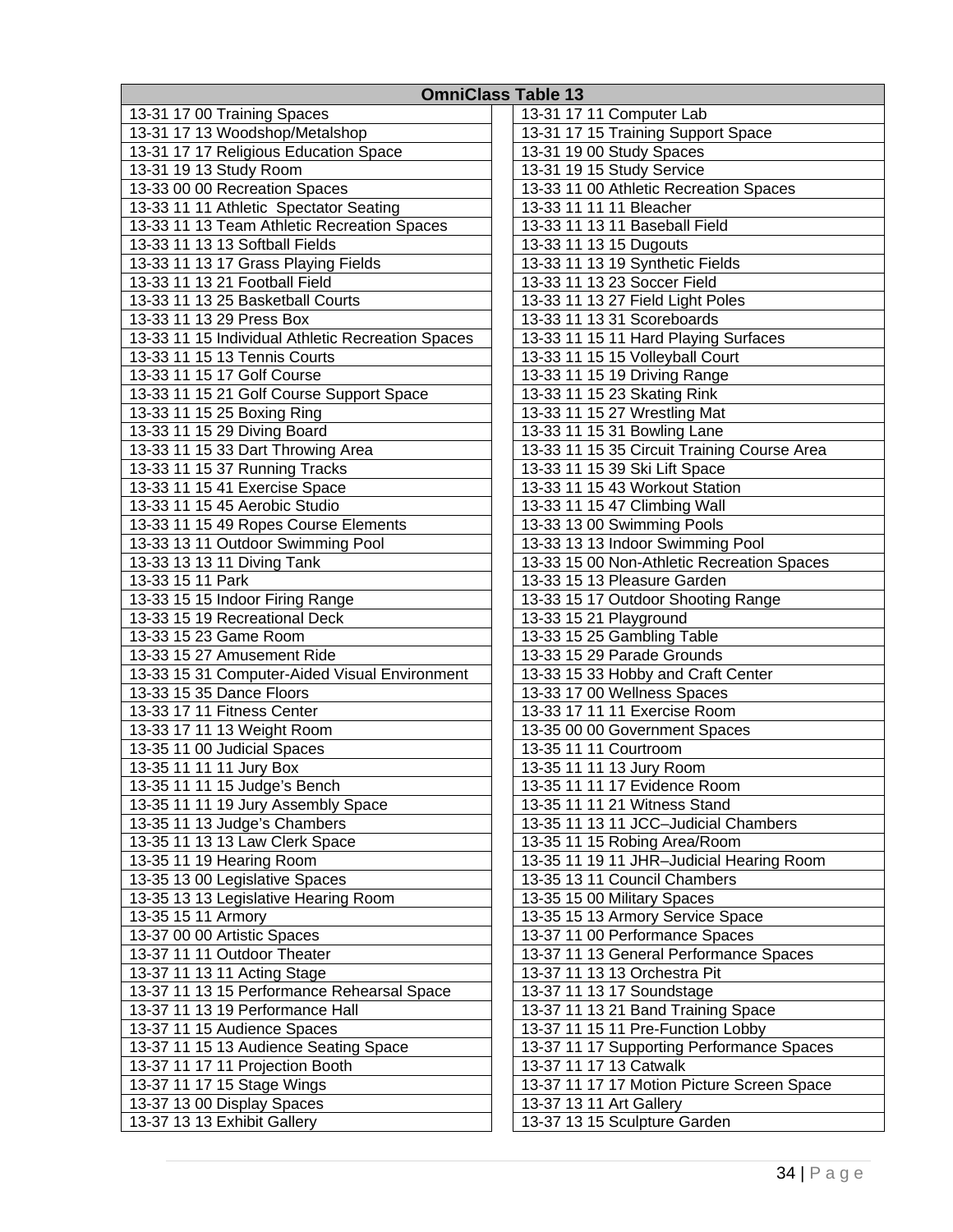| <b>OmniClass Table 13</b>                                                         |                                                    |  |  |  |  |
|-----------------------------------------------------------------------------------|----------------------------------------------------|--|--|--|--|
| 13-37 13 17 Ornamental Garden                                                     | 13-37 13 19 Observation Deck                       |  |  |  |  |
| 13-37 15 00 Creative Spaces                                                       | 13-37 15 11 Recording Studio                       |  |  |  |  |
| 13-37 15 13 Artist's Studio                                                       | 13-37 15 15 Photo Lab                              |  |  |  |  |
| 13-37 15 15 11 Motion Picture Exchange                                            | 13-37 15 17 Media Production                       |  |  |  |  |
| 13-37 15 17 11 Media Production Support                                           | 13-37 15 17 13 Sound Lock                          |  |  |  |  |
| 13-37 15 19 Zen Garden                                                            | 13-41 00 00 Museum Spaces                          |  |  |  |  |
| 13-41 11 00 Museum Gallery                                                        | 13-45 00 00 Library Spaces                         |  |  |  |  |
| 13-45 11 00 Library                                                               | 13-45 11 11 Library Stack                          |  |  |  |  |
| 13-47 00 00 Spiritual Spaces                                                      | 13-47 11 00 Worship spaces                         |  |  |  |  |
| 13-47 11 11 Meditation Chapel                                                     | 13-47 11 13 Altar                                  |  |  |  |  |
| 13-47 11 15 Reflection Space                                                      | 13-47 11 17 Blessing Space                         |  |  |  |  |
| 13-47 11 19 Chapel                                                                | 13-47 11 21 Mihrab                                 |  |  |  |  |
| 13-47 11 23 Shrine                                                                | 13-47 11 25 Sanctuary                              |  |  |  |  |
| 13-47 11 27 Confessional Space                                                    | 13-47 11 29 Ark                                    |  |  |  |  |
| 13-47 11 31 Bimah                                                                 | 13-47 11 33 Tabernacle                             |  |  |  |  |
| 13-47 11 35 Pulpit                                                                | 13-47 11 37 Choir Loft                             |  |  |  |  |
| 13-47 13 00 Ceremonial Spaces                                                     | 13-47 13 11 Marriage Sanctuary                     |  |  |  |  |
| 13-47 13 13 Baptistery                                                            | 13-47 13 15 Circumcision Space                     |  |  |  |  |
| 13-47 13 17 Cathedra                                                              | 13-47 15 00 Procession Spaces                      |  |  |  |  |
| 13-47 17 00 Death Spaces                                                          | 13-47 17 11 Crypt                                  |  |  |  |  |
| 13-47 17 13 Morgue                                                                | 13-47 17 13 11 Morgue Compartment                  |  |  |  |  |
| 13-47 17 17 Grave Space                                                           | 13-49 00 00 Environmentally Controlled Spaces      |  |  |  |  |
| 13-49 11 00 Anechoic Chamber                                                      | 13-49 13 00 Hazard Containment                     |  |  |  |  |
| 13-49 15 00 Clean Room                                                            | 13-49 15 11 Clean Room Class 1                     |  |  |  |  |
| 13-49 15 13 Clean Room Class 2                                                    | 13-49 15 15 Clean Room Class 3                     |  |  |  |  |
| 13-49 15 17 Clean Room Class 4                                                    | 13-49 15 19 Clean Room Class 5                     |  |  |  |  |
| 13-49 15 21 Clean Room Class 6                                                    | 13-49 15 23 Clean Room Class 7                     |  |  |  |  |
| 13-49 15 25 Clean Room Class 8                                                    | 13-49 15 27 Clean Room Class 9                     |  |  |  |  |
| 13-49 15 29 Clean Room Support Space                                              | 13-49 17 00 Temperature and Pressure Chamber       |  |  |  |  |
| 13-49 19 00 Data Center                                                           | 13-49 19 11 Data Center Tier I                     |  |  |  |  |
| 13-49 19 13 Data Center Tier II                                                   | 13-49 19 15 Data Center Tier III                   |  |  |  |  |
| 13-49 19 17 Data Center Tier IV                                                   | 13-49 19 19 Data Center Support Space              |  |  |  |  |
| 13-49 21 00 Controlled Space Support<br>13-49 23 00 Miscellaneous Environmentally |                                                    |  |  |  |  |
|                                                                                   | <b>Controlled Spaces</b>                           |  |  |  |  |
| 13-49 23 11 Film Storage Vault                                                    | 13-49 23 13 Computer Server Room                   |  |  |  |  |
| 13-51 00 00 Healthcare Spaces                                                     | 13-51 11 00 General Examination Spaces             |  |  |  |  |
| 13-51 11 11 Exam Room                                                             | 13-51 11 13 Exam Room, Airborne Infection          |  |  |  |  |
|                                                                                   | Isolation                                          |  |  |  |  |
| 13-51 11 15 Exam Room, Isolation                                                  | 13-51 11 17 Exam Room, OB/Gyn                      |  |  |  |  |
| 13-51 11 19 Exam Room, Pediatric                                                  | 13-51 11 21 Exam Room, Protective Environment      |  |  |  |  |
|                                                                                   | Isolation                                          |  |  |  |  |
| 13-51 11 23 Exam Room, Podiatry                                                   | 13-51 11 25 Exam Room, Security                    |  |  |  |  |
| 13-51 11 27 Height/Weight Screening Space                                         | 13-51 11 29 Holding Room, Secured                  |  |  |  |  |
| 13-51 14 00 Inpatient Care Spaces                                                 | 13-51 14 11 Anteroom, Inpatient Airborne Infection |  |  |  |  |
|                                                                                   | Isolation                                          |  |  |  |  |
| 13-51 14 13 Anteroom, Inpatient Protective                                        | 13-51 14 17 Anteroom, Inpatient                    |  |  |  |  |
| <b>Environment Isolation</b>                                                      | Isolation/Seclusion                                |  |  |  |  |
| 13-51 14 19 Labor, Delivery, Recovery,                                            | 13-51 14 21 Medical Information Computer System    |  |  |  |  |
| Postpartum Room                                                                   | Room                                               |  |  |  |  |
| 13-51 14 23 Newborn Nursery                                                       | 13-51 14 25 NICU Nursery                           |  |  |  |  |
| 13-51 14 27 Nursery Transport Unit Alcove                                         | 13-51 14 29 Nursery, Airborne Infection Isolation  |  |  |  |  |
| 13-51 14 31 Nursery, Observation                                                  | 13-51 14 33 Nursery, Special Care                  |  |  |  |  |
| 13-51 14 35 Patient Room<br>13-51 14 35 11 Patient Room, Airborne Infection       |                                                    |  |  |  |  |
|                                                                                   | Isolation                                          |  |  |  |  |
| 13-51 14 35 13 Patient Room, Bariatric                                            | 13-51 14 35 15 Patient Room, Intensive Care        |  |  |  |  |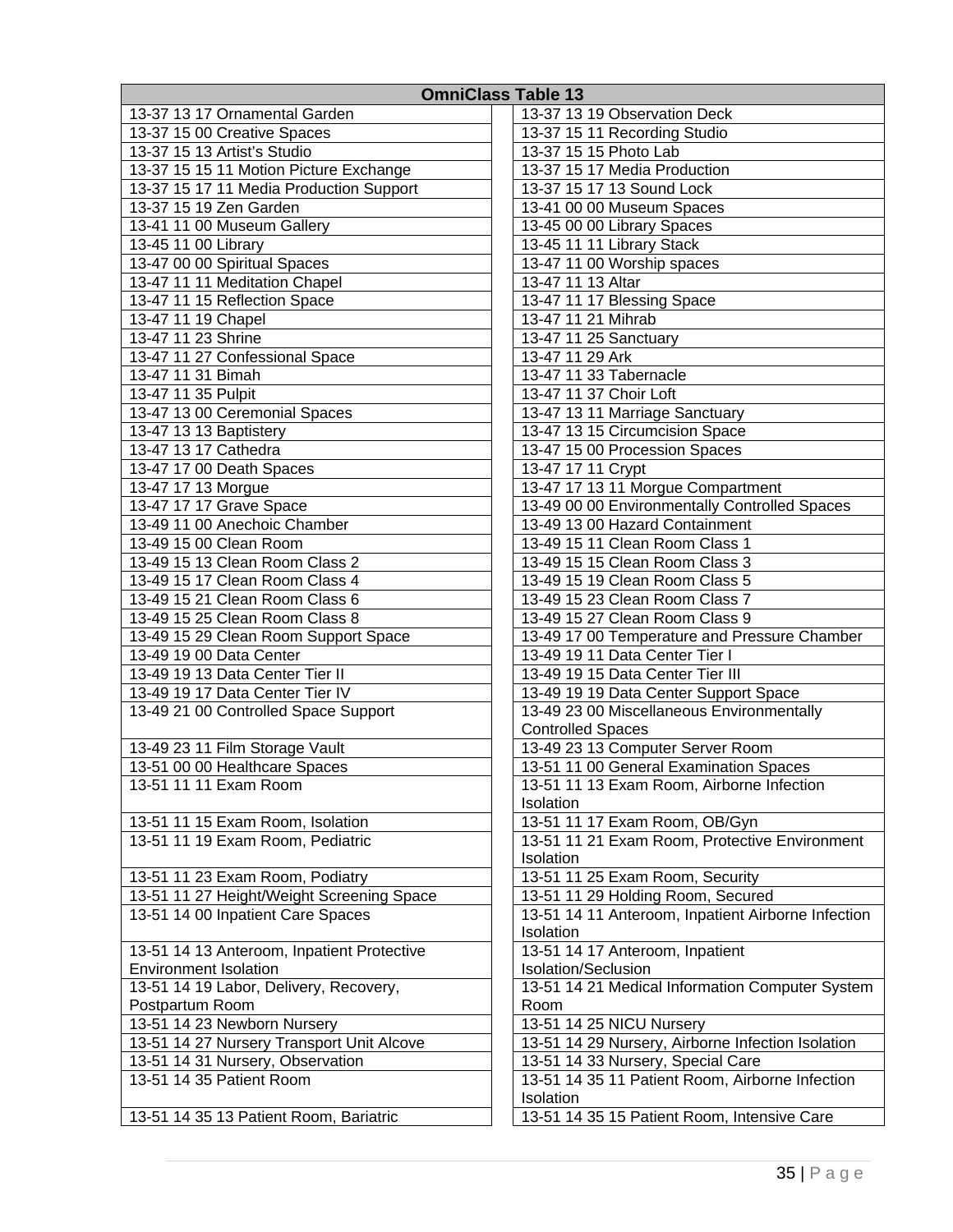| <b>OmniClass Table 13</b>                                               |                                                                            |  |  |  |
|-------------------------------------------------------------------------|----------------------------------------------------------------------------|--|--|--|
| 13-51 14 35 17 Patient Room, Intensive Care,                            | 13-51 14 35 19 Patient Room, Intensive Care,                               |  |  |  |
| Airborne Infection Isolation                                            | <b>Protective Environment Isolation</b>                                    |  |  |  |
| 13-51 14 35 21 Patient Room, Isolation                                  | 13-51 14 35 23 Patient Room, Monitored                                     |  |  |  |
| 13-51 14 35 25 Patient Room, One-Bed                                    | 13-51 14 35 27 Patient Room, Protective                                    |  |  |  |
|                                                                         | <b>Environment Isolation</b>                                               |  |  |  |
| 13-51 14 35 29 Patient Room, Seclusion                                  | 13-51 14 35 31 Patient Room, Transitional, One-                            |  |  |  |
|                                                                         | <b>Bed</b>                                                                 |  |  |  |
| 13-51 14 35 33 Patient Room, Two-Bed                                    | 13-51 17 00 Multi-Medical Service Support Spaces                           |  |  |  |
| 13-51 17 11 Clean Linen Storage Room,<br>Healthcare                     | 13-51 17 13 Clean Supply Room, Healthcare                                  |  |  |  |
| 13-51 17 15 Clean Utility Room, Healthcare                              | 13-51 17 17 Consultation Room, Patient                                     |  |  |  |
| 13-51 17 19 Mental Health Interview/Counseling<br>Room                  | 13-51 17 21 Equipment Storage Room, Healthcare                             |  |  |  |
| 13-51 17 22 Medical Records Storage Room                                | 13-51 17 23 Nurse Workspaces                                               |  |  |  |
| 13-51 17 23 11 Nurse Station                                            | 13-51 17 23 13 Nurse Station/Communication                                 |  |  |  |
|                                                                         | Center                                                                     |  |  |  |
| 13-51 17 23 15 Nurse Sub-Station                                        | 13-51 17 23 17 Nurse Triage Space                                          |  |  |  |
| 13-51 17 25 Soiled Utility Room, Healthcare                             | 13-51 17 27 Soiled Utility/Supply Room,                                    |  |  |  |
|                                                                         | Healthcare                                                                 |  |  |  |
| 13-51 17 29 Mental Health Multipurpose Room                             | 13-51 17 31 Resuscitation Cart Alcove                                      |  |  |  |
| w/Control Room                                                          |                                                                            |  |  |  |
| 13-51 17 35 Mental Health Quiet Room                                    | 13-51 21 00 Diagnostic Imaging Spaces                                      |  |  |  |
| 13-51 21 11 Angiographic Procedure Room                                 | 13-51 21 13 Bone Densitometry Room                                         |  |  |  |
| 13-51 21 15 CT Scanning Room                                            | 13-51 21 17 CT Simulator Room                                              |  |  |  |
| 13-51 21 19 Cystoscopic Radiology Room                                  | 13-51 21 21 Head Radiographic Room                                         |  |  |  |
| 13-51 21 23 Mammography Room                                            | 13-51 21 25 Mobile Imaging System Alcove                                   |  |  |  |
| 13-51 21 27 MRI Scanning Room                                           | 13-51 21 29 MRI System Component Room<br>13-51 21 33 PET/CT Simulator Room |  |  |  |
| 13-51 21 31 PET/CT Scanning Room<br>13-51 21 35 Radiographic Chest Room | 13-51 21 37 Radiographic Room                                              |  |  |  |
| 13-51 21 39 Radiographic/Fluoroscopic Room                              | 13-51 21 41 Radiographic/Tomographic Room                                  |  |  |  |
| 13-51 21 43 Radiology Computer Systems Room                             | 13-51 21 45 Stereotactic Mammography Room                                  |  |  |  |
| 13-51 21 47 Ultrasound Room                                             | 13-51 21 49 Ultrasound/Optical Coherence                                   |  |  |  |
|                                                                         | Tomography Room                                                            |  |  |  |
| 13-51 21 51 Whole Body Scanning Room                                    | 13-51 24 00 Diagnostic Imaging Support Spaces                              |  |  |  |
| 13-51 24 11 Angiographic Control Room                                   | 13-51 24 13 Angiographic Instrument Room                                   |  |  |  |
| 13-51 24 15 Angiographic Procedure Control Area                         | 13-51 24 17 Angiographic System Component                                  |  |  |  |
|                                                                         | Room                                                                       |  |  |  |
| 13-51 24 19 Silver Collection Area, Diagnostic<br>Imaging               | 13-51 24 21 Computed Radiology Reader Area                                 |  |  |  |
| 13-51 24 23 Computer Image Processing Area,<br>Diagnostic Imaging       | 13-51 24 24 X-Ray, Digital Image Storage Space                             |  |  |  |
| 13-51 24 25 CT Control Area                                             | 13-51 24 27 CT Power and Equipment Room                                    |  |  |  |
| 13-51 24 29 Image Quality Control Room                                  | 13-51 24 31 Image Reading Room                                             |  |  |  |
| 13-51 24 32 X-Ray, Plane Film Storage Space                             | 13-51 24 33 Mammography Processing Room                                    |  |  |  |
| 13-51 24 34 X-Ray Film, Daylight Processing<br>Space                    | 13-51 24 35 MRI Control Room                                               |  |  |  |
| 13-51 24 37 MRI Equipment Storage Room                                  | 13-51 24 39 MRI Viewing Room                                               |  |  |  |
| 13-51 24 41 PET/CT Control Room                                         | 13-51 24 43 Radiographic Control Room                                      |  |  |  |
| 13-51 24 45 Radiographic Darkroom                                       | 13-51 24 47 Tele-Radiology/Tele-Medicine Room                              |  |  |  |
| 13-51 24 49 Viewing/Consultation Room,                                  | 13-51 24 51 X-Ray, Mobile C-Arm Alcove                                     |  |  |  |
| Diagnostic Imaging                                                      |                                                                            |  |  |  |
| 13-51 27 00 Radiation Diagnostic and Therapy                            | 13-51 27 11 Equipment Calibration Space,                                   |  |  |  |
| <b>Spaces</b>                                                           | Radiation Diagnostic and Therapy                                           |  |  |  |
| 13-51 27 13 Health Physics Laboratory                                   | 13-51 27 15 Linear Accelerator Component Room,                             |  |  |  |
|                                                                         | Healthcare                                                                 |  |  |  |

| s Table 13                                                          |
|---------------------------------------------------------------------|
| 13-51 14 35 19 Patient Room, Intensive Care,                        |
| <b>Protective Environment Isolation</b>                             |
| 13-51 14 35 23 Patient Room, Monitored                              |
| 13-51 14 35 27 Patient Room, Protective                             |
| <b>Environment Isolation</b>                                        |
| 13-51 14 35 31 Patient Room, Transitional, One-<br>Bed              |
| 13-51 17 00 Multi-Medical Service Support Spaces                    |
| 13-51 17 13 Clean Supply Room, Healthcare                           |
|                                                                     |
| 13-51 17 17 Consultation Room, Patient                              |
| 13-51 17 21 Equipment Storage Room, Healthcare                      |
| 13-51 17 23 Nurse Workspaces                                        |
| 13-51 17 23 13 Nurse Station/Communication                          |
| Center                                                              |
| 13-51 17 23 17 Nurse Triage Space                                   |
| 13-51 17 27 Soiled Utility/Supply Room,                             |
| Healthcare                                                          |
| 13-51 17 31 Resuscitation Cart Alcove                               |
| 13-51 21 00 Diagnostic Imaging Spaces                               |
| 13-51 21 13 Bone Densitometry Room<br>13-51 21 17 CT Simulator Room |
|                                                                     |
| 13-51 21 21 Head Radiographic Room                                  |
| 13-51 21 25 Mobile Imaging System Alcove                            |
| 13-51 21 29 MRI System Component Room                               |
| 13-51 21 33 PET/CT Simulator Room                                   |
| 13-51 21 37 Radiographic Room                                       |
| 13-51 21 41 Radiographic/Tomographic Room                           |
| 13-51 21 45 Stereotactic Mammography Room                           |
| 13-51 21 49 Ultrasound/Optical Coherence<br>Tomography Room         |
| 13-51 24 00 Diagnostic Imaging Support Spaces                       |
| 13-51 24 13 Angiographic Instrument Room                            |
| 13-51 24 17 Angiographic System Component                           |
| Room                                                                |
| 13-51 24 21 Computed Radiology Reader Area                          |
| 13-51 24 24 X-Ray, Digital Image Storage Space                      |
| 13-51 24 27 CT Power and Equipment Room                             |
| 13-51 24 31 Image Reading Room                                      |
| 13-51 24 33 Mammography Processing Room                             |
| 13-51 24 35 MRI Control Room                                        |
| 13-51 24 39 MRI Viewing Room                                        |
| 13-51 24 43 Radiographic Control Room                               |
| 13-51 24 47 Tele-Radiology/Tele-Medicine Room                       |
| 13-51 24 51 X-Ray, Mobile C-Arm Alcove                              |
| 13-51 27 11 Equipment Calibration Space,                            |
| Radiation Diagnostic and Therapy                                    |
| 13-51 27 15 Linear Accelerator Component Room,                      |
| Healthcare                                                          |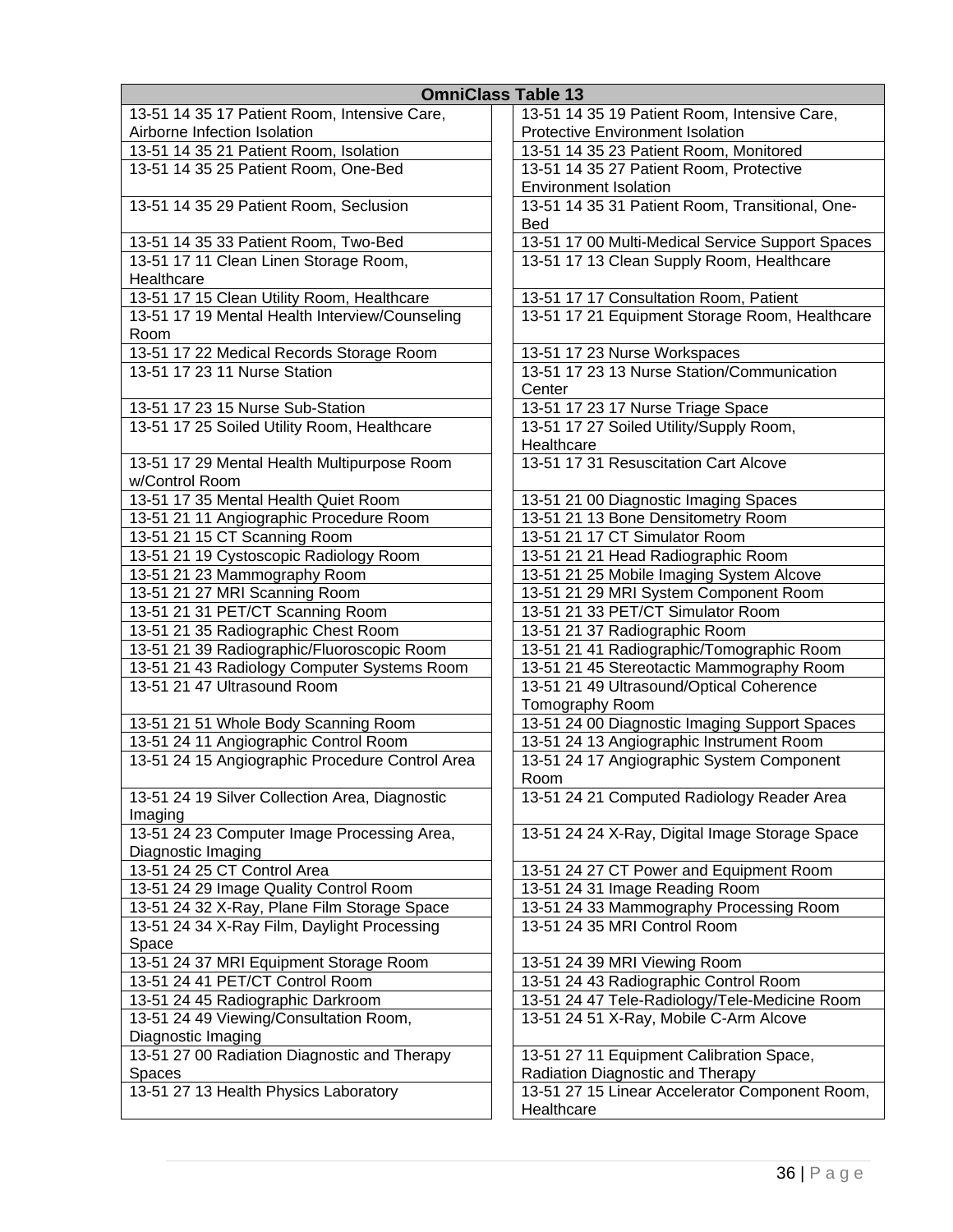| <b>OmniClass Table 13</b>                          |                                                                         |  |  |  |
|----------------------------------------------------|-------------------------------------------------------------------------|--|--|--|
| 13-51 27 17 Linear Accelerator Entrance Maze,      | 13-51 27 19 Linear Accelerator Room, Healthcare                         |  |  |  |
| Healthcare                                         |                                                                         |  |  |  |
| 13-51 27 21 Linear Accelerator Control Room,       | 13-51 27 23 Radioactive Waste Storage Room,                             |  |  |  |
| Healthcare                                         | Healthcare                                                              |  |  |  |
| 13-51 27 25 Nuclear Medicine Dose Calibration      | 13-51 27 27 Nuclear Medicine Scanning Room                              |  |  |  |
| Space                                              |                                                                         |  |  |  |
| 13-51 27 29 Nuclear Medicine Patient "Hot"         | 13-51 27 31 Patient Dose/Thyroid Uptake Room                            |  |  |  |
|                                                    |                                                                         |  |  |  |
| <b>Waiting Room</b>                                |                                                                         |  |  |  |
| 13-51 27 33 Radiation Dosimetry Planning Room      | 13-51 27 35 Radiopharmacy                                               |  |  |  |
| 13-51 27 37 Radium Cart Holding Space              | 13-51 27 38 Radiation Therapy, Mold Fabrication                         |  |  |  |
|                                                    | Shop                                                                    |  |  |  |
| 13-51 27 39 Sealed Source Room                     | 13-51 31 00 Heart and Lung Diagnostic and                               |  |  |  |
|                                                    | <b>Treatment Spaces</b>                                                 |  |  |  |
| 13-51 31 11 Brachytherapy Room                     | 13-51 31 13 Cardiac Catheter Instrument Room                            |  |  |  |
| 13-51 31 15 Cardiac Catheter System Component      | 13-51 31 17 Cardiac Catheterization Control Room                        |  |  |  |
| Room                                               |                                                                         |  |  |  |
| 13-51 31 19 Cardiac Catheterization Laboratory     | 13-51 31 21 Cardiac Electrophysiology Room                              |  |  |  |
| 13-51 31 23 Cardiac Testing Room                   | 13-51 31 25 Echocardiograph Room                                        |  |  |  |
| 13-51 31 27 EKG Testing Room                       | 13-51 31 29 Extended Pulmonary Function Testing                         |  |  |  |
|                                                    | Laboratory                                                              |  |  |  |
| 13-51 31 31 Microvascular Laboratory               | 13-51 31 33 Pacemaker ICD Interrogation Room                            |  |  |  |
| 13-51 31 35 Pacemaker/Holter Monitor Room          | 13-51 31 37 Procedure Viewing Area                                      |  |  |  |
| 13-51 31 39 Pulmonary Function Testing             | 13-51 31 40 Pulmonary Function Treadmill Room                           |  |  |  |
| Laboratory                                         |                                                                         |  |  |  |
| 13-51 31 41 Pulmonary Screening Room               | 13-51 31 43 Respiratory Inhalation Cubicle                              |  |  |  |
|                                                    |                                                                         |  |  |  |
| 13-51 31 45 Respiratory Therapy Clean-up Room      | 13-51 31 47 Spirometry Test Room                                        |  |  |  |
| 13-51 31 49 Stress Echocardiograph Room            | 13-51 31 51 Stress Testing Treadmill Room                               |  |  |  |
| 13-51 31 53 Transesophageal Echocardiography       | 13-51 34 00 General Diagnostic Procedure and<br><b>Treatment Spaces</b> |  |  |  |
| Room                                               |                                                                         |  |  |  |
| 13-51 34 11 Allergen Preparation Space             | 13-51 34 13 Allergy Injection Room                                      |  |  |  |
| 13-51 34 15 Allergy Skin Testing                   | 13-51 34 17 Antepartum Testing (NST) Room                               |  |  |  |
| 13-51 34 19 Biofeedback Treatment Control/Office   | 13-51 34 21 Biofeedback Treatment Room                                  |  |  |  |
| 13-51 34 23 Cast and Splint Room                   | 13-51 34 25 Chemotherapy Treatment Room                                 |  |  |  |
| 13-51 34 27 Dermatology Cryotherapy Space          | 13-51 34 29 Dermatology Procedure Room                                  |  |  |  |
| 13-51 34 31 Dialysis Clean Equipment Preparation   | 13-51 34 33 Dialysis Soiled Equipment Processing                        |  |  |  |
| Room                                               |                                                                         |  |  |  |
| 13-51 34 35 Dialysis Training Room                 | 13-51 34 37 EEG Exam Room                                               |  |  |  |
| 13-51 34 39 EEG Instrument and Work Room           | 13-51 34 41 EEG/Sleep Study Monitoring Room                             |  |  |  |
| 13-51 34 43 Electromyography Room                  | 13-51 34 45 ENT Procedure Room                                          |  |  |  |
| 13-51 34 47 Evoked Potential Response Room         | 13-51 34 49 General Purpose Dirty Treatment                             |  |  |  |
|                                                    | Room                                                                    |  |  |  |
| 13-51 34 51 Immunization Room                      | 13-51 34 53 Infectious Disease Decontamination                          |  |  |  |
|                                                    | Shower                                                                  |  |  |  |
| 13-51 34 55 Infectious Disease Decontamination     | 13-51 34 57 Life Support Unit Room                                      |  |  |  |
| Suite                                              |                                                                         |  |  |  |
| 13-51 34 61 OB/GYN Treatment Room                  | 13-51 34 63 Patient Observation and Treatment                           |  |  |  |
|                                                    | Room                                                                    |  |  |  |
| 13-51 34 65 Pentamidine Treatment Room             | 13-51 34 67 Peritoneal Dialysis Exam Room                               |  |  |  |
| 13-51 34 69 Peritoneal Dialysis Procedure Room     | 13-51 34 71 Phototherapy Treatment Room                                 |  |  |  |
| 13-51 34 73 Renal Dialysis Bed Station, Private    | 13-51 34 75 Renal Dialysis Room, Negative                               |  |  |  |
|                                                    | Pressure                                                                |  |  |  |
| 13-51 34 77 Renal Dialysis, Chair Station, Cubicle | 13-51 34 78 Renal Dialysis, Water Treatment                             |  |  |  |
|                                                    | Room                                                                    |  |  |  |
| 13-51 34 79 Sleep Study Room                       | 13-51 34 81 Provider Trainee Observation Area,                          |  |  |  |
|                                                    | Healthcare                                                              |  |  |  |
| 13-51 34 83 Treatment Cubicle, Healthcare          | 13-51 34 85 Treatment Room, Healthcare                                  |  |  |  |
|                                                    |                                                                         |  |  |  |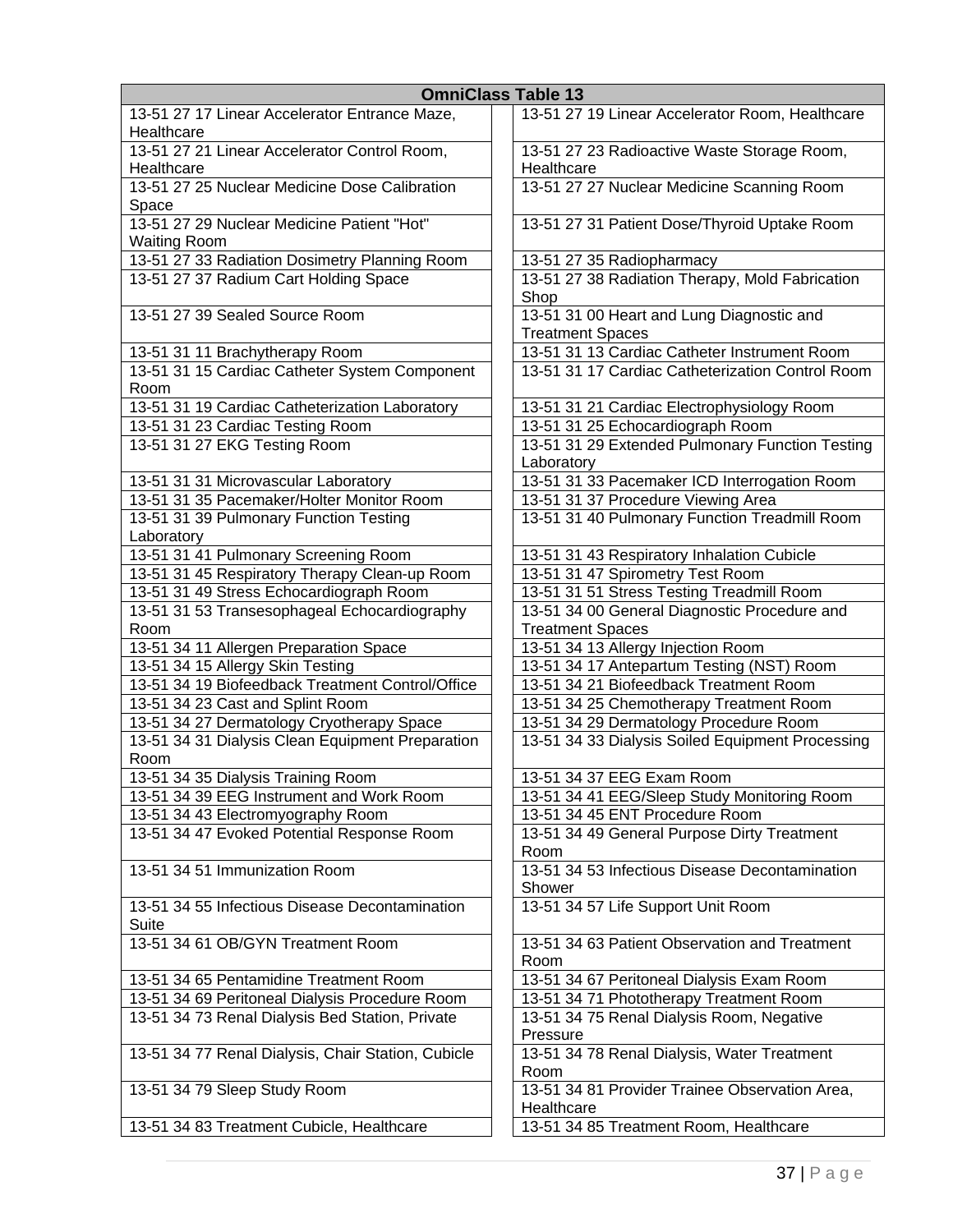| <b>OmniClass Table 13</b>                                                                      |                                                                                          |  |  |  |
|------------------------------------------------------------------------------------------------|------------------------------------------------------------------------------------------|--|--|--|
| 13-51 37 00 Eye and Ear Healthcare Spaces<br>13-51 34 87 Neuropsychology Testing Laboratory    |                                                                                          |  |  |  |
| 13-51 37 11 Audiology Immittance Room                                                          | 13-51 37 13 Audiometric Exam Booth                                                       |  |  |  |
| 13-51 37 15 Audiometric Exam Suite                                                             | 13-51 37 17 Audiometric Multi-Exam Suite                                                 |  |  |  |
| 13-51 37 19 Audiology Electrophysiology Exam                                                   | 13-51 37 20 Hearing Aid Testing Laboratory                                               |  |  |  |
| Room                                                                                           |                                                                                          |  |  |  |
| 13-51 37 21 Electroretinography Room                                                           | 13-51 37 23 ENT Exam Room                                                                |  |  |  |
| 13-51 37 25 Exam/Training Room, Low Vision                                                     | 13-51 37 27 Eye Lane                                                                     |  |  |  |
| 13-51 37 29 Laser Treatment Room                                                               | 13-51 37 31 Ophthalmology Procedure Room                                                 |  |  |  |
| 13-51 37 33 Ophthalmology/Optometry Exam                                                       | 13-51 37 35 Photography Room,                                                            |  |  |  |
| Room                                                                                           | Ophthalmology/Optometry                                                                  |  |  |  |
| 13-51 37 37 PRK/LASIK Treatment Room                                                           | 13-51 37 39 Sinusoidal Vertical Axis Rotational                                          |  |  |  |
|                                                                                                | Rest Room                                                                                |  |  |  |
| 13-51 37 41 Tilt Table Testing Room                                                            | 13-51 37 43 Training Room, Low Vision,                                                   |  |  |  |
| 13-51 37 45 Ultrasound/Optical Coherence                                                       | Polytrauma<br>13-51 37 47 Vestibulography Room                                           |  |  |  |
| Tomography Room                                                                                |                                                                                          |  |  |  |
| 13-51 37 49 Vision/Hearing Screening Room                                                      | 13-51 37 51 Vision Screening Room                                                        |  |  |  |
| 13-51 37 53 Vision Testing Station                                                             | 13-51 37 55 Visual Fields Room                                                           |  |  |  |
| 13-51 37 57 Eye, Contact Lens Fitting/Dispensing                                               | 13-51 37 59 Eyeglass Fitting and Dispensing                                              |  |  |  |
| Space                                                                                          | Space                                                                                    |  |  |  |
| 13-51 41 00 Endoscopy/Gastroenterology Spaces                                                  | 13-51 41 11 Bronchoscopy Equipment Preparation                                           |  |  |  |
|                                                                                                | Room                                                                                     |  |  |  |
| 13-51 41 13 Bronchoscopy Procedure Room                                                        | 13-51 41 15 Endoscope Clean-up, Sterilization,                                           |  |  |  |
|                                                                                                | and Storage Room                                                                         |  |  |  |
| 13-51 41 17 Endoscopy Room                                                                     | 13-51 41 19 Gastroenterology Laboratory                                                  |  |  |  |
| 13-51 41 21 Proctoscopy/Sigmoidoscopy Room                                                     | 13-51 41 23 Urodynamics Treatment Room                                                   |  |  |  |
| 13-51 44 00 Surgical Spaces                                                                    | 13-51 44 11 Anesthesia Workroom and Equipment                                            |  |  |  |
|                                                                                                | Storage                                                                                  |  |  |  |
| 13-51 44 13 Cardiac Operating Room                                                             | 13-51 44 15 Cardiac Pump Room                                                            |  |  |  |
| 13-51 44 17 Cesarean Birth Room                                                                | 13-51 44 19 Cystoscopy Room                                                              |  |  |  |
| 13-51 44 21 Equipment Storage Room, Surgical                                                   | 13-51 44 23 Frozen Section Laboratory                                                    |  |  |  |
| 13-51 44 25 General Operating Room                                                             | 13-51 44 27 Nerve Block Induction Room                                                   |  |  |  |
| 13-51 44 29 Neurosurgery Operating Room<br>13-51 44 33 Patient Holding Area, Surgical          | 13-51 44 31 Orthopedic Operating Room                                                    |  |  |  |
| 13-51 44 37 Postanesthesia Recovery Isolation                                                  | 13-51 44 35 Postanesthesia Recovery Cubicle<br>13-51 44 39 Postoperative Recovery Lounge |  |  |  |
| Room                                                                                           |                                                                                          |  |  |  |
| 13-51 44 41 Preparation/Recovery Spaces,                                                       | 13-51 44 41 11 Preparation/Recovery Cubicle,                                             |  |  |  |
| Surgical                                                                                       | Surgical                                                                                 |  |  |  |
| 13-51 44 41 13 Preparation/Recovery Room,                                                      | 13-51 44 43 Procedure/Minor Operating Room                                               |  |  |  |
| Surgical                                                                                       |                                                                                          |  |  |  |
| 13-51 44 45 Scrub/Gowning Area                                                                 | 13-51 44 47 Sub-Sterile Room                                                             |  |  |  |
| 13-51 44 50 Operating Room, Sterile Storage                                                    | 13-51 44 51 Surgical Laser Treatment Room                                                |  |  |  |
| 13-51 44 53 Recovery Room, Surgical                                                            | 13-51 44 55 Surgical Suite, Workroom and Supply                                          |  |  |  |
|                                                                                                | Space                                                                                    |  |  |  |
| 13-51 47 00 Clinical Laboratory Spaces                                                         | 13-51 47 11 Automated Clinical Laboratory                                                |  |  |  |
| 13-51 47 13 Bioassay (Radioimmunoassay) Room                                                   | 13-51 47 15 Blood Gas Laboratory                                                         |  |  |  |
| 13-51 47 17 Blood Hemotherapeutics Room                                                        | 13-51 47 19 Bone Dissection Laboratory                                                   |  |  |  |
| 13-51 47 21 Clinical Chemistry Laboratory                                                      | 13-51 47 23 Clinical Microbiology Laboratory                                             |  |  |  |
| 13-51 47 25 Cytology Laboratory                                                                | 13-51 47 27 Cytology Screening and Histology<br>Space                                    |  |  |  |
| 13-51 47 29 Dermatology Laboratory                                                             | 13-51 47 31 Electron Microscope Suite                                                    |  |  |  |
| 13-51 47 33 Electron Microscope System Room                                                    | 13-51 47 35 Entomology Laboratory                                                        |  |  |  |
| 13-51 47 37 Flow Cytometer Space                                                               | 13-51 47 39 Fluorescence Microscope Room                                                 |  |  |  |
| 13-51 47 41 General Clinical Laboratory Area<br>13-51 47 43 Hematology Laboratory, Coagulation |                                                                                          |  |  |  |
| 13-51 47 47 Histology Laboratory<br>13-51 47 45 Hematology Laboratory, Routine                 |                                                                                          |  |  |  |
| 13-51 47 49 Immunopathology Laboratory                                                         | 13-51 47 51 Microbiology Biosafety Laboratory                                            |  |  |  |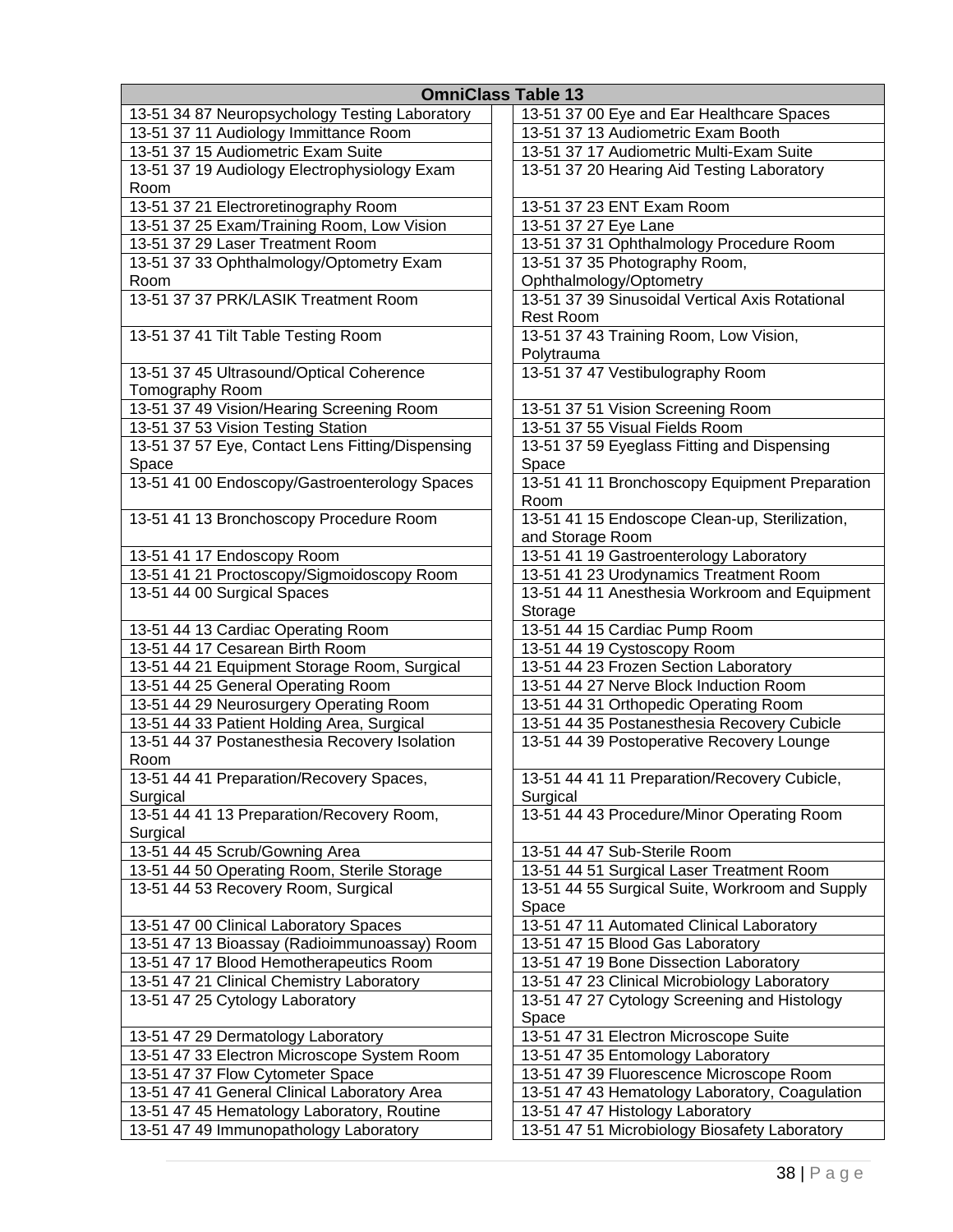| <b>OmniClass Table 13</b>                        |                                                    |  |  |  |  |
|--------------------------------------------------|----------------------------------------------------|--|--|--|--|
| 13-51 47 53 Microbiology Mycology Laboratory     | 13-51 47 55 Microbiology Mycobacteriology          |  |  |  |  |
|                                                  | Laboratory                                         |  |  |  |  |
| 13-51 47 57 Moh's Laboratory                     | 13-51 47 59 Mycology Laboratory                    |  |  |  |  |
| 13-51 47 61 Nephrology Renal Study Space         | 13-51 47 63 Renal Studies Laboratory               |  |  |  |  |
| 13-51 47 65 Special Chemistry Laboratory         | 13-51 47 67 Urine Testing Alcove                   |  |  |  |  |
| 13-51 47 69 Urinalysis Laboratory                | 13-51 47 71 Urology Laboratory                     |  |  |  |  |
| 13-51 47 73 Medical Autopsy Room                 | 13-51 51 00 Clinical Laboratory Support Spaces     |  |  |  |  |
| 13-51 51 11 Blood Bank Donor Station             | 13-51 51 13 Blood Bank Preparation Rom             |  |  |  |  |
| 13-51 51 15 Blood Bank Blood Product Storage     | 13-51 51 17 Blood Bank Storage and Transfusion     |  |  |  |  |
| Space                                            | Room                                               |  |  |  |  |
| 13-51 51 19 Blood Specimen Collection Room       | 13-51 51 21 Cell Bank Freezer, Ultra Low           |  |  |  |  |
| 13-51 51 23 Electron Microscope Automated Data   | 13-51 51 25 Electron Microscope Cutting Room       |  |  |  |  |
| Processing Room                                  |                                                    |  |  |  |  |
| 13-51 51 27 Electron Microscope Dark Room        | 13-51 51 29 Electron Microscope Developing,        |  |  |  |  |
|                                                  | <b>Printing and Enlarging Room</b>                 |  |  |  |  |
| 13-51 51 31 Electron Microscope Finishing Room   | 13-51 51 33 Electron Microscope Preparation        |  |  |  |  |
|                                                  | Room                                               |  |  |  |  |
| 13-51 51 35 Glassware Washing and                | 13-51 51 37 Glassware Washing Room, Clinical       |  |  |  |  |
| Decontamination Room, Clinical Laboratory        | Laboratory                                         |  |  |  |  |
| 13-51 51 39 Slides and Blocks Storage Room,      | 13-51 51 41 Sterilization and Solution Preparation |  |  |  |  |
| <b>Clinical Laboratory</b>                       | Room, Clinical Laboratory                          |  |  |  |  |
| 13-51 51 43 Tissue Storage Area, Clinical        | 13-51 51 45 Microbiology Media Preparation         |  |  |  |  |
| Laboratory                                       | Laboratory                                         |  |  |  |  |
| 13-51 51 47 Specimen Accessioning, Processing    | 13-51 51 49 Laboratory, Water                      |  |  |  |  |
| and Distribution Room                            |                                                    |  |  |  |  |
| 13-51 54 00 Pharmacy Spaces                      | 13-51 54 11 Chemotherapy Agent Medication          |  |  |  |  |
|                                                  | Preparation Room                                   |  |  |  |  |
| 13-51 54 13 Compound Sterile Preparation Space   | 13-51 54 15 Compound Sterile Preparation Space     |  |  |  |  |
| - High Risk                                      | - Low Risk                                         |  |  |  |  |
| 13-51 54 17 Compounding Area                     | 13-51 54 19 Dialysate Preparation Room             |  |  |  |  |
| 13-51 54 21 IV Admixture Anteroom                | 13-51 54 23 IV Admixture Room                      |  |  |  |  |
| 13-51 54 25 Medication Preparation Room          | 13-51 54 27 Methadone Dispensing Station           |  |  |  |  |
| 13-51 54 29 Oncology Drug Preparation Area       | 13-51 54 31 Pharmacy                               |  |  |  |  |
| 13-51 54 32 Pharmacy, Dispensing Space           | 13-51 54 33 Pharmacy Manufacturing & Prepack       |  |  |  |  |
|                                                  | Space                                              |  |  |  |  |
| 13-51 54 35 Prescription Receiving Station       | 13-51 54 37 Pharmacy, Bulk, Breakdown and          |  |  |  |  |
|                                                  | Verification Area                                  |  |  |  |  |
| 13-51 54 39 Pharmacy, Controlled Substances and  | 13-51 57 00 Medical Services Logistic Spaces       |  |  |  |  |
| <b>Secured Dispensing</b>                        |                                                    |  |  |  |  |
| 13-51 57 11 Automatic Cart Wash Area,            | 13-51 57 13 BSL3 Infectious Disease Suite,         |  |  |  |  |
| Healthcare                                       | Autoclave Room                                     |  |  |  |  |
| 13-51 57 15 BSL3 Suite, Autoclave Room           | 13-51 57 17 Cart Assembly/Queue Area,              |  |  |  |  |
|                                                  | Healthcare                                         |  |  |  |  |
| 13-51 57 19 Clean Cart Holding Area, Healthcare  | 13-51 57 20 Medical Material Cart Restocking Area  |  |  |  |  |
| 13-51 57 21 Clean Linen Preparation and Storage  | 13-51 57 23 Clean Supply Preparation and           |  |  |  |  |
| Area, Healthcare                                 | Assembly Area, Healthcare                          |  |  |  |  |
| 13-51 57 25 Clean Supply Preparation Area,       | 13-51 57 27 Equipment Processing and Clean         |  |  |  |  |
| Healthcare                                       | Storage Room, Healthcare                           |  |  |  |  |
| 13-51 57 29 Ethylene Oxide Gas Sterilizer Room   | 13-51 57 31 Instrument Sterilization Room          |  |  |  |  |
| 13-51 57 32 Central Sterile, Receiving and       | 13-51 57 33 Manual Cart Wash Area, Healthcare      |  |  |  |  |
| Decontamination                                  |                                                    |  |  |  |  |
| 13-51 57 35 Soiled Cart Holding Area, Healthcare | 13-51 57 37 Soiled Cart Receiving Area,            |  |  |  |  |
|                                                  | Healthcare                                         |  |  |  |  |
| 13-51 57 39 Soiled Instrument and Equipment      | 13-51 57 41 Sterile Supply Preparation and         |  |  |  |  |
| Receiving and Decontamination Room, Healthcare   | Assembly Area, Healthcare                          |  |  |  |  |
| 13-51 57 43 Biomedical Electronic Repair         | 13-51 61 00 Rehabilitation Spaces                  |  |  |  |  |
|                                                  |                                                    |  |  |  |  |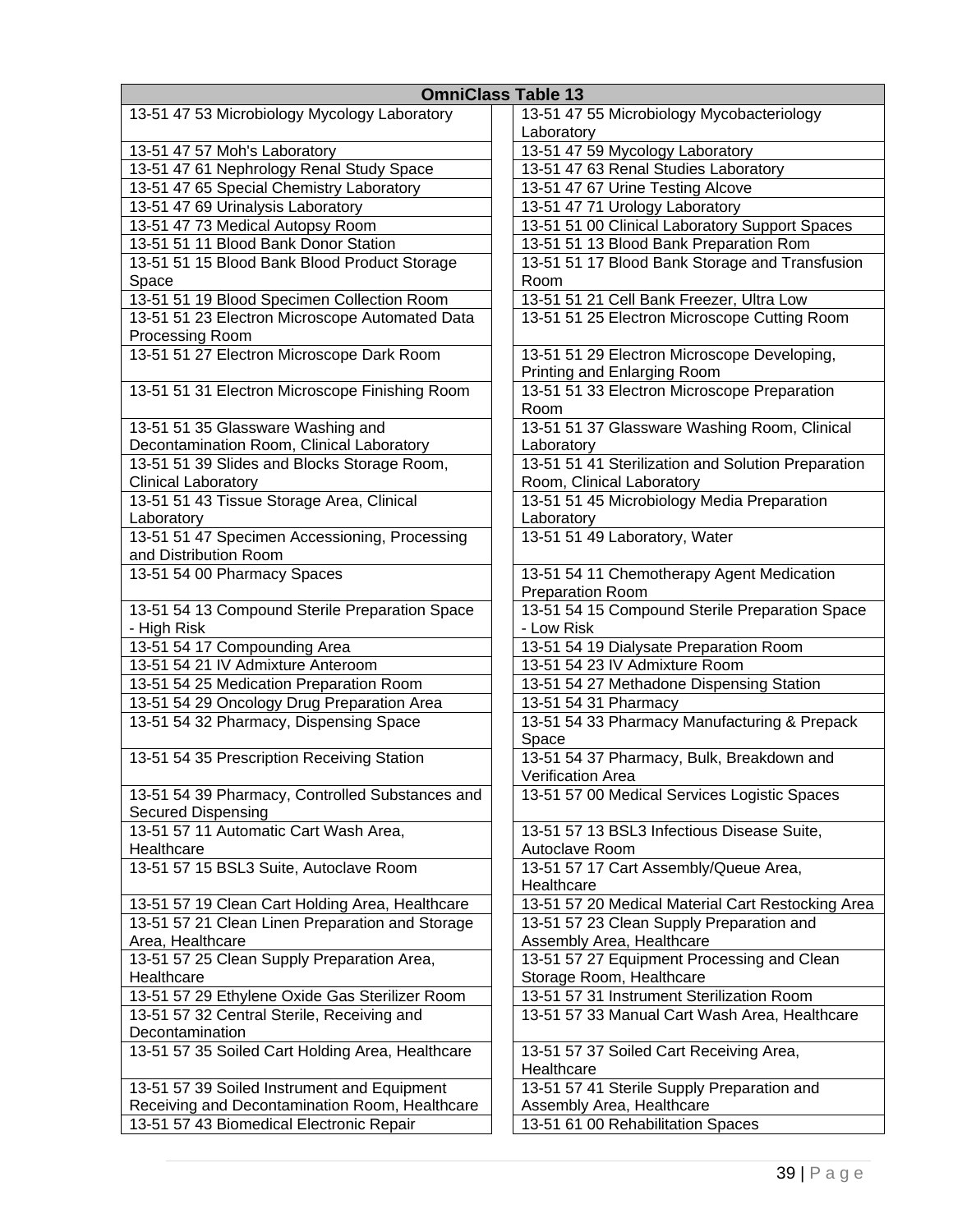| <b>OmniClass Table 13</b>                                                                    |                                                                                    |  |  |  |
|----------------------------------------------------------------------------------------------|------------------------------------------------------------------------------------|--|--|--|
| 13-51 61 11 Amputee Training Area                                                            | 13-51 61 13 Brace Shop Fitting Shop                                                |  |  |  |
| 13-51 61 15 Brace Shop, Adjustment/Modification                                              | 13-51 61 17 Brace Shop Welding Area                                                |  |  |  |
| Area                                                                                         |                                                                                    |  |  |  |
| 13-51 61 19 Computer Activities Room,                                                        | 13-51 61 21 Prosthesis Design and Manufacturing                                    |  |  |  |
| Rehabilitation                                                                               | Room, Rehabilitation                                                               |  |  |  |
| 13-51 61 23 Dynamic Alignment Room                                                           | 13-51 61 25 Therapeutic Exercise Spaces                                            |  |  |  |
| 13-51 61 25 11 Therapeutic Exercise Area                                                     | 13-51 61 25 13 Exercise/Therapy Gymnasium                                          |  |  |  |
| 13-51 61 25 15 Individual Therapeutic Exercise                                               | 13-51 61 25 17 Treatment/Exercise Area                                             |  |  |  |
| Area                                                                                         |                                                                                    |  |  |  |
| 13-51 61 27 Eye Fitting Studio                                                               | 13-51 61 29 Facial/Body Fitting Studio                                             |  |  |  |
| 13-51 61 31 Fitting Room, Custom Fabrication                                                 | 13-51 61 33 Fitting Room, Soft Goods Fabrication                                   |  |  |  |
| 13-51 61 35 Gait Lane                                                                        | 13-51 61 37 Gait Study Track                                                       |  |  |  |
| 13-51 61 39 Hearing Aid Fabrication and                                                      | 13-51 61 41 Hubbard Tank - Full Immersion                                          |  |  |  |
| Modification Room                                                                            |                                                                                    |  |  |  |
| 13-51 61 43 Hubbard Tank - Partial Immersion                                                 | 13-51 61 45 Hydrotherapy Area                                                      |  |  |  |
| 13-51 61 47 Neurophysiology Rehabilitation Room                                              | 13-51 61 49 Occupational Therapy Room                                              |  |  |  |
| 13-51 61 50 Occupational Therapy, Daily Living                                               | 13-51 61 51 Pediatric Developmental Therapy                                        |  |  |  |
| Skills Training and Evaluation Room                                                          | Space                                                                              |  |  |  |
| 13-51 61 53 Physical Therapy/Kinesiology Therapy                                             | 13-51 61 55 Posturography Exam Room                                                |  |  |  |
| Room                                                                                         |                                                                                    |  |  |  |
| 13-51 61 57 Prosthetic and Orthotic Dust Room                                                | 13-51 61 59 Prosthetic and Orthotic Fume Room                                      |  |  |  |
| 13-51 61 61 Prosthetic and Orthotic Work Station                                             | 13-51 61 63 Prosthetic and Orthotic, Maintenance                                   |  |  |  |
|                                                                                              | <b>Support Room</b>                                                                |  |  |  |
| 13-51 61 65 Rehabilitation Therapy Gym                                                       | 13-51 61 67 Speech Pathology Individual Therapy                                    |  |  |  |
|                                                                                              | Room                                                                               |  |  |  |
| 13-51 61 68 Speech Therapist, Exam and                                                       | 13-51 61 69 Therapeutic Pool                                                       |  |  |  |
| <b>Treatment Space</b>                                                                       |                                                                                    |  |  |  |
| 13-51 61 71 Wheelchair Repair Workspace<br>13-51 61 75 Rehabilitation Living Skills Training | 13-51 61 73 Whirlpool<br>13-51 64 00 Dental Spaces                                 |  |  |  |
| Apartment                                                                                    |                                                                                    |  |  |  |
| 13-51 64 11 Dental CS Suite                                                                  |                                                                                    |  |  |  |
| 13-51 64 15 Dental Hygiene Room                                                              | 13-51 64 13 Dental Hygiene and Operatory Room<br>13-51 64 17 Dental Porcelain Room |  |  |  |
| 13-51 64 19 Dental Prosthetics Laboratory                                                    | 13-51 64 21 Dental Screening Room                                                  |  |  |  |
| 13-51 64 23 Dental Self Preparation Area                                                     | 13-51 64 25 Dental Treatment t Room, Mini                                          |  |  |  |
|                                                                                              | Laboratory                                                                         |  |  |  |
| 13-51 64 27 Dental Treatment Room                                                            | 13-51 64 29 Dental Treatment Room, Conscious                                       |  |  |  |
|                                                                                              | <b>Sedation Support</b>                                                            |  |  |  |
| 13-51 64 31 Dental Treatment Room, Endodontics                                               | 13-51 64 33 Dental Treatment Room, Orthodontics                                    |  |  |  |
| 13-51 64 35 Dental Treatment Room, Pediatrics                                                | 13-51 64 37 Dental Treatment Room, Periodontics                                    |  |  |  |
| 13-51 64 39 Dental Treatment Room,                                                           | 13-51 64 41 Dental X-Ray Room                                                      |  |  |  |
| Prosthodontics                                                                               |                                                                                    |  |  |  |
| 13-51 64 43 Instrument Preparation and                                                       | 13-51 64 45 Maxillo-Facial Laboratory                                              |  |  |  |
| Sterilization Room                                                                           |                                                                                    |  |  |  |
| 13-51 64 47 Maxillo-Facial Treatment Room                                                    | 13-51 64 49 Oral Pathology Laboratory                                              |  |  |  |
| 13-51 64 51 Oral Surgery Residency Room                                                      | 13-51 64 53 Oral Surgery Room                                                      |  |  |  |
| 13-51 64 55 Panoramic Dental X-Ray Room                                                      | 13-51 64 57 Dental X-Ray Support Room                                              |  |  |  |
| 13-51 67 00 Medical Research and Development                                                 | 13-51 67 11 Research Animal Recovery Area                                          |  |  |  |
| Spaces                                                                                       |                                                                                    |  |  |  |
| 13-51 67 13 Barrier Suite, Procedure Laboratory                                              | 13-51 67 15 Biomedical Research BSL3 Suite                                         |  |  |  |
|                                                                                              | <b>Tissue Culture Room</b>                                                         |  |  |  |
| 13-51 67 17 Biomedical Research Tissue Culture                                               | 13-51 67 18 Laboratory, Research, Biochemistry                                     |  |  |  |
| Room                                                                                         |                                                                                    |  |  |  |
| 13-51 67 19 Biosafety Level 3 Laboratory                                                     | 13-51 67 21 BSL3 Infectious Disease Suite,                                         |  |  |  |
|                                                                                              | Procedure Laboratory                                                               |  |  |  |
| 13-51 67 23 BSL3 Procedure Room                                                              | 13-51 67 25 Environmental Suite Infectious                                         |  |  |  |
|                                                                                              | Disease Procedure Laboratory                                                       |  |  |  |
|                                                                                              |                                                                                    |  |  |  |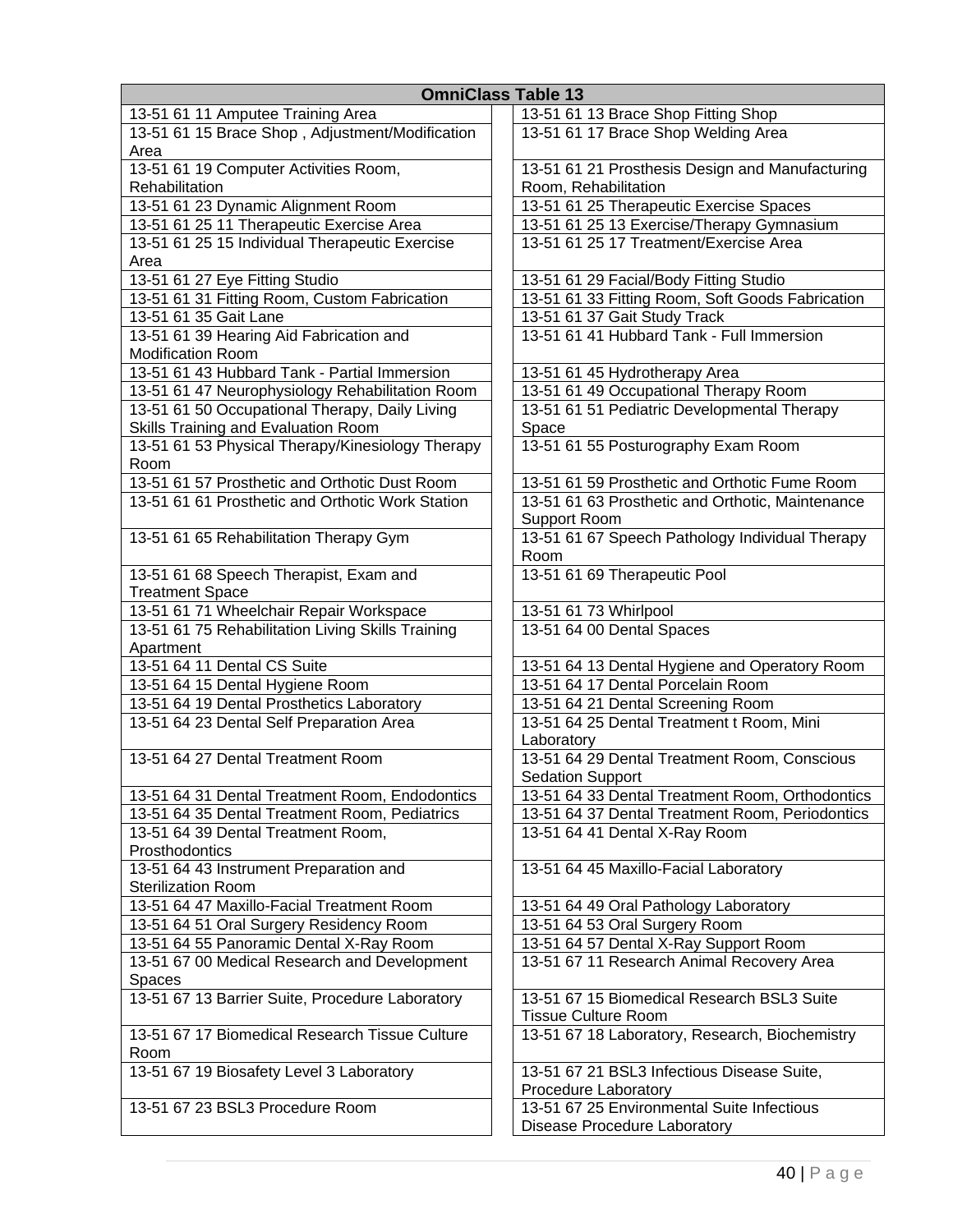| <b>OmniClass Table 13</b>                        |                                                   |  |  |  |  |
|--------------------------------------------------|---------------------------------------------------|--|--|--|--|
| 13-51 67 27 Research Infectious Disease Animal   | 13-51 67 29 Research Veterinary Radiography       |  |  |  |  |
| <b>Holding Area</b>                              | Control Room                                      |  |  |  |  |
| 13-51 67 31 Research and Development Machine     | 13-51 67 33 Research Veterinary Radiography       |  |  |  |  |
| Shop                                             | Procedure Room                                    |  |  |  |  |
| 13-51 67 35 Research Diagnostic Laboratory       | 13-51 67 37 Research NMR Room                     |  |  |  |  |
| 13-51 67 39 Research Procedure Laboratory        | 13-51 67 41 Research Veterinary Surgical Suite,   |  |  |  |  |
|                                                  | Animal Preparation Room                           |  |  |  |  |
| 13-51 67 43 Research Veterinary BSL3 Infectious  | 13-51 67 45 Research Veterinary Barrier Suite     |  |  |  |  |
| Disease Suite Holding Room                       | <b>Holding Room</b>                               |  |  |  |  |
| 13-51 67 47 Research Veterinary                  | 13-51 67 49 Research Veterinary Environmental     |  |  |  |  |
| Chemical/Radioisotope Suite Holding Room         | Suite Holding Room                                |  |  |  |  |
| 13-51 67 51 Research Veterinary Quarantine       | 13-51 67 53 Research Veterinary Surgery Room      |  |  |  |  |
| <b>Holding Room</b>                              |                                                   |  |  |  |  |
| 13-51 91 00 Veterinary Spaces                    | 13-51 91 11 Hospitalization Kennel                |  |  |  |  |
| 13-51 91 14 Infectious Disease Animal Holding    | 13-51 91 17 Veterinary Radiography Control Room   |  |  |  |  |
| Area                                             |                                                   |  |  |  |  |
| 13-51 91 20 Veterinary Radiography Procedure     | 13-51 91 23 Veterinary Surgical Suite, Animal     |  |  |  |  |
| Room                                             | Preparation Room                                  |  |  |  |  |
| 13-51 91 26 Veterinary BSL3 Infectious Disease   | 13-51 91 29 Veterinary Barrier Suite Holding Room |  |  |  |  |
| Suite Holding Room                               |                                                   |  |  |  |  |
| 13-51 91 32 Veterinary Examination and Treatment | 13-51 91 35 Veterinary Quarantine Holding Room    |  |  |  |  |
| Room                                             |                                                   |  |  |  |  |
| 13-51 91 38 Veterinary Surgery Room              | 13-51 91 41 Cage Wash Area                        |  |  |  |  |
| 13-51 91 44 Veterinary Food Preparation Room     | 13-53 00 00 Laboratory Spaces                     |  |  |  |  |
| 13-53 11 00 Chemistry Laboratories               | 13-53 13 00 Biosciences Laboratories              |  |  |  |  |
| 13-53 15 00 Physical Sciences Laboratories       | 13-53 15 11 Optical Physics Laboratory            |  |  |  |  |
| 13-53 15 13 Physics Research Laboratory          | 13-53 17 00 Astronomy Laboratories                |  |  |  |  |
| 13-53 17 11 Astronomy Research Laboratory        | 13-53 19 00 Earth and Environmental Sciences      |  |  |  |  |
|                                                  | Laboratories                                      |  |  |  |  |
| 13-53 19 11 Geology Laboratory                   | 13-53 19 13 Earth Sciences Research Laboratory    |  |  |  |  |
| 13-53 21 00 Forensics Laboratories               | 13-53 23 00 Psychology Laboratories               |  |  |  |  |
| 13-53 25 00 Bench Laboratories                   | 13-53 27 00 Dry Laboratories                      |  |  |  |  |
| 13-53 29 00 Integration Laboratories             | 13-53 31 00 Wet Laboratories                      |  |  |  |  |
| 13-53 33 00 Laboratory Storage Spaces            | 13-53 35 00 Laboratory Support Spaces             |  |  |  |  |
| 13-55 00 00 Commerce Activity Spaces             | 13-55 11 00 Office Spaces                         |  |  |  |  |
| 13-55 11 11 Office Service                       | 13-55 11 13 Dedicated Enclosed Workstation        |  |  |  |  |
| 13-55 11 15 Shared Enclosed Workstation          | 13-55 11 17 Dedicated Open Workstation            |  |  |  |  |
| 13-55 11 19 Shared Open Workstation              | 13-55 11 21 Open Team Setting                     |  |  |  |  |
| 13-55 11 23 General File and Storage             | 13-55 11 25 Shared Workstation File and Storage   |  |  |  |  |
| 13-55 11 27 Shared Equipment Station             | 13-55 11 29 Lookout Gallery                       |  |  |  |  |
| 13-55 13 00 Banking Spaces                       | 13-55 13 11 Bank Teller Space                     |  |  |  |  |
| 13-55 13 13 Automatic Teller Machine Space       | 13-55 13 15 Vault                                 |  |  |  |  |
| 13-55 15 00 Trading Spaces                       | 13-55 15 11 Trading Floor                         |  |  |  |  |
| 13-55 17 00 Demonstration Spaces                 | 13-55 19 00 Sales Spaces                          |  |  |  |  |
| 13-55 19 11 Checkout Space                       | 13-55 19 13 Display Space                         |  |  |  |  |
| 13-55 19 15 Fitting Space                        | 13-55 19 17 Vending Machine Area                  |  |  |  |  |
| 13-55 19 19 Auction Room                         | 13-55 19 21 Pet Shop Animal Space                 |  |  |  |  |
| 13-55 21 00 Commercial Service and Repair        | 13-55 23 00 Commercial Support Spaces             |  |  |  |  |
| Spaces                                           |                                                   |  |  |  |  |
| 13-55 27 00 Hotel, Motel, Hostel, and Dormitory  | 13-55 27 11 Dormitory                             |  |  |  |  |
| Service Spaces                                   |                                                   |  |  |  |  |
| 13-55 27 13 Hotel Residence Room                 | 13-55 29 00 Commerce Activity Support Areas       |  |  |  |  |
| 13-55 29 11 Information Counter                  | 13-55 29 13 Lobby Non-Circulation Space           |  |  |  |  |
| 13-55 29 15 Post Office Space                    | 13-55 29 17 Mail Room Space                       |  |  |  |  |
| 13-55 29 19 Box Lobby                            | 13-55 29 21 Meeting Spaces                        |  |  |  |  |
| 13-55 29 21 11 Conference Room                   | 13-55 29 21 13 Press Conference Room              |  |  |  |  |
|                                                  |                                                   |  |  |  |  |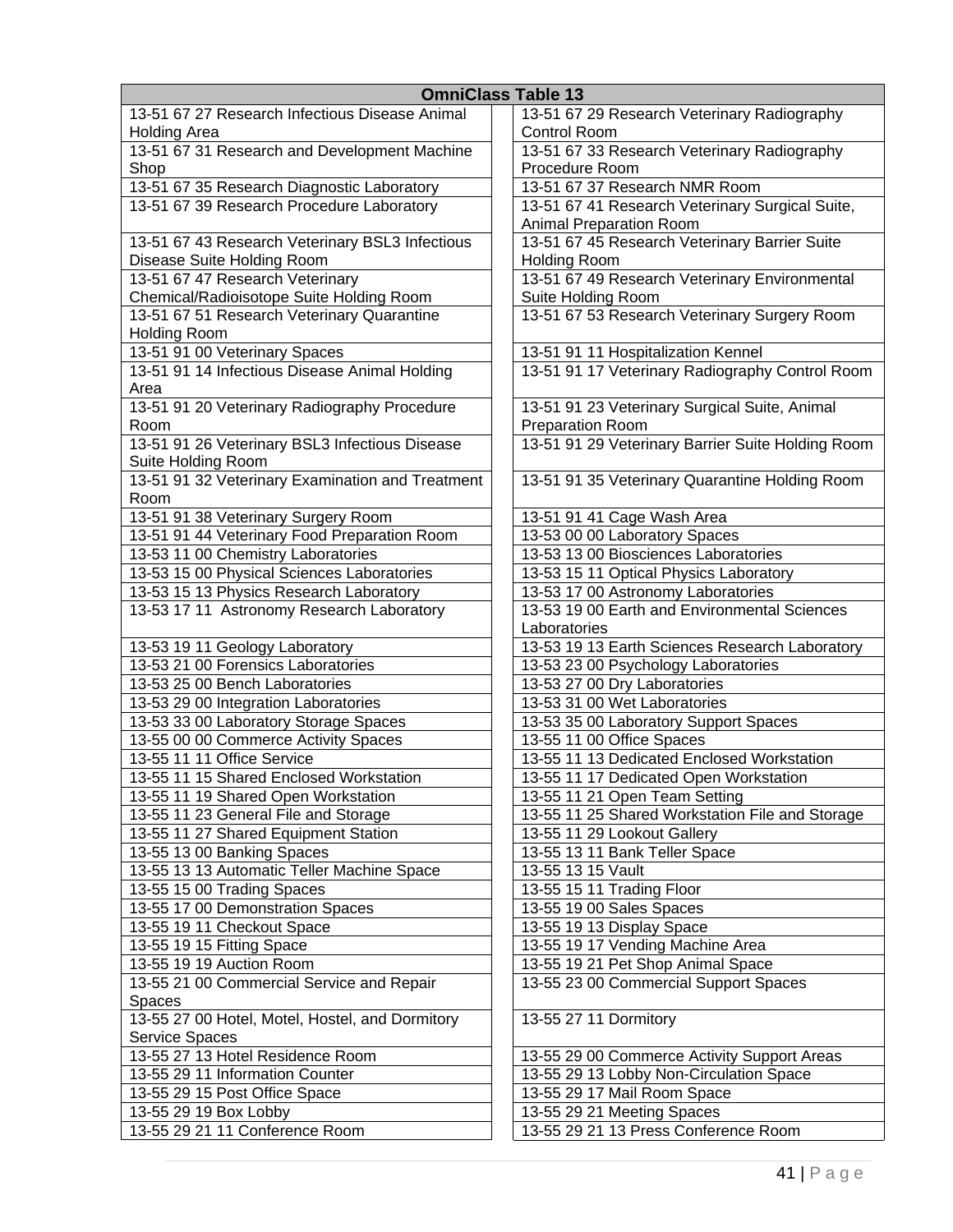| <b>OmniClass Table 13</b>                                |                                                    |  |  |  |
|----------------------------------------------------------|----------------------------------------------------|--|--|--|
| 13-55 29 21 15 Community Room                            | 13-55 29 21 17 War Room                            |  |  |  |
| 13-55 29 21 19 Meeting Equipment Room                    | 13-55 29 23 Waiting Space                          |  |  |  |
| 13-55 29 23 11 Reception Space                           | 13-55 29 23 13 Waiting Room                        |  |  |  |
| 13-55 29 23 15 Queuing Space                             | 13-55 29 25 Business Support Space                 |  |  |  |
| 13-57 00 00 Service Activity Spaces                      | 13-57 11 00 Grooming Activity Spaces               |  |  |  |
| 13-57 11 11 Makeup Space                                 | 13-57 11 13 Haircutting Space                      |  |  |  |
| 13-57 13 00 Food Service                                 | 13-57 13 11 Cooking Spaces                         |  |  |  |
| 13-57 13 13 Kitchen Space                                | 13-57 13 13 11 Food Preparation Space              |  |  |  |
| 13-57 13 13 13 Cooking Space                             | 13-57 13 13 15 Dishwashing Station                 |  |  |  |
| 13-57 13 15 Dining and Drinking Spaces                   | 13-57 13 15 11 Dining Room                         |  |  |  |
| 13-57 13 15 13 Banquet Hall                              | 13-57 13 15 15 Food Court                          |  |  |  |
| 13-57 13 15 17 Snack Bar                                 | 13-57 13 15 19 Salad Bar                           |  |  |  |
| 13-57 13 15 21 Liquor Bar                                | 13-57 13 15 23 Beverage Station                    |  |  |  |
| 13-57 13 15 25 Table Bussing Station                     | 13-57 13 15 27 Serving Station                     |  |  |  |
| 13-57 13 15 29 Vending Perishable Product Space          | 13-57 13 15 31 Cafeteria Vending Space             |  |  |  |
| 13-57 13 15 33 Tray Return Space                         | 13-57 13 15 35 Food Discard Station                |  |  |  |
| 13-57 13 17 Coffee stations                              | 13-57 15 00 Child Care Spaces                      |  |  |  |
| 13-57 15 11 Daycare sickroom                             | 13-57 15 13 Child Day Care Space                   |  |  |  |
| 13-57 15 15 Play Room                                    | 13-57 15 17 CLD-Child Care                         |  |  |  |
| 13-57 17 00 Resting Spaces                               | 13-57 17 11 Rest Area                              |  |  |  |
| 13-57 17 13 Break Room                                   | 13-57 21 00 Laundry/Dry Cleaning Space             |  |  |  |
| 13-57 23 00 Smoking Space                                | 13-59 00 00 Production, Fabrication, and           |  |  |  |
|                                                          | Maintenance Spaces                                 |  |  |  |
| 13-59 11 00 Material Handling Area                       | 13-59 13 00 Batching Space                         |  |  |  |
| 13-59 15 00 Production Process                           | 13-59 15 11 Workbench                              |  |  |  |
| 13-59 15 13 Mock-up Space                                | 13-59 17 00 Printing and Reproduction Spaces       |  |  |  |
| 13-59 19 00 Quality Control and Test Spaces              | 13-59 19 11 Product Inspection Space               |  |  |  |
| 13-59 19 13 Production Observation Space                 | 13-59 21 00 Production Service and Repair          |  |  |  |
|                                                          | Spaces                                             |  |  |  |
| 13-59 23 00 Production and In-Process Storage            | 13-59 25 00 Production Support Spaces              |  |  |  |
| Spaces                                                   |                                                    |  |  |  |
| 13-59 29 00 Greenhouse Spaces                            | 13-59 29 11 Greenhouse Support Space               |  |  |  |
| 13-61 00 00 Protective Spaces                            | 13-61 11 00 Animal Securing Spaces                 |  |  |  |
| 13-61 11 11 Cage                                         | 13-61 11 13 Animal Stall                           |  |  |  |
| 13-61 11 15 Kennel                                       | 13-61 11 17 Aquarium                               |  |  |  |
| 13-61 13 00 Detention Spaces                             | 13-61 13 11 Detention Cell                         |  |  |  |
| 13-61 13 13 Holding Cell                                 | 13-61 13 15 Impound Lot                            |  |  |  |
| 13-61 13 17 Dayroom                                      | 13-61 15 00 Spaces for Protection from the         |  |  |  |
| 13-61 15 11 Park Shelter                                 | Elements                                           |  |  |  |
|                                                          | 13-61 15 13 Entry Porch                            |  |  |  |
| 13-61 15 15 Covered Walkway<br>13-61 15 19 Shielded Room | 13-61 15 17 Canopy<br>13-61 15 21 Containment Room |  |  |  |
| 13-61 17 00 Spaces for Protection from Violence          | 13-61 17 11 Safe Room                              |  |  |  |
| 13-61 17 13 Bunker                                       | 13-61 17 15 Bomb Shelter                           |  |  |  |
| 13-63 00 00 Storage Spaces                               | 13-63 11 00 Warehouse Spaces                       |  |  |  |
| 13-63 11 11 High Bay Warehouse Space                     | 13-63 11 13 General Warehouse Space                |  |  |  |
| 13-63 11 15 Warehouse Support Space                      | 13-63 13 00 Non-Warehouse Storage Spaces           |  |  |  |
| 13-63 13 11 Storage Room                                 | 13-63 13 11 11 GNS-General Storage                 |  |  |  |
| 13-63 13 13 Closet                                       | 13-63 13 15 Coat Check                             |  |  |  |
| 13-63 13 17 Locker Room                                  | 13-63 13 19 Filing Space                           |  |  |  |
| 13-63 13 21 Supply Room                                  | 13-63 13 23 Unit Storage                           |  |  |  |
| 13-63 13 25 Consolidation/Containerization Point         | 13-63 13 27 Self Storage Space                     |  |  |  |
| 13-63 13 29 Operational Storage (Misc)                   | 13-63 13 31 Operational Hazardous/Flammable        |  |  |  |
|                                                          | Storage                                            |  |  |  |
| 13-63 15 00 Moveable Storage Spaces                      | 13-63 15 11 Vehicle Storage Compartment            |  |  |  |
| 13-63 15 13 Portable Bin                                 | 13-63 15 15 Vessel Hold                            |  |  |  |
|                                                          |                                                    |  |  |  |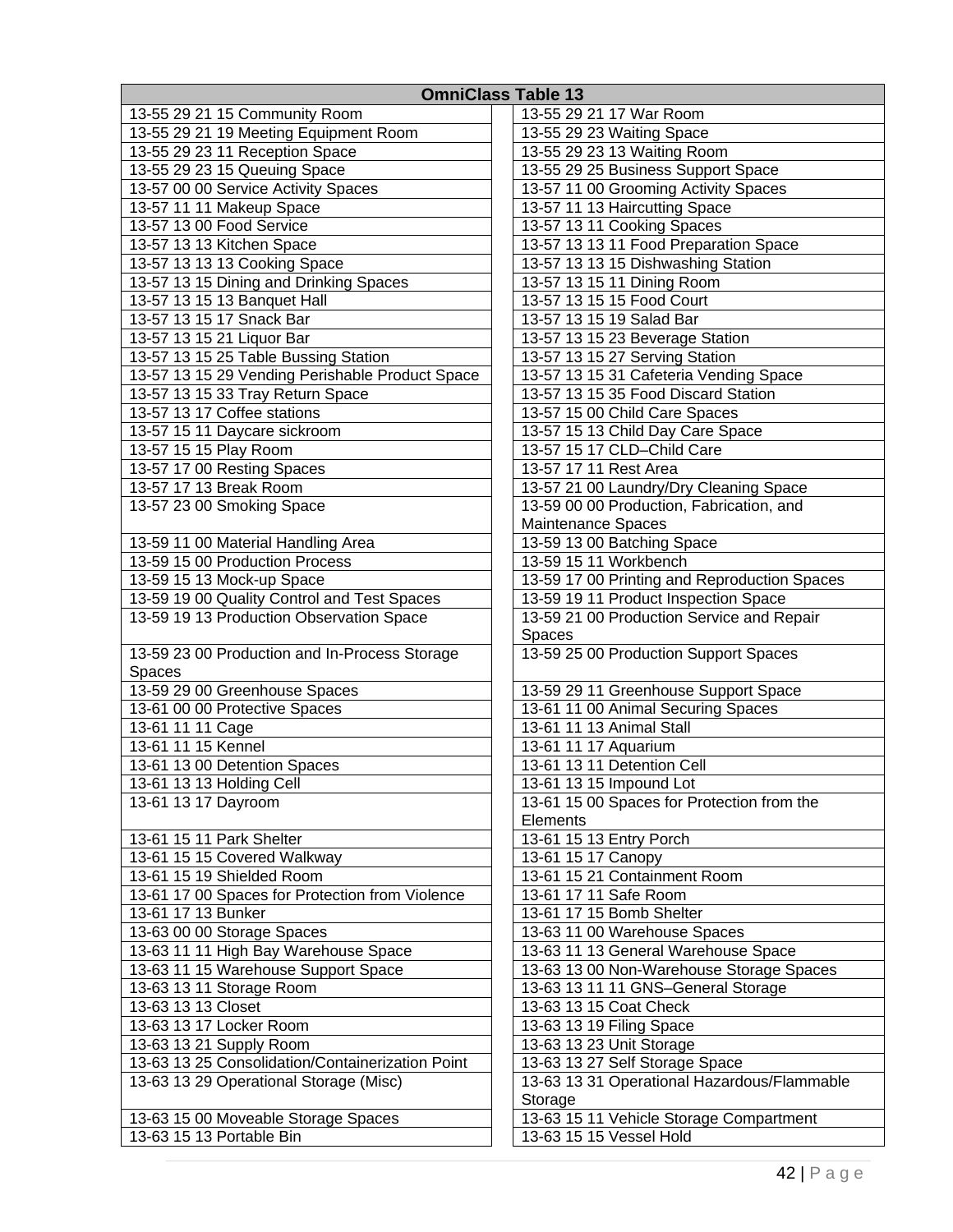| <b>OmniClass Table 13</b>                        |  |                                               |  |  |
|--------------------------------------------------|--|-----------------------------------------------|--|--|
| 13-63 17 00 Environmentally Controlled Storage   |  | 13-63 17 11 Refrigeration Compartment         |  |  |
| <b>Spaces</b>                                    |  |                                               |  |  |
| 13-63 17 13 Freezing Compartment                 |  | 13-63 17 15 Humidity Controlled Storage Space |  |  |
| 13-63 17 17 Vacuum Sealed Storage                |  | 13-63 19 00 Specialty Storage Spaces          |  |  |
| Compartment                                      |  |                                               |  |  |
| 13-63 19 11 Sanitary Storage Room                |  | 13-63 19 13 Soiled Storage Room Space         |  |  |
| 13-63 19 15 Sacristy                             |  | 13-63 19 17 Vestry                            |  |  |
| 13-63 19 19 Hazardous Material Storage Space     |  | 13-63 19 21 Book Stacks                       |  |  |
| 13-63 19 23 Baggage Claim                        |  | 13-63 19 25 Evidence Room                     |  |  |
| 13-63 19 27 Vehicle Impound Lot                  |  | 13-63 19 29 Operating Fuel Storage            |  |  |
| 13-65 00 00 Private Residential Spaces           |  | 13-65 11 00 On-call Room                      |  |  |
| 13-65 13 00 Bathroom                             |  | 13-65 13 11 Shower Space                      |  |  |
| 13-65 13 13 Toilet Space                         |  | 13-65 13 15 Ablution Room                     |  |  |
| 13-65 13 17 Combination Toilet and Bathing Space |  | 13-65 15 00 Mud Room                          |  |  |
| 13-65 17 00 Laundry Room                         |  | 13-65 19 00 Bedroom                           |  |  |
| 13-65 19 11 Mental Health Resident Bedroom       |  | 13-65 19 13 Mental Health Resident Bedroom,   |  |  |
|                                                  |  | <b>Bariatric</b>                              |  |  |
| 13-65 21 00 Nursery                              |  | 13-65 23 00 Kitchen                           |  |  |
| 13-67 00 00 Alternate Workplace                  |  | 13-67 11 00 Customer Site                     |  |  |
| 13-67 13 00 Home Office                          |  | 13-67 15 00 Rent-An-Office                    |  |  |
| 13-67 17 00 No Fixed Location                    |  | 13-67 19 00 Supplier Site                     |  |  |
| 13-69 00 00 Building Associated Spaces           |  | 13-69 11 00 Roof                              |  |  |
| 13-69 13 00 Roof Terrace                         |  | 13-69 15 00 Penthouse                         |  |  |
| 13-69 17 00 Antenna Farm                         |  | 13-69 19 00 Heliport                          |  |  |
| 13-69 21 00 Balcony                              |  | 13-69 23 00 Deck                              |  |  |
| 13-69 25 00 Pedestrian Travel Spaces             |  | 13-69 25 11 Sidewalk                          |  |  |
| 13-69 25 13 Pedestrian Way                       |  | 13-69 25 15 Pedestrian Bridge                 |  |  |
| 13-69 25 17 Footpath                             |  | 13-69 25 19 Trail                             |  |  |
| 13-69 25 21 Gangway                              |  |                                               |  |  |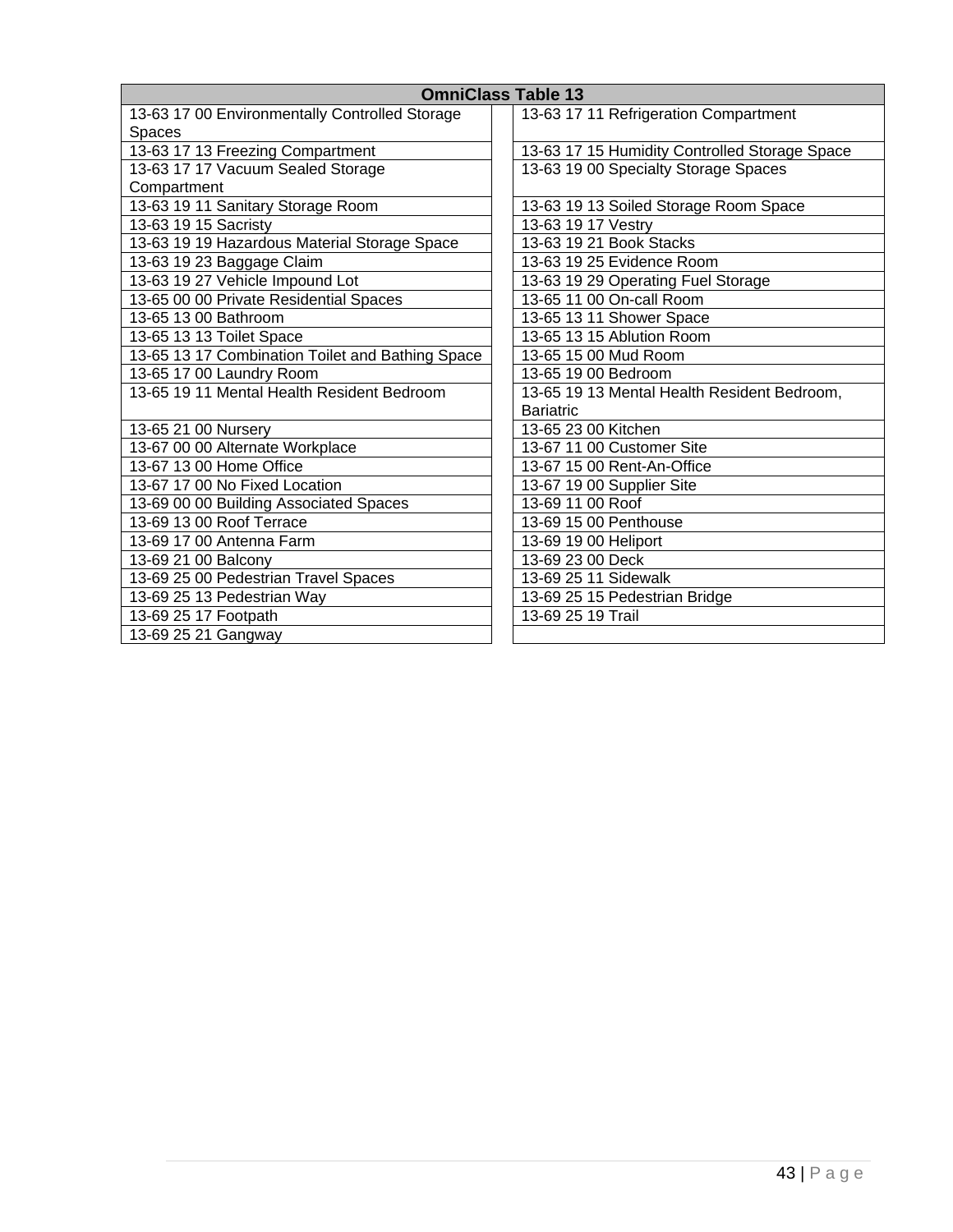# **Appendix D – State of Tennessee Office of the State Architect (TN OSA) General and Equipment Inventory Requirements**

# **Equipment Inventory**

The following tables list the required equipment types, attributes, and naming standards for TN OSA.

Component Naming Standard Format:

 $TypeID \mid - \mid Type \mid - \mid$  Space Name  $\mid - \mid$  Number

Example: AHU-5000C-100-12.1223-001

Equipment types shall have specific equipment attributes as indicated in the tables below.

## **Table Legend**

**D**: Required attribute value provided by the designer. **OP**: Required attribute value may be provided by the designer. At a minimum, the designer must provide the attribute name even if no value is provided. **C**: Required attribute value provided by the contractor. **U/C**: Required attribute value updated by the contractor with as-installed information.

Note: A blank field means the indicated party is not responsible for providing the attribute.

| State of Tennessee - EQUIPMENT NAMING STANDARDS AND ATTRIBUTES |                             |                |                                                      |                   |                                                      |                                         |                                                                                                           |
|----------------------------------------------------------------|-----------------------------|----------------|------------------------------------------------------|-------------------|------------------------------------------------------|-----------------------------------------|-----------------------------------------------------------------------------------------------------------|
| DISCIPLINE/<br><b>SYSTEM</b>                                   | <b>ASSET</b><br><b>TYPE</b> | <b>TYPE ID</b> | <b>COMPONENT</b><br><b>NAMING</b><br><b>STANDARD</b> | <b>ATTRIBUTE</b>  | COMPONENT<br><b>ATTRIBUTE</b><br>$\tilde{6}$<br>TYPE | Ĕ<br><b>DESIGNER</b><br>Σñ<br>SPECIFIED | ర్<br>DATA<br>້6<br>$\frac{1}{2}$<br>m<br><b>CONTRA</b><br><b>UPDATED</b><br><b>JDED</b><br>PRODI<br>PROV |
|                                                                | <b>CHILLERS</b>             | <b>CH</b>      | CH-TypeXX-                                           | Power             | <b>TYPE</b>                                          | <b>OP</b>                               | C                                                                                                         |
| HVAC                                                           |                             |                | Room#-No.                                            | Capacity          | <b>TYPE</b>                                          | OP.                                     | C                                                                                                         |
|                                                                |                             |                |                                                      | WaterFlow         | <b>TYPE</b>                                          | OP.                                     | C                                                                                                         |
|                                                                |                             |                |                                                      | EnteringWaterTemp | <b>TYPE</b>                                          | <b>OP</b>                               | C                                                                                                         |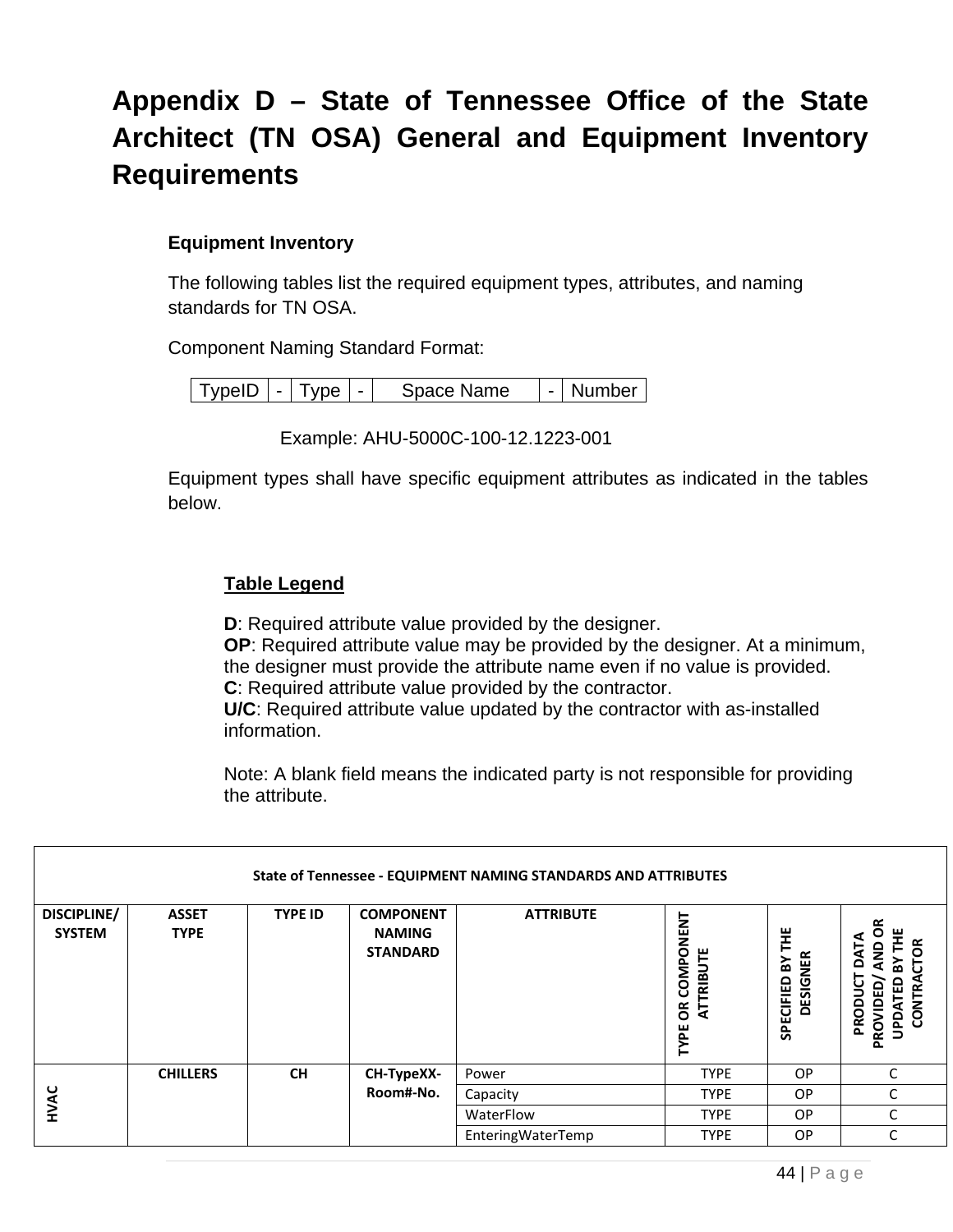|                              |                             |                |                                                      | State of Tennessee - EQUIPMENT NAMING STANDARDS AND ATTRIBUTES |                                       |                                     |                                                                         |
|------------------------------|-----------------------------|----------------|------------------------------------------------------|----------------------------------------------------------------|---------------------------------------|-------------------------------------|-------------------------------------------------------------------------|
| DISCIPLINE/<br><b>SYSTEM</b> | <b>ASSET</b><br><b>TYPE</b> | <b>TYPE ID</b> | <b>COMPONENT</b><br><b>NAMING</b><br><b>STANDARD</b> | <b>ATTRIBUTE</b>                                               | TYPE OR COMPONENT<br><b>ATTRIBUTE</b> | SPECIFIED BY THE<br><b>DESIGNER</b> | PROVIDED/ AND OR<br><b>UPDATED BY THE</b><br>PRODUCT DATA<br>CONTRACTOR |
|                              |                             |                |                                                      | LeavingWaterTemp                                               | <b>TYPE</b>                           | OP                                  | C                                                                       |
|                              |                             |                |                                                      | MotorController                                                | <b>TYPE</b>                           | OP                                  | $\mathsf C$                                                             |
|                              |                             |                |                                                      | ChillerType                                                    | <b>TYPE</b>                           | OP                                  | C                                                                       |
|                              |                             |                |                                                      | RefrigerantType                                                | <b>TYPE</b>                           | <b>OP</b>                           | $\mathsf C$                                                             |
|                              |                             |                |                                                      | EnergyEfficiencyRatio(EER)                                     | <b>TYPE</b>                           | OP                                  | $\mathsf C$                                                             |
|                              |                             |                |                                                      | Current                                                        | <b>TYPE</b>                           | OP                                  | $\mathsf C$                                                             |
|                              |                             |                |                                                      | Voltage                                                        | <b>TYPE</b>                           | OP                                  | $\mathsf C$                                                             |
|                              |                             |                |                                                      | VariableSpeedDrive                                             | <b>TYPE</b>                           | OP                                  | C                                                                       |
|                              |                             |                |                                                      | Frequency                                                      | <b>TYPE</b>                           | OP                                  | $\mathsf C$                                                             |
|                              |                             |                |                                                      | SpecificationSection                                           | <b>TYPE</b>                           | D                                   |                                                                         |
|                              |                             |                |                                                      | WarrantyDurationLabor                                          | <b>TYPE</b>                           | OP                                  | C                                                                       |
|                              |                             |                |                                                      | <b>WarrantyDurationParts</b>                                   | <b>TYPE</b>                           | OP                                  | $\mathsf C$                                                             |
|                              |                             |                |                                                      | Manufacturer                                                   | <b>TYPE</b>                           |                                     | $\mathsf C$                                                             |
|                              |                             |                |                                                      | ModelNumber                                                    | <b>TYPE</b>                           |                                     | $\mathsf{C}$                                                            |
|                              |                             |                |                                                      | TagNumber                                                      | COMPONENT                             | D                                   | U/C                                                                     |
|                              |                             |                |                                                      | SerialNumber                                                   | COMPONENT                             |                                     | $\mathsf C$                                                             |
|                              |                             |                |                                                      | WarrantyStartDate                                              | COMPONENT                             |                                     | $\mathsf C$                                                             |
|                              |                             |                |                                                      | SpatialPlacement                                               | COMPONENT                             | OP                                  | $\mathsf C$                                                             |
|                              | <b>BOILERS</b>              | <b>BLR</b>     | <b>BLR-TypeXX-</b><br>Room#-No.                      | FullLoadFuelConsumption<br>ThermalEfficiency                   | <b>TYPE</b><br><b>TYPE</b>            | OP<br>OP                            | C<br>$\mathsf C$                                                        |
|                              |                             |                |                                                      | WaterFlow                                                      | <b>TYPE</b>                           | OP                                  | $\mathsf C$                                                             |
|                              |                             |                |                                                      | EnteringWaterTemp                                              | <b>TYPE</b>                           | OP                                  | $\mathsf C$                                                             |
|                              |                             |                |                                                      | LeavingWaterTemp                                               | <b>TYPE</b>                           | OP                                  | $\mathsf C$                                                             |
|                              |                             |                |                                                      | VentDiameter                                                   | <b>TYPE</b>                           | OP                                  | $\mathsf C$                                                             |
|                              |                             |                |                                                      | Passes                                                         | <b>TYPE</b>                           | <b>OP</b>                           | С                                                                       |
|                              |                             |                |                                                      | FuelType                                                       | <b>TYPE</b>                           | OP                                  | C                                                                       |
|                              |                             |                |                                                      | OutputMedia                                                    | <b>TYPE</b>                           | OP                                  | $\mathsf C$                                                             |
|                              |                             |                |                                                      | Current                                                        | <b>TYPE</b>                           | OP                                  | C                                                                       |
| HVAC                         |                             |                |                                                      | Voltage                                                        | <b>TYPE</b>                           | OP                                  | $\mathsf C$                                                             |
|                              |                             |                |                                                      | Frequency                                                      | <b>TYPE</b>                           | OP                                  | C                                                                       |
|                              |                             |                |                                                      | SpecificationSection                                           | <b>TYPE</b>                           | D                                   |                                                                         |
|                              |                             |                |                                                      | WarrantyDurationLabor                                          | <b>TYPE</b>                           | OP                                  | С                                                                       |
|                              |                             |                |                                                      | <b>WarrantyDurationParts</b>                                   | <b>TYPE</b>                           | OP                                  | $\mathsf C$                                                             |
|                              |                             |                |                                                      | Manufacturer                                                   | <b>TYPE</b>                           |                                     | C                                                                       |
|                              |                             |                |                                                      | ModelNumber                                                    | <b>TYPE</b>                           |                                     | C                                                                       |
|                              |                             |                |                                                      | TagNumber                                                      | COMPONENT                             | D                                   | U/C                                                                     |
|                              |                             |                |                                                      | SerialNumber                                                   | COMPONENT                             |                                     | С                                                                       |
|                              |                             |                |                                                      | WarrantyStartDate                                              | COMPONENT                             |                                     | C                                                                       |
|                              |                             |                |                                                      | SpatialPlacement                                               | COMPONENT                             | OP                                  | C                                                                       |
| <b>HVAC</b>                  | <b>AIR HANDLING</b>         | <b>AHU</b>     | AHU-TypeXX-                                          | FanFlow-Maximum                                                | <b>TYPE</b>                           | OP                                  | C                                                                       |
|                              | <b>UNITS</b>                |                | Room#-No.                                            | FanFlow-Nominal                                                | <b>TYPE</b>                           | OP                                  | $\mathsf C$                                                             |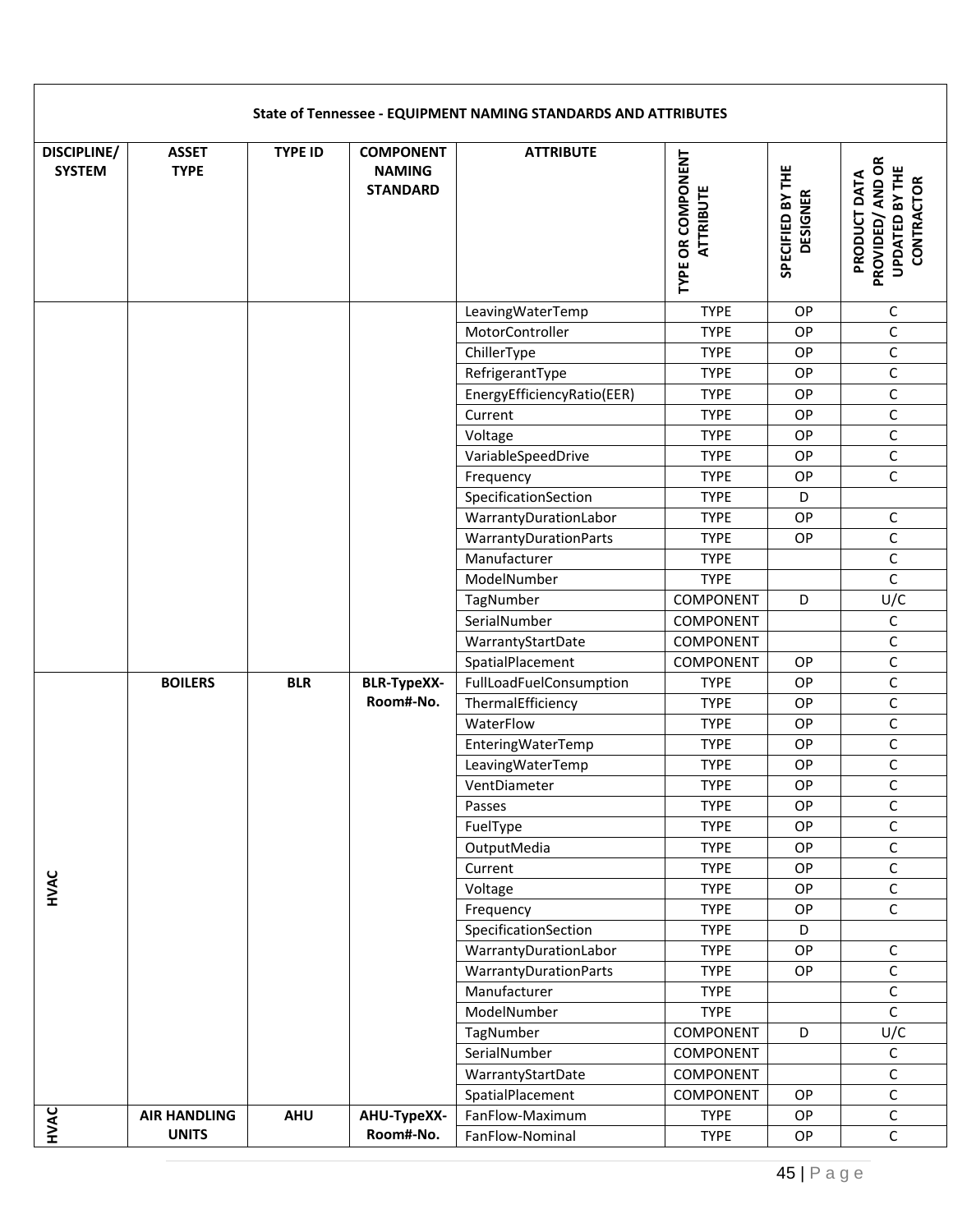|                                     |                             |                |                                                      | State of Tennessee - EQUIPMENT NAMING STANDARDS AND ATTRIBUTES |                                       |                                     |                                                                         |
|-------------------------------------|-----------------------------|----------------|------------------------------------------------------|----------------------------------------------------------------|---------------------------------------|-------------------------------------|-------------------------------------------------------------------------|
| <b>DISCIPLINE/</b><br><b>SYSTEM</b> | <b>ASSET</b><br><b>TYPE</b> | <b>TYPE ID</b> | <b>COMPONENT</b><br><b>NAMING</b><br><b>STANDARD</b> | <b>ATTRIBUTE</b>                                               | TYPE OR COMPONENT<br><b>ATTRIBUTE</b> | SPECIFIED BY THE<br><b>DESIGNER</b> | PROVIDED/ AND OR<br><b>UPDATED BY THE</b><br>PRODUCT DATA<br>CONTRACTOR |
|                                     |                             |                |                                                      | FanOutsideFlow                                                 | <b>TYPE</b>                           | OP                                  | C                                                                       |
|                                     |                             |                |                                                      | FanMotorHorsepower                                             | <b>TYPE</b>                           | OP                                  | $\mathsf C$                                                             |
|                                     |                             |                |                                                      | FanMotorEfficiency                                             | <b>TYPE</b>                           | OP                                  | $\mathsf C$                                                             |
|                                     |                             |                |                                                      | FanBrakeHorsepower                                             | <b>TYPE</b>                           | <b>OP</b>                           | $\mathsf C$                                                             |
|                                     |                             |                |                                                      | FanSpeed                                                       | <b>TYPE</b>                           | OP                                  | $\mathsf C$                                                             |
|                                     |                             |                |                                                      | CoilFlow                                                       | <b>TYPE</b>                           | OP                                  | $\mathsf C$                                                             |
|                                     |                             |                |                                                      | CoilCapacity                                                   | <b>TYPE</b>                           | OP                                  | $\mathsf C$                                                             |
|                                     |                             |                |                                                      | EnteringAirTempDB                                              | <b>TYPE</b>                           | OP                                  | $\mathsf C$                                                             |
|                                     |                             |                |                                                      | EnteringAirTempWB                                              | <b>TYPE</b>                           | OP                                  | $\mathsf C$                                                             |
|                                     |                             |                |                                                      | LeavingAirTempDB                                               | <b>TYPE</b>                           | OP                                  | $\mathsf C$                                                             |
|                                     |                             |                |                                                      | EnteringWaterTemp                                              | <b>TYPE</b>                           | OP                                  | $\mathsf C$                                                             |
|                                     |                             |                |                                                      | LeavingWaterTemp                                               | <b>TYPE</b>                           | OP                                  | $\mathsf C$                                                             |
|                                     |                             |                |                                                      | CoilAirPressureDrop                                            | <b>TYPE</b>                           | <b>OP</b>                           | $\mathsf C$                                                             |
|                                     |                             |                |                                                      | CoilWaterPressureDrop                                          | <b>TYPE</b>                           | OP                                  | $\mathsf C$                                                             |
|                                     |                             |                |                                                      | Current                                                        | <b>TYPE</b>                           | OP                                  | $\mathsf C$                                                             |
|                                     |                             |                |                                                      | Voltage                                                        | <b>TYPE</b>                           | OP                                  | $\mathsf C$                                                             |
|                                     |                             |                |                                                      | Frequency                                                      | <b>TYPE</b>                           | OP                                  | $\mathsf{C}$                                                            |
|                                     |                             |                |                                                      | SpecificationSection                                           | <b>TYPE</b>                           | D                                   |                                                                         |
|                                     |                             |                |                                                      | WarrantyDurationLabor                                          | <b>TYPE</b>                           | <b>OP</b>                           | С                                                                       |
|                                     |                             |                |                                                      | WarrantyDurationParts                                          | <b>TYPE</b>                           | <b>OP</b>                           | $\mathsf C$                                                             |
|                                     |                             |                |                                                      | Manufacturer                                                   | <b>TYPE</b>                           |                                     | $\mathsf C$                                                             |
|                                     |                             |                |                                                      | ModelNumber                                                    | <b>TYPE</b>                           |                                     | $\mathsf C$                                                             |
|                                     |                             |                |                                                      | TagNumber                                                      | COMPONENT                             | D                                   | U/C                                                                     |
|                                     |                             |                |                                                      | SerialNumber                                                   | COMPONENT                             |                                     | $\mathsf C$                                                             |
|                                     |                             |                |                                                      | WarrantyStartDate                                              | COMPONENT                             |                                     | $\mathsf C$                                                             |
|                                     |                             |                |                                                      | SpatialPlacement                                               | COMPONENT                             | OP                                  | $\mathsf C$                                                             |
|                                     | <b>FAN COIL UNITS</b>       | <b>COIL</b>    | COIL-TypeXX-                                         | AirFlow                                                        | <b>TYPE</b>                           | OP                                  | $\mathsf C$                                                             |
|                                     |                             |                | Room#-No.                                            | FanSpeed                                                       | <b>TYPE</b>                           | OP                                  | $\mathsf C$                                                             |
|                                     |                             |                |                                                      | <b>ExitStaticPressure</b>                                      | <b>TYPE</b>                           | OP                                  | $\mathsf C$                                                             |
|                                     |                             |                |                                                      | EnteringAirTempDB                                              | <b>TYPE</b>                           | OP                                  | $\mathsf C$                                                             |
|                                     |                             |                |                                                      | EnteringAirTempWB                                              | <b>TYPE</b>                           | OP                                  | $\mathsf C$                                                             |
|                                     |                             |                |                                                      | LeavingAirTempDB                                               | <b>TYPE</b>                           | OP                                  | $\mathsf C$                                                             |
|                                     |                             |                |                                                      | LeavingAirTempWB                                               | <b>TYPE</b>                           | OP                                  | $\mathsf C$                                                             |
| HVAC                                |                             |                |                                                      | TotalCapacity                                                  | <b>TYPE</b>                           | OP                                  | $\mathsf C$                                                             |
|                                     |                             |                |                                                      | SensibleCapacity                                               | <b>TYPE</b>                           | OP                                  | $\mathsf C$                                                             |
|                                     |                             |                |                                                      | EnteringWaterTemp                                              | <b>TYPE</b>                           | OP                                  | $\mathsf C$                                                             |
|                                     |                             |                |                                                      | LeavingWaterTemp                                               | <b>TYPE</b>                           | OP                                  | С                                                                       |
|                                     |                             |                |                                                      | ChilledWaterFlow                                               | <b>TYPE</b>                           | OP                                  | $\mathsf C$                                                             |
|                                     |                             |                |                                                      | CoolingCoilDeltaP                                              | <b>TYPE</b>                           | OP                                  | $\mathsf C$                                                             |
|                                     |                             |                |                                                      | CoolingRows                                                    | <b>TYPE</b>                           | OP                                  | $\mathsf C$                                                             |
|                                     |                             |                |                                                      | FanMotorHorsepower                                             | <b>TYPE</b>                           | OP                                  | $\mathsf C$                                                             |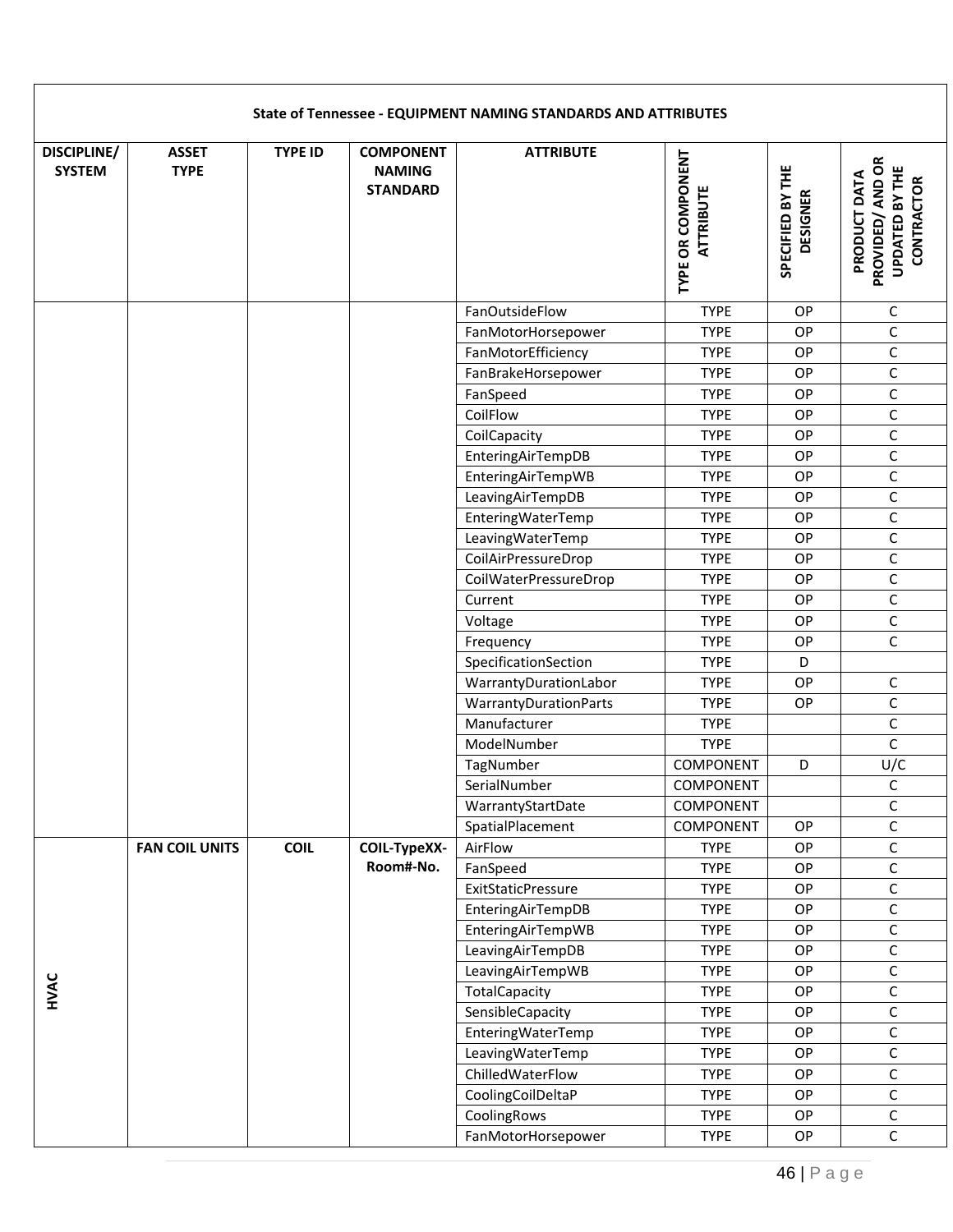|                                     |                             |                |                                                      | State of Tennessee - EQUIPMENT NAMING STANDARDS AND ATTRIBUTES |                                       |                                     |                                                                         |
|-------------------------------------|-----------------------------|----------------|------------------------------------------------------|----------------------------------------------------------------|---------------------------------------|-------------------------------------|-------------------------------------------------------------------------|
| <b>DISCIPLINE/</b><br><b>SYSTEM</b> | <b>ASSET</b><br><b>TYPE</b> | <b>TYPE ID</b> | <b>COMPONENT</b><br><b>NAMING</b><br><b>STANDARD</b> | <b>ATTRIBUTE</b>                                               | TYPE OR COMPONENT<br><b>ATTRIBUTE</b> | SPECIFIED BY THE<br><b>DESIGNER</b> | PROVIDED/ AND OR<br><b>UPDATED BY THE</b><br>PRODUCT DATA<br>CONTRACTOR |
|                                     |                             |                |                                                      | FanMotorEfficiency                                             | <b>TYPE</b>                           | OP                                  | C                                                                       |
|                                     |                             |                |                                                      | FanBrakeHorsepower                                             | <b>TYPE</b>                           | OP                                  | $\mathsf C$                                                             |
|                                     |                             |                |                                                      | Phase                                                          | <b>TYPE</b>                           | <b>OP</b>                           | $\mathsf{C}$                                                            |
|                                     |                             |                |                                                      | CabinetType                                                    | <b>TYPE</b>                           | OP                                  | $\mathsf C$                                                             |
|                                     |                             |                |                                                      | Current                                                        | <b>TYPE</b>                           | OP                                  | $\mathsf C$                                                             |
|                                     |                             |                |                                                      | Voltage                                                        | <b>TYPE</b>                           | OP                                  | $\mathsf C$                                                             |
|                                     |                             |                |                                                      | Frequency                                                      | <b>TYPE</b>                           | OP                                  | $\mathsf{C}$                                                            |
|                                     |                             |                |                                                      | SpecificationSection                                           | <b>TYPE</b>                           | D                                   |                                                                         |
|                                     |                             |                |                                                      | WarrantyDurationLabor                                          | <b>TYPE</b>                           | <b>OP</b>                           | С                                                                       |
|                                     |                             |                |                                                      | WarrantyDurationParts                                          | <b>TYPE</b>                           | <b>OP</b>                           | C                                                                       |
|                                     |                             |                |                                                      | Manufacturer                                                   | <b>TYPE</b>                           |                                     | $\mathsf C$                                                             |
|                                     |                             |                |                                                      | ModelNumber                                                    | <b>TYPE</b>                           |                                     | $\mathsf{C}$                                                            |
|                                     |                             |                |                                                      | TagNumber                                                      | COMPONENT                             | D                                   | U/C                                                                     |
|                                     |                             |                |                                                      | SerialNumber                                                   | <b>COMPONENT</b>                      |                                     | $\mathsf C$                                                             |
|                                     |                             |                |                                                      | WarrantyStartDate                                              | COMPONENT                             |                                     | $\mathsf C$                                                             |
|                                     |                             |                |                                                      | SpatialPlacement                                               | <b>COMPONENT</b>                      | OP                                  | $\mathsf C$                                                             |
|                                     | <b>PUMPS</b>                | <b>HVACP</b>   | <b>HVACP-</b>                                        | RatedFlow                                                      | <b>TYPE</b>                           | <b>OP</b>                           | $\mathsf C$                                                             |
|                                     |                             |                | TypeXX-                                              | PumpMotorHorsepower                                            | <b>TYPE</b>                           | <b>OP</b>                           | $\mathsf C$                                                             |
|                                     |                             |                | Room#-No.                                            | PumpMotorEfficiency                                            | <b>TYPE</b>                           | OP                                  | $\mathsf C$                                                             |
|                                     |                             |                |                                                      | Current                                                        | <b>TYPE</b>                           | OP                                  | $\mathsf C$                                                             |
|                                     |                             |                |                                                      | Voltage                                                        | <b>TYPE</b>                           | OP                                  | $\mathsf C$                                                             |
|                                     |                             |                |                                                      | Frequency                                                      | <b>TYPE</b>                           | OP                                  | $\mathsf C$                                                             |
|                                     |                             |                |                                                      | SpecificationSection                                           | <b>TYPE</b>                           | D                                   |                                                                         |
|                                     |                             |                |                                                      | WarrantyDurationLabor                                          | <b>TYPE</b>                           | OP                                  | $\mathsf{C}$                                                            |
| HVAC                                |                             |                |                                                      | <b>WarrantyDurationParts</b>                                   | <b>TYPE</b>                           | <b>OP</b>                           | $\mathsf C$                                                             |
|                                     |                             |                |                                                      | Manufacturer                                                   | <b>TYPE</b>                           |                                     | C                                                                       |
|                                     |                             |                |                                                      | ModelNumber                                                    | <b>TYPE</b>                           |                                     | С                                                                       |
|                                     |                             |                |                                                      | TagNumber                                                      | COMPONENT                             | D                                   | U/C                                                                     |
|                                     |                             |                |                                                      | SerialNumber                                                   | COMPONENT                             |                                     | $\mathsf C$                                                             |
|                                     |                             |                |                                                      | WarrantyStartDate                                              | COMPONENT                             |                                     | C                                                                       |
|                                     |                             |                |                                                      | SpatialPlacement                                               | COMPONENT                             | OP                                  | $\mathsf C$                                                             |
|                                     |                             |                |                                                      | ElectricalPanelName                                            | COMPONENT                             |                                     | C                                                                       |
|                                     |                             |                |                                                      | ElectricalPanelCircuit                                         | COMPONENT                             |                                     | С                                                                       |
|                                     | <b>FANS</b>                 | <b>FAN</b>     | FAN-TypeXX-<br>Room#-No.                             | FlowRate                                                       | <b>TYPE</b>                           | OP                                  | $\mathsf C$                                                             |
|                                     |                             |                |                                                      | Pressure                                                       | <b>TYPE</b>                           | <b>OP</b>                           | C                                                                       |
|                                     |                             |                |                                                      | FanMotorHorsepower                                             | <b>TYPE</b>                           | OP                                  | $\mathsf C$                                                             |
| HVAC                                |                             |                |                                                      | Current                                                        | <b>TYPE</b><br><b>TYPE</b>            | <b>OP</b>                           | C                                                                       |
|                                     |                             |                |                                                      | Voltage                                                        | <b>TYPE</b>                           | OP                                  | С<br>$\mathsf C$                                                        |
|                                     |                             |                |                                                      | Frequency<br>SpecificationSection                              | <b>TYPE</b>                           | OP<br>D                             |                                                                         |
|                                     |                             |                |                                                      | WarrantyDurationLabor                                          | <b>TYPE</b>                           | OP                                  | $\mathsf C$                                                             |
|                                     |                             |                |                                                      |                                                                |                                       |                                     |                                                                         |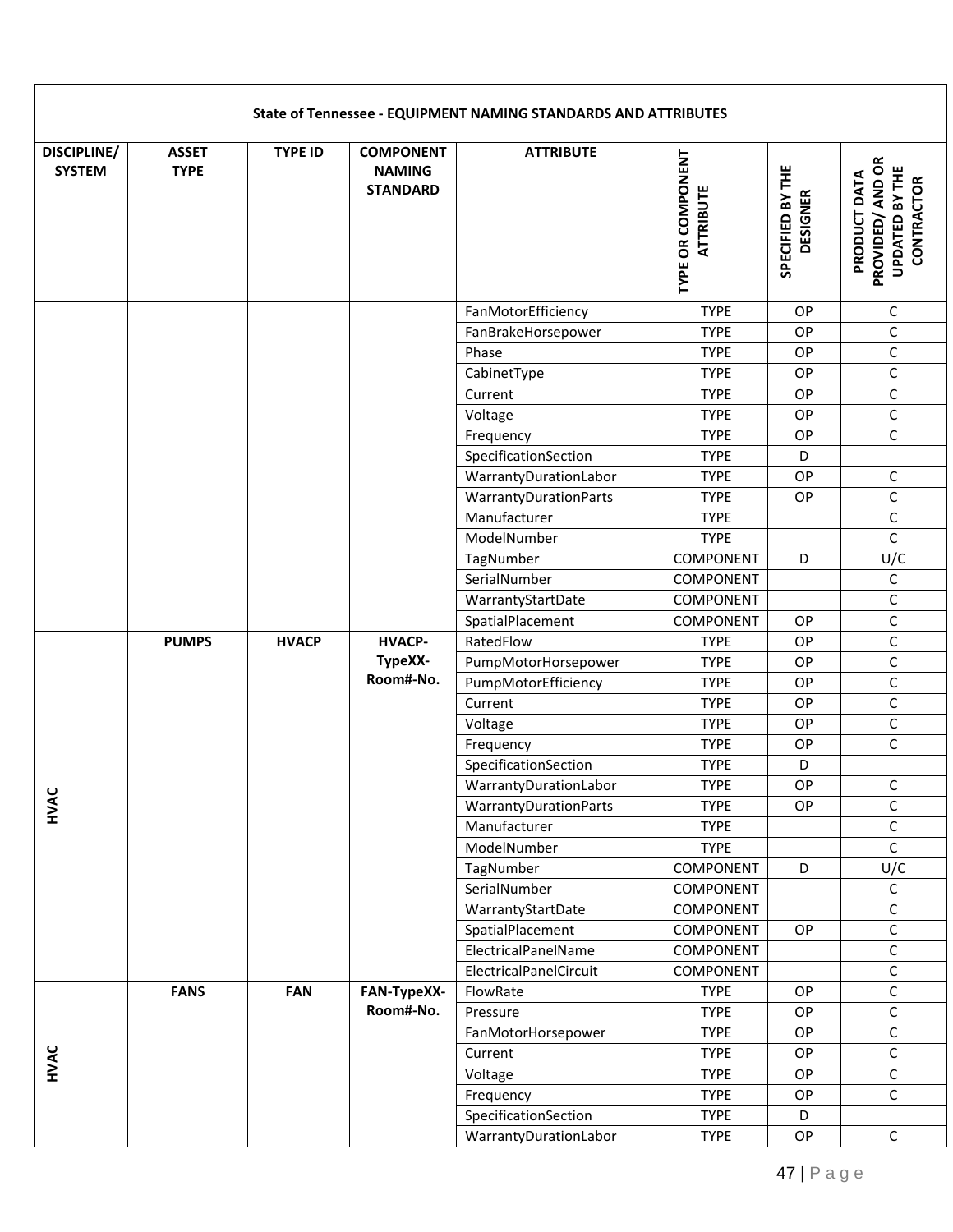|                              |                             |                |                                                      | State of Tennessee - EQUIPMENT NAMING STANDARDS AND ATTRIBUTES |                                       |                                     |                                                                                |
|------------------------------|-----------------------------|----------------|------------------------------------------------------|----------------------------------------------------------------|---------------------------------------|-------------------------------------|--------------------------------------------------------------------------------|
| DISCIPLINE/<br><b>SYSTEM</b> | <b>ASSET</b><br><b>TYPE</b> | <b>TYPE ID</b> | <b>COMPONENT</b><br><b>NAMING</b><br><b>STANDARD</b> | <b>ATTRIBUTE</b>                                               | TYPE OR COMPONENT<br><b>ATTRIBUTE</b> | SPECIFIED BY THE<br><b>DESIGNER</b> | PROVIDED/ AND OR<br><b>UPDATED BY THE</b><br>PRODUCT DATA<br><b>CONTRACTOR</b> |
|                              |                             |                |                                                      | WarrantyDurationParts                                          | <b>TYPE</b>                           | OP                                  | C                                                                              |
|                              |                             |                |                                                      | Manufacturer                                                   | <b>TYPE</b>                           |                                     | $\mathsf C$                                                                    |
|                              |                             |                |                                                      | ModelNumber                                                    | <b>TYPE</b>                           |                                     | $\mathsf{C}$                                                                   |
|                              |                             |                |                                                      | TagNumber                                                      | <b>COMPONENT</b>                      | D                                   | U/C                                                                            |
|                              |                             |                |                                                      | SerialNumber                                                   | <b>COMPONENT</b>                      |                                     | $\mathsf C$                                                                    |
|                              |                             |                |                                                      | WarrantyStartDate                                              | COMPONENT                             |                                     | $\mathsf C$                                                                    |
|                              |                             |                |                                                      | SpatialPlacement                                               | COMPONENT                             | <b>OP</b>                           | $\mathsf C$                                                                    |
|                              |                             |                |                                                      | ElectricalPanelName                                            | <b>COMPONENT</b>                      |                                     |                                                                                |
|                              |                             |                |                                                      | ElectricalPanelCircuit                                         | <b>COMPONENT</b>                      |                                     |                                                                                |
|                              | <b>COMPRESSORS</b>          | <b>COMPR</b>   | <b>COMPR-</b>                                        | RefrigerantType                                                | <b>TYPE</b>                           | OP                                  | С                                                                              |
|                              |                             |                | TypeXX-                                              | Capacity                                                       | <b>TYPE</b>                           | OP                                  | $\mathsf{C}$                                                                   |
|                              |                             |                | Room#-No.                                            | Speed                                                          | <b>TYPE</b>                           | OP                                  | $\mathsf C$                                                                    |
|                              |                             |                |                                                      | Current                                                        | <b>TYPE</b>                           | OP                                  | $\mathsf C$                                                                    |
|                              |                             |                |                                                      | Voltage                                                        | <b>TYPE</b>                           | OP                                  | $\mathsf C$                                                                    |
|                              |                             |                |                                                      | Frequency                                                      | <b>TYPE</b>                           | OP                                  | $\mathsf{C}$                                                                   |
|                              |                             |                |                                                      | SpecificationSection                                           | <b>TYPE</b>                           | D                                   |                                                                                |
| HVAC                         |                             |                |                                                      | WarrantyDurationLabor                                          | <b>TYPE</b>                           | OP                                  | С                                                                              |
|                              |                             |                |                                                      | WarrantyDurationParts                                          | <b>TYPE</b>                           | OP                                  | $\mathsf C$                                                                    |
|                              |                             |                |                                                      | Manufacturer                                                   | <b>TYPE</b>                           |                                     | $\mathsf C$                                                                    |
|                              |                             |                |                                                      | ModelNumber                                                    | <b>TYPE</b>                           |                                     | $\mathsf{C}$                                                                   |
|                              |                             |                |                                                      | TagNumber                                                      | COMPONENT                             | D                                   | U/C                                                                            |
|                              |                             |                |                                                      | SerialNumber                                                   | <b>COMPONENT</b>                      |                                     | C                                                                              |
|                              |                             |                |                                                      | WarrantyStartDate                                              | <b>COMPONENT</b>                      |                                     | $\mathsf{C}$                                                                   |
|                              |                             |                |                                                      | SpatialPlacement                                               | COMPONENT                             | OP                                  | C                                                                              |
|                              | <b>VAV BOXES</b>            | <b>VAV</b>     | VAV-TypeXX-                                          | InletSize                                                      | <b>TYPE</b>                           | <b>OP</b>                           | $\mathsf C$                                                                    |
|                              |                             |                | Room#-No.                                            | AirFlow-Minimum                                                | <b>TYPE</b>                           | <b>OP</b>                           | $\mathsf C$                                                                    |
|                              |                             |                |                                                      | CoolingMaximumAirflow                                          | <b>TYPE</b>                           | OP                                  | $\mathsf C$                                                                    |
|                              |                             |                |                                                      | CoolingMinimumAirflow                                          | <b>TYPE</b>                           | OP                                  | С                                                                              |
|                              |                             |                |                                                      | HeatingMaximumAirflow                                          | <b>TYPE</b>                           | OP                                  | C                                                                              |
|                              |                             |                |                                                      | PressureDrop                                                   | <b>TYPE</b>                           | OP                                  | $\mathsf C$                                                                    |
|                              |                             |                |                                                      | NCLevel-Discharge                                              | <b>TYPE</b>                           | OP                                  | $\mathsf C$                                                                    |
|                              |                             |                |                                                      | NCLevel-Radiated                                               | <b>TYPE</b>                           | OP                                  | $\mathsf C$                                                                    |
| HVAC                         |                             |                |                                                      | Current                                                        | <b>TYPE</b>                           | OP                                  | C                                                                              |
|                              |                             |                |                                                      | Voltage                                                        | <b>TYPE</b><br><b>TYPE</b>            | OP<br>OP                            | С<br>$\mathsf C$                                                               |
|                              |                             |                |                                                      | Frequency                                                      | <b>TYPE</b>                           | D                                   |                                                                                |
|                              |                             |                |                                                      | SpecificationSection                                           | <b>TYPE</b>                           | OP                                  | $\mathsf C$                                                                    |
|                              |                             |                |                                                      | WarrantyDurationLabor<br>WarrantyDurationParts                 | <b>TYPE</b>                           | OP                                  | $\mathsf C$                                                                    |
|                              |                             |                |                                                      | Manufacturer                                                   | <b>TYPE</b>                           |                                     | C                                                                              |
|                              |                             |                |                                                      | ModelNumber                                                    | <b>TYPE</b>                           |                                     | $\mathsf C$                                                                    |
|                              |                             |                |                                                      | TagNumber                                                      | COMPONENT                             | D                                   | U/C                                                                            |
|                              |                             |                |                                                      |                                                                |                                       |                                     |                                                                                |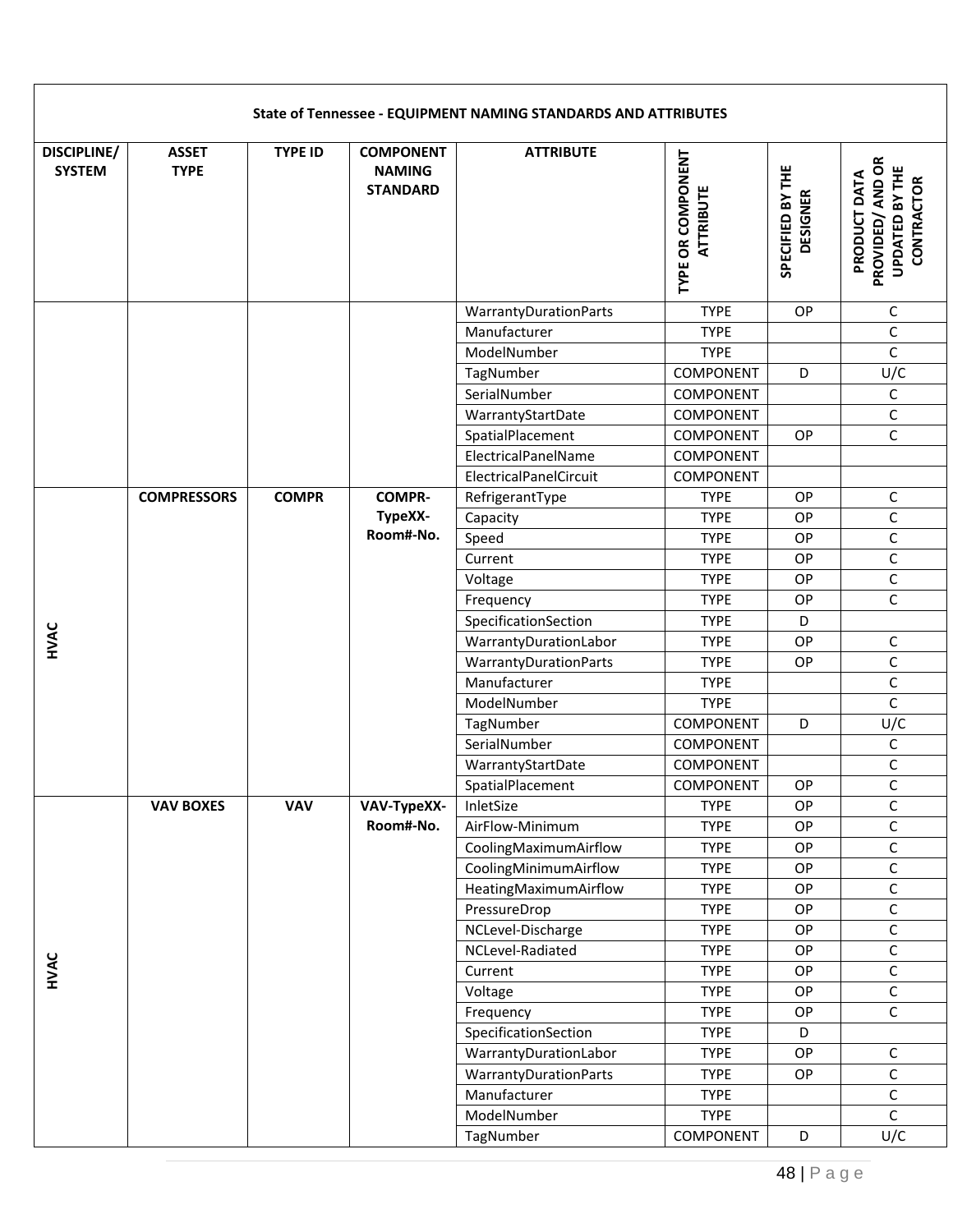|                              |                             |                |                                                      | State of Tennessee - EQUIPMENT NAMING STANDARDS AND ATTRIBUTES |                                              |                                     |                                                                         |
|------------------------------|-----------------------------|----------------|------------------------------------------------------|----------------------------------------------------------------|----------------------------------------------|-------------------------------------|-------------------------------------------------------------------------|
| DISCIPLINE/<br><b>SYSTEM</b> | <b>ASSET</b><br><b>TYPE</b> | <b>TYPE ID</b> | <b>COMPONENT</b><br><b>NAMING</b><br><b>STANDARD</b> | <b>ATTRIBUTE</b>                                               | <b>TYPE OR COMPONENT</b><br><b>ATTRIBUTE</b> | SPECIFIED BY THE<br><b>DESIGNER</b> | PROVIDED/ AND OR<br><b>UPDATED BY THE</b><br>PRODUCT DATA<br>CONTRACTOR |
|                              |                             |                |                                                      | SerialNumber                                                   | <b>COMPONENT</b>                             |                                     | C                                                                       |
|                              |                             |                |                                                      | WarrantyStartDate                                              | <b>COMPONENT</b>                             |                                     | $\mathsf{C}$                                                            |
|                              |                             |                |                                                      | SpatialPlacement                                               | <b>COMPONENT</b>                             | <b>OP</b>                           | $\mathsf C$                                                             |
|                              | <b>VALVES</b>               | <b>HVACV</b>   | <b>HVACV-</b>                                        | SpecificationSection                                           | <b>TYPE</b>                                  |                                     | $\mathsf C$                                                             |
|                              |                             |                | TypeXX-                                              | WarrantyDurationLabor                                          | <b>TYPE</b>                                  |                                     | $\mathsf{C}$                                                            |
|                              |                             |                | Room#-No.                                            | WarrantyDurationParts                                          | <b>TYPE</b>                                  |                                     | $\mathsf C$                                                             |
|                              |                             |                |                                                      | Manufacturer                                                   | <b>TYPE</b>                                  |                                     | $\mathsf C$                                                             |
| HVAC                         |                             |                |                                                      | ModelNumber                                                    | <b>TYPE</b>                                  |                                     | $\mathsf{C}$                                                            |
|                              |                             |                |                                                      | OperatingPosition-Normal                                       | <b>COMPONENT</b>                             |                                     | $\mathsf{C}$                                                            |
|                              |                             |                |                                                      | OperatingPosition-Emergency                                    | COMPONENT                                    |                                     | $\mathsf C$                                                             |
|                              |                             |                |                                                      | TagNumber                                                      | COMPONENT                                    |                                     | $\mathsf C$                                                             |
|                              |                             |                |                                                      | WarrantyStartDate                                              | <b>COMPONENT</b>                             |                                     | $\mathsf C$                                                             |
|                              |                             |                |                                                      | SpatialPlacement                                               | <b>COMPONENT</b>                             | OP                                  | C                                                                       |
|                              | <b>TRAPS</b>                | <b>TRAP</b>    | TRAP-                                                | SpecificationSection                                           | <b>TYPE</b>                                  | D                                   |                                                                         |
|                              |                             |                | TypeXX-                                              | WarrantyDurationLabor                                          | <b>TYPE</b>                                  | OP                                  | $\mathsf C$                                                             |
|                              |                             |                | Room#-No.                                            | WarrantyDurationParts                                          | <b>TYPE</b>                                  | <b>OP</b>                           | C                                                                       |
|                              |                             |                |                                                      | Manufacturer                                                   | <b>TYPE</b>                                  |                                     | $\mathsf{C}$                                                            |
| HVAC                         |                             |                |                                                      | ModelNumber                                                    | <b>TYPE</b>                                  |                                     | C                                                                       |
|                              |                             |                |                                                      | WarrantyStartDate                                              | COMPONENT                                    |                                     | $\mathsf C$                                                             |
|                              |                             |                |                                                      | SpatialPlacement                                               | <b>COMPONENT</b>                             | OP                                  | $\mathsf C$                                                             |
|                              |                             |                |                                                      | InspectionFrequency                                            | <b>COMPONENT</b>                             | OP                                  | $\mathsf{C}$                                                            |
|                              |                             |                |                                                      | MaintenanceFrequency                                           | <b>COMPONENT</b>                             | OP                                  | С                                                                       |
|                              | <b>STRAINERS</b>            | <b>STN</b>     | STN-TypeXX-                                          | InspectionFrequency                                            | <b>TYPE</b>                                  | OP                                  | $\mathsf C$                                                             |
|                              |                             |                | Room#-No.                                            | MaintenanceFrequency                                           | <b>TYPE</b>                                  | OP                                  | $\mathsf{C}$                                                            |
|                              |                             |                |                                                      | SpecificationSection                                           | <b>TYPE</b>                                  |                                     | $\mathsf C$                                                             |
|                              |                             |                |                                                      | WarrantyDurationLabor                                          | <b>TYPE</b>                                  | OP                                  | $\mathsf C$                                                             |
|                              |                             |                |                                                      | WarrantyDurationParts                                          | <b>TYPE</b>                                  | <b>OP</b>                           | C                                                                       |
| HVAC                         |                             |                |                                                      | Manufacturer<br>ModelNumber                                    | <b>TYPE</b>                                  |                                     | С<br>$\mathsf C$                                                        |
|                              |                             |                |                                                      |                                                                | <b>TYPE</b>                                  |                                     |                                                                         |
|                              |                             |                |                                                      | TagNumber                                                      | COMPONENT                                    |                                     | С                                                                       |
|                              |                             |                |                                                      | SerialNumber<br>WarrantyStartDate                              | COMPONENT<br>COMPONENT                       |                                     | $\mathsf C$<br>C                                                        |
|                              |                             |                |                                                      |                                                                |                                              |                                     |                                                                         |
|                              | <b>MAKEUP AIR</b>           | <b>MUA</b>     | MUA-                                                 | SpatialPlacement<br>SpecificationSection                       | COMPONENT<br><b>TYPE</b>                     | <b>OP</b><br>D                      | $\mathsf C$                                                             |
|                              | <b>UNIT</b>                 |                | TypeXX-                                              | WarrantyDurationLabor                                          | <b>TYPE</b>                                  | OP                                  | $\mathsf C$                                                             |
|                              |                             |                | Room#-No.                                            | <b>WarrantyDurationParts</b>                                   | <b>TYPE</b>                                  | OP                                  | $\mathsf C$                                                             |
|                              |                             |                |                                                      | Manufacturer                                                   | <b>TYPE</b>                                  |                                     | C                                                                       |
| HVAC                         |                             |                |                                                      | ModelNumber                                                    | <b>TYPE</b>                                  |                                     | $\mathsf C$                                                             |
|                              |                             |                |                                                      | Capacity                                                       | <b>TYPE</b>                                  | D                                   | U/C                                                                     |
|                              |                             |                |                                                      | RefrigerantType                                                | <b>TYPE</b>                                  | D                                   | U/C                                                                     |
|                              |                             |                |                                                      | EnergyEfficiencyRatio(EER)                                     | <b>TYPE</b>                                  | D                                   | U/C                                                                     |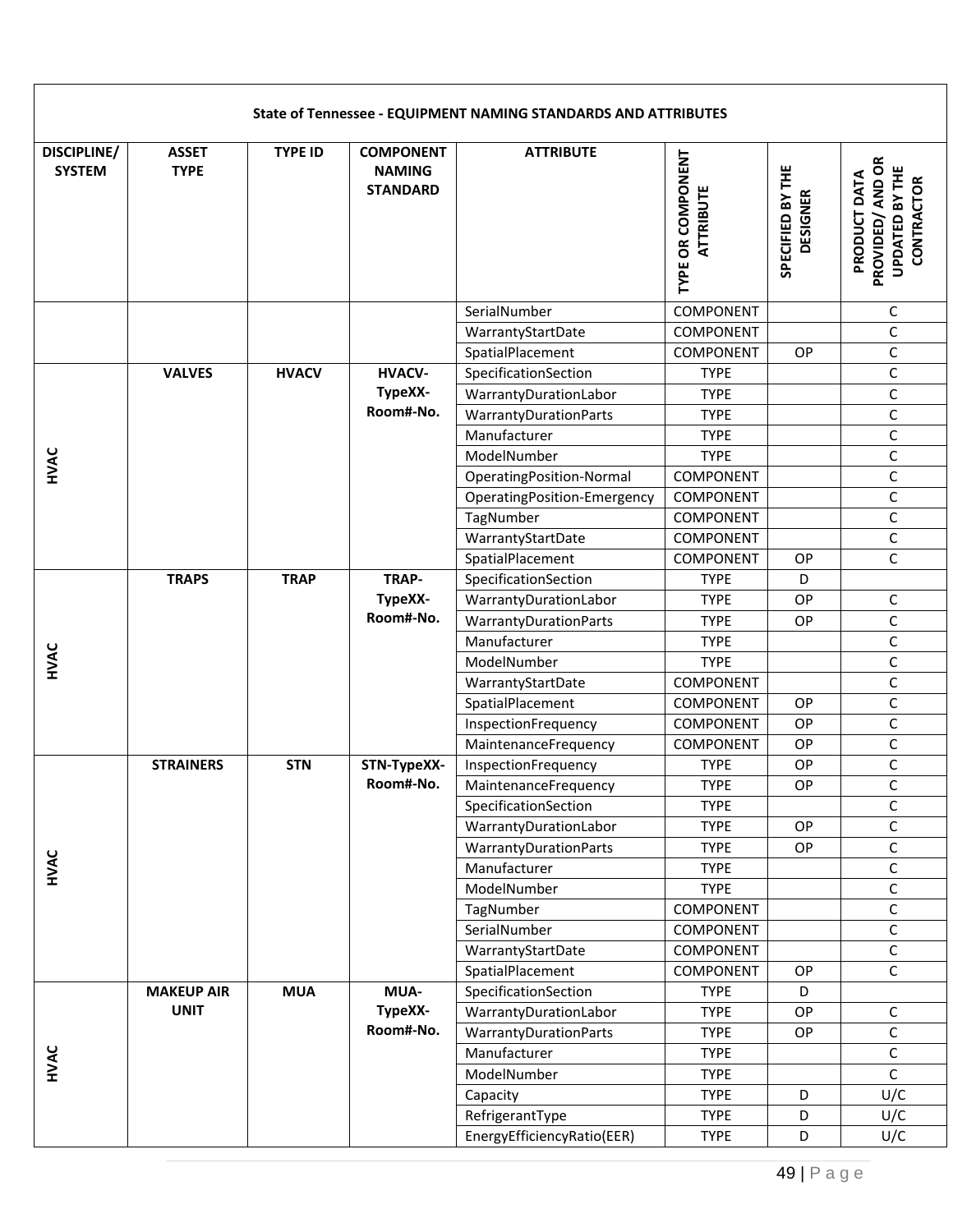|                                     |                             |                |                                                      | <b>State of Tennessee - EQUIPMENT NAMING STANDARDS AND ATTRIBUTES</b> |                                              |                                     |                                                                                |
|-------------------------------------|-----------------------------|----------------|------------------------------------------------------|-----------------------------------------------------------------------|----------------------------------------------|-------------------------------------|--------------------------------------------------------------------------------|
| <b>DISCIPLINE/</b><br><b>SYSTEM</b> | <b>ASSET</b><br><b>TYPE</b> | <b>TYPE ID</b> | <b>COMPONENT</b><br><b>NAMING</b><br><b>STANDARD</b> | <b>ATTRIBUTE</b>                                                      | <b>TYPE OR COMPONENT</b><br><b>ATTRIBUTE</b> | SPECIFIED BY THE<br><b>DESIGNER</b> | PROVIDED/ AND OR<br><b>UPDATED BY THE</b><br>PRODUCT DATA<br><b>CONTRACTOR</b> |
|                                     |                             |                |                                                      | Current                                                               | <b>TYPE</b>                                  | D                                   | U/C                                                                            |
|                                     |                             |                |                                                      | Voltage                                                               | <b>TYPE</b>                                  | D                                   | U/C                                                                            |
|                                     |                             |                |                                                      | WaterFlow                                                             | <b>TYPE</b>                                  | D                                   | U/C                                                                            |
|                                     |                             |                |                                                      | EnteringWaterTemp                                                     | <b>TYPE</b>                                  | D                                   | U/C                                                                            |
|                                     |                             |                |                                                      | LeavingWaterTemp                                                      | <b>TYPE</b>                                  | D                                   | U/C                                                                            |
|                                     |                             |                |                                                      | CoilAirPressureDrop                                                   | <b>TYPE</b>                                  |                                     | $\mathsf C$                                                                    |
|                                     |                             |                |                                                      | CoilCapacity                                                          | <b>TYPE</b>                                  | D                                   | U/C                                                                            |
|                                     |                             |                |                                                      | CoilFlow                                                              | <b>TYPE</b>                                  | D                                   | U/C                                                                            |
|                                     |                             |                |                                                      | CoilWaterPressureDrop                                                 | <b>TYPE</b>                                  | D                                   | U/C                                                                            |
|                                     |                             |                |                                                      | FanFlow-Nominal                                                       | <b>TYPE</b>                                  | D                                   | U/C                                                                            |
|                                     |                             |                |                                                      | EnteringAirTempDB                                                     | <b>TYPE</b>                                  | D                                   | U/C                                                                            |
|                                     |                             |                |                                                      | EnteringAirTempWB                                                     | <b>TYPE</b>                                  | D                                   | U/C                                                                            |
|                                     |                             |                |                                                      | FanMotorHorsepower                                                    | <b>TYPE</b>                                  | D                                   | U/C                                                                            |
|                                     |                             |                |                                                      | FanSpeed                                                              | <b>TYPE</b>                                  | D                                   | U/C                                                                            |
|                                     |                             |                |                                                      | Frequency                                                             | <b>TYPE</b><br><b>TYPE</b>                   | D                                   | U/C<br>$U/\overline{C}$                                                        |
|                                     |                             |                |                                                      | LeavingAirTempDB<br>TagNumber                                         | COMPONENT                                    | D<br>D                              | U/C                                                                            |
|                                     |                             |                |                                                      | SerialNumber                                                          | <b>COMPONENT</b>                             |                                     | $\mathsf C$                                                                    |
|                                     |                             |                |                                                      | WarrantyStartDate                                                     | COMPONENT                                    |                                     | $\mathsf C$                                                                    |
|                                     |                             |                |                                                      | SpatialPlacement                                                      | COMPONENT                                    | <b>OP</b>                           | C                                                                              |
|                                     |                             |                |                                                      | ElectricalPanelName                                                   | COMPONENT                                    |                                     | $\mathsf C$                                                                    |
|                                     |                             |                |                                                      | ElectricalPanelCircuit                                                | <b>COMPONENT</b>                             |                                     | $\mathsf C$                                                                    |
|                                     | <b>SPLIT SYSTEM</b>         | <b>SSYS</b>    | SSYS-TypeXX-                                         | SpecificationSection                                                  | <b>TYPE</b>                                  | D                                   |                                                                                |
|                                     |                             |                | Room#-No.                                            | WarrantyDurationLabor                                                 | <b>TYPE</b>                                  | OP                                  | С                                                                              |
|                                     |                             |                |                                                      | <b>WarrantyDurationParts</b>                                          | <b>TYPE</b>                                  | <b>OP</b>                           | $\mathsf C$                                                                    |
|                                     |                             |                |                                                      | Manufacturer                                                          | <b>TYPE</b>                                  |                                     | $\mathsf C$                                                                    |
|                                     |                             |                |                                                      | ModelNumber                                                           | <b>TYPE</b>                                  |                                     | C                                                                              |
|                                     |                             |                |                                                      | Capacity                                                              | <b>TYPE</b>                                  | D                                   | U/C                                                                            |
|                                     |                             |                |                                                      | RefrigerantType                                                       | <b>TYPE</b>                                  | D                                   | U/C                                                                            |
|                                     |                             |                |                                                      | EnergyEfficiencyRatio(EER)                                            | <b>TYPE</b>                                  | D                                   | U/C                                                                            |
|                                     |                             |                |                                                      | Current                                                               | <b>TYPE</b>                                  | D                                   | U/C                                                                            |
| HVAC                                |                             |                |                                                      | Voltage                                                               | <b>TYPE</b>                                  | D                                   | U/C                                                                            |
|                                     |                             |                |                                                      | CoilAirPressureDrop                                                   | <b>TYPE</b>                                  | D                                   | U/C                                                                            |
|                                     |                             |                |                                                      | CoilCapacity                                                          | <b>TYPE</b>                                  | D                                   | U/C                                                                            |
|                                     |                             |                |                                                      | FanFlow-Nominal                                                       | <b>TYPE</b>                                  | D                                   | U/C                                                                            |
|                                     |                             |                |                                                      | FanMotorHorsepower                                                    | <b>TYPE</b>                                  | D                                   | U/C                                                                            |
|                                     |                             |                |                                                      | FanSpeed                                                              | <b>TYPE</b>                                  | D                                   | U/C                                                                            |
|                                     |                             |                |                                                      | Frequency                                                             | <b>TYPE</b>                                  | D                                   | U/C                                                                            |
|                                     |                             |                |                                                      | LeavingAirTempDB                                                      | <b>TYPE</b><br>COMPONENT                     | D                                   | $\mathsf C$<br>U/C                                                             |
|                                     |                             |                |                                                      | TagNumber<br>SerialNumber                                             | COMPONENT                                    |                                     | $\mathsf C$                                                                    |
|                                     |                             |                |                                                      |                                                                       |                                              |                                     |                                                                                |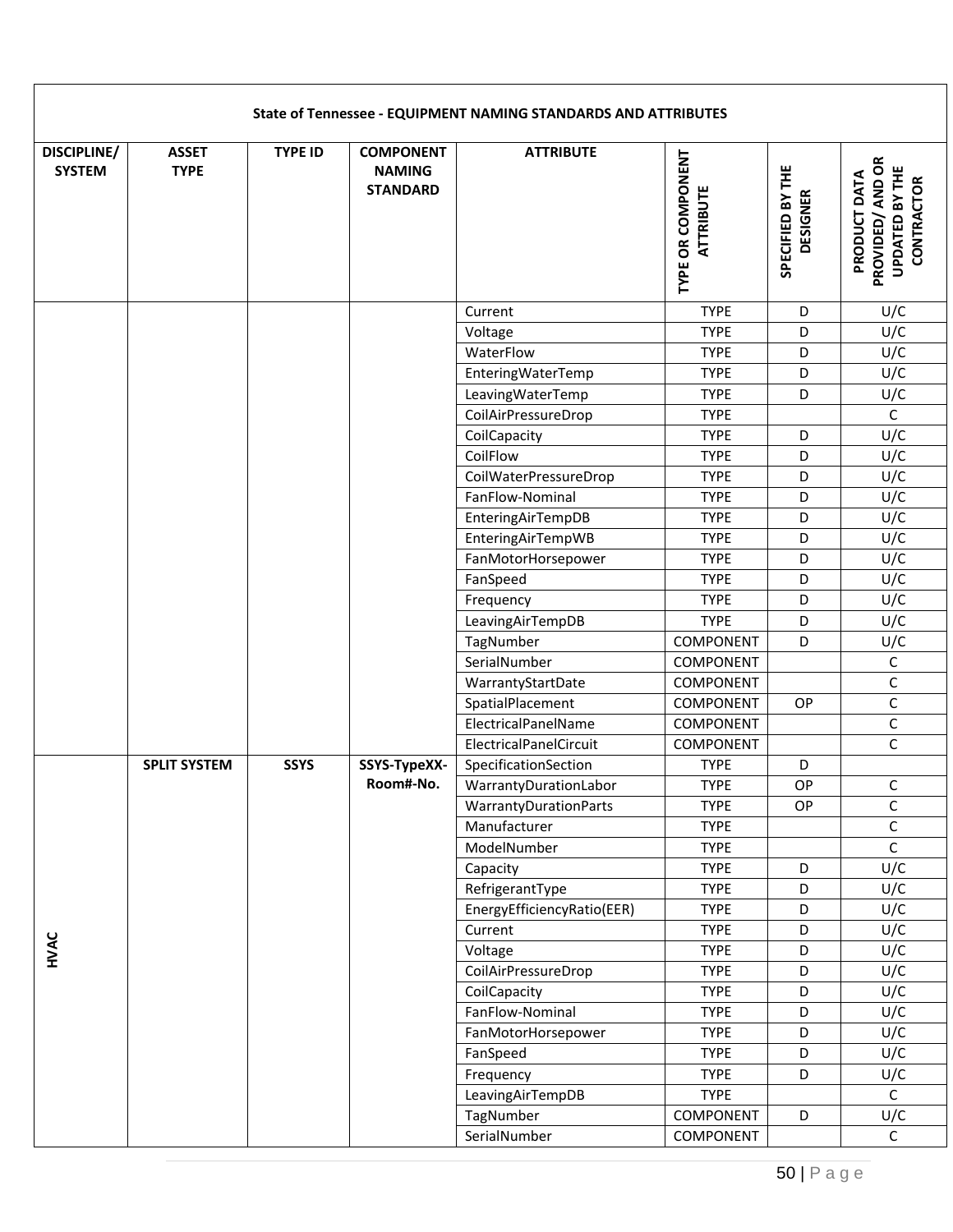|                                     |                                       |                |                                                      | State of Tennessee - EQUIPMENT NAMING STANDARDS AND ATTRIBUTES |                                       |                                     |                                                                                |
|-------------------------------------|---------------------------------------|----------------|------------------------------------------------------|----------------------------------------------------------------|---------------------------------------|-------------------------------------|--------------------------------------------------------------------------------|
| <b>DISCIPLINE/</b><br><b>SYSTEM</b> | <b>ASSET</b><br><b>TYPE</b>           | <b>TYPE ID</b> | <b>COMPONENT</b><br><b>NAMING</b><br><b>STANDARD</b> | <b>ATTRIBUTE</b>                                               | TYPE OR COMPONENT<br><b>ATTRIBUTE</b> | SPECIFIED BY THE<br><b>DESIGNER</b> | PROVIDED/ AND OR<br><b>UPDATED BY THE</b><br>PRODUCT DATA<br><b>CONTRACTOR</b> |
|                                     |                                       |                |                                                      | WarrantyStartDate                                              | COMPONENT                             |                                     | С                                                                              |
|                                     |                                       |                |                                                      | SpatialPlacement                                               | <b>COMPONENT</b>                      | OP                                  | $\mathsf{C}$                                                                   |
|                                     |                                       |                |                                                      | ElectricalPanelName                                            | COMPONENT                             |                                     | $\mathsf C$                                                                    |
|                                     |                                       |                |                                                      | ElectricalPanelCircuit                                         | <b>COMPONENT</b>                      |                                     | C                                                                              |
|                                     | <b>ROOFTOP</b><br><b>PACKAGE UNIT</b> | <b>RTU</b>     | RTU-TypeXX-<br>Room#-No.                             | SpecificationSection                                           | <b>TYPE</b>                           | D                                   |                                                                                |
|                                     |                                       |                |                                                      | WarrantyDurationLabor                                          | <b>TYPE</b>                           | OP                                  | С                                                                              |
|                                     |                                       |                |                                                      | <b>WarrantyDurationParts</b>                                   | <b>TYPE</b>                           | <b>OP</b>                           | $\mathsf C$                                                                    |
|                                     |                                       |                |                                                      | Manufacturer                                                   | <b>TYPE</b>                           |                                     | $\mathsf C$                                                                    |
|                                     |                                       |                |                                                      | ModelNumber                                                    | <b>TYPE</b>                           |                                     | $\mathsf{C}$                                                                   |
|                                     |                                       |                |                                                      | Capacity                                                       | <b>TYPE</b>                           | D                                   | U/C                                                                            |
|                                     |                                       |                |                                                      | RefrigerantType                                                | <b>TYPE</b>                           | D                                   | $U/\overline{C}$                                                               |
|                                     |                                       |                |                                                      | EnergyEfficiencyRatio(EER)                                     | <b>TYPE</b>                           | D                                   | U/C                                                                            |
|                                     |                                       |                |                                                      | Current                                                        | <b>TYPE</b>                           | D                                   | U/C                                                                            |
|                                     |                                       |                |                                                      | Voltage                                                        | <b>TYPE</b>                           | D                                   | U/C                                                                            |
|                                     |                                       |                |                                                      | CoilCapacity                                                   | <b>TYPE</b>                           | D                                   | U/C                                                                            |
| HVAC                                |                                       |                |                                                      | CoilFlow                                                       | <b>TYPE</b>                           | D                                   | U/C                                                                            |
|                                     |                                       |                |                                                      | FanFlow-Nominal                                                | <b>TYPE</b>                           | D                                   | U/C                                                                            |
|                                     |                                       |                |                                                      | FanOutsideFlow                                                 | <b>TYPE</b>                           |                                     | $\mathsf C$                                                                    |
|                                     |                                       |                |                                                      | FanMotorHorsepower                                             | <b>TYPE</b><br><b>TYPE</b>            | D<br>D                              | U/C<br>U/C                                                                     |
|                                     |                                       |                |                                                      | FanSpeed                                                       | <b>TYPE</b>                           |                                     |                                                                                |
|                                     |                                       |                |                                                      | Frequency                                                      | <b>TYPE</b>                           | D                                   | U/C<br>$\mathsf C$                                                             |
|                                     |                                       |                |                                                      | LeavingAirTempDB<br>TagNumber                                  | COMPONENT                             | D                                   | U/C                                                                            |
|                                     |                                       |                |                                                      | SerialNumber                                                   | COMPONENT                             |                                     | C                                                                              |
|                                     |                                       |                |                                                      | WarrantyStartDate                                              | COMPONENT                             |                                     | $\mathsf{C}$                                                                   |
|                                     |                                       |                |                                                      | SpatialPlacement                                               | COMPONENT                             | OP                                  | $\mathsf C$                                                                    |
|                                     |                                       |                |                                                      | ElectricalPanelName                                            | COMPONENT                             |                                     | C                                                                              |
|                                     |                                       |                |                                                      | ElectricalPanelCircuit                                         | COMPONENT                             |                                     | С                                                                              |
|                                     | <b>Heat Pump</b>                      | HP             | HP-TypeXX-                                           | SpecificationSection                                           | <b>TYPE</b>                           | D                                   |                                                                                |
|                                     | (Package /                            |                | Room#-No.                                            | WarrantyDurationLabor                                          | <b>TYPE</b>                           | OP                                  | С                                                                              |
|                                     | Split)                                |                |                                                      | <b>WarrantyDurationParts</b>                                   | <b>TYPE</b>                           | <b>OP</b>                           | $\mathsf C$                                                                    |
|                                     |                                       |                |                                                      | Manufacturer                                                   | <b>TYPE</b>                           |                                     | $\mathsf C$                                                                    |
|                                     |                                       |                |                                                      | ModelNumber                                                    | <b>TYPE</b>                           |                                     | C                                                                              |
|                                     |                                       |                |                                                      | Capacity                                                       | <b>TYPE</b>                           | D                                   | U/C                                                                            |
| HVAC                                |                                       |                |                                                      | RefrigerantType                                                | <b>TYPE</b>                           | D                                   | U/C                                                                            |
|                                     |                                       |                |                                                      | EnergyEfficiencyRatio(EER)                                     | <b>TYPE</b>                           | D                                   | U/C                                                                            |
|                                     |                                       |                |                                                      | Current                                                        | <b>TYPE</b>                           | D                                   | U/C                                                                            |
|                                     |                                       |                |                                                      | Voltage                                                        | <b>TYPE</b>                           | D                                   | U/C                                                                            |
|                                     |                                       |                |                                                      | CoilAirPressureDrop                                            | <b>TYPE</b>                           | D                                   | U/C                                                                            |
|                                     |                                       |                |                                                      | CoilCapacity                                                   | <b>TYPE</b>                           | D                                   | U/C                                                                            |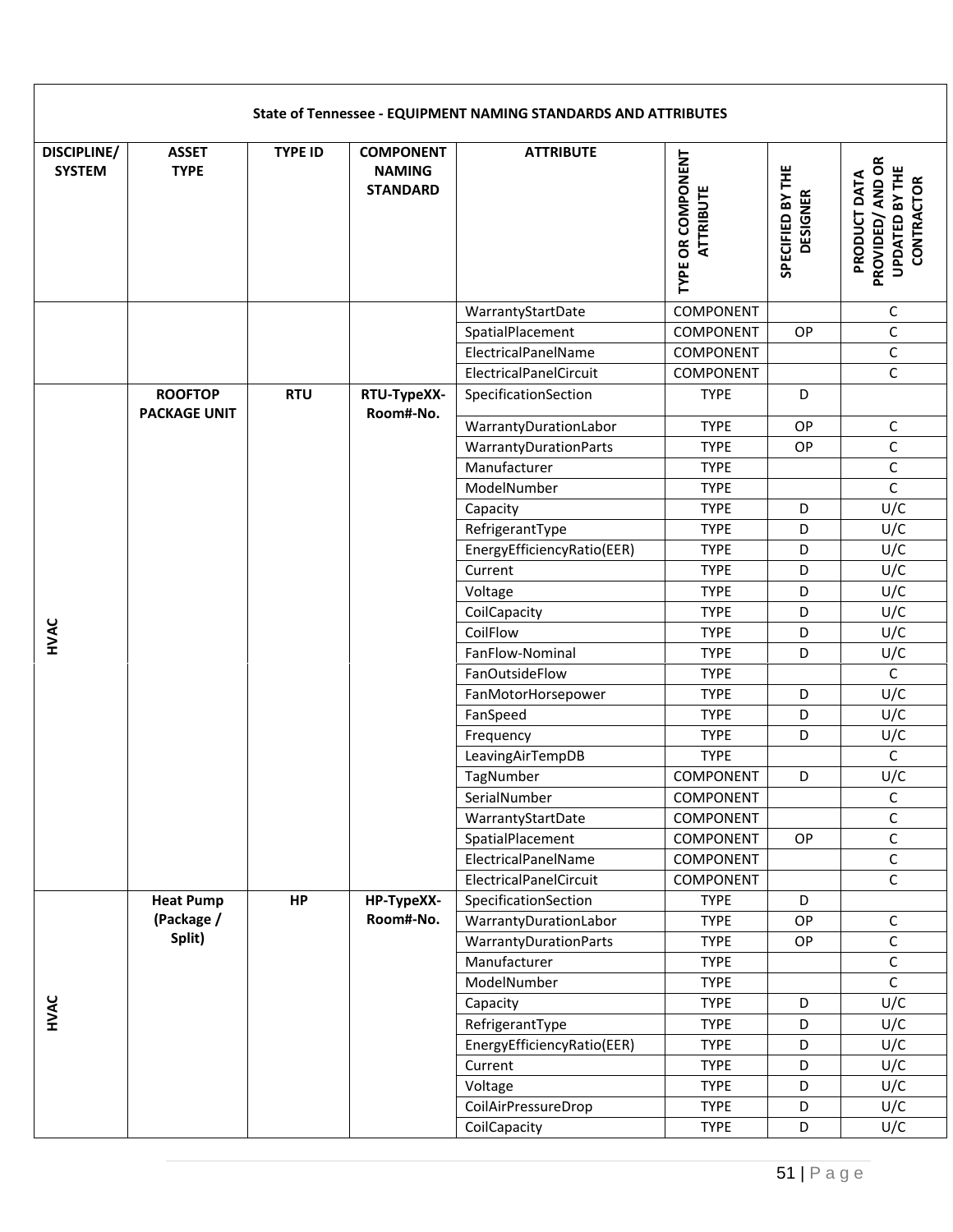|                                     |                             |                |                                                      | State of Tennessee - EQUIPMENT NAMING STANDARDS AND ATTRIBUTES |                                       |                                     |                                                                         |
|-------------------------------------|-----------------------------|----------------|------------------------------------------------------|----------------------------------------------------------------|---------------------------------------|-------------------------------------|-------------------------------------------------------------------------|
| <b>DISCIPLINE/</b><br><b>SYSTEM</b> | <b>ASSET</b><br><b>TYPE</b> | <b>TYPE ID</b> | <b>COMPONENT</b><br><b>NAMING</b><br><b>STANDARD</b> | <b>ATTRIBUTE</b>                                               | TYPE OR COMPONENT<br><b>ATTRIBUTE</b> | SPECIFIED BY THE<br><b>DESIGNER</b> | PROVIDED/ AND OR<br><b>UPDATED BY THE</b><br>PRODUCT DATA<br>CONTRACTOR |
|                                     |                             |                |                                                      | CoilFlow                                                       | <b>TYPE</b>                           | D                                   | U/C                                                                     |
|                                     |                             |                |                                                      | CoilWaterPressureDrop                                          | <b>TYPE</b>                           | D                                   | U/C                                                                     |
|                                     |                             |                |                                                      | FanFlow-Nominal                                                | <b>TYPE</b>                           | D                                   | U/C                                                                     |
|                                     |                             |                |                                                      | FanOutsideFlow                                                 | <b>TYPE</b>                           |                                     | $\mathsf C$                                                             |
|                                     |                             |                |                                                      | EnteringAirTempDB                                              | <b>TYPE</b>                           | D                                   | U/C                                                                     |
|                                     |                             |                |                                                      | EnteringAirTempWB                                              | <b>TYPE</b>                           | D                                   | U/C                                                                     |
|                                     |                             |                |                                                      | EnteringWaterTemp                                              | <b>TYPE</b>                           | D                                   | U/C                                                                     |
|                                     |                             |                |                                                      | FanMotorHorsepower                                             | <b>TYPE</b>                           | D                                   | U/C                                                                     |
|                                     |                             |                |                                                      | Frequency                                                      | <b>TYPE</b>                           | D                                   | U/C                                                                     |
|                                     |                             |                |                                                      | LeavingAirTempDB                                               | <b>TYPE</b>                           | D                                   | U/C                                                                     |
|                                     |                             |                |                                                      | LeavingWaterTemp                                               | <b>TYPE</b>                           | D                                   | U/C                                                                     |
|                                     |                             |                |                                                      | TagNumber                                                      | COMPONENT                             | D                                   | U/C                                                                     |
|                                     |                             |                |                                                      | SerialNumber                                                   | <b>COMPONENT</b>                      |                                     | $\mathsf C$                                                             |
|                                     |                             |                |                                                      | WarrantyStartDate                                              | <b>COMPONENT</b>                      |                                     | $\mathsf C$                                                             |
|                                     |                             |                |                                                      | SpatialPlacement                                               | <b>COMPONENT</b>                      | OP                                  | $\mathsf{C}$                                                            |
|                                     | <b>WATER</b>                | <b>WSHP</b>    | WSHP-                                                | SpecificationSection                                           | <b>TYPE</b>                           | D                                   |                                                                         |
|                                     | <b>SOURCE HEAT</b>          |                | TypeXX-                                              | WarrantyDurationLabor                                          | <b>TYPE</b>                           | OP                                  | С                                                                       |
|                                     | <b>PUMP</b>                 |                | Room#-No.                                            | WarrantyDurationParts                                          | <b>TYPE</b>                           | OP                                  | С                                                                       |
|                                     |                             |                |                                                      | Manufacturer                                                   | <b>TYPE</b>                           |                                     | $\mathsf C$                                                             |
|                                     |                             |                |                                                      | ModelNumber                                                    | <b>TYPE</b>                           |                                     | $\mathsf C$                                                             |
|                                     |                             |                |                                                      | Capacity                                                       | <b>TYPE</b>                           | D                                   | U/C                                                                     |
|                                     |                             |                |                                                      | RefrigerantType                                                | <b>TYPE</b>                           | D                                   | U/C                                                                     |
|                                     |                             |                |                                                      | EnergyEfficiencyRatio(EER)                                     | <b>TYPE</b>                           | D                                   | U/C                                                                     |
|                                     |                             |                |                                                      | Current                                                        | <b>TYPE</b>                           | D                                   | U/C                                                                     |
|                                     |                             |                |                                                      | Voltage                                                        | <b>TYPE</b>                           | D                                   | U/C                                                                     |
|                                     |                             |                |                                                      | CoilAirPressureDrop                                            | <b>TYPE</b>                           | D                                   | U/C                                                                     |
|                                     |                             |                |                                                      | CoilCapacity                                                   | <b>TYPE</b>                           | D                                   | U/C                                                                     |
| HVAC                                |                             |                |                                                      | CoilFlow                                                       | <b>TYPE</b>                           | D                                   | U/C                                                                     |
|                                     |                             |                |                                                      | CoilWaterPressureDrop<br>FanFlow-Nominal                       | <b>TYPE</b>                           | D                                   | U/C                                                                     |
|                                     |                             |                |                                                      | FanOutsideFlow                                                 | <b>TYPE</b><br><b>TYPE</b>            | D                                   | U/C<br>$\mathsf C$                                                      |
|                                     |                             |                |                                                      | EnteringAirTempDB                                              | <b>TYPE</b>                           | D                                   | U/C                                                                     |
|                                     |                             |                |                                                      | EnteringAirTempWB                                              | <b>TYPE</b>                           | D                                   | U/C                                                                     |
|                                     |                             |                |                                                      | EnteringWaterTemp                                              | <b>TYPE</b>                           | D                                   | U/C                                                                     |
|                                     |                             |                |                                                      | FanMotorHorsepower                                             | <b>TYPE</b>                           | D                                   | U/C                                                                     |
|                                     |                             |                |                                                      | Frequency                                                      | <b>TYPE</b>                           | D                                   | U/C                                                                     |
|                                     |                             |                |                                                      | LeavingAirTempDB                                               | <b>TYPE</b>                           | D                                   | U/C                                                                     |
|                                     |                             |                |                                                      | LeavingWaterTemp                                               | <b>TYPE</b>                           | D                                   | U/C                                                                     |
|                                     |                             |                |                                                      | TagNumber                                                      | COMPONENT                             | D                                   | U/C                                                                     |
|                                     |                             |                |                                                      | SerialNumber                                                   | COMPONENT                             |                                     | $\mathsf C$                                                             |
|                                     |                             |                |                                                      | WarrantyStartDate                                              | COMPONENT                             |                                     | $\mathsf C$                                                             |
|                                     |                             |                |                                                      |                                                                |                                       |                                     |                                                                         |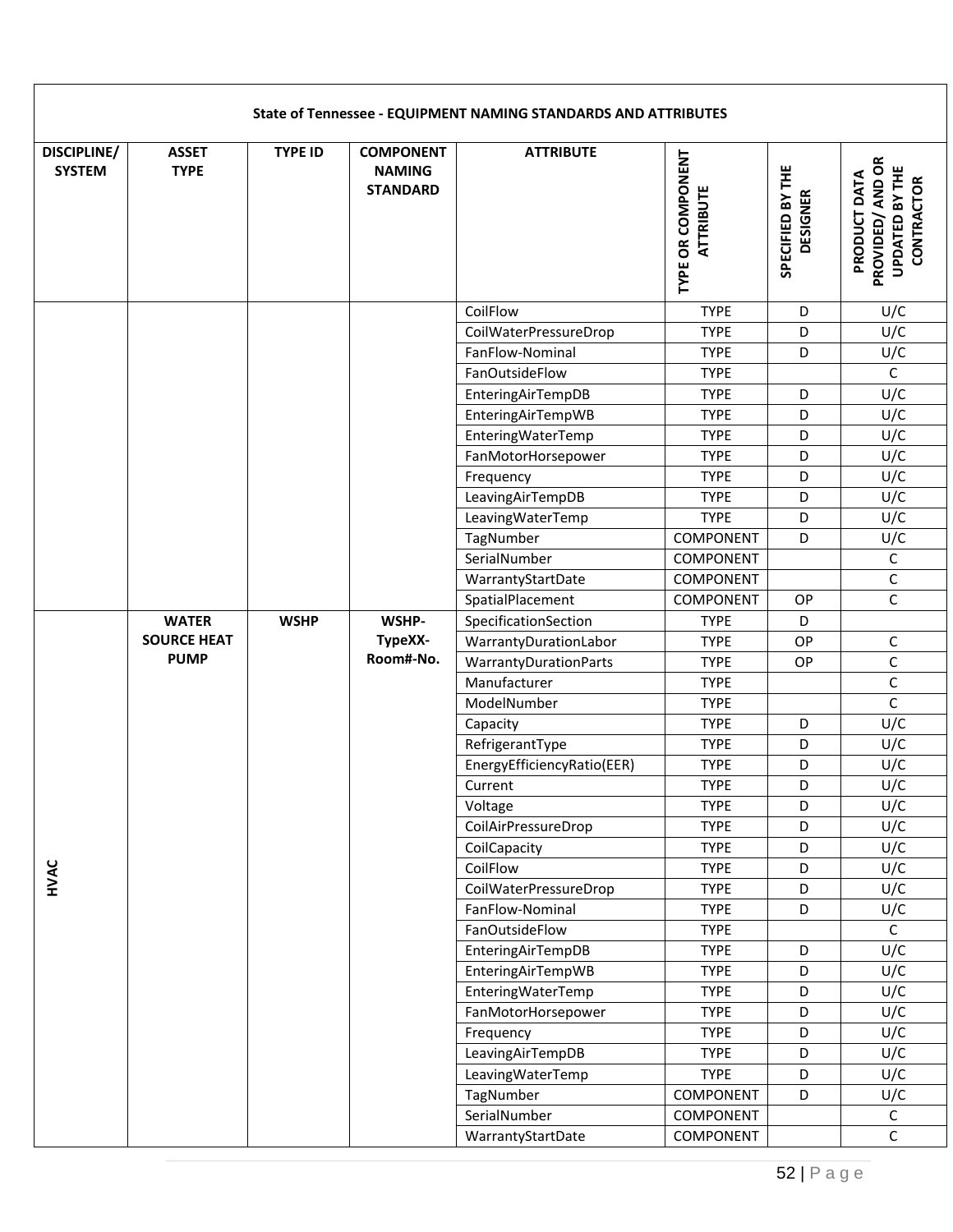|                              |                             |                |                                                      | State of Tennessee - EQUIPMENT NAMING STANDARDS AND ATTRIBUTES |                                       |                                     |                                                                         |
|------------------------------|-----------------------------|----------------|------------------------------------------------------|----------------------------------------------------------------|---------------------------------------|-------------------------------------|-------------------------------------------------------------------------|
| DISCIPLINE/<br><b>SYSTEM</b> | <b>ASSET</b><br><b>TYPE</b> | <b>TYPE ID</b> | <b>COMPONENT</b><br><b>NAMING</b><br><b>STANDARD</b> | <b>ATTRIBUTE</b>                                               | TYPE OR COMPONENT<br><b>ATTRIBUTE</b> | SPECIFIED BY THE<br><b>DESIGNER</b> | PROVIDED/ AND OR<br><b>UPDATED BY THE</b><br>PRODUCT DATA<br>CONTRACTOR |
|                              |                             |                |                                                      | SpatialPlacement                                               | <b>COMPONENT</b>                      | OP                                  | $\mathsf{C}$                                                            |
|                              |                             |                |                                                      | ElectricalPanelName                                            | <b>COMPONENT</b>                      |                                     | $\mathsf C$                                                             |
|                              |                             |                |                                                      | ElectricalPanelCircuit                                         | <b>COMPONENT</b>                      |                                     | $\mathsf C$                                                             |
|                              | <b>AIR DRYER</b>            | <b>ADRY</b>    | ADRY-                                                | SpecificationSection                                           | <b>TYPE</b>                           | D                                   |                                                                         |
|                              |                             |                | TypeXX-                                              | WarrantyDurationLabor                                          | <b>TYPE</b>                           | OP                                  | $\mathsf C$                                                             |
|                              |                             |                | Room#-No.                                            | WarrantyDurationParts                                          | <b>TYPE</b>                           | OP                                  | $\mathsf C$                                                             |
|                              |                             |                |                                                      | Manufacturer                                                   | <b>TYPE</b>                           |                                     | $\mathsf C$                                                             |
|                              |                             |                |                                                      | ModelNumber                                                    | <b>TYPE</b>                           |                                     | $\mathsf C$                                                             |
|                              |                             |                |                                                      | Capacity                                                       | <b>TYPE</b>                           | D                                   | U/C                                                                     |
| HVAC                         |                             |                |                                                      | Current                                                        | <b>TYPE</b>                           | D                                   | U/C                                                                     |
|                              |                             |                |                                                      | Voltage                                                        | <b>TYPE</b>                           | D                                   | U/C                                                                     |
|                              |                             |                |                                                      | TagNumber                                                      | <b>COMPONENT</b>                      | D                                   | U/C                                                                     |
|                              |                             |                |                                                      | SerialNumber                                                   | <b>COMPONENT</b>                      |                                     | С                                                                       |
|                              |                             |                |                                                      | WarrantyStartDate                                              | <b>COMPONENT</b>                      |                                     | $\mathsf C$                                                             |
|                              |                             |                |                                                      | SpatialPlacement                                               | <b>COMPONENT</b>                      | OP                                  | $\mathsf C$                                                             |
|                              |                             |                |                                                      | ElectricalPanelName                                            | COMPONENT                             |                                     | $\mathsf C$                                                             |
|                              |                             |                |                                                      | ElectricalPanelCircuit                                         | COMPONENT                             |                                     | $\mathsf{C}$                                                            |
|                              | <b>WATER HEATER</b>         | <b>WHTR</b>    | WHTR-                                                | SpecificationSection                                           | <b>TYPE</b>                           | D                                   |                                                                         |
|                              |                             |                | TypeXX-<br>Room#-No.                                 | WarrantyDurationLabor                                          | <b>TYPE</b>                           | OP                                  | C                                                                       |
|                              |                             |                |                                                      | WarrantyDurationParts                                          | <b>TYPE</b>                           | OP                                  | $\mathsf C$                                                             |
|                              |                             |                |                                                      | Manufacturer                                                   | <b>TYPE</b>                           |                                     | C                                                                       |
|                              |                             |                |                                                      | ModelNumber                                                    | <b>TYPE</b>                           |                                     | $\mathsf{C}$                                                            |
|                              |                             |                |                                                      | Capacity                                                       | <b>TYPE</b>                           | D                                   | U/C                                                                     |
|                              |                             |                |                                                      | Current                                                        | <b>TYPE</b>                           | D                                   | $\underline{U}/\overline{C}$                                            |
|                              |                             |                |                                                      | Voltage                                                        | <b>TYPE</b>                           | D                                   | U/C                                                                     |
| HVAC                         |                             |                |                                                      | EnteringWaterTemp                                              | <b>TYPE</b><br><b>TYPE</b>            | D                                   | U/C<br>U/C                                                              |
|                              |                             |                |                                                      | LeavingWaterTemp<br>FullLoadFuelConsumption                    | <b>TYPE</b>                           | D<br>D                              | U/C                                                                     |
|                              |                             |                |                                                      | ThermalEfficiency                                              | <b>TYPE</b>                           | D                                   | U/C                                                                     |
|                              |                             |                |                                                      | VentDiameter                                                   | <b>TYPE</b>                           | D                                   | $U/\overline{C}$                                                        |
|                              |                             |                |                                                      | FuelType                                                       | <b>TYPE</b>                           | D                                   | U/C                                                                     |
|                              |                             |                |                                                      | TemperatureRise                                                | <b>TYPE</b>                           | D                                   | U/C                                                                     |
|                              |                             |                |                                                      | TagNumber                                                      | COMPONENT                             | D                                   | U/C                                                                     |
|                              |                             |                |                                                      | SerialNumber                                                   | COMPONENT                             |                                     | С                                                                       |
|                              |                             |                |                                                      | WarrantyStartDate                                              | COMPONENT                             |                                     | $\mathsf C$                                                             |
|                              |                             |                |                                                      | SpatialPlacement                                               | COMPONENT                             | OP                                  | C                                                                       |
|                              | <b>AIR</b>                  | <b>ACOMP</b>   | ACOMP-                                               | SpecificationSection                                           | <b>TYPE</b>                           | D                                   |                                                                         |
|                              | <b>COMPRESSORS</b>          |                | TypeXX-                                              | WarrantyDurationLabor                                          | <b>TYPE</b>                           | OP                                  | С                                                                       |
| HVAC                         |                             |                | Room#-No.                                            | WarrantyDurationParts                                          | <b>TYPE</b>                           | OP                                  | $\mathsf C$                                                             |
|                              |                             |                |                                                      | Manufacturer                                                   | <b>TYPE</b>                           |                                     | $\mathsf C$                                                             |
|                              |                             |                |                                                      | ModelNumber                                                    | <b>TYPE</b>                           |                                     | $\mathsf C$                                                             |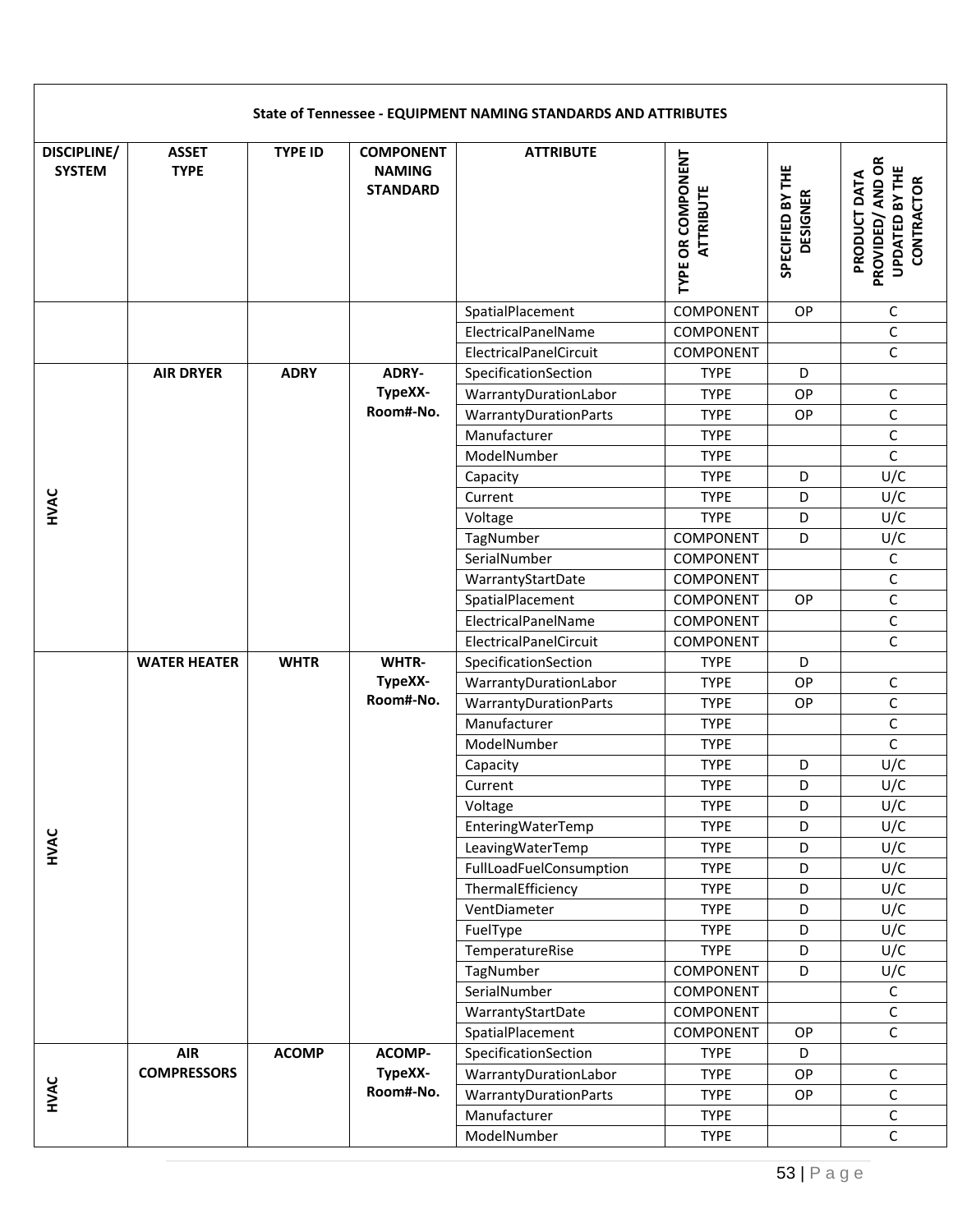|                                     |                                        |                |                                                      | State of Tennessee - EQUIPMENT NAMING STANDARDS AND ATTRIBUTES |                                       |                                     |                                                                         |
|-------------------------------------|----------------------------------------|----------------|------------------------------------------------------|----------------------------------------------------------------|---------------------------------------|-------------------------------------|-------------------------------------------------------------------------|
| <b>DISCIPLINE/</b><br><b>SYSTEM</b> | <b>ASSET</b><br><b>TYPE</b>            | <b>TYPE ID</b> | <b>COMPONENT</b><br><b>NAMING</b><br><b>STANDARD</b> | <b>ATTRIBUTE</b>                                               | TYPE OR COMPONENT<br><b>ATTRIBUTE</b> | SPECIFIED BY THE<br><b>DESIGNER</b> | PROVIDED/ AND OR<br><b>UPDATED BY THE</b><br>PRODUCT DATA<br>CONTRACTOR |
|                                     |                                        |                |                                                      | Horsepower                                                     | <b>TYPE</b>                           | D                                   | U/C                                                                     |
|                                     |                                        |                |                                                      | Current                                                        | <b>TYPE</b>                           | D                                   | U/C                                                                     |
|                                     |                                        |                |                                                      | Voltage                                                        | <b>TYPE</b>                           | D                                   | U/C                                                                     |
|                                     |                                        |                |                                                      | <b>SCFM-FlowRate</b>                                           | <b>TYPE</b>                           | D                                   | U/C                                                                     |
|                                     |                                        |                |                                                      | <b>StorageInGallons</b>                                        | <b>TYPE</b>                           | D                                   | U/C                                                                     |
|                                     |                                        |                |                                                      | TagNumber                                                      | COMPONENT                             | D                                   | U/C                                                                     |
|                                     |                                        |                |                                                      | SerialNumber                                                   | COMPONENT                             |                                     | C                                                                       |
|                                     |                                        |                |                                                      | WarrantyStartDate                                              | COMPONENT                             |                                     | $\mathsf C$                                                             |
|                                     |                                        |                |                                                      | SpatialPlacement                                               | <b>COMPONENT</b>                      | OP                                  | $\mathsf C$                                                             |
|                                     |                                        |                |                                                      | ElectricalPanelName                                            | <b>COMPONENT</b>                      |                                     | $\mathsf C$                                                             |
|                                     |                                        |                |                                                      | ElectricalPanelCircuit                                         | <b>COMPONENT</b>                      |                                     | $\mathsf{C}$                                                            |
|                                     | <b>AIR COOLED</b>                      | ACC            | ACC-TypeXX-                                          | CoolingCapacity                                                | <b>TYPE</b>                           | D                                   | U/C                                                                     |
|                                     | <b>CONDENSER</b>                       |                | Room#-No.                                            | RefrigerantType                                                | <b>TYPE</b>                           | D                                   | U/C                                                                     |
|                                     |                                        |                |                                                      | Current                                                        | <b>TYPE</b>                           | D                                   | U/C                                                                     |
|                                     |                                        |                |                                                      | Voltage                                                        | <b>TYPE</b><br><b>TYPE</b>            | D<br>D                              | $U/\overline{C}$<br>U/C                                                 |
|                                     |                                        |                |                                                      | Frequency<br>EnteringWaterTemp                                 | <b>TYPE</b>                           | D                                   | U/C                                                                     |
|                                     |                                        |                |                                                      | FanSpeed                                                       | <b>TYPE</b>                           | D                                   | U/C                                                                     |
|                                     |                                        |                |                                                      | FanType                                                        | <b>TYPE</b>                           | D                                   | U/C                                                                     |
|                                     |                                        |                |                                                      | CompressorType                                                 | <b>TYPE</b>                           | D                                   | U/C                                                                     |
|                                     |                                        |                |                                                      | Fan Motor Power                                                | <b>TYPE</b>                           | D                                   | U/C                                                                     |
| HVAC                                |                                        |                |                                                      | SpecificationSection                                           | <b>TYPE</b>                           | D                                   |                                                                         |
|                                     |                                        |                |                                                      | WarrantyDurationLabor                                          | <b>TYPE</b>                           | OP                                  | С                                                                       |
|                                     |                                        |                |                                                      | WarrantyDurationParts                                          | <b>TYPE</b>                           | OP                                  | $\mathsf C$                                                             |
|                                     |                                        |                |                                                      | Manufacturer                                                   | <b>TYPE</b>                           |                                     | $\mathsf C$                                                             |
|                                     |                                        |                |                                                      | ModelNumber                                                    | <b>TYPE</b>                           |                                     | $\mathsf C$                                                             |
|                                     |                                        |                |                                                      | ElectricalPanelName                                            | COMPONENT                             |                                     | $\mathsf C$                                                             |
|                                     |                                        |                |                                                      | ElectricalPanelCircuit                                         | COMPONENT                             |                                     | $\mathsf{C}$                                                            |
|                                     |                                        |                |                                                      | TagNumber                                                      | COMPONENT                             | D                                   | U/C                                                                     |
|                                     |                                        |                |                                                      | SerialNumber                                                   | COMPONENT                             |                                     | С                                                                       |
|                                     |                                        |                |                                                      | WarrantyStartDate                                              | COMPONENT                             |                                     | $\mathsf C$                                                             |
|                                     |                                        |                |                                                      | SpatialPlacement                                               | <b>COMPONENT</b>                      | <b>OP</b>                           | $\mathsf C$                                                             |
|                                     | <b>COMPUTER</b>                        | <b>CRAC</b>    | <b>CRAC-</b>                                         | Capacity                                                       | <b>TYPE</b>                           | D                                   | U/C                                                                     |
|                                     | <b>ROOM AIR</b><br><b>CONDITIONING</b> |                | TypeXX-<br>Room#-No.                                 | RefrigerantType                                                | <b>TYPE</b>                           | D                                   | U/C                                                                     |
|                                     | <b>UNIT</b>                            |                |                                                      | Current                                                        | <b>TYPE</b>                           | D                                   | U/C                                                                     |
| HVAC                                |                                        |                |                                                      | Voltage                                                        | <b>TYPE</b><br><b>TYPE</b>            | D<br>D                              | U/C<br>U/C                                                              |
|                                     |                                        |                |                                                      | Frequency<br><b>NumberOfFans</b>                               | <b>TYPE</b>                           | D                                   | U/C                                                                     |
|                                     |                                        |                |                                                      | Phase                                                          | <b>TYPE</b>                           | D                                   | U/C                                                                     |
|                                     |                                        |                |                                                      | SpecificationSection                                           | <b>TYPE</b>                           | D                                   |                                                                         |
|                                     |                                        |                |                                                      | WarrantyDurationLabor                                          | <b>TYPE</b>                           | OP                                  | $\mathsf C$                                                             |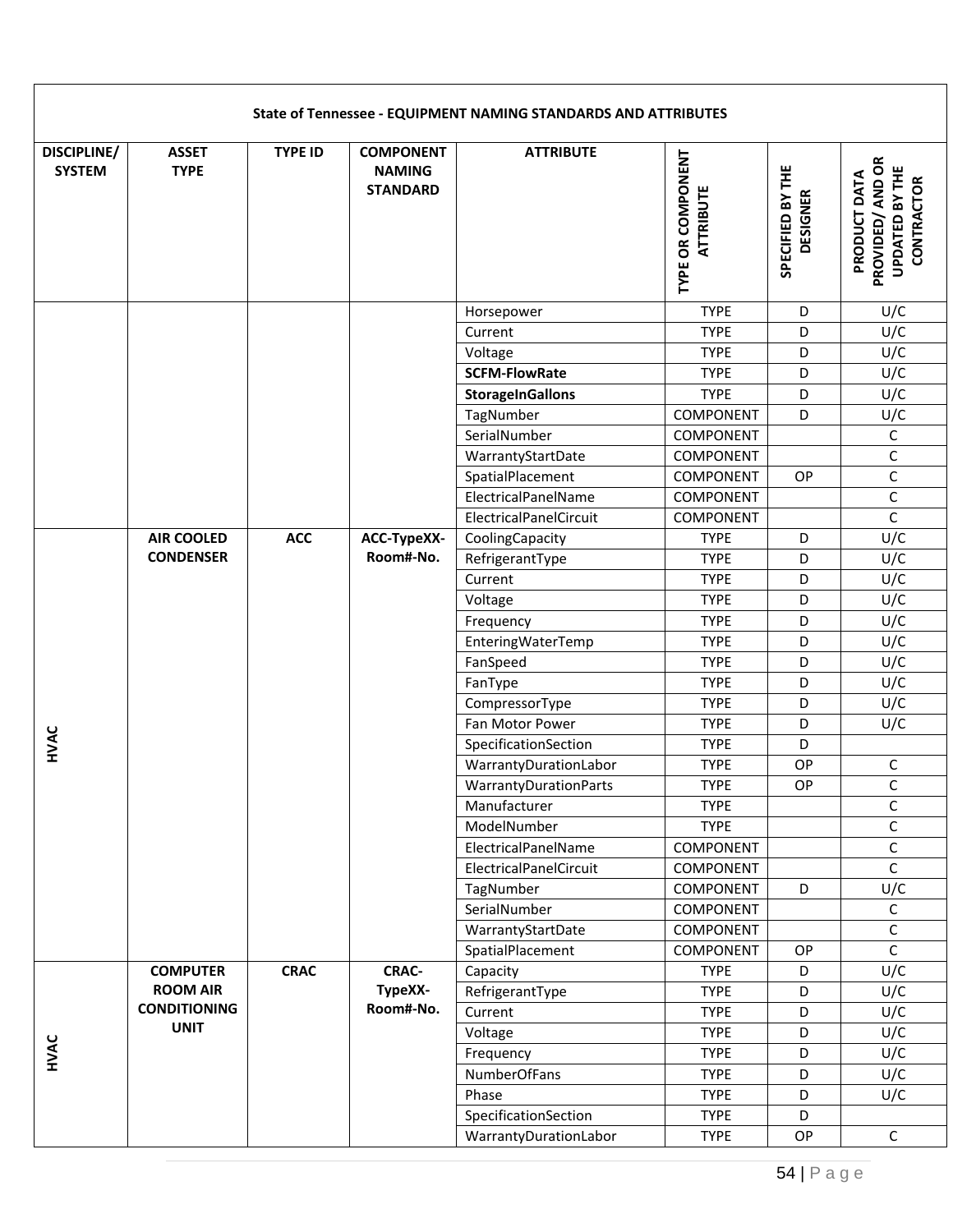|                                     |                             |                 |                                                      | State of Tennessee - EQUIPMENT NAMING STANDARDS AND ATTRIBUTES |                                       |                                     |                                                                                |
|-------------------------------------|-----------------------------|-----------------|------------------------------------------------------|----------------------------------------------------------------|---------------------------------------|-------------------------------------|--------------------------------------------------------------------------------|
| <b>DISCIPLINE/</b><br><b>SYSTEM</b> | <b>ASSET</b><br><b>TYPE</b> | <b>TYPE ID</b>  | <b>COMPONENT</b><br><b>NAMING</b><br><b>STANDARD</b> | <b>ATTRIBUTE</b>                                               | TYPE OR COMPONENT<br><b>ATTRIBUTE</b> | SPECIFIED BY THE<br><b>DESIGNER</b> | PROVIDED/ AND OR<br><b>UPDATED BY THE</b><br>PRODUCT DATA<br><b>CONTRACTOR</b> |
|                                     |                             |                 |                                                      | WarrantyDurationParts                                          | <b>TYPE</b>                           | OP                                  | С                                                                              |
|                                     |                             |                 |                                                      | Manufacturer                                                   | <b>TYPE</b>                           |                                     | $\mathsf C$                                                                    |
|                                     |                             |                 |                                                      | ModelNumber                                                    | <b>TYPE</b>                           |                                     | $\mathsf{C}$                                                                   |
|                                     |                             |                 |                                                      | ElectricalPanelCircuit                                         | <b>COMPONENT</b>                      |                                     | $\mathsf C$                                                                    |
|                                     |                             |                 |                                                      | ElectricalPanelName                                            | <b>COMPONENT</b>                      |                                     | $\mathsf C$                                                                    |
|                                     |                             |                 |                                                      | TagNumber                                                      | <b>COMPONENT</b>                      | D                                   | U/C                                                                            |
|                                     |                             |                 |                                                      | SerialNumber                                                   | <b>COMPONENT</b>                      |                                     | С                                                                              |
|                                     |                             |                 |                                                      | WarrantyStartDate                                              | COMPONENT                             |                                     | $\mathsf C$                                                                    |
|                                     |                             |                 |                                                      | SpatialPlacement                                               | <b>COMPONENT</b>                      | OP                                  | $\mathsf{C}$                                                                   |
|                                     | <b>COOLING</b>              | <b>CTWR</b>     | <b>CTWR-</b>                                         | Power                                                          | <b>TYPE</b>                           | D                                   | U/C                                                                            |
|                                     | <b>TOWER</b>                |                 | TypeXX-                                              | WaterFlow                                                      | <b>TYPE</b>                           | D                                   | U/C                                                                            |
|                                     |                             |                 | Room#-No.                                            | EnteringWaterTemp                                              | <b>TYPE</b>                           | D                                   | U/C                                                                            |
|                                     |                             |                 |                                                      | LeavingWaterTemp                                               | <b>TYPE</b>                           | D                                   | U/C                                                                            |
|                                     |                             |                 |                                                      | Capacity                                                       | <b>TYPE</b>                           | D                                   | U/C                                                                            |
|                                     |                             |                 |                                                      | Current                                                        | <b>TYPE</b>                           | D                                   | U/C                                                                            |
|                                     |                             |                 |                                                      | Voltage                                                        | <b>TYPE</b>                           | D                                   | U/C                                                                            |
|                                     |                             |                 |                                                      | Frequency                                                      | <b>TYPE</b>                           | D                                   | $U/\overline{C}$                                                               |
| HVAC                                |                             |                 |                                                      | RefrigerantType                                                | <b>TYPE</b>                           | D                                   | U/C                                                                            |
|                                     |                             |                 |                                                      | SpecificationSection                                           | <b>TYPE</b>                           | D                                   |                                                                                |
|                                     |                             |                 |                                                      | WarrantyDurationLabor                                          | <b>TYPE</b>                           | OP                                  | C                                                                              |
|                                     |                             |                 |                                                      | WarrantyDurationParts                                          | <b>TYPE</b>                           | <b>OP</b>                           | $\mathsf C$                                                                    |
|                                     |                             |                 |                                                      | Manufacturer                                                   | <b>TYPE</b>                           |                                     | $\mathsf{C}$                                                                   |
|                                     |                             |                 |                                                      | ModelNumber                                                    | <b>TYPE</b>                           |                                     | $\mathsf{C}$                                                                   |
|                                     |                             |                 |                                                      | TagNumber                                                      | COMPONENT                             | D                                   | U/C<br>$\mathsf C$                                                             |
|                                     |                             |                 |                                                      | SerialNumber                                                   | COMPONENT<br>COMPONENT                |                                     | $\mathsf C$                                                                    |
|                                     |                             |                 |                                                      | WarrantyStartDate<br>SpatialPlacement                          | <b>COMPONENT</b>                      | <b>OP</b>                           | C                                                                              |
|                                     | <b>WATER</b>                | <b>WTRTASSY</b> | <b>WTRTASSY-</b>                                     | SpecificationSection                                           | <b>TYPE</b>                           | D                                   |                                                                                |
|                                     | <b>TREATMENT</b>            |                 | TypeXX-                                              | WarrantyDurationLabor                                          | <b>TYPE</b>                           | OP                                  | С                                                                              |
|                                     | <b>ASSEMBLIES</b>           |                 | Room#-No.                                            | WarrantyDurationParts                                          | <b>TYPE</b>                           | OP                                  | $\mathsf C$                                                                    |
|                                     |                             |                 |                                                      | Manufacturer                                                   | <b>TYPE</b>                           |                                     | C                                                                              |
|                                     |                             |                 |                                                      | ModelNumber                                                    | <b>TYPE</b>                           |                                     | $\mathsf C$                                                                    |
|                                     |                             |                 |                                                      | TagNumber                                                      | COMPONENT                             | D                                   | U/C                                                                            |
| <b>PLUMBING</b>                     |                             |                 |                                                      | SerialNumber                                                   | COMPONENT                             |                                     | С                                                                              |
|                                     |                             |                 |                                                      | WarrantyStartDate                                              | COMPONENT                             |                                     | C                                                                              |
|                                     |                             |                 |                                                      | SpatialPlacement                                               | COMPONENT                             | OP                                  | С                                                                              |
|                                     | <b>PLUMBING</b>             | <b>PLBGV</b>    | PLBGV-                                               | SpecificationSection                                           | <b>TYPE</b>                           |                                     | $\mathsf C$                                                                    |
|                                     | <b>VALVES</b>               |                 | TypeXX-                                              | WarrantyDurationLabor                                          | <b>TYPE</b>                           |                                     | $\mathsf C$                                                                    |
|                                     |                             |                 | Room#-No.                                            | WarrantyDurationParts                                          | <b>TYPE</b>                           |                                     | $\mathsf C$                                                                    |
|                                     |                             |                 |                                                      | Manufacturer                                                   | <b>TYPE</b>                           |                                     | C                                                                              |
|                                     |                             |                 |                                                      | ModelNumber                                                    | <b>TYPE</b>                           |                                     | $\mathsf C$                                                                    |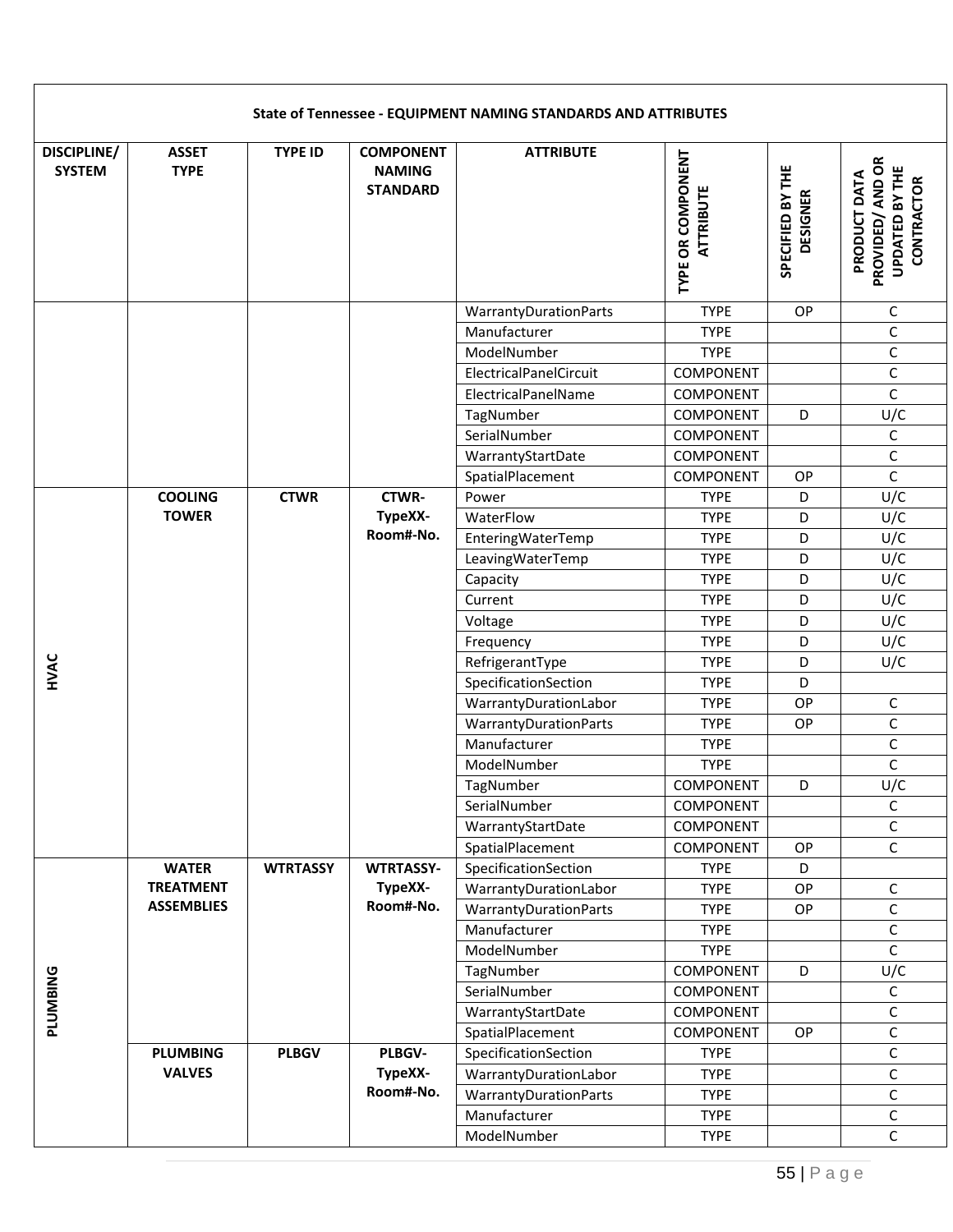| <b>DISCIPLINE/</b><br><b>SYSTEM</b> | <b>ASSET</b><br><b>TYPE</b> | <b>TYPE ID</b>  | <b>COMPONENT</b><br><b>NAMING</b><br><b>STANDARD</b> | <b>ATTRIBUTE</b>       | TYPE OR COMPONENT<br><b>ATTRIBUTE</b> | SPECIFIED BY THE<br><b>DESIGNER</b> | PROVIDED/ AND OR<br><b>UPDATED BY THE</b><br>PRODUCT DATA<br><b>CONTRACTOR</b> |
|-------------------------------------|-----------------------------|-----------------|------------------------------------------------------|------------------------|---------------------------------------|-------------------------------------|--------------------------------------------------------------------------------|
|                                     |                             |                 |                                                      | WarrantyStartDate      | COMPONENT                             |                                     | $\mathsf C$                                                                    |
|                                     |                             |                 |                                                      | SpatialPlacement       | <b>COMPONENT</b>                      |                                     | $\mathsf{C}$                                                                   |
|                                     | <b>PLUMBING</b>             | <b>PLBGFIXT</b> | <b>PLBGFIXT-</b>                                     | SpecificationSection   | <b>TYPE</b>                           | D                                   |                                                                                |
|                                     | <b>FIXTURES</b>             |                 | TypeXX-                                              | WarrantyDurationLabor  | <b>TYPE</b>                           | OP                                  | $\mathsf C$                                                                    |
|                                     |                             |                 | Room#-No.                                            | WarrantyDurationParts  | <b>TYPE</b>                           | OP                                  | C                                                                              |
|                                     |                             |                 |                                                      | Manufacturer           | <b>TYPE</b>                           |                                     | $\mathsf C$                                                                    |
|                                     |                             |                 |                                                      | ModelNumber            | <b>TYPE</b>                           |                                     | $\mathsf C$                                                                    |
|                                     |                             |                 |                                                      | NominalHeight          | <b>TYPE</b>                           | D                                   | U/C                                                                            |
|                                     |                             |                 |                                                      | NominalLength          | <b>TYPE</b>                           | D                                   | U/C                                                                            |
|                                     |                             |                 |                                                      | NominalWidth           | <b>TYPE</b>                           | D                                   | U/C                                                                            |
|                                     |                             |                 |                                                      | TagNumber              | COMPONENT                             | D                                   | U/C                                                                            |
|                                     |                             |                 |                                                      | SerialNumber           | <b>COMPONENT</b>                      |                                     | C                                                                              |
|                                     |                             |                 |                                                      | WarrantyStartDate      | <b>COMPONENT</b>                      |                                     | $\mathsf C$                                                                    |
|                                     |                             |                 |                                                      | SpatialPlacement       | <b>COMPONENT</b>                      | OP                                  | $\mathsf{C}$                                                                   |
|                                     | <b>PLUMBING</b>             | <b>PLBGP</b>    | <b>PLBGP-</b>                                        | SpecificationSection   | <b>TYPE</b>                           | D                                   |                                                                                |
|                                     | <b>PUMPS</b>                |                 | TypeXX-<br>Room#-No.                                 | WarrantyDurationLabor  | <b>TYPE</b>                           | OP                                  | $\mathsf C$                                                                    |
|                                     |                             |                 |                                                      | WarrantyDurationParts  | <b>TYPE</b>                           | OP                                  | C                                                                              |
|                                     |                             |                 |                                                      | Manufacturer           | <b>TYPE</b>                           |                                     | C                                                                              |
|                                     |                             |                 |                                                      | ModelNumber            | <b>TYPE</b>                           |                                     | C                                                                              |
|                                     |                             |                 |                                                      | RatedFlow              | <b>TYPE</b>                           | <b>OP</b>                           | $\mathsf C$                                                                    |
|                                     |                             |                 |                                                      | PumpMotorHorsepower    | <b>TYPE</b>                           | OP                                  | $\mathsf C$                                                                    |
|                                     |                             |                 |                                                      | Current                | <b>TYPE</b>                           | OP                                  | $\mathsf C$                                                                    |
| <b>UMBING</b>                       |                             |                 |                                                      | Voltage                | <b>TYPE</b>                           | OP                                  | $\mathsf C$                                                                    |
| 군                                   |                             |                 |                                                      | Frequency              | <b>TYPE</b><br><b>TYPE</b>            | OP<br>OP                            | C<br>$\mathsf C$                                                               |
|                                     |                             |                 |                                                      | Head<br>TagNumber      | COMPONENT                             | D                                   | U/C                                                                            |
|                                     |                             |                 |                                                      | SerialNumber           | COMPONENT                             |                                     | С                                                                              |
|                                     |                             |                 |                                                      | WarrantyStartDate      | COMPONENT                             |                                     | $\mathsf C$                                                                    |
|                                     |                             |                 |                                                      | SpatialPlacement       | COMPONENT                             | OP                                  | C                                                                              |
|                                     |                             |                 |                                                      | ElectricalPanelName    | COMPONENT                             |                                     | $\mathsf C$                                                                    |
|                                     |                             |                 |                                                      | ElectricalPanelCircuit | COMPONENT                             |                                     | С                                                                              |
|                                     | <b>GREASE TRAP</b>          | <b>PLBGGT</b>   | PLBGGT-                                              | SpecificationSection   | <b>TYPE</b>                           | D                                   |                                                                                |
|                                     |                             |                 | TypeXX-                                              | WarrantyDurationLabor  | <b>TYPE</b>                           | OP                                  | C                                                                              |
|                                     |                             |                 | Room#-No.                                            | WarrantyDurationParts  | <b>TYPE</b>                           | OP                                  | $\mathsf C$                                                                    |
|                                     |                             |                 |                                                      | Manufacturer           | <b>TYPE</b>                           |                                     | $\mathsf C$                                                                    |
| <b>PLUMBING</b>                     |                             |                 |                                                      | ModelNumber            | <b>TYPE</b>                           |                                     | C                                                                              |
|                                     |                             |                 |                                                      | Capacity               | <b>TYPE</b>                           | D                                   | U/C                                                                            |
|                                     |                             |                 |                                                      | Material               | <b>TYPE</b>                           | D                                   | U/C                                                                            |
|                                     |                             |                 |                                                      | MaintenenceInterval    | <b>TYPE</b>                           |                                     | $\mathsf C$                                                                    |
|                                     |                             |                 |                                                      | TagNumber              | COMPONENT                             | D                                   | U/C                                                                            |
|                                     |                             |                 |                                                      | SerialNumber           | COMPONENT                             |                                     | $\mathsf C$                                                                    |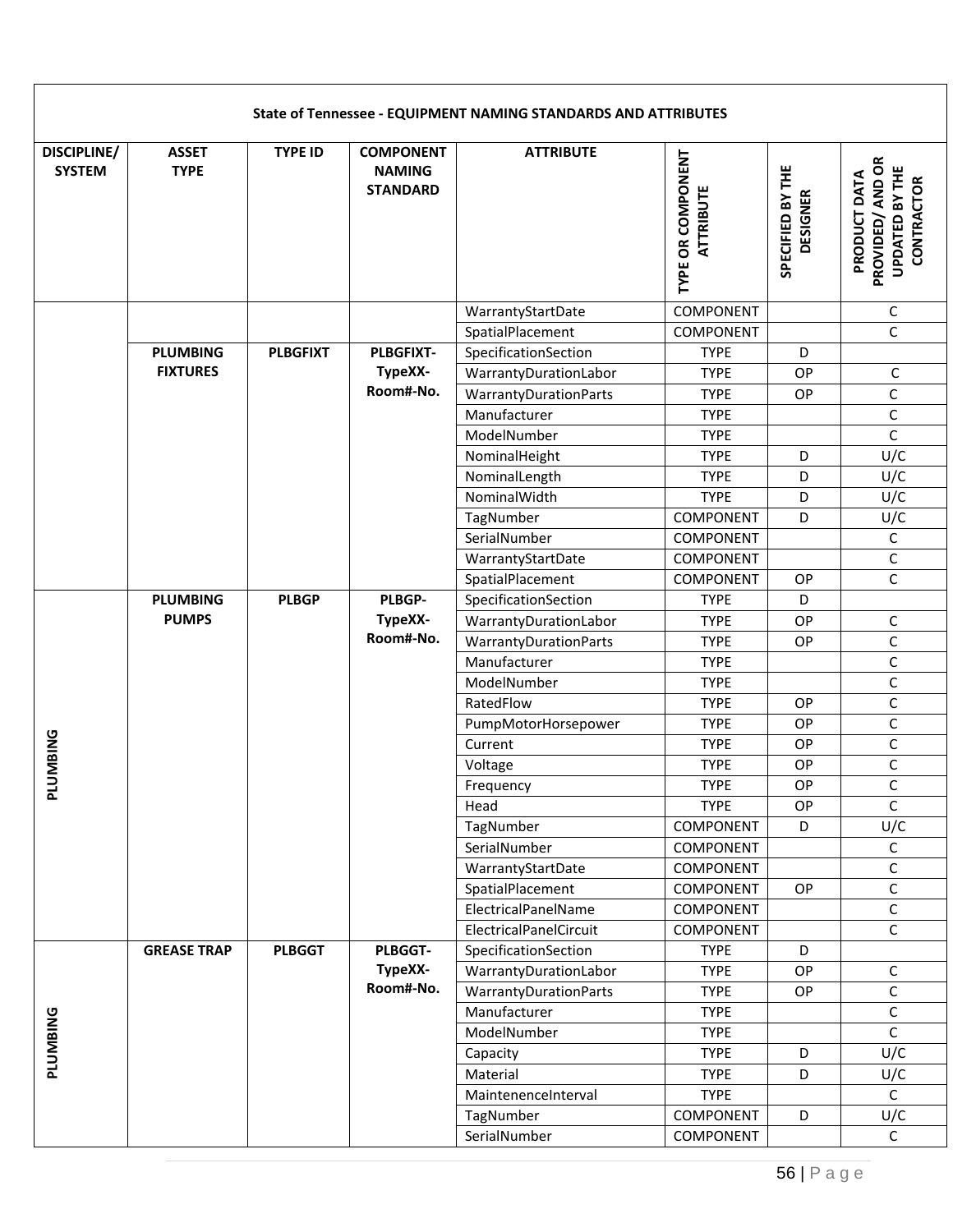|                              |                                   |                   |                                                      | State of Tennessee - EQUIPMENT NAMING STANDARDS AND ATTRIBUTES |                                       |                                     |                                                                         |
|------------------------------|-----------------------------------|-------------------|------------------------------------------------------|----------------------------------------------------------------|---------------------------------------|-------------------------------------|-------------------------------------------------------------------------|
| DISCIPLINE/<br><b>SYSTEM</b> | <b>ASSET</b><br><b>TYPE</b>       | <b>TYPE ID</b>    | <b>COMPONENT</b><br><b>NAMING</b><br><b>STANDARD</b> | <b>ATTRIBUTE</b>                                               | TYPE OR COMPONENT<br><b>ATTRIBUTE</b> | SPECIFIED BY THE<br><b>DESIGNER</b> | PROVIDED/ AND OR<br><b>UPDATED BY THE</b><br>PRODUCT DATA<br>CONTRACTOR |
|                              |                                   |                   |                                                      | WarrantyStartDate                                              | <b>COMPONENT</b>                      |                                     | C                                                                       |
|                              | <b>FIRE</b>                       | <b>FSUPPRP</b>    | <b>FSUPPRP-</b>                                      | Current                                                        | <b>TYPE</b>                           | OP                                  | $\mathsf C$                                                             |
|                              | <b>SUPPRESSION</b>                |                   | TypeXX-                                              | Voltage                                                        | <b>TYPE</b>                           | OP                                  | $\mathsf C$                                                             |
|                              | <b>PUMPS</b>                      |                   | Room#-No.                                            | Frequency                                                      | <b>TYPE</b>                           | OP                                  | $\mathsf C$                                                             |
|                              |                                   |                   |                                                      | RatedFlow                                                      | <b>TYPE</b>                           | OP                                  | $\mathsf C$                                                             |
|                              |                                   |                   |                                                      | SpecificationSection                                           | <b>TYPE</b>                           | D                                   |                                                                         |
|                              |                                   |                   |                                                      | WarrantyDurationLabor                                          | <b>TYPE</b>                           | OP                                  | C                                                                       |
| FIRE SUPPRESSION             |                                   |                   |                                                      | WarrantyDurationParts                                          | <b>TYPE</b>                           | <b>OP</b>                           | $\mathsf C$                                                             |
|                              |                                   |                   |                                                      | Manufacturer                                                   | <b>TYPE</b>                           |                                     | $\mathsf C$                                                             |
|                              |                                   |                   |                                                      | ModelNumber                                                    | <b>TYPE</b>                           |                                     | $\mathsf C$                                                             |
|                              |                                   |                   |                                                      | TagNumber                                                      | <b>COMPONENT</b>                      | D                                   | U/C                                                                     |
|                              |                                   |                   |                                                      | SerialNumber                                                   | <b>COMPONENT</b>                      |                                     | C                                                                       |
|                              |                                   |                   |                                                      | WarrantyStartDate                                              | COMPONENT                             |                                     | $\mathsf C$                                                             |
|                              |                                   |                   |                                                      | ElectricalPanelName                                            | <b>COMPONENT</b>                      |                                     | $\mathsf C$                                                             |
|                              |                                   |                   |                                                      | ElectricalPanelCircuit                                         | COMPONENT                             |                                     | $\mathsf C$                                                             |
|                              |                                   |                   |                                                      | SpatialPlacement                                               | <b>COMPONENT</b>                      |                                     | $\mathsf C$                                                             |
|                              | <b>FIRE</b>                       | <b>FSUPPRV</b>    | <b>FSUPPRV-</b>                                      | SpecificationSection                                           | <b>TYPE</b>                           |                                     | $\mathsf C$                                                             |
|                              | <b>SUPPRESSION</b>                |                   | TypeXX-                                              | WarrantyDurationLabor                                          | <b>TYPE</b>                           |                                     | С                                                                       |
| FIRE SUPPRESSION             | <b>VALVES</b>                     |                   | Room#-No.                                            | WarrantyDurationParts                                          | <b>TYPE</b>                           |                                     | $\mathsf C$                                                             |
|                              |                                   |                   |                                                      | Manufacturer                                                   | <b>TYPE</b>                           |                                     | $\mathsf C$                                                             |
|                              |                                   |                   |                                                      | ModelNumber                                                    | <b>TYPE</b>                           |                                     | $\mathsf C$                                                             |
|                              |                                   |                   |                                                      | OperatingPosition-Normal                                       | COMPONENT                             |                                     | $\mathsf C$                                                             |
|                              |                                   |                   |                                                      | OperatingPosition-Emergency                                    | <b>COMPONENT</b>                      |                                     | $\mathsf C$                                                             |
|                              |                                   |                   |                                                      | TagNumber                                                      | COMPONENT                             |                                     | $\mathsf C$                                                             |
|                              |                                   |                   |                                                      | WarrantyStartDate                                              | COMPONENT                             |                                     | $\mathsf C$                                                             |
|                              |                                   |                   |                                                      | SpatialPlacement                                               | COMPONENT                             |                                     | $\mathsf C$                                                             |
|                              | <b>FIRE</b>                       | <b>FSUPPRSH</b>   | <b>FSUPPRSH-</b>                                     | HeadType                                                       | <b>TYPE</b>                           | D                                   | U/C                                                                     |
|                              | <b>SUPPRESSION</b>                |                   | TypeXX-                                              | ThreadSize                                                     | <b>TYPE</b>                           | OP                                  | $\mathsf{C}$                                                            |
|                              | <b>SPRINKLER</b><br><b>HEADS</b>  |                   | Room#-No.                                            | SpecificationSection                                           | <b>TYPE</b>                           | D                                   |                                                                         |
| FIRE SUPPRESSION             |                                   |                   |                                                      | WarrantyDurationLabor                                          | <b>TYPE</b>                           | OP                                  | $\mathsf C$                                                             |
|                              |                                   |                   |                                                      | WarrantyDurationParts                                          | <b>TYPE</b>                           | OP                                  | $\mathsf C$                                                             |
|                              |                                   |                   |                                                      | Manufacturer                                                   | <b>TYPE</b>                           |                                     | C                                                                       |
|                              |                                   |                   |                                                      | ModelNumber                                                    | <b>TYPE</b>                           |                                     | $\mathsf C$                                                             |
|                              |                                   |                   |                                                      | WarrantyStartDate                                              | COMPONENT                             |                                     | $\mathsf C$                                                             |
|                              |                                   |                   |                                                      | SpatialPlacement                                               | COMPONENT                             | <b>OP</b>                           | $\mathsf C$                                                             |
| FIRE SUPPRESSION             | <b>FIRE</b>                       | <b>FSUPPRFEXT</b> | <b>FSUPPRFEXT-</b>                                   | Capacity                                                       | <b>TYPE</b>                           | D                                   | U/C                                                                     |
|                              | <b>SUPPRESSION</b><br><b>FIRE</b> |                   | TypeXX-<br>Room#-No.                                 | Rating                                                         | <b>TYPE</b>                           | OP                                  | $\mathsf C$                                                             |
|                              | <b>EXTINGUISHERS</b>              |                   |                                                      | NominalHeight                                                  | <b>TYPE</b>                           | D                                   | U/C                                                                     |
|                              |                                   |                   |                                                      | NominalLength                                                  | <b>TYPE</b>                           | D                                   | U/C                                                                     |
|                              |                                   |                   |                                                      | NominalWidth                                                   | <b>TYPE</b>                           | D                                   | U/C                                                                     |
|                              |                                   |                   |                                                      | SpecificationSection                                           | <b>TYPE</b>                           | D                                   |                                                                         |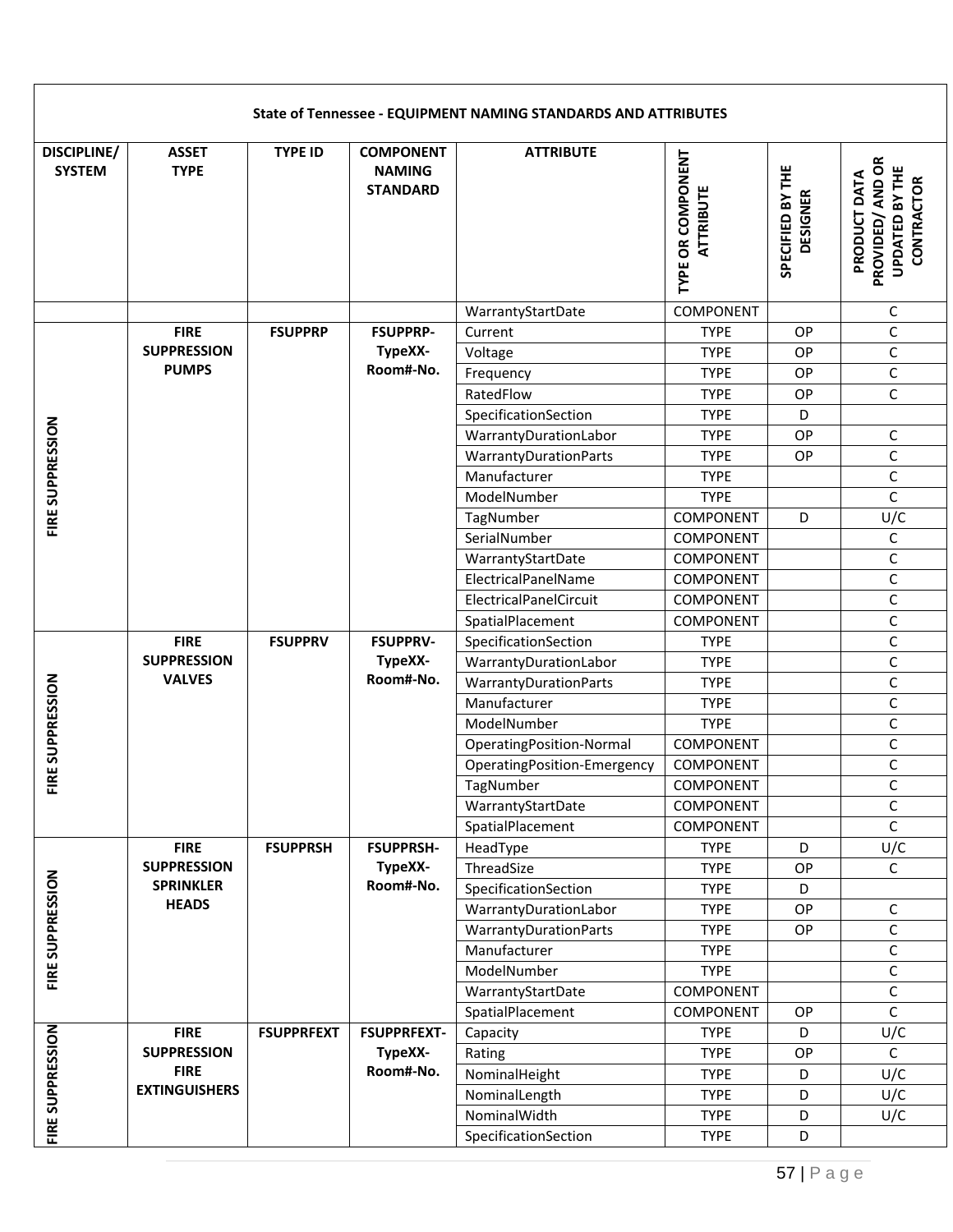| DISCIPLINE/<br><b>SYSTEM</b> | <b>ASSET</b><br><b>TYPE</b> | <b>TYPE ID</b> | <b>COMPONENT</b><br><b>NAMING</b><br><b>STANDARD</b> | <b>ATTRIBUTE</b>       | TYPE OR COMPONENT<br><b>ATTRIBUTE</b> | SPECIFIED BY THE<br><b>DESIGNER</b> | PROVIDED/ AND OR<br><b>UPDATED BY THE</b><br>PRODUCT DATA<br><b>CONTRACTOR</b> |
|------------------------------|-----------------------------|----------------|------------------------------------------------------|------------------------|---------------------------------------|-------------------------------------|--------------------------------------------------------------------------------|
|                              |                             |                |                                                      | WarrantyDurationLabor  | <b>TYPE</b>                           | OP                                  | $\mathsf C$                                                                    |
|                              |                             |                |                                                      | WarrantyDurationParts  | <b>TYPE</b>                           | OP                                  | $\mathsf C$                                                                    |
|                              |                             |                |                                                      | Manufacturer           | <b>TYPE</b>                           |                                     | $\mathsf C$                                                                    |
|                              |                             |                |                                                      | ModelNumber            | <b>TYPE</b>                           |                                     | $\mathsf{C}$                                                                   |
|                              |                             |                |                                                      | TagNumber              | COMPONENT                             | D                                   | U/C                                                                            |
|                              |                             |                |                                                      | SerialNumber           | COMPONENT                             |                                     | $\mathsf C$                                                                    |
|                              |                             |                |                                                      | WarrantyStartDate      | COMPONENT                             |                                     | $\mathsf C$                                                                    |
|                              |                             |                |                                                      | SpatialPlacement       | <b>COMPONENT</b>                      | OP                                  | $\mathsf C$                                                                    |
|                              | <b>LIGHT FIXTURES</b>       | <b>LTG</b>     | LTG-TypeXX-                                          | LampType               | <b>TYPE</b>                           | D                                   | U/C                                                                            |
|                              |                             |                | Room#-No.                                            | Current                | <b>TYPE</b>                           | OP                                  | $\mathsf C$                                                                    |
|                              |                             |                |                                                      | Voltage                | <b>TYPE</b>                           | D                                   | $U/\overline{C}$                                                               |
|                              |                             |                |                                                      | Frequency              | <b>TYPE</b>                           | OP                                  | $\mathsf C$                                                                    |
|                              |                             |                |                                                      | NominalHeight          | <b>TYPE</b>                           | D                                   | U/C                                                                            |
|                              |                             |                |                                                      | NominalLength          | <b>TYPE</b>                           | D                                   | U/C                                                                            |
|                              |                             |                |                                                      | NominalWidth           | <b>TYPE</b>                           | D                                   | U/C                                                                            |
|                              |                             |                |                                                      | LampCount              | <b>TYPE</b>                           | D                                   | $U/\overline{C}$                                                               |
|                              |                             |                |                                                      | LampPower              | <b>TYPE</b>                           | D                                   | U/C                                                                            |
|                              |                             |                |                                                      | Wattage                | <b>TYPE</b>                           | D                                   | U/C                                                                            |
| ELECTRICAL                   |                             |                |                                                      | <b>Ballast/Driver</b>  | <b>TYPE</b>                           | D                                   | U/C                                                                            |
|                              |                             |                |                                                      | SpecificationSection   | <b>TYPE</b>                           | D                                   |                                                                                |
|                              |                             |                |                                                      | WarrantyDurationLabor  | <b>TYPE</b>                           | OP                                  | С                                                                              |
|                              |                             |                |                                                      | WarrantyDurationParts  | <b>TYPE</b>                           | OP                                  | $\mathsf C$                                                                    |
|                              |                             |                |                                                      | Manufacturer           | <b>TYPE</b>                           |                                     | $\mathsf C$                                                                    |
|                              |                             |                |                                                      | ModelNumber            | <b>TYPE</b>                           |                                     | $\mathsf C$                                                                    |
|                              |                             |                |                                                      | Function               | <b>TYPE</b>                           | D                                   | U/C                                                                            |
|                              |                             |                |                                                      | TagNumber              | COMPONENT                             | D                                   | U/C                                                                            |
|                              |                             |                |                                                      | WarrantyStartDate      | COMPONENT                             |                                     | $\mathsf C$                                                                    |
|                              |                             |                |                                                      | ElectricalPanelName    | COMPONENT                             |                                     | $\mathsf C$                                                                    |
|                              |                             |                |                                                      | ElectricalPanelCircuit | COMPONENT                             |                                     | $\mathsf C$                                                                    |
|                              |                             |                |                                                      | SpatialPlacement       | COMPONENT                             | OP                                  | $\mathsf C$                                                                    |
|                              | <b>DISTRIBUTION</b>         | <b>DPNL</b>    | <b>DPNL-</b>                                         | Phase                  | <b>TYPE</b>                           | D                                   | U/C                                                                            |
|                              | <b>PANEL</b>                |                | TypeXX-<br>Room#-No.                                 | NumberOfWires          | <b>TYPE</b>                           | OP                                  | $\mathsf C$                                                                    |
|                              |                             |                |                                                      | <b>NumberOfPoles</b>   | <b>TYPE</b>                           | D                                   | U/C                                                                            |
|                              |                             |                |                                                      | MainBusCurrent         | <b>TYPE</b>                           | OP                                  | $\mathsf C$                                                                    |
| ELECTRICAL                   |                             |                |                                                      | PredominantLoadType    | <b>TYPE</b>                           | OP                                  | $\mathsf C$                                                                    |
|                              |                             |                |                                                      | Current                | <b>TYPE</b>                           | OP                                  | С                                                                              |
|                              |                             |                |                                                      | Voltage                | <b>TYPE</b>                           | D                                   | U/C                                                                            |
|                              |                             |                |                                                      | Frequency              | <b>TYPE</b>                           | D                                   | U/C                                                                            |
|                              |                             |                |                                                      | AICRating              | <b>TYPE</b>                           | D                                   | U/C                                                                            |
|                              |                             |                |                                                      | CurrentRating          | <b>TYPE</b>                           | D                                   | $U/\overline{C}$                                                               |
|                              |                             |                |                                                      | MainBusCurrentRating   | <b>TYPE</b>                           | D                                   | U/C                                                                            |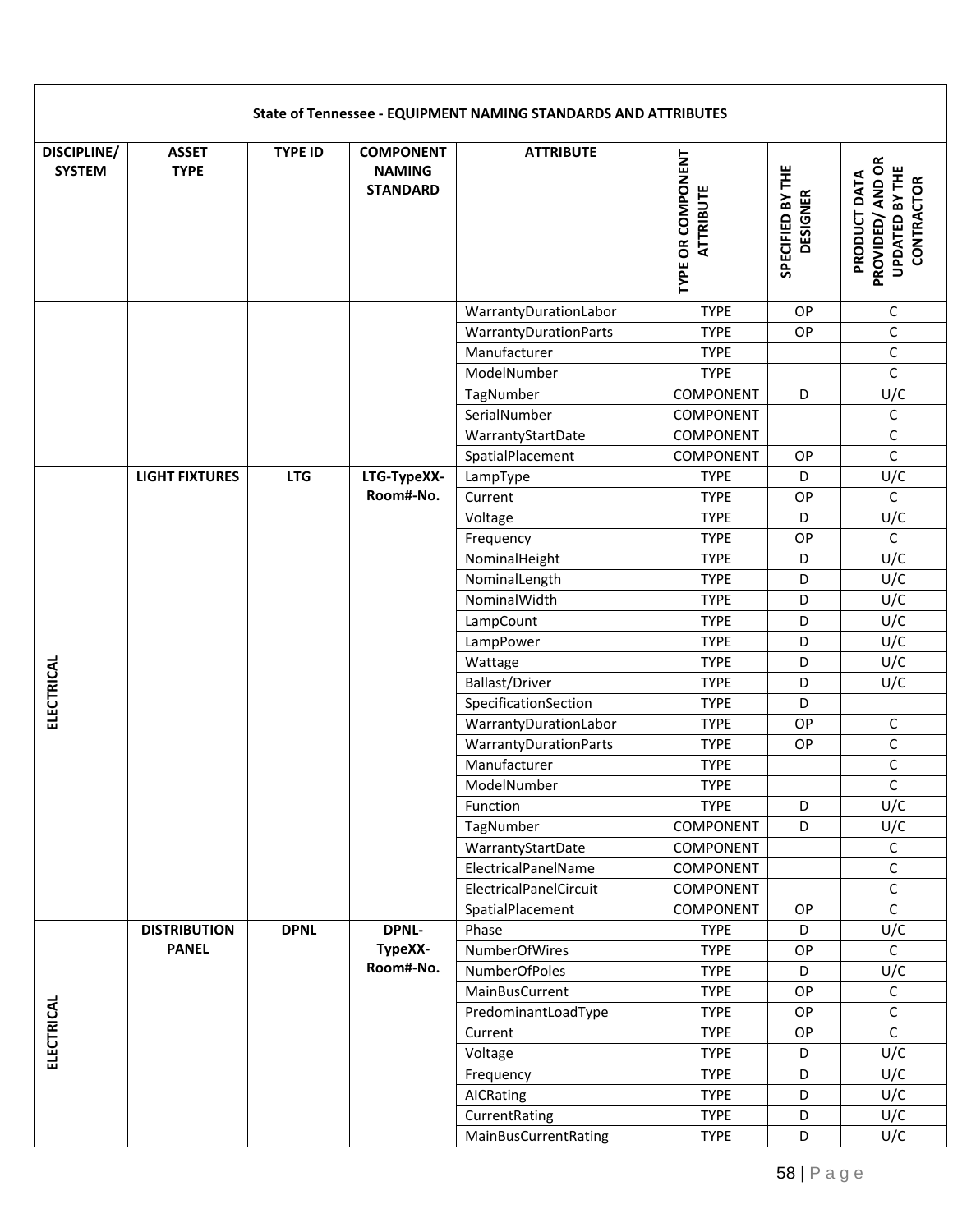|                                     |                             |                |                                                      | State of Tennessee - EQUIPMENT NAMING STANDARDS AND ATTRIBUTES |                                       |                                     |                                                                         |
|-------------------------------------|-----------------------------|----------------|------------------------------------------------------|----------------------------------------------------------------|---------------------------------------|-------------------------------------|-------------------------------------------------------------------------|
| <b>DISCIPLINE/</b><br><b>SYSTEM</b> | <b>ASSET</b><br><b>TYPE</b> | <b>TYPE ID</b> | <b>COMPONENT</b><br><b>NAMING</b><br><b>STANDARD</b> | <b>ATTRIBUTE</b>                                               | TYPE OR COMPONENT<br><b>ATTRIBUTE</b> | SPECIFIED BY THE<br><b>DESIGNER</b> | PROVIDED/ AND OR<br><b>UPDATED BY THE</b><br>PRODUCT DATA<br>CONTRACTOR |
|                                     |                             |                |                                                      | NominalHeight                                                  | <b>TYPE</b>                           | D                                   | U/C                                                                     |
|                                     |                             |                |                                                      | NominalLength                                                  | <b>TYPE</b>                           | D                                   | U/C                                                                     |
|                                     |                             |                |                                                      | NominalWidth                                                   | <b>TYPE</b>                           | D                                   | U/C                                                                     |
|                                     |                             |                |                                                      | MountingType                                                   | <b>TYPE</b>                           | D                                   | U/C                                                                     |
|                                     |                             |                |                                                      | SpecificationSection                                           | <b>TYPE</b>                           | D                                   |                                                                         |
|                                     |                             |                |                                                      | WarrantyDurationLabor                                          | <b>TYPE</b>                           | OP                                  | $\mathsf C$                                                             |
|                                     |                             |                |                                                      | WarrantyDurationParts                                          | <b>TYPE</b>                           | OP                                  | $\mathsf C$                                                             |
|                                     |                             |                |                                                      | Manufacturer                                                   | <b>TYPE</b>                           |                                     | $\mathsf C$                                                             |
|                                     |                             |                |                                                      | ModelNumber                                                    | <b>TYPE</b>                           |                                     | С                                                                       |
|                                     |                             |                |                                                      | ElectricalPanelName                                            | COMPONENT                             |                                     | С                                                                       |
|                                     |                             |                |                                                      | ElectricalPanelCircuit                                         | COMPONENT                             |                                     | $\mathsf{C}$                                                            |
|                                     |                             |                |                                                      | TagNumber                                                      | COMPONENT                             | D                                   | U/C                                                                     |
|                                     |                             |                |                                                      | SerialNumber                                                   | <b>COMPONENT</b>                      |                                     | $\mathsf C$                                                             |
|                                     |                             |                |                                                      | WarrantyStartDate                                              | COMPONENT                             |                                     | $\mathsf C$                                                             |
|                                     |                             |                |                                                      | SpatialPlacement                                               | <b>COMPONENT</b>                      | OP                                  | $\mathsf C$                                                             |
|                                     | <b>SWITCHGEAR</b>           | <b>SWGR</b>    | SWGR-                                                | ShortCircuitInterruptingRating                                 | <b>TYPE</b>                           | OP                                  | $\mathsf C$                                                             |
|                                     |                             |                | TypeXX-<br>Room#-No.                                 | EnclosureRating                                                | <b>TYPE</b>                           | <b>OP</b>                           | $\mathsf C$                                                             |
|                                     |                             |                |                                                      | Current                                                        | <b>TYPE</b>                           | OP                                  | $\mathsf C$                                                             |
|                                     |                             |                |                                                      | Voltage                                                        | <b>TYPE</b>                           | D                                   | U/C                                                                     |
|                                     |                             |                |                                                      | Frequency                                                      | <b>TYPE</b>                           | OP                                  | C                                                                       |
|                                     |                             |                |                                                      | PeakLoad<br>RatedCapacity                                      | <b>TYPE</b><br><b>TYPE</b>            | D<br>D                              | U/C<br>U/C                                                              |
|                                     |                             |                |                                                      | SpecificationSection                                           | <b>TYPE</b>                           | D                                   |                                                                         |
| <b>ICAL</b>                         |                             |                |                                                      | WarrantyDurationLabor                                          | <b>TYPE</b>                           | OP                                  | $\mathsf{C}$                                                            |
| ELECTRI                             |                             |                |                                                      | WarrantyDurationParts                                          | <b>TYPE</b>                           | OP                                  | $\mathsf C$                                                             |
|                                     |                             |                |                                                      | Manufacturer                                                   | <b>TYPE</b>                           |                                     | C                                                                       |
|                                     |                             |                |                                                      | ModelNumber                                                    | <b>TYPE</b>                           |                                     | С                                                                       |
|                                     |                             |                |                                                      | ElectricalPanelName                                            | COMPONENT                             |                                     | $\mathsf C$                                                             |
|                                     |                             |                |                                                      | ElectricalPanelCircuit                                         | COMPONENT                             |                                     | C                                                                       |
|                                     |                             |                |                                                      | TagNumber                                                      | COMPONENT                             | D                                   | U/C                                                                     |
|                                     |                             |                |                                                      | SerialNumber                                                   | COMPONENT                             |                                     | $\mathsf C$                                                             |
|                                     |                             |                |                                                      | WarrantyStartDate                                              | COMPONENT                             |                                     | C                                                                       |
|                                     |                             |                |                                                      | SpatialPlacement                                               | COMPONENT                             | OP                                  | С                                                                       |
|                                     | <b>GENERATOR</b>            | <b>GEN</b>     | GEN-TypeXX-                                          | MaximumPowerOutput                                             | <b>TYPE</b>                           | OP                                  | $\mathsf C$                                                             |
|                                     |                             |                | Room#-No.                                            | FuelType                                                       | <b>TYPE</b>                           | OP                                  | C                                                                       |
|                                     |                             |                |                                                      | Current                                                        | <b>TYPE</b>                           | OP                                  | $\mathsf C$                                                             |
| ELECTRICAL                          |                             |                |                                                      | Voltage                                                        | <b>TYPE</b>                           | <b>OP</b>                           | $\mathsf C$                                                             |
|                                     |                             |                |                                                      | Frequency                                                      | <b>TYPE</b>                           | <b>OP</b>                           | C                                                                       |
|                                     |                             |                |                                                      | SpecificationSection                                           | <b>TYPE</b>                           | D                                   |                                                                         |
|                                     |                             |                |                                                      | WarrantyDurationLabor                                          | <b>TYPE</b>                           | OP                                  | $\mathsf C$                                                             |
|                                     |                             |                |                                                      | WarrantyDurationParts                                          | <b>TYPE</b>                           | OP                                  | $\mathsf{C}$                                                            |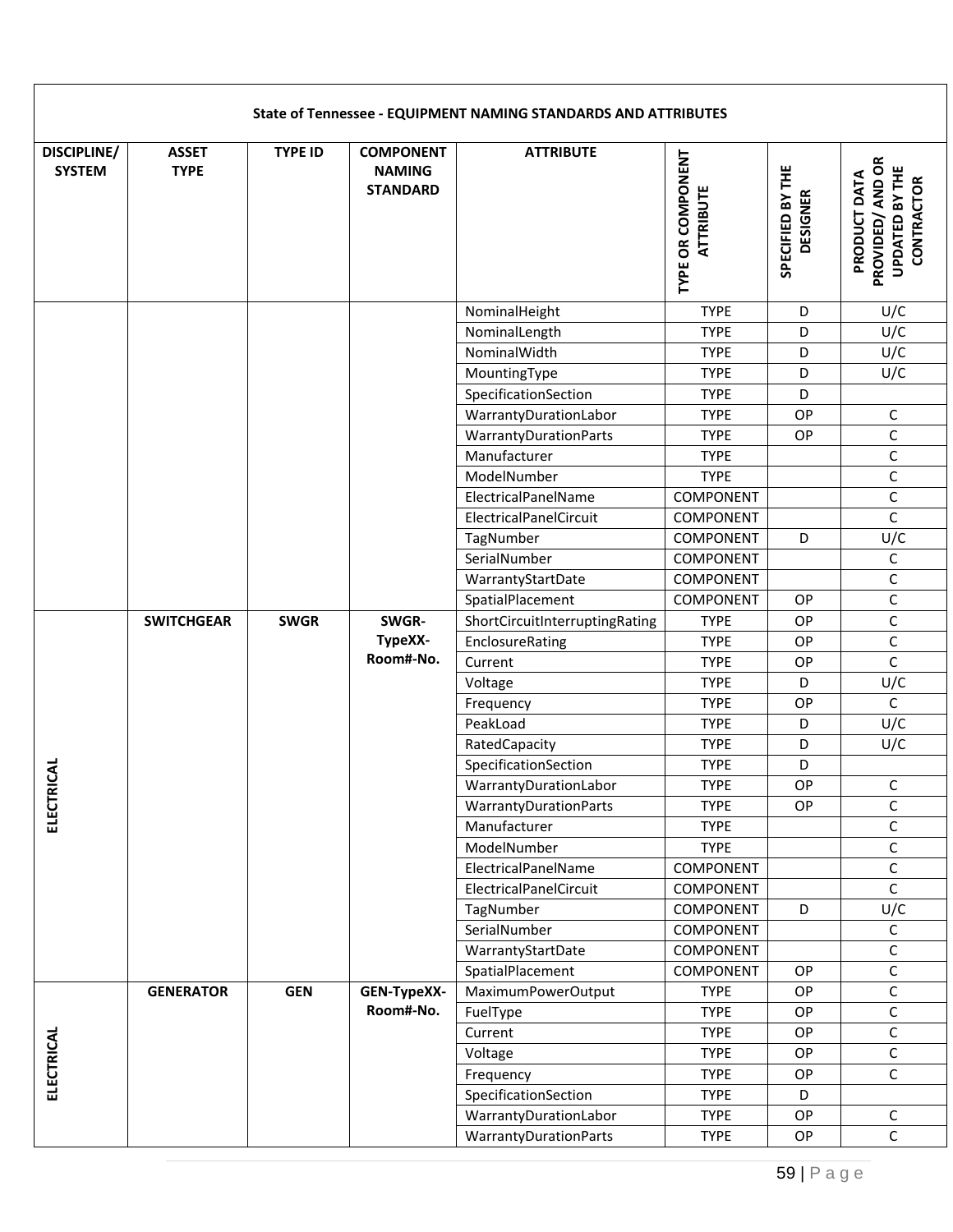| <b>DISCIPLINE/</b><br><b>SYSTEM</b> | <b>ASSET</b><br><b>TYPE</b> | <b>TYPE ID</b> | <b>COMPONENT</b><br><b>NAMING</b><br><b>STANDARD</b> | <b>ATTRIBUTE</b>             | TYPE OR COMPONENT<br><b>ATTRIBUTE</b> | SPECIFIED BY THE<br><b>DESIGNER</b> | PROVIDED/ AND OR<br><b>UPDATED BY THE</b><br>PRODUCT DATA<br><b>CONTRACTOR</b> |
|-------------------------------------|-----------------------------|----------------|------------------------------------------------------|------------------------------|---------------------------------------|-------------------------------------|--------------------------------------------------------------------------------|
|                                     |                             |                |                                                      | Manufacturer                 | <b>TYPE</b>                           |                                     | C                                                                              |
|                                     |                             |                |                                                      | ModelNumber                  | <b>TYPE</b>                           |                                     | $\mathsf C$                                                                    |
|                                     |                             |                |                                                      | ElectricalPanelName          | COMPONENT                             |                                     | $\mathsf C$                                                                    |
|                                     |                             |                |                                                      | ElectricalPanelCircuit       | COMPONENT                             |                                     | $\mathsf C$                                                                    |
|                                     |                             |                |                                                      | TagNumber                    | COMPONENT                             | D                                   | U/C                                                                            |
|                                     |                             |                |                                                      | SerialNumber                 | COMPONENT                             |                                     | C                                                                              |
|                                     |                             |                |                                                      | WarrantyStartDate            | COMPONENT                             |                                     | $\mathsf C$                                                                    |
|                                     |                             |                |                                                      | SpatialPlacement             | <b>COMPONENT</b>                      | OP                                  | $\mathsf C$                                                                    |
|                                     | <b>LIGHTING</b>             | <b>LTGCSYS</b> | LTGCSYS-                                             | Current                      | <b>TYPE</b>                           | D                                   | U/C                                                                            |
|                                     | <b>CONTROL</b>              |                | TypeXX-                                              | Voltage                      | <b>TYPE</b>                           | D                                   | U/C                                                                            |
|                                     | <b>SYSTEM</b>               |                | Room#-No.                                            | Frequency                    | <b>TYPE</b>                           | D                                   | U/C                                                                            |
|                                     |                             |                |                                                      | SpecificationSection         | <b>TYPE</b>                           | D                                   |                                                                                |
|                                     |                             |                |                                                      | WarrantyDurationLabor        | <b>TYPE</b>                           | OP                                  | $\mathsf C$                                                                    |
|                                     |                             |                |                                                      | WarrantyDurationParts        | <b>TYPE</b>                           | OP                                  | $\mathsf C$                                                                    |
| ELECTRICAL                          |                             |                |                                                      | Manufacturer                 | <b>TYPE</b>                           |                                     | $\mathsf C$                                                                    |
|                                     |                             |                |                                                      | ModelNumber                  | <b>TYPE</b>                           |                                     | $\mathsf C$                                                                    |
|                                     |                             |                |                                                      | ElectricalPanelName          | COMPONENT                             | D                                   | U/C                                                                            |
|                                     |                             |                |                                                      | ElectricalPanelCircuit       | COMPONENT                             | D                                   | U/C                                                                            |
|                                     |                             |                |                                                      | TagNumber                    | COMPONENT                             | D                                   | U/C                                                                            |
|                                     |                             |                |                                                      | SerialNumber                 | COMPONENT                             |                                     | $\mathsf C$                                                                    |
|                                     |                             |                |                                                      | WarrantyStartDate            | COMPONENT                             |                                     | $\mathsf C$                                                                    |
|                                     |                             |                |                                                      | SpatialPlacement             | <b>COMPONENT</b>                      | OP                                  | $\mathsf C$                                                                    |
|                                     | <b>UNITERRUPTED</b>         | <b>UPS</b>     | UPS-TypeXX-                                          | Current                      | <b>TYPE</b>                           | D                                   |                                                                                |
|                                     | <b>POWER SUPPLY</b>         |                | Room#-No.                                            | Voltage                      | <b>TYPE</b>                           | D                                   |                                                                                |
|                                     |                             |                |                                                      | Frequency                    | <b>TYPE</b>                           | D                                   |                                                                                |
|                                     |                             |                |                                                      | SpecificationSection         | <b>TYPE</b>                           | D                                   |                                                                                |
|                                     |                             |                |                                                      | WarrantyDurationLabor        | <b>TYPE</b>                           | OP                                  | C                                                                              |
|                                     |                             |                |                                                      | <b>WarrantyDurationParts</b> | <b>TYPE</b>                           | OP                                  | $\mathsf C$                                                                    |
|                                     |                             |                |                                                      | Manufacturer                 | <b>TYPE</b>                           |                                     | C                                                                              |
|                                     |                             |                |                                                      | ModelNumber                  | <b>TYPE</b>                           |                                     | $\mathsf C$                                                                    |
|                                     |                             |                |                                                      | Power                        | <b>TYPE</b>                           | D                                   | U/C                                                                            |
|                                     |                             |                |                                                      | BatteryType                  | <b>TYPE</b>                           | D                                   | U/C                                                                            |
| ELECTRICAL                          |                             |                |                                                      | BatterySize                  | <b>TYPE</b>                           | D                                   | U/C                                                                            |
|                                     |                             |                |                                                      | BatteryEffectiveLife         | <b>TYPE</b>                           | D                                   | U/C                                                                            |
|                                     |                             |                |                                                      | RatedFlow                    | <b>TYPE</b>                           | D                                   | U/C                                                                            |
|                                     |                             |                |                                                      | ElectricalPanelName          | COMPONENT                             |                                     | С                                                                              |
|                                     |                             |                |                                                      | ElectricalPanelCircuit       | COMPONENT                             |                                     | $\mathsf C$                                                                    |
|                                     |                             |                |                                                      | TagNumber                    | COMPONENT                             | D                                   | U/C                                                                            |
|                                     |                             |                |                                                      | SerialNumber                 | COMPONENT                             |                                     | $\mathsf C$                                                                    |
|                                     |                             |                |                                                      | WarrantyStartDate            | COMPONENT                             |                                     | $\mathsf C$                                                                    |
|                                     |                             |                |                                                      | SpatialPlacement             | COMPONENT                             | OP                                  | С                                                                              |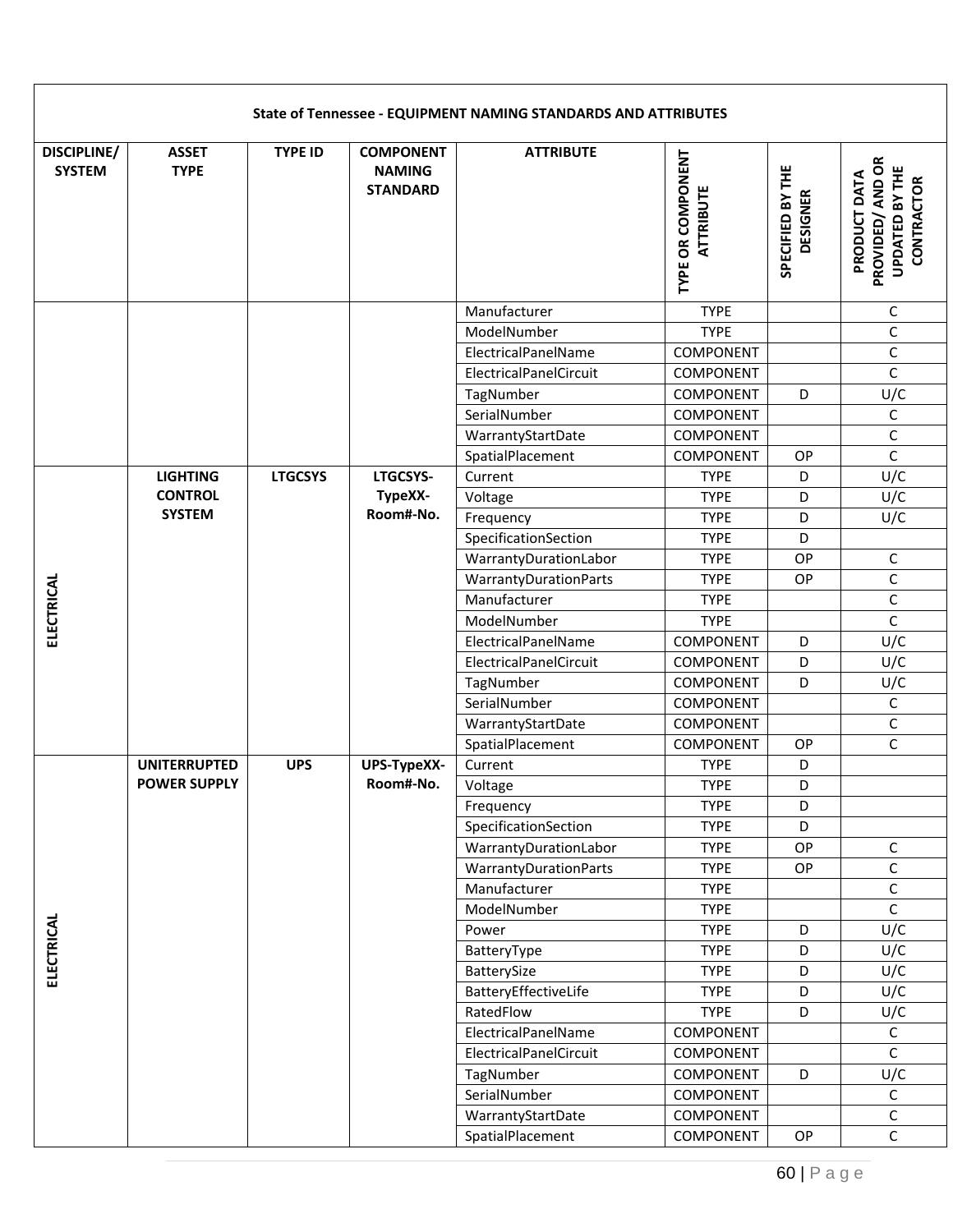| State of Tennessee - EQUIPMENT NAMING STANDARDS AND ATTRIBUTES |                             |                 |                                                      |                             |                                       |                                     |                                                                                |  |  |
|----------------------------------------------------------------|-----------------------------|-----------------|------------------------------------------------------|-----------------------------|---------------------------------------|-------------------------------------|--------------------------------------------------------------------------------|--|--|
| <b>DISCIPLINE/</b><br><b>SYSTEM</b>                            | <b>ASSET</b><br><b>TYPE</b> | <b>TYPE ID</b>  | <b>COMPONENT</b><br><b>NAMING</b><br><b>STANDARD</b> | <b>ATTRIBUTE</b>            | TYPE OR COMPONENT<br><b>ATTRIBUTE</b> | SPECIFIED BY THE<br><b>DESIGNER</b> | PROVIDED/ AND OR<br><b>UPDATED BY THE</b><br>PRODUCT DATA<br><b>CONTRACTOR</b> |  |  |
|                                                                | <b>ELEVATORS</b>            | <b>ELEV</b>     | ELEV-TypeXX-                                         | Current                     | <b>TYPE</b>                           | D                                   | U/C                                                                            |  |  |
|                                                                |                             |                 | Room#-No.                                            | Voltage                     | <b>TYPE</b>                           | D                                   | U/C                                                                            |  |  |
|                                                                |                             |                 |                                                      | Frequency                   | <b>TYPE</b>                           | D                                   | U/C                                                                            |  |  |
|                                                                |                             |                 |                                                      | Capacity                    | <b>TYPE</b>                           | D                                   | U/C                                                                            |  |  |
|                                                                |                             |                 |                                                      | Speed                       | <b>TYPE</b>                           | OP                                  | $\mathsf C$                                                                    |  |  |
|                                                                |                             |                 |                                                      | StartingAmps                | <b>TYPE</b>                           | OP                                  | $\mathsf C$                                                                    |  |  |
|                                                                |                             |                 |                                                      | AcceleratingAmps            | <b>TYPE</b>                           | OP                                  | $\mathsf C$                                                                    |  |  |
| ELEVATOR SYSTEMS                                               |                             |                 |                                                      | SpecificationSection        | <b>TYPE</b>                           | D                                   |                                                                                |  |  |
|                                                                |                             |                 |                                                      | WarrantyDurationLabor       | <b>TYPE</b>                           | OP                                  | $\mathsf{C}$                                                                   |  |  |
|                                                                |                             |                 |                                                      | WarrantyDurationParts       | <b>TYPE</b>                           | <b>OP</b>                           | $\mathsf C$                                                                    |  |  |
|                                                                |                             |                 |                                                      | Manufacturer                | <b>TYPE</b>                           |                                     | $\mathsf C$                                                                    |  |  |
|                                                                |                             |                 |                                                      | ModelNumber                 | <b>TYPE</b>                           |                                     | $\mathsf C$                                                                    |  |  |
|                                                                |                             |                 |                                                      | ElectricalPanelName         | COMPONENT                             |                                     | $\mathsf{C}$                                                                   |  |  |
|                                                                |                             |                 |                                                      | ElectricalPanelCircuit      | <b>COMPONENT</b>                      |                                     | $\mathsf{C}$                                                                   |  |  |
|                                                                |                             |                 |                                                      | TagNumber                   | <b>COMPONENT</b>                      | D                                   | U/C                                                                            |  |  |
|                                                                |                             |                 |                                                      | SerialNumber                | <b>COMPONENT</b>                      |                                     | $\mathsf C$                                                                    |  |  |
|                                                                |                             |                 |                                                      | WarrantyStartDate           | COMPONENT                             |                                     | $\mathsf C$                                                                    |  |  |
|                                                                |                             |                 |                                                      | SpatialPlacement            | <b>COMPONENT</b>                      | OP                                  | $\mathsf{C}$                                                                   |  |  |
|                                                                | <b>CONTROL</b>              | <b>CTRLSNSR</b> | <b>CTRLSNSR-</b>                                     | Mounting                    | <b>TYPE</b>                           | OP                                  | С                                                                              |  |  |
|                                                                | <b>SENSORS</b>              |                 | TypeXX-<br>Room#-No.                                 | Current                     | <b>TYPE</b>                           | OP                                  | С                                                                              |  |  |
|                                                                |                             |                 |                                                      | Voltage                     | <b>TYPE</b>                           | OP                                  | $\mathsf{C}$                                                                   |  |  |
|                                                                |                             |                 |                                                      | Frequency                   | <b>TYPE</b>                           | <b>OP</b>                           | $\mathsf C$                                                                    |  |  |
| N SYSTEMS                                                      |                             |                 |                                                      | SpecificationSection        | <b>TYPE</b>                           | D                                   |                                                                                |  |  |
|                                                                |                             |                 |                                                      | WarrantyDurationLabor       | <b>TYPE</b>                           | OP                                  | $\mathsf C$                                                                    |  |  |
|                                                                |                             |                 |                                                      | WarrantyDurationParts       | <b>TYPE</b>                           | <b>OP</b>                           | C                                                                              |  |  |
|                                                                |                             |                 |                                                      | Manufacturer<br>ModelNumber | <b>TYPE</b><br><b>TYPE</b>            |                                     | С                                                                              |  |  |
|                                                                |                             |                 |                                                      | ElectricalPanelName         | COMPONENT                             |                                     | $\mathsf C$<br>$\mathsf C$                                                     |  |  |
| <b>BUILDING AUTOMATIO</b>                                      |                             |                 |                                                      | ElectricalPanelCircuit      | COMPONENT                             |                                     | C                                                                              |  |  |
|                                                                |                             |                 |                                                      | TagNumber                   | COMPONENT                             | D                                   | U/C                                                                            |  |  |
|                                                                |                             |                 |                                                      | SerialNumber                | COMPONENT                             |                                     | С                                                                              |  |  |
|                                                                |                             |                 |                                                      | WarrantyStartDate           | COMPONENT                             |                                     | С                                                                              |  |  |
|                                                                |                             |                 |                                                      | SpatialPlacement            | COMPONENT                             | OP                                  | $\mathsf C$                                                                    |  |  |
|                                                                | <b>CONTROL</b>              | <b>CTRLCONT</b> | <b>CTRLCONT-</b>                                     | Mounting                    | <b>TYPE</b>                           | OP                                  | С                                                                              |  |  |
|                                                                | <b>CONTROLLERS</b>          |                 | TypeXX-                                              | Current                     | <b>TYPE</b>                           | OP                                  | C                                                                              |  |  |
|                                                                |                             |                 | Room#-No.                                            | Voltage                     | <b>TYPE</b>                           | OP                                  | C                                                                              |  |  |
| SYSTEMS                                                        |                             |                 |                                                      | Frequency                   | <b>TYPE</b>                           | OP                                  | С                                                                              |  |  |
|                                                                |                             |                 |                                                      | SpecificationSection        | <b>TYPE</b>                           | D                                   |                                                                                |  |  |
|                                                                |                             |                 |                                                      | WarrantyDurationLabor       | <b>TYPE</b>                           | OP                                  | С                                                                              |  |  |
| <b>BUILDING AUTOMATION</b>                                     |                             |                 |                                                      | WarrantyDurationParts       | <b>TYPE</b>                           | OP                                  | $\mathsf C$                                                                    |  |  |
|                                                                |                             |                 |                                                      | Manufacturer                | <b>TYPE</b>                           |                                     | C                                                                              |  |  |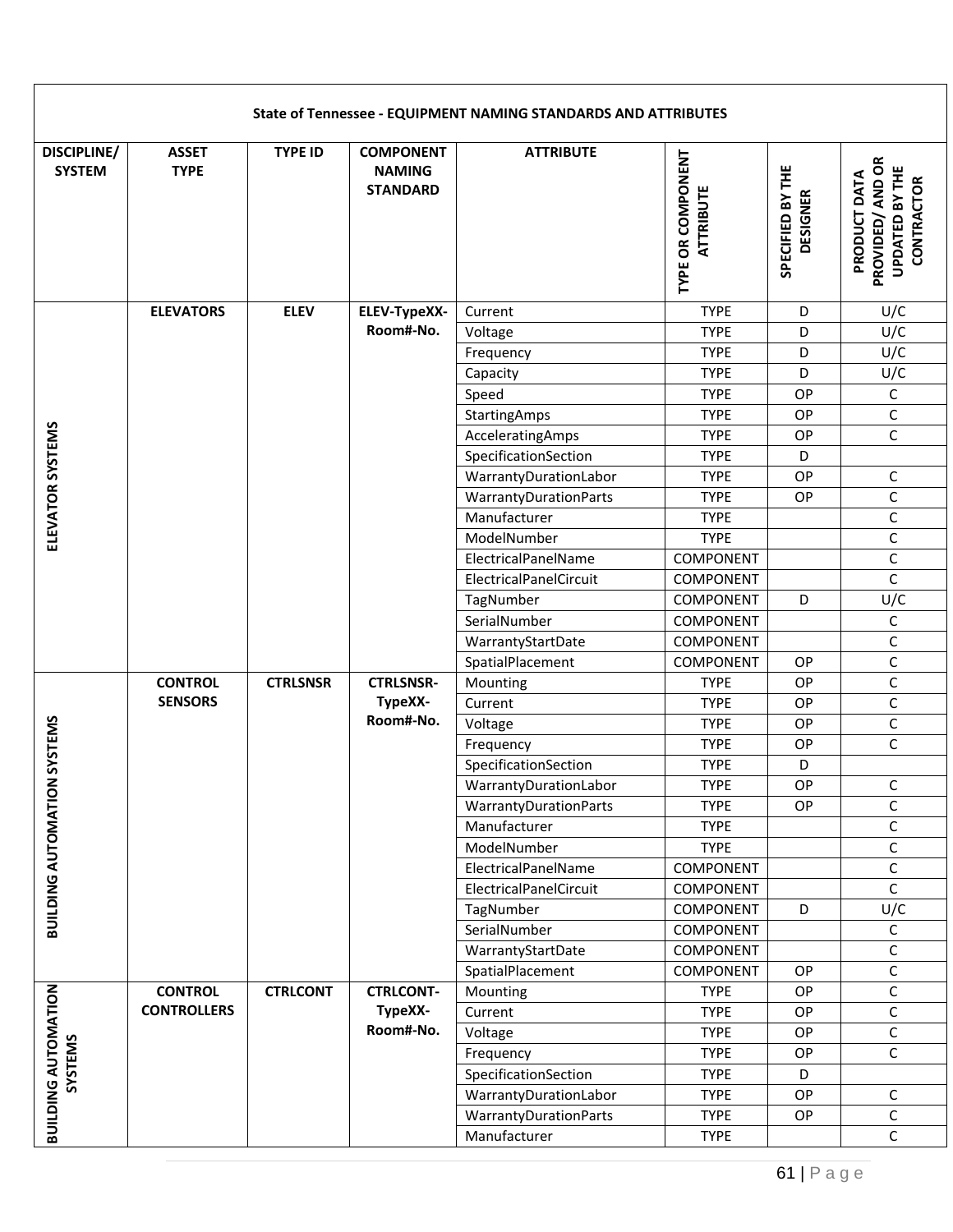|                                                                  |                             |                |                                                      | State of Tennessee - EQUIPMENT NAMING STANDARDS AND ATTRIBUTES |                                       |                                     |                                                                         |
|------------------------------------------------------------------|-----------------------------|----------------|------------------------------------------------------|----------------------------------------------------------------|---------------------------------------|-------------------------------------|-------------------------------------------------------------------------|
| <b>DISCIPLINE/</b><br><b>SYSTEM</b>                              | <b>ASSET</b><br><b>TYPE</b> | <b>TYPE ID</b> | <b>COMPONENT</b><br><b>NAMING</b><br><b>STANDARD</b> | <b>ATTRIBUTE</b>                                               | TYPE OR COMPONENT<br><b>ATTRIBUTE</b> | SPECIFIED BY THE<br><b>DESIGNER</b> | PROVIDED/ AND OR<br><b>UPDATED BY THE</b><br>PRODUCT DATA<br>CONTRACTOR |
|                                                                  |                             |                |                                                      | ModelNumber                                                    | <b>TYPE</b>                           |                                     | $\mathsf C$                                                             |
|                                                                  |                             |                |                                                      | ElectricalPanelName                                            | <b>COMPONENT</b>                      |                                     | $\mathsf{C}$                                                            |
|                                                                  |                             |                |                                                      | ElectricalPanelCircuit                                         | <b>COMPONENT</b>                      |                                     | $\mathsf C$                                                             |
|                                                                  |                             |                |                                                      | TagNumber                                                      | <b>COMPONENT</b>                      | D                                   | U/C                                                                     |
|                                                                  |                             |                |                                                      | SerialNumber                                                   | <b>COMPONENT</b>                      |                                     | $\mathsf C$                                                             |
|                                                                  |                             |                |                                                      | WarrantyStartDate                                              | <b>COMPONENT</b>                      |                                     | $\mathsf C$                                                             |
|                                                                  |                             |                |                                                      | SpatialPlacement                                               | <b>COMPONENT</b>                      | OP                                  | $\mathsf{C}$                                                            |
|                                                                  | <b>BUILDING</b>             | <b>BAS</b>     | <b>BAS-TypeXX-</b>                                   | SpecificationSection                                           | <b>TYPE</b>                           | D                                   |                                                                         |
| <b>BUILDING AUTOMATION</b><br><b>AUTOMATION</b><br><b>SYSTEM</b> |                             | Room#-No.      | WarrantyDurationLabor                                | <b>TYPE</b>                                                    | OP                                    | C                                   |                                                                         |
|                                                                  |                             |                | WarrantyDurationParts                                | <b>TYPE</b>                                                    | OP                                    | $\mathsf{C}$                        |                                                                         |
|                                                                  |                             |                | Manufacturer                                         | <b>TYPE</b>                                                    |                                       | $\mathsf C$                         |                                                                         |
|                                                                  | SYSTEMS                     |                |                                                      | ModelNumber                                                    | <b>TYPE</b>                           |                                     | $\mathsf C$                                                             |
|                                                                  |                             |                |                                                      | SoftwareVersion                                                | <b>TYPE</b>                           |                                     | $\mathsf{C}$                                                            |
|                                                                  |                             |                |                                                      | CommunicationPlatform                                          | <b>TYPE</b>                           | D                                   |                                                                         |
|                                                                  |                             |                |                                                      | SerialNumber                                                   | COMPONENT                             |                                     | С                                                                       |
|                                                                  |                             |                |                                                      | WarrantyStartDate                                              | <b>COMPONENT</b>                      |                                     | $\mathsf C$                                                             |
|                                                                  |                             |                |                                                      | SpatialPlacement                                               | COMPONENT                             | OP                                  | $\mathsf C$                                                             |
|                                                                  | <b>DOORS</b>                | <b>DR</b>      | DR-TypeXX-                                           | DoorWidth                                                      | <b>TYPE</b>                           | D                                   | U/C                                                                     |
|                                                                  |                             |                | Room#-No.                                            | DoorHeight                                                     | <b>TYPE</b>                           | D                                   | U/C                                                                     |
|                                                                  |                             |                |                                                      | DoorThickness                                                  | <b>TYPE</b>                           | D                                   | U/C                                                                     |
|                                                                  |                             |                |                                                      | DoorType                                                       | <b>TYPE</b>                           | D                                   | U/C                                                                     |
|                                                                  |                             |                |                                                      | DoorMaterial                                                   | <b>TYPE</b>                           | D                                   | U/C                                                                     |
|                                                                  |                             |                |                                                      | SpecificationSection                                           | <b>TYPE</b>                           | D                                   |                                                                         |
|                                                                  |                             |                |                                                      | Manufacturer                                                   | <b>TYPE</b>                           |                                     | $\mathsf C$                                                             |
|                                                                  |                             |                |                                                      | FireLabelClass                                                 | <b>TYPE</b>                           | D                                   | U/C                                                                     |
|                                                                  |                             |                |                                                      | FireLabelRating                                                | <b>TYPE</b>                           | D                                   | U/C                                                                     |
| ARCHITECTURAL                                                    |                             |                |                                                      | ModelNumber                                                    | <b>TYPE</b>                           |                                     | С                                                                       |
|                                                                  |                             |                |                                                      | WarrantyDurationLabor                                          | <b>TYPE</b>                           | OP                                  | С<br>$\mathsf C$                                                        |
|                                                                  |                             |                |                                                      | WarrantyDurationParts                                          | <b>TYPE</b>                           | OP                                  |                                                                         |
|                                                                  |                             |                |                                                      | DoorFinish                                                     | COMPONENT                             | D                                   | U/C                                                                     |
|                                                                  |                             |                |                                                      | GlazingType<br>HardwareSet                                     | COMPONENT                             | D                                   | U/C                                                                     |
|                                                                  |                             |                |                                                      | Pressurization                                                 | COMPONENT<br>COMPONENT                | D<br>OP                             | U/C<br>С                                                                |
|                                                                  |                             |                |                                                      |                                                                |                                       | OP                                  | $\mathsf C$                                                             |
|                                                                  |                             |                |                                                      | EgressDoor<br>FrameFinish                                      | COMPONENT<br>COMPONENT                | D                                   | U/C                                                                     |
|                                                                  |                             |                |                                                      | FrameMaterial                                                  | COMPONENT                             | D                                   | U/C                                                                     |
|                                                                  |                             |                |                                                      | FrameType                                                      | COMPONENT                             | D                                   | U/C                                                                     |
|                                                                  |                             |                |                                                      | TagNumber                                                      | COMPONENT                             | D                                   | U/C                                                                     |
|                                                                  |                             |                |                                                      | WarrantyStartDate                                              | COMPONENT                             |                                     | $\mathsf C$                                                             |
|                                                                  |                             |                |                                                      | SpatialPlacement                                               | COMPONENT                             | OP                                  | $\mathsf C$                                                             |
| $\frac{1}{5}$ m                                                  |                             | <b>SWTRP</b>   |                                                      | Power                                                          | <b>TYPE</b>                           | OP                                  | $\mathsf C$                                                             |
|                                                                  |                             |                |                                                      |                                                                |                                       |                                     |                                                                         |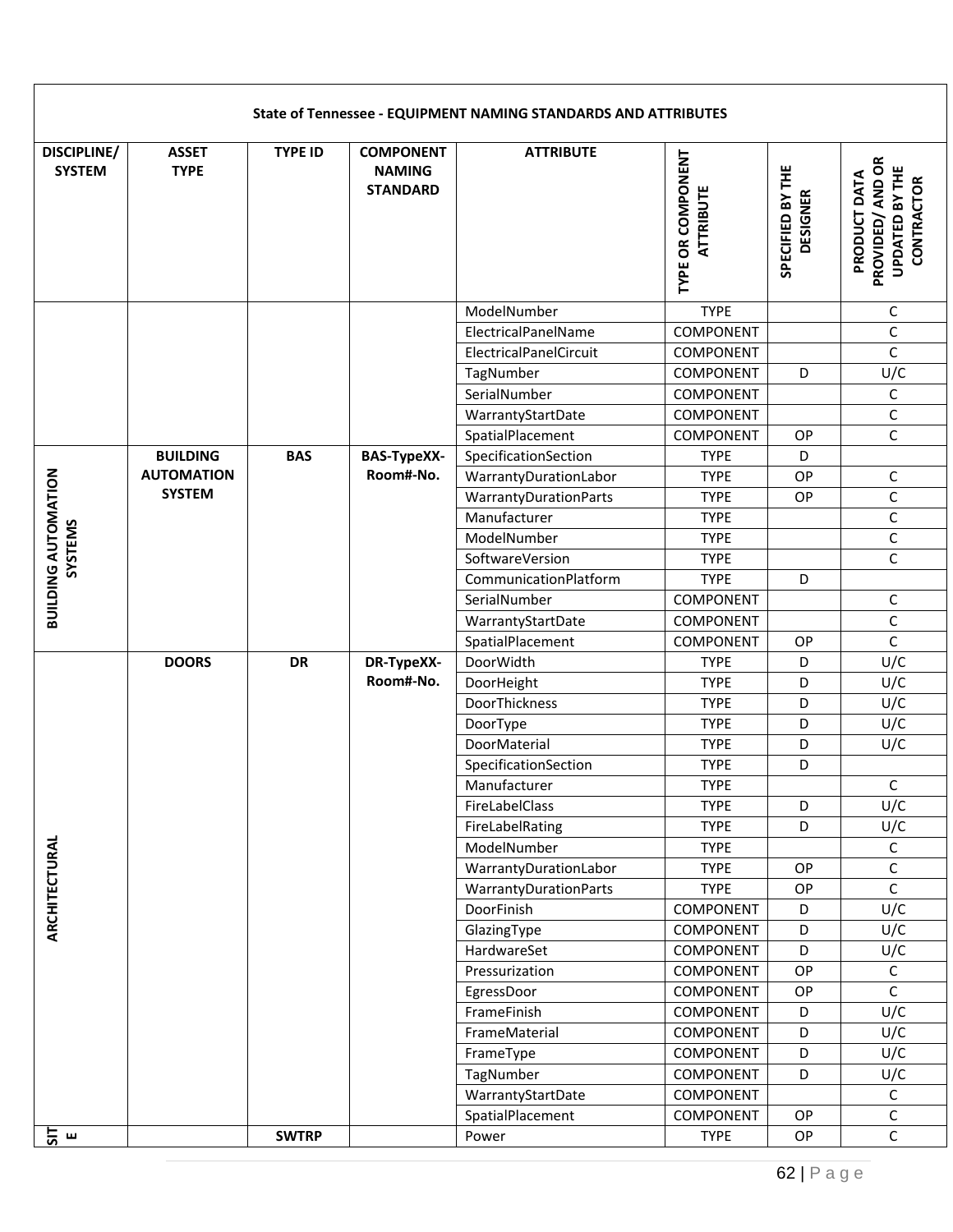|                                     |                             |                   |                                                      | State of Tennessee - EQUIPMENT NAMING STANDARDS AND ATTRIBUTES |                                       |                                     |                                                                         |
|-------------------------------------|-----------------------------|-------------------|------------------------------------------------------|----------------------------------------------------------------|---------------------------------------|-------------------------------------|-------------------------------------------------------------------------|
| <b>DISCIPLINE/</b><br><b>SYSTEM</b> | <b>ASSET</b><br><b>TYPE</b> | <b>TYPE ID</b>    | <b>COMPONENT</b><br><b>NAMING</b><br><b>STANDARD</b> | <b>ATTRIBUTE</b>                                               | TYPE OR COMPONENT<br><b>ATTRIBUTE</b> | SPECIFIED BY THE<br><b>DESIGNER</b> | PROVIDED/ AND OR<br><b>UPDATED BY THE</b><br>PRODUCT DATA<br>CONTRACTOR |
|                                     | <b>SITE WATER</b>           |                   | <b>SWTRP-</b>                                        | FlowRateMin                                                    | <b>TYPE</b>                           | OP                                  | С                                                                       |
|                                     | <b>PUMPS</b>                |                   | TypeXX-                                              | FlowRateMax                                                    | <b>TYPE</b>                           | OP                                  | $\mathsf C$                                                             |
|                                     |                             |                   | Room#-No.                                            | PressureHead                                                   | <b>TYPE</b>                           | <b>OP</b>                           | $\mathsf{C}$                                                            |
|                                     |                             |                   |                                                      | Current                                                        | <b>TYPE</b>                           | <b>OP</b>                           | $\mathsf C$                                                             |
|                                     |                             |                   |                                                      | Voltage                                                        | <b>TYPE</b>                           | OP                                  | $\mathsf C$                                                             |
|                                     |                             |                   |                                                      | Frequency                                                      | <b>TYPE</b>                           | OP                                  | $\mathsf C$                                                             |
|                                     |                             |                   |                                                      | SpecificationSection                                           | <b>TYPE</b>                           | D                                   |                                                                         |
|                                     |                             |                   |                                                      | WarrantyDurationLabor                                          | <b>TYPE</b>                           | OP                                  | С                                                                       |
|                                     |                             |                   |                                                      | WarrantyDurationParts                                          | <b>TYPE</b>                           | <b>OP</b>                           | С                                                                       |
|                                     |                             |                   |                                                      | Manufacturer                                                   | <b>TYPE</b>                           |                                     | С                                                                       |
|                                     |                             |                   |                                                      | ModelNumber                                                    | <b>TYPE</b>                           |                                     | $\mathsf C$                                                             |
|                                     |                             |                   |                                                      | TagNumber                                                      | COMPONENT                             | D                                   | U/C                                                                     |
|                                     |                             |                   |                                                      | SerialNumber                                                   | COMPONENT                             |                                     | $\mathsf C$                                                             |
|                                     |                             |                   |                                                      | WarrantyStartDate                                              | <b>COMPONENT</b>                      |                                     | $\mathsf C$                                                             |
|                                     |                             |                   |                                                      | ElectricalPanelName                                            | COMPONENT                             |                                     | $\mathsf C$                                                             |
|                                     |                             |                   |                                                      | ElectricalPanelCircuit                                         | <b>COMPONENT</b>                      |                                     | $\mathsf C$                                                             |
|                                     |                             |                   |                                                      | SpatialPlacement                                               | COMPONENT                             | OP                                  | $\mathsf C$                                                             |
|                                     | <b>SITE VALVES</b>          | <b>SV</b>         | SV-TypeXX-                                           | SpecificationSection                                           | <b>TYPE</b>                           |                                     | $\mathsf C$                                                             |
|                                     |                             |                   | Room#-No.                                            | WarrantyDurationLabor                                          | <b>TYPE</b>                           | OP                                  | $\mathsf C$                                                             |
|                                     |                             |                   |                                                      | WarrantyDurationParts                                          | <b>TYPE</b>                           | <b>OP</b>                           | С                                                                       |
|                                     |                             |                   |                                                      | Manufacturer                                                   | <b>TYPE</b>                           |                                     | $\mathsf C$                                                             |
| SITE                                |                             |                   |                                                      | ModelNumber                                                    | <b>TYPE</b>                           |                                     | С                                                                       |
|                                     |                             |                   |                                                      | OperatingPosition-Normal                                       | <b>COMPONENT</b>                      |                                     | $\mathsf{C}$                                                            |
|                                     |                             |                   |                                                      | OperatingPosition-Emergency                                    | COMPONENT                             |                                     | C                                                                       |
|                                     |                             |                   |                                                      | SerialNumber                                                   | COMPONENT                             |                                     | $\mathsf C$                                                             |
|                                     |                             |                   |                                                      | WarrantyStartDate                                              | COMPONENT                             |                                     | C                                                                       |
|                                     |                             |                   |                                                      | SpatialPlacement                                               | COMPONENT                             |                                     | $\mathsf C$                                                             |
|                                     | <b>SITE WATER</b>           | <b>SWTRTNK</b>    | <b>SWTRTNK-</b>                                      | AccessType                                                     | <b>TYPE</b>                           | OP                                  | $\mathsf C$                                                             |
|                                     | <b>TANKS</b>                |                   | TypeXX-                                              | StorageType                                                    | <b>TYPE</b>                           | OP                                  | C                                                                       |
|                                     |                             |                   | Room#-No.                                            | Capacity                                                       | <b>TYPE</b>                           | OP                                  | C                                                                       |
|                                     |                             |                   |                                                      | SpecificationSection                                           | <b>TYPE</b>                           | D                                   |                                                                         |
|                                     |                             |                   |                                                      | WarrantyDurationLabor                                          | <b>TYPE</b>                           | OP                                  | $\mathsf C$                                                             |
| SITE                                |                             |                   |                                                      | WarrantyDurationParts                                          | <b>TYPE</b>                           | OP                                  | С                                                                       |
|                                     |                             |                   |                                                      | Manufacturer                                                   | <b>TYPE</b>                           |                                     | С                                                                       |
|                                     |                             |                   |                                                      | ModelNumber                                                    | <b>TYPE</b>                           |                                     | C                                                                       |
|                                     |                             |                   |                                                      | TagNumber                                                      | COMPONENT                             | D                                   | U/C                                                                     |
|                                     |                             |                   |                                                      | SerialNumber                                                   | COMPONENT                             |                                     | С                                                                       |
|                                     |                             |                   |                                                      | WarrantyStartDate                                              | COMPONENT                             |                                     | C                                                                       |
|                                     |                             |                   |                                                      | SpatialPlacement                                               | COMPONENT                             | OP                                  | C                                                                       |
| SITE                                |                             | <b>SFSUPPRHYD</b> |                                                      | FlowRate                                                       | <b>TYPE</b>                           | OP                                  | C                                                                       |
|                                     |                             |                   |                                                      | PressureRating                                                 | <b>TYPE</b>                           | OP                                  | $\mathsf C$                                                             |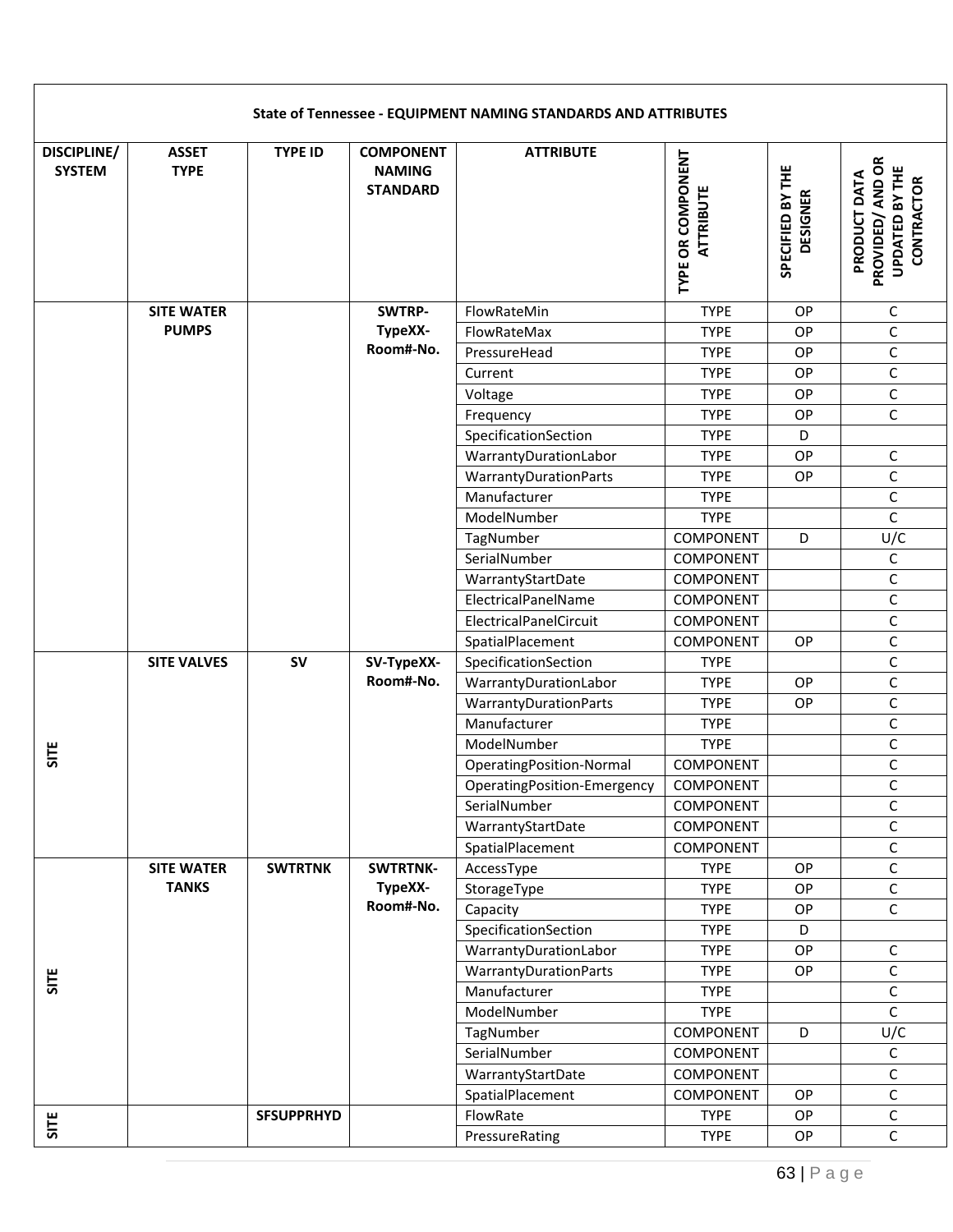|                              | State of Tennessee - EQUIPMENT NAMING STANDARDS AND ATTRIBUTES |                  |                                                      |                              |                                       |                                     |                                                                                |  |  |  |
|------------------------------|----------------------------------------------------------------|------------------|------------------------------------------------------|------------------------------|---------------------------------------|-------------------------------------|--------------------------------------------------------------------------------|--|--|--|
| DISCIPLINE/<br><b>SYSTEM</b> | <b>ASSET</b><br><b>TYPE</b>                                    | <b>TYPE ID</b>   | <b>COMPONENT</b><br><b>NAMING</b><br><b>STANDARD</b> | <b>ATTRIBUTE</b>             | TYPE OR COMPONENT<br><b>ATTRIBUTE</b> | SPECIFIED BY THE<br><b>DESIGNER</b> | PROVIDED/ AND OR<br><b>UPDATED BY THE</b><br>PRODUCT DATA<br><b>CONTRACTOR</b> |  |  |  |
|                              | <b>SITE FIRE</b>                                               |                  | SFSUPPRHYD-                                          | BodyColor                    | <b>TYPE</b>                           | OP                                  | $\mathsf C$                                                                    |  |  |  |
|                              | <b>SUPPRESSION</b>                                             |                  | TypeXX-                                              | CapColor                     | <b>TYPE</b>                           | OP                                  | $\mathsf{C}$                                                                   |  |  |  |
|                              | <b>HYDRANTS</b>                                                |                  | Room#-No.                                            | SpecificationSection         | <b>TYPE</b>                           | D                                   |                                                                                |  |  |  |
|                              |                                                                |                  |                                                      | WarrantyDurationLabor        | <b>TYPE</b>                           | OP                                  | $\mathsf C$                                                                    |  |  |  |
|                              |                                                                |                  |                                                      | WarrantyDurationParts        | <b>TYPE</b>                           | OP                                  | $\mathsf C$                                                                    |  |  |  |
|                              |                                                                |                  |                                                      | Manufacturer                 | <b>TYPE</b>                           |                                     | $\mathsf C$                                                                    |  |  |  |
|                              |                                                                |                  |                                                      | ModelNumber                  | <b>TYPE</b>                           |                                     | $\mathsf C$                                                                    |  |  |  |
|                              |                                                                |                  |                                                      | TagNumber                    | COMPONENT                             | D                                   | U/C                                                                            |  |  |  |
|                              |                                                                |                  |                                                      | SerialNumber                 | COMPONENT                             |                                     | C                                                                              |  |  |  |
|                              |                                                                |                  |                                                      | WarrantyStartDate            | COMPONENT                             |                                     | $\mathsf C$                                                                    |  |  |  |
|                              |                                                                |                  |                                                      | SpatialPlacement             | COMPONENT                             | OP                                  | $\mathsf C$                                                                    |  |  |  |
|                              | <b>SITE FIRE</b>                                               | <b>SFSUPPRV</b>  | <b>SFSUPPRV-</b>                                     | SpecificationSection         | <b>TYPE</b>                           |                                     | $\mathsf C$                                                                    |  |  |  |
|                              | <b>SUPPRESSION</b>                                             |                  | TypeXX-                                              | WarrantyDurationLabor        | <b>TYPE</b>                           | <b>OP</b>                           | C                                                                              |  |  |  |
|                              | <b>VALVES</b>                                                  |                  | Room#-No.                                            | WarrantyDurationParts        | <b>TYPE</b>                           | OP                                  | $\mathsf C$                                                                    |  |  |  |
|                              |                                                                |                  |                                                      | Manufacturer                 | <b>TYPE</b>                           |                                     | $\mathsf C$                                                                    |  |  |  |
| SITE                         |                                                                |                  |                                                      | ModelNumber                  | <b>TYPE</b>                           |                                     | $\mathsf C$                                                                    |  |  |  |
|                              |                                                                |                  |                                                      | OperatingPosition-Normal     | COMPONENT                             |                                     | $\mathsf C$                                                                    |  |  |  |
|                              |                                                                |                  |                                                      | OperatingPosition-Emergency  | COMPONENT                             |                                     | C                                                                              |  |  |  |
|                              |                                                                |                  |                                                      | WarrantyStartDate            | COMPONENT                             |                                     | C                                                                              |  |  |  |
|                              |                                                                |                  |                                                      | SpatialPlacement             | <b>COMPONENT</b>                      | OP                                  | $\mathsf C$                                                                    |  |  |  |
|                              | <b>SITE FIRE</b><br><b>SUPPRESSION</b>                         | <b>SFSUPPRP</b>  | <b>SFSUPPRP-</b><br>TypeXX-                          | Power                        | <b>TYPE</b><br><b>TYPE</b>            | <b>OP</b>                           | $\mathsf C$                                                                    |  |  |  |
|                              | <b>PUMPS</b>                                                   |                  | Room#-No.                                            | FlowRateMin<br>FlowRateMax   | <b>TYPE</b>                           | OP<br>OP                            | $\mathsf C$<br>$\mathsf C$                                                     |  |  |  |
|                              |                                                                |                  |                                                      | PressureHead                 | <b>TYPE</b>                           | OP                                  | C                                                                              |  |  |  |
|                              |                                                                |                  |                                                      | Current                      | <b>TYPE</b>                           | OP                                  | $\mathsf C$                                                                    |  |  |  |
|                              |                                                                |                  |                                                      | Voltage                      | <b>TYPE</b>                           | OP                                  | $\mathsf C$                                                                    |  |  |  |
|                              |                                                                |                  |                                                      | Frequency                    | <b>TYPE</b>                           | OP                                  | C                                                                              |  |  |  |
|                              |                                                                |                  |                                                      | SpecificationSection         | <b>TYPE</b>                           | D                                   |                                                                                |  |  |  |
|                              |                                                                |                  |                                                      | WarrantyDurationLabor        | <b>TYPE</b>                           | OP                                  | C                                                                              |  |  |  |
| SITE                         |                                                                |                  |                                                      | <b>WarrantyDurationParts</b> | <b>TYPE</b>                           | OP                                  | $\mathsf C$                                                                    |  |  |  |
|                              |                                                                |                  |                                                      | Manufacturer                 | <b>TYPE</b>                           |                                     | $\mathsf C$                                                                    |  |  |  |
|                              |                                                                |                  |                                                      | ModelNumber                  | <b>TYPE</b>                           |                                     | $\mathsf C$                                                                    |  |  |  |
|                              |                                                                |                  |                                                      | TagNumber                    | COMPONENT                             | D                                   | U/C                                                                            |  |  |  |
|                              |                                                                |                  |                                                      | SerialNumber                 | COMPONENT                             |                                     | C                                                                              |  |  |  |
|                              |                                                                |                  |                                                      | WarrantyStartDate            | COMPONENT                             |                                     | $\mathsf C$                                                                    |  |  |  |
|                              |                                                                |                  |                                                      | ElectricalPanelName          | COMPONENT                             |                                     | $\mathsf C$                                                                    |  |  |  |
|                              |                                                                |                  |                                                      | ElectricalPanelCircuit       | COMPONENT                             |                                     | $\mathsf C$                                                                    |  |  |  |
|                              |                                                                |                  |                                                      | SpatialPlacement             | COMPONENT                             | OP                                  | $\mathsf C$                                                                    |  |  |  |
|                              | <b>WATER SUPPLY</b>                                            | <b>WTRSPLYWP</b> | <b>WTRSPLYWP-</b>                                    | Power                        | <b>TYPE</b>                           | OP                                  | $\mathsf C$                                                                    |  |  |  |
| SITE                         | <b>WELL PUMPS</b>                                              |                  | TypeXX-                                              | FlowRateMin                  | <b>TYPE</b>                           | OP                                  | $\mathsf C$                                                                    |  |  |  |
|                              |                                                                |                  | Room#-No.                                            | FlowRateMax                  | <b>TYPE</b>                           | OP                                  | C                                                                              |  |  |  |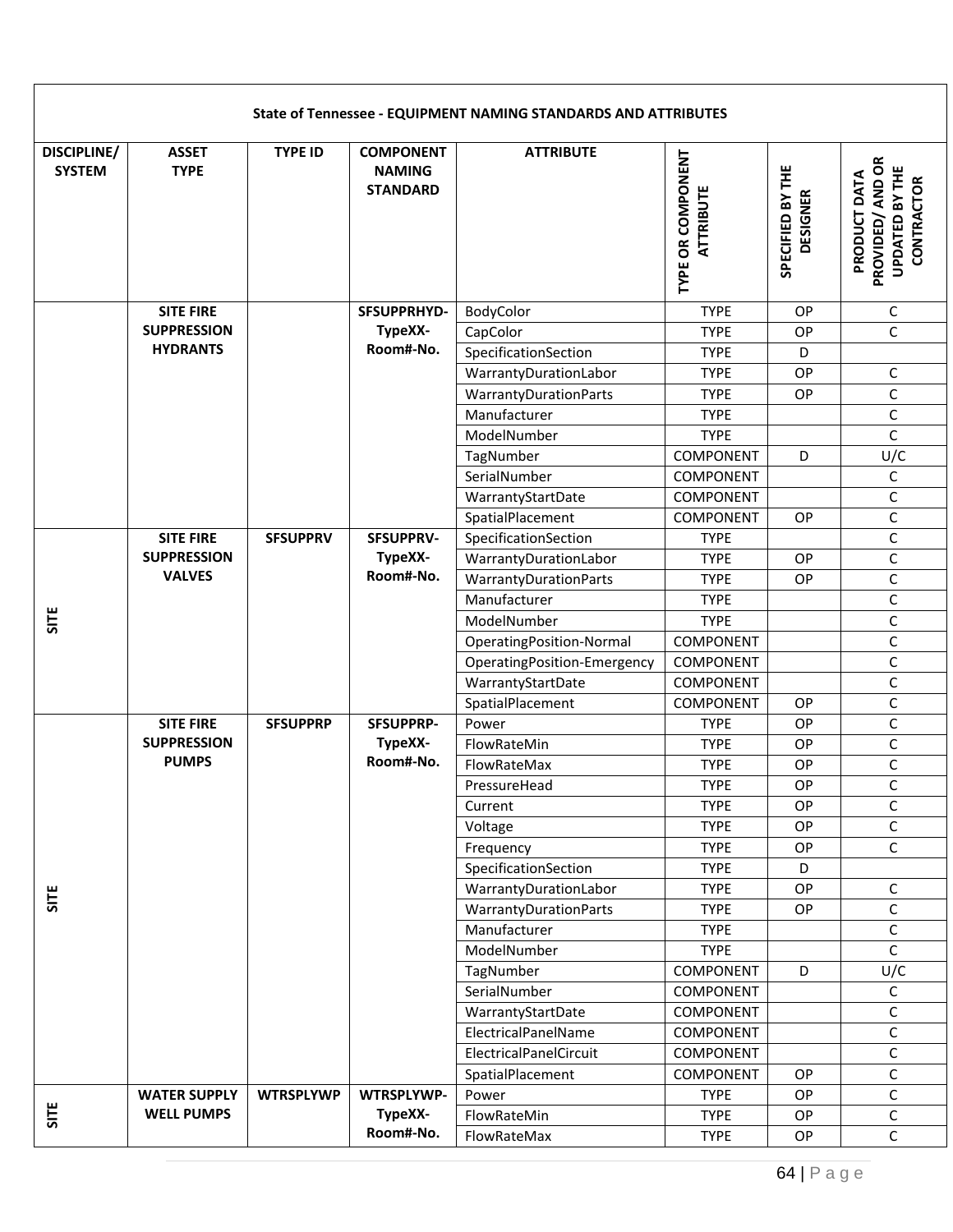|                                     |                             |                |                                                      | State of Tennessee - EQUIPMENT NAMING STANDARDS AND ATTRIBUTES |                                       |                                     |                                                                                |
|-------------------------------------|-----------------------------|----------------|------------------------------------------------------|----------------------------------------------------------------|---------------------------------------|-------------------------------------|--------------------------------------------------------------------------------|
| <b>DISCIPLINE/</b><br><b>SYSTEM</b> | <b>ASSET</b><br><b>TYPE</b> | <b>TYPE ID</b> | <b>COMPONENT</b><br><b>NAMING</b><br><b>STANDARD</b> | <b>ATTRIBUTE</b>                                               | TYPE OR COMPONENT<br><b>ATTRIBUTE</b> | SPECIFIED BY THE<br><b>DESIGNER</b> | PROVIDED/ AND OR<br><b>UPDATED BY THE</b><br>PRODUCT DATA<br><b>CONTRACTOR</b> |
|                                     |                             |                |                                                      | PressureHead                                                   | <b>TYPE</b>                           | OP                                  | C                                                                              |
|                                     |                             |                |                                                      | Current                                                        | <b>TYPE</b>                           | <b>OP</b>                           | $\mathsf{C}$                                                                   |
|                                     |                             |                |                                                      | Voltage                                                        | <b>TYPE</b>                           | <b>OP</b>                           | $\mathsf C$                                                                    |
|                                     |                             |                |                                                      | Frequency                                                      | <b>TYPE</b>                           | <b>OP</b>                           | C                                                                              |
|                                     |                             |                |                                                      | SpecificationSection                                           | <b>TYPE</b>                           | D                                   |                                                                                |
|                                     |                             |                |                                                      | WarrantyDurationLabor                                          | <b>TYPE</b>                           | OP                                  | $\mathsf C$                                                                    |
|                                     |                             |                |                                                      | WarrantyDurationParts                                          | <b>TYPE</b>                           | <b>OP</b>                           | $\mathsf C$                                                                    |
|                                     |                             |                |                                                      | Manufacturer                                                   | <b>TYPE</b>                           |                                     | $\mathsf C$                                                                    |
|                                     |                             |                |                                                      | ModelNumber                                                    | <b>TYPE</b>                           |                                     | $\mathsf{C}$                                                                   |
|                                     |                             |                |                                                      | TagNumber                                                      | COMPONENT                             | D                                   | U/C                                                                            |
|                                     |                             |                |                                                      | SerialNumber                                                   | <b>COMPONENT</b>                      |                                     | $\mathsf C$                                                                    |
|                                     |                             |                |                                                      | WarrantyStartDate                                              | COMPONENT                             |                                     | $\mathsf C$                                                                    |
|                                     |                             |                |                                                      | ElectricalPanelName                                            | COMPONENT                             |                                     | $\mathsf C$                                                                    |
|                                     |                             |                |                                                      | ElectricalPanelCircuit                                         | COMPONENT                             |                                     | $\mathsf C$                                                                    |
|                                     |                             |                |                                                      | SpatialPlacement                                               | <b>COMPONENT</b>                      | OP                                  | $\mathsf C$                                                                    |
|                                     | <b>SEWER</b>                | <b>SWRMH</b>   | SWRMH-                                               | NorthCoordinate(Y)                                             | <b>TYPE</b>                           | OP                                  | $\mathsf C$                                                                    |
|                                     | <b>MANHOLES</b>             |                | TypeXX-                                              | EastCoordinate(X)                                              | <b>TYPE</b>                           | <b>OP</b>                           | С                                                                              |
|                                     |                             |                | Room#-No.                                            | Top                                                            | <b>TYPE</b>                           | OP                                  | $\mathsf C$                                                                    |
|                                     |                             |                |                                                      | SpecificationSection                                           | <b>TYPE</b>                           | D                                   |                                                                                |
|                                     |                             |                |                                                      | WarrantyDurationLabor                                          | <b>TYPE</b>                           | OP                                  | С                                                                              |
| SITE                                |                             |                |                                                      | WarrantyDurationParts                                          | <b>TYPE</b>                           | <b>OP</b>                           | $\mathsf C$                                                                    |
|                                     |                             |                |                                                      | Manufacturer                                                   | <b>TYPE</b>                           |                                     | $\mathsf C$                                                                    |
|                                     |                             |                |                                                      | ModelNumber                                                    | <b>TYPE</b>                           |                                     | $\mathsf C$                                                                    |
|                                     |                             |                |                                                      | TagNumber                                                      | COMPONENT                             | D                                   | U/C                                                                            |
|                                     |                             |                |                                                      | WarrantyStartDate                                              | COMPONENT                             |                                     | $\mathsf C$                                                                    |
|                                     |                             |                |                                                      | Inv.In                                                         | COMPONENT                             | <b>OP</b>                           | $\mathsf C$                                                                    |
|                                     |                             |                |                                                      | Inv.Out                                                        | COMPONENT                             | OP                                  | $\mathsf C$                                                                    |
|                                     | <b>SEWER PUMPS</b>          | <b>SWRP</b>    | SWRP-<br>TypeXX-                                     | RatedFlow<br>ChurnPressure                                     | <b>TYPE</b><br><b>TYPE</b>            | OP                                  | С<br>$\mathsf C$                                                               |
|                                     |                             |                | Room#-No.                                            | SpecificationSection                                           | <b>TYPE</b>                           | OP<br>D                             |                                                                                |
|                                     |                             |                |                                                      | WarrantyDurationLabor                                          | <b>TYPE</b>                           | OP                                  | $\mathsf C$                                                                    |
|                                     |                             |                |                                                      | <b>WarrantyDurationParts</b>                                   | <b>TYPE</b>                           | OP                                  | С                                                                              |
|                                     |                             |                |                                                      | Manufacturer                                                   | <b>TYPE</b>                           |                                     | C                                                                              |
|                                     |                             |                |                                                      | ModelNumber                                                    | <b>TYPE</b>                           |                                     | С                                                                              |
| SITE                                |                             |                |                                                      | ControllerType                                                 | <b>TYPE</b>                           | OP                                  | C                                                                              |
|                                     |                             |                |                                                      | Current                                                        | <b>TYPE</b>                           | OP                                  | $\mathsf C$                                                                    |
|                                     |                             |                |                                                      | Voltage                                                        | <b>TYPE</b>                           | OP                                  | $\mathsf C$                                                                    |
|                                     |                             |                |                                                      | Frequency                                                      | <b>TYPE</b>                           | OP                                  | $\mathsf C$                                                                    |
|                                     |                             |                |                                                      | TagNumber                                                      | COMPONENT                             | D                                   | U/C                                                                            |
|                                     |                             |                |                                                      | SerialNumber                                                   | COMPONENT                             |                                     | $\mathsf C$                                                                    |
|                                     |                             |                |                                                      | WarrantyStartDate                                              | COMPONENT                             |                                     | $\mathsf C$                                                                    |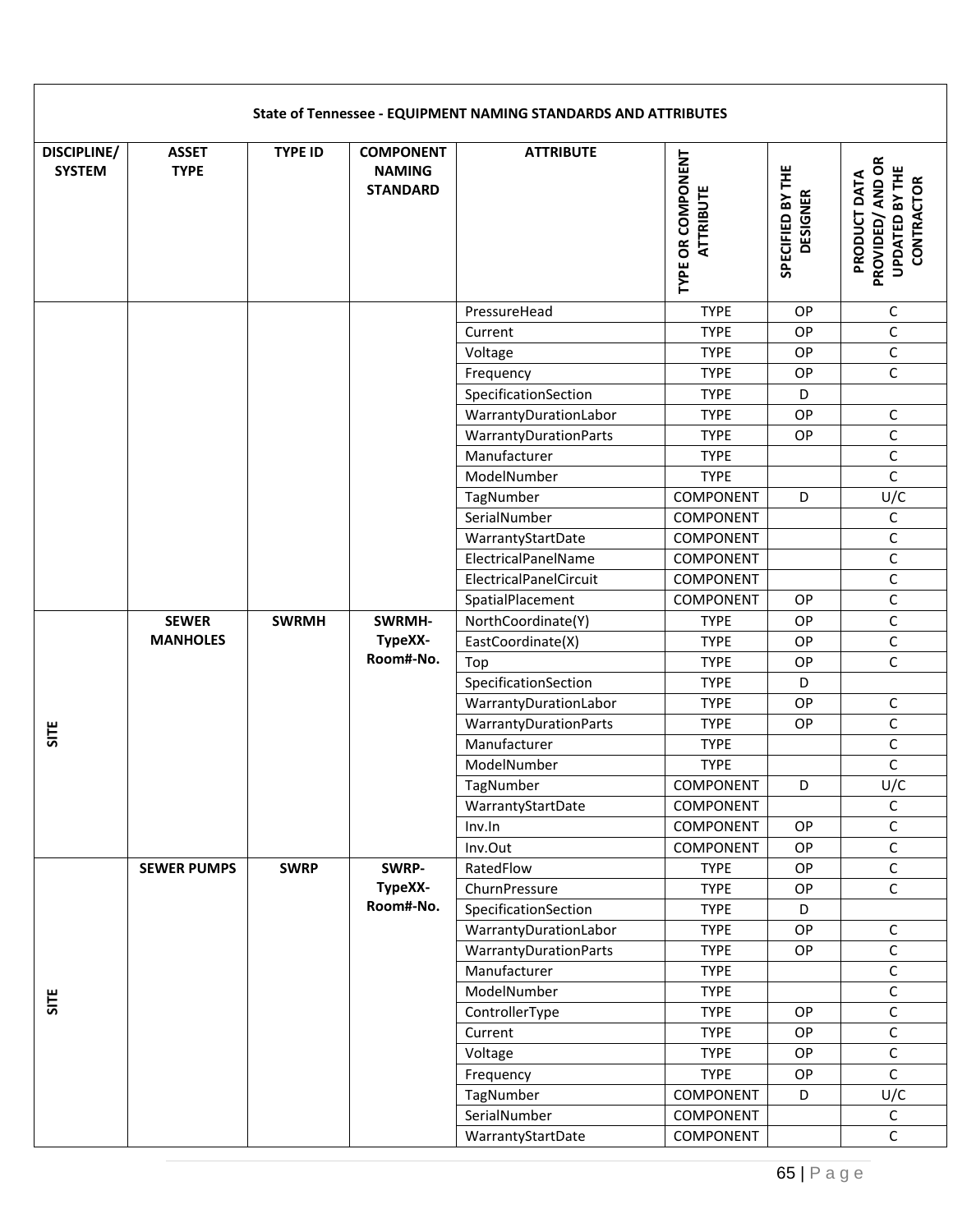|                              |                             |                |                                                      | State of Tennessee - EQUIPMENT NAMING STANDARDS AND ATTRIBUTES |                                       |                                     |                                                                                |
|------------------------------|-----------------------------|----------------|------------------------------------------------------|----------------------------------------------------------------|---------------------------------------|-------------------------------------|--------------------------------------------------------------------------------|
| DISCIPLINE/<br><b>SYSTEM</b> | <b>ASSET</b><br><b>TYPE</b> | <b>TYPE ID</b> | <b>COMPONENT</b><br><b>NAMING</b><br><b>STANDARD</b> | <b>ATTRIBUTE</b>                                               | TYPE OR COMPONENT<br><b>ATTRIBUTE</b> | SPECIFIED BY THE<br><b>DESIGNER</b> | PROVIDED/ AND OR<br><b>UPDATED BY THE</b><br>PRODUCT DATA<br><b>CONTRACTOR</b> |
|                              |                             |                |                                                      | SpatialPlacement                                               | <b>COMPONENT</b>                      | OP                                  | $\mathsf C$                                                                    |
|                              | <b>SEWER TANKS</b>          | <b>SWRTNK</b>  | <b>SWRTNK-</b>                                       | AccessType                                                     | <b>TYPE</b>                           | OP                                  | $\mathsf C$                                                                    |
|                              |                             |                | TypeXX-                                              | StorageType                                                    | <b>TYPE</b>                           | OP                                  | $\mathsf C$                                                                    |
|                              |                             |                | Room#-No.                                            | SpecificationSection                                           | <b>TYPE</b>                           | D                                   |                                                                                |
|                              |                             |                |                                                      | WarrantyDurationLabor                                          | <b>TYPE</b>                           | OP                                  | C                                                                              |
|                              |                             |                |                                                      | WarrantyDurationParts                                          | <b>TYPE</b>                           | <b>OP</b>                           | $\mathsf C$                                                                    |
| SITE                         |                             |                |                                                      | Manufacturer                                                   | <b>TYPE</b>                           |                                     | $\mathsf C$                                                                    |
|                              |                             |                |                                                      | ModelNumber                                                    | <b>TYPE</b>                           |                                     | $\mathsf C$                                                                    |
|                              |                             |                |                                                      | Capacity                                                       | <b>TYPE</b>                           | <b>OP</b>                           | $\mathsf C$                                                                    |
|                              |                             |                |                                                      | TagNumber                                                      | <b>COMPONENT</b>                      | D                                   | U/C                                                                            |
|                              |                             |                |                                                      | SerialNumber                                                   | <b>COMPONENT</b>                      |                                     | C                                                                              |
|                              |                             |                |                                                      | WarrantyStartDate                                              | <b>COMPONENT</b>                      |                                     | $\mathsf C$                                                                    |
|                              |                             |                |                                                      | SpatialPlacement                                               | <b>COMPONENT</b>                      | OP                                  | $\mathsf C$                                                                    |
|                              | <b>FUEL</b>                 | <b>FDP</b>     | FDP-TypeXX-                                          | Service                                                        | <b>TYPE</b>                           | OP                                  | $\mathsf C$                                                                    |
|                              | <b>DISTRIBUTION</b>         |                | Room#-No.                                            | FlowRateMin                                                    | <b>TYPE</b>                           | OP                                  | $\mathsf C$                                                                    |
|                              | <b>PUMPS</b>                |                |                                                      | FlowRateMax                                                    | <b>TYPE</b>                           | OP                                  | $\mathsf C$                                                                    |
|                              |                             |                |                                                      | TotalHead                                                      | <b>TYPE</b>                           | <b>OP</b>                           | $\mathsf C$                                                                    |
|                              |                             |                |                                                      | RotationSpeed                                                  | <b>TYPE</b>                           | OP                                  | С                                                                              |
|                              |                             |                |                                                      | Power                                                          | <b>TYPE</b>                           | OP                                  | $\mathsf C$                                                                    |
|                              |                             |                |                                                      | Phase                                                          | <b>TYPE</b>                           | OP                                  | $\mathsf{C}$                                                                   |
|                              |                             |                |                                                      | Current                                                        | <b>TYPE</b>                           | OP                                  | $\mathsf C$                                                                    |
|                              |                             |                |                                                      | Voltage                                                        | <b>TYPE</b>                           | OP                                  | $\mathsf{C}$                                                                   |
| ٣                            |                             |                |                                                      | Frequency                                                      | <b>TYPE</b>                           | OP                                  | $\mathsf C$                                                                    |
| ភ                            |                             |                |                                                      | SpecificationSection                                           | <b>TYPE</b>                           | D                                   |                                                                                |
|                              |                             |                |                                                      | WarrantyDurationLabor                                          | <b>TYPE</b>                           | <b>OP</b>                           | $\mathsf C$                                                                    |
|                              |                             |                |                                                      | WarrantyDurationParts                                          | <b>TYPE</b>                           | OP                                  | $\mathsf C$                                                                    |
|                              |                             |                |                                                      | Manufacturer                                                   | <b>TYPE</b>                           |                                     | $\mathsf C$                                                                    |
|                              |                             |                |                                                      | ModelNumber                                                    | <b>TYPE</b>                           |                                     | $\mathsf C$                                                                    |
|                              |                             |                |                                                      | TagNumber                                                      | COMPONENT                             | D                                   | U/C                                                                            |
|                              |                             |                |                                                      | SerialNumber                                                   | <b>COMPONENT</b>                      |                                     | С                                                                              |
|                              |                             |                |                                                      | WarrantyStartDate<br>ElectricalPanelName                       | COMPONENT<br><b>COMPONENT</b>         |                                     | C<br>$\mathsf C$                                                               |
|                              |                             |                |                                                      | ElectricalPanelCircuit                                         | COMPONENT                             |                                     |                                                                                |
|                              |                             |                |                                                      |                                                                | COMPONENT                             | OP                                  | С<br>$\mathsf C$                                                               |
|                              | <b>FUEL</b>                 | <b>FDTNK</b>   | FDTNK-                                               | SpatialPlacement<br>AccessType                                 | <b>TYPE</b>                           | <b>OP</b>                           | $\mathsf C$                                                                    |
|                              | <b>DISTRIBUTION</b>         |                | TypeXX-                                              | Service                                                        | <b>TYPE</b>                           | OP                                  | С                                                                              |
|                              | <b>TANKS</b>                |                | Room#-No.                                            | FuelType                                                       | <b>TYPE</b>                           | OP                                  | $\mathsf C$                                                                    |
| SITE                         |                             |                |                                                      | Capacity                                                       | <b>TYPE</b>                           | OP                                  | $\mathsf C$                                                                    |
|                              |                             |                |                                                      | SpecificationSection                                           | <b>TYPE</b>                           | D                                   |                                                                                |
|                              |                             |                |                                                      | WarrantyDurationLabor                                          | <b>TYPE</b>                           | OP                                  | $\mathsf C$                                                                    |
|                              |                             |                |                                                      | WarrantyDurationParts                                          | <b>TYPE</b>                           | OP                                  | С                                                                              |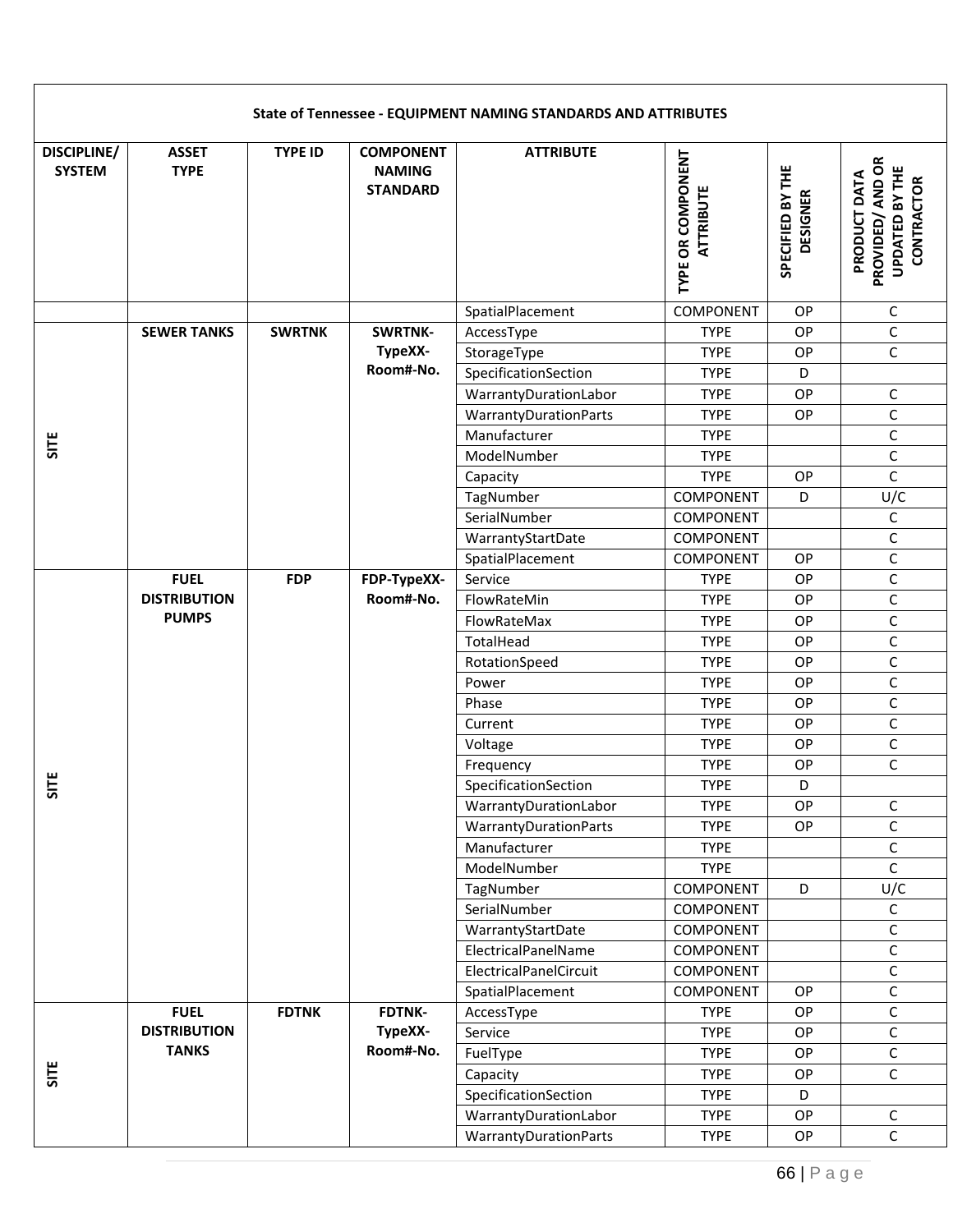| DISCIPLINE/   | <b>ASSET</b>         | <b>TYPE ID</b>  | <b>COMPONENT</b>                 | <b>ATTRIBUTE</b>       |                                       |                                     |                                                                         |
|---------------|----------------------|-----------------|----------------------------------|------------------------|---------------------------------------|-------------------------------------|-------------------------------------------------------------------------|
| <b>SYSTEM</b> | <b>TYPE</b>          |                 | <b>NAMING</b><br><b>STANDARD</b> |                        | TYPE OR COMPONENT<br><b>ATTRIBUTE</b> | SPECIFIED BY THE<br><b>DESIGNER</b> | PROVIDED/ AND OR<br><b>UPDATED BY THE</b><br>PRODUCT DATA<br>CONTRACTOR |
|               |                      |                 |                                  | Manufacturer           | <b>TYPE</b>                           |                                     | $\mathsf C$                                                             |
|               |                      |                 |                                  | ModelNumber            | <b>TYPE</b>                           |                                     | $\mathsf C$                                                             |
|               |                      |                 |                                  | DryWeight              | <b>TYPE</b>                           | OP                                  | $\mathsf C$                                                             |
|               |                      |                 |                                  | WetWeight              | <b>TYPE</b>                           | OP                                  | $\mathsf C$                                                             |
|               |                      |                 |                                  | TagNumber              | COMPONENT                             | D                                   | U/C                                                                     |
|               |                      |                 |                                  | SerialNumber           | COMPONENT                             |                                     | $\mathsf C$                                                             |
|               |                      |                 |                                  | WarrantyStartDate      | <b>COMPONENT</b>                      |                                     | $\mathsf C$                                                             |
|               |                      |                 |                                  | SpatialPlacement       | <b>COMPONENT</b>                      | OP                                  | $\mathsf C$                                                             |
|               | <b>FUEL</b>          | <b>FDSW</b>     | FDSW-                            | SpecificationSection   | <b>TYPE</b>                           | D                                   |                                                                         |
|               | <b>DISTRIBUTION</b>  |                 | TypeXX-                          | WarrantyDurationLabor  | <b>TYPE</b>                           | OP                                  | C                                                                       |
| SITE          | <b>SWITCHES</b>      |                 | Room#-No.                        | WarrantyDurationParts  | <b>TYPE</b>                           | OP                                  | $\mathsf C$                                                             |
|               |                      |                 |                                  | Manufacturer           | <b>TYPE</b>                           |                                     | $\mathsf C$                                                             |
|               |                      |                 |                                  | ModelNumber            | <b>TYPE</b>                           |                                     | $\mathsf C$                                                             |
|               |                      |                 |                                  | WarrantyStartDate      | COMPONENT                             |                                     | $\mathsf C$                                                             |
|               | <b>SITE LIGHTING</b> | <b>SLTGCSYS</b> | SLTGCSYS-                        | SpecificationSection   | <b>TYPE</b>                           | D                                   |                                                                         |
|               | <b>CONTROL</b>       |                 | TypeXX-                          | WarrantyDurationLabor  | <b>TYPE</b>                           | OP                                  | $\mathsf C$                                                             |
|               | <b>SYSTEM</b>        |                 | Room#-No.                        | WarrantyDurationParts  | <b>TYPE</b>                           | OP                                  | $\overline{C}$                                                          |
|               |                      |                 |                                  | Manufacturer           | <b>TYPE</b>                           |                                     | $\mathsf C$                                                             |
|               |                      |                 |                                  | ModelNumber            | <b>TYPE</b>                           |                                     | $\overline{C}$                                                          |
|               |                      |                 |                                  | Current                | <b>TYPE</b>                           | D                                   | U/C                                                                     |
| SITE          |                      |                 |                                  | Voltage                | <b>TYPE</b>                           | D                                   | U/C                                                                     |
|               |                      |                 |                                  | Power                  | <b>TYPE</b>                           | D                                   | U/C                                                                     |
|               |                      |                 |                                  | TagNumber              | COMPONENT                             | D                                   | U/C                                                                     |
|               |                      |                 |                                  | SerialNumber           | COMPONENT                             |                                     | $\mathsf C$                                                             |
|               |                      |                 |                                  | WarrantyStartDate      | COMPONENT                             |                                     | $\mathsf C$                                                             |
|               |                      |                 |                                  | ElectricalPanelName    | COMPONENT                             |                                     | $\mathsf C$                                                             |
|               |                      |                 |                                  | ElectricalPanelCircuit | COMPONENT                             |                                     | $\overline{c}$                                                          |

The equipment inventory shall be submitted in COBie format. The table below lists the COBie Worksheets and the high-level information that shall be provided in each Worksheet for an equipment inventory.

Additional guidance on the COBie Worksheets can be found in The COBie Guide (East and Carrasquillo-Mangual 2012).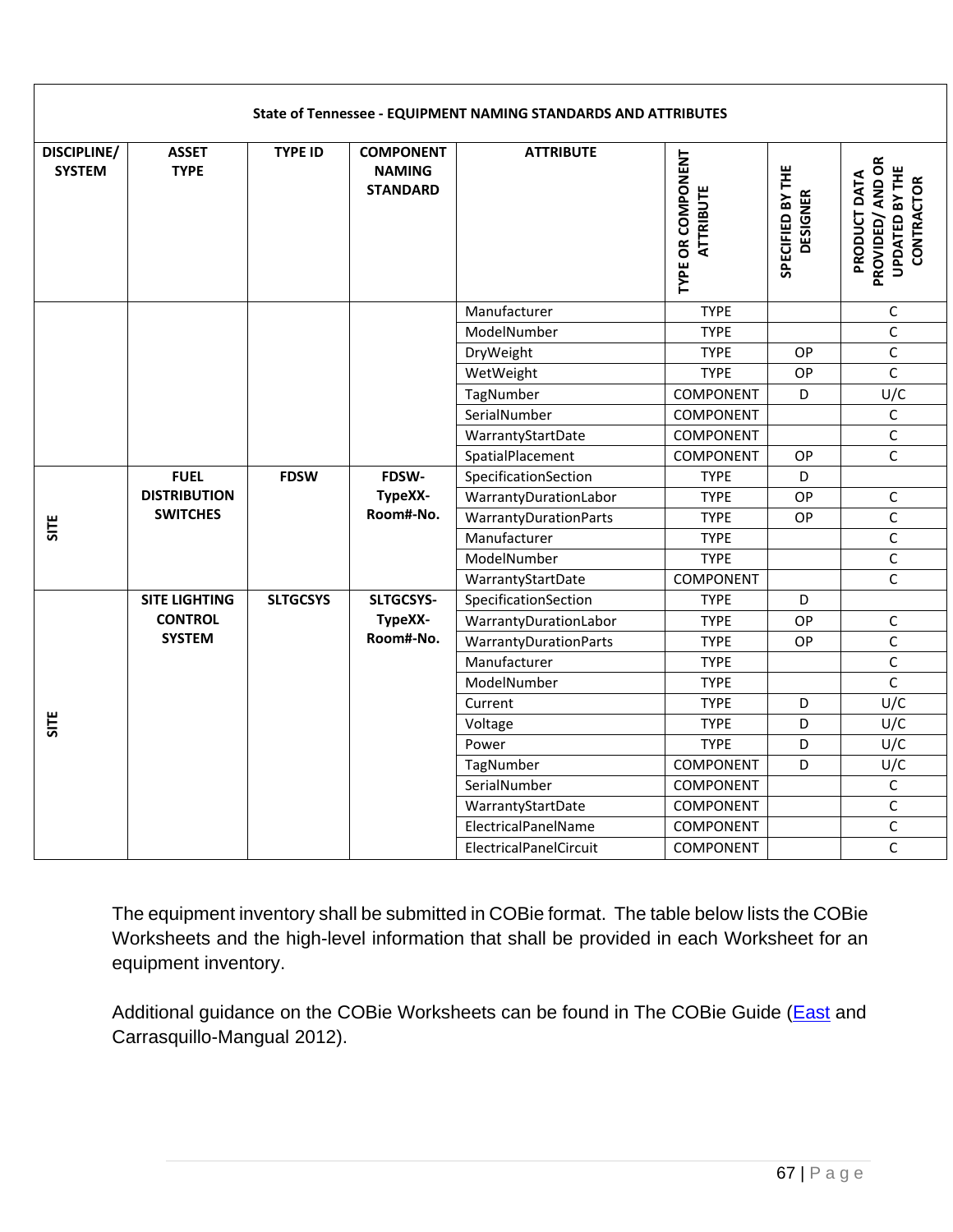| <b>COBie</b><br><b>Worksheet</b> | <b>Required Content</b>                                                                                                                                                                                                                                                                                                                                                                                        |
|----------------------------------|----------------------------------------------------------------------------------------------------------------------------------------------------------------------------------------------------------------------------------------------------------------------------------------------------------------------------------------------------------------------------------------------------------------|
| Contact                          | One row for each discipline or organization that provides<br>COBie information. Fields required to be completed include:<br>Email, CreatedBy, CreatedOn, Category, Company, and<br>Phone                                                                                                                                                                                                                       |
| Facility                         | One building per COBie file. Fields required to be completed<br>include: Name, CreatedBy, CreatedOn, Category,<br>ProjectName, SiteName, LinearUnits, AreaUnits,<br>VolumeUnits, CurrencyUnit, AreaMeasurement, and<br>Description                                                                                                                                                                             |
| Floor                            | One row for each vertical level to include foundations, floors,<br>roofs, and site. Fields required to be completed include:<br>Name, CreatedBy, CreatedOn, Category, Elevation, and<br>Height                                                                                                                                                                                                                 |
| Space                            | One row per functional space, per room. Multiple spaces in a<br>room are possible. Fields required to be completed include:<br>Name, CreatedBy, CreatedOn, Category, FloorName,<br>Description, GrossArea, and NetArea                                                                                                                                                                                         |
| Zone                             | One row for each COBie. Space and COBie. Zone type. Fields<br>required to be completed include: Name, CreatedBy,<br>CreatedOn, Category, and SpaceNames                                                                                                                                                                                                                                                        |
| <b>Type</b>                      | One row for each scheduled product type or tagged<br>equipment type found in the BIMs. Fields required to be<br>completed include: Name, CreatedBy, CreatedOn, Category,<br>Description, AssetType, Manufacturer, ModelNumber,<br>WarrantyGuarantorParts, WarrantyDurationParts,<br>WarrantyGuarantorLabor, WarrantyDurationLabor,<br>WarrantyDurationUnit, NominalLength, NominalWidth, and<br>NomimnalHeight |
| Component                        | One row for each individually scheduled product or each<br>instance of tagged equipment found in the BIMs. Fields<br>required to be completed include: Name, CreatedBy,<br>CreatedOn, TypeName, Space, Description, SerialNumber,<br>InstallationDate, WarrantyStartDate, and TagNumber                                                                                                                        |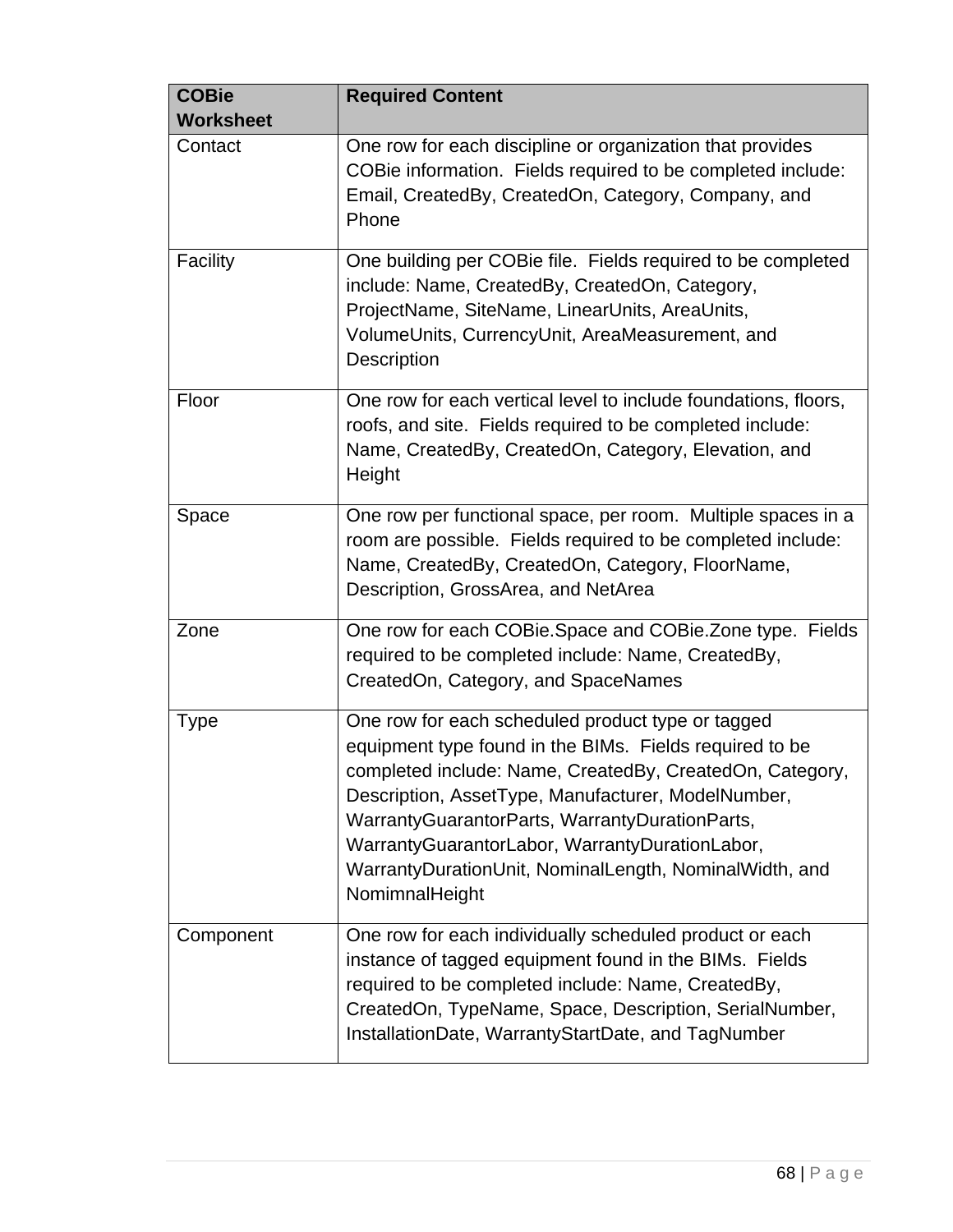| <b>COBie</b>     | <b>Required Content</b>                                                                                                                                                                                                                                               |  |
|------------------|-----------------------------------------------------------------------------------------------------------------------------------------------------------------------------------------------------------------------------------------------------------------------|--|
| <b>Worksheet</b> |                                                                                                                                                                                                                                                                       |  |
| System           | One row for each Component identifying the related System.<br>Fields required to be completed include: Name, CreatedBy,<br>CreatedOn, Category, and ComponentNames                                                                                                    |  |
| Document         | One row for each associated deliverable document identifying<br>the relevant equipment type or component. Fields required to<br>be completed include: Name, CreatedBy, CreatedOn,<br>Category, ApprovalBy, Stage, SheetName, RowName,<br>Directory, and File          |  |
| <b>Attribute</b> | One row for each required Space Attribute.<br>One row for each required Type Attribute.<br>One row for each required Component Attribute. Fields<br>required to be completed include: Name, CreatedBy,<br>CreatedOn, Category, SheetName, RowName, Value, and<br>Unit |  |

### Document Naming Convention

In reference to the COBie Worksheet named "Document", these are the document types related to managed assets that should be listed in the Document Worksheet in the COBie deliverable. The naming convention for each document type is as follows.

SBCProjectNumber\_DocumentAbbreviation\_TypeID\_Type

For example, product data documentation for Air Handling Unit (AHU) Type 500C on SBC Project 440006-01-2014 would have a naming convention of

#### 440006-01-2014\_PD\_AHU\_500C

| <b>Document Type</b> | <b>Document</b><br><b>Abbreviation</b> | <b>Document Naming Convention</b> |
|----------------------|----------------------------------------|-----------------------------------|
| <b>Product Data</b>  | PD                                     | SBC Project No._PD_TypeID_Type    |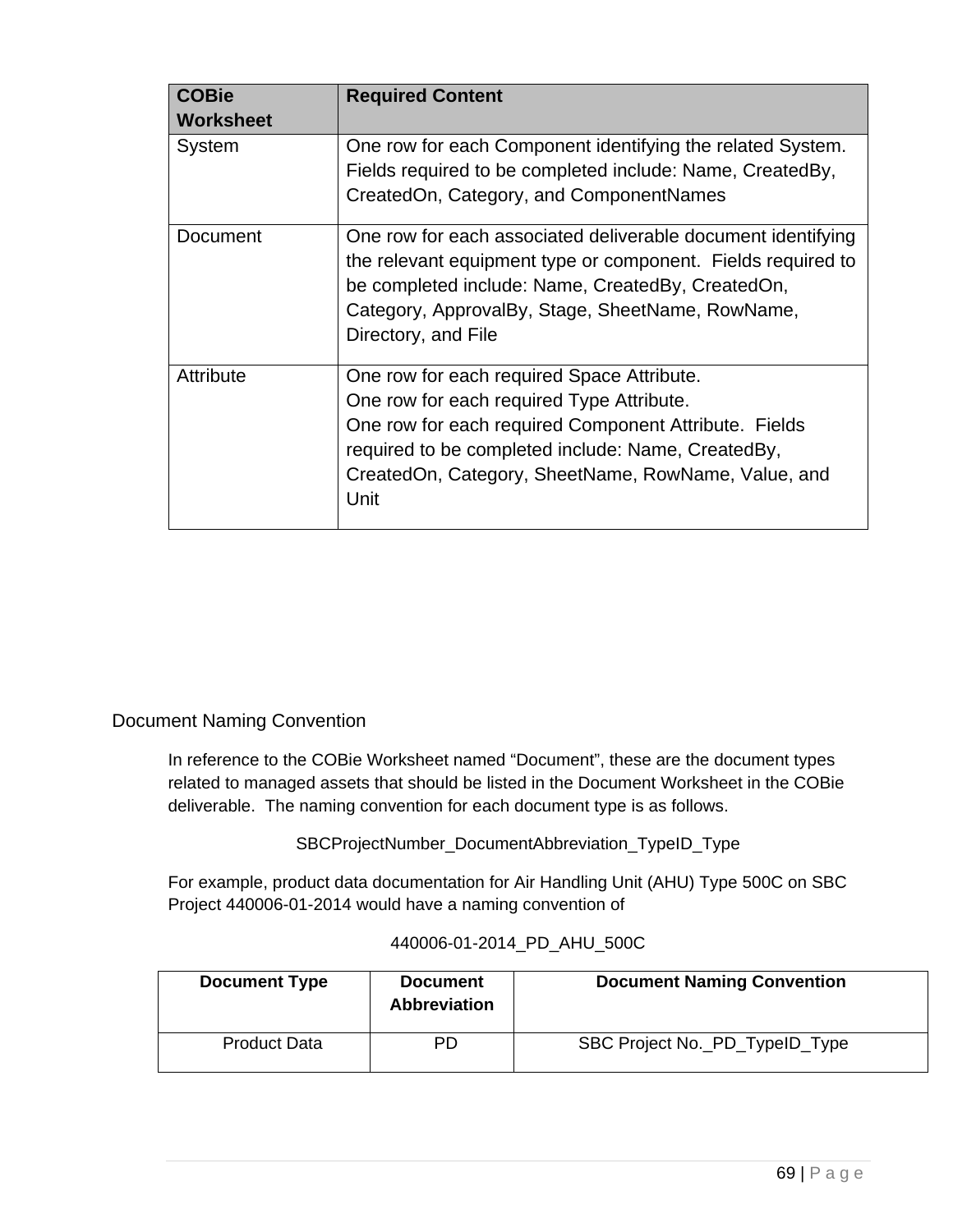| Operations &<br>Maintenance<br>Data | <b>OM</b> | SBC Project No._OM_TypeID_Type |
|-------------------------------------|-----------|--------------------------------|
| <b>Material Warranty</b>            | <b>MW</b> | SBC Project No._MW_TypeID_Type |
| Commissioning<br>Data               | СX        | SBC Project No._CX_TypeID_Type |
| Certificates                        | CТ        | SBC Project No._CT_TypeID_Type |
| <b>Spare Parts List</b>             | <b>SP</b> | SBC Project No._SP_TypeID_Type |

Equipment category shall be entered as an OmniClass Table 23 code. Below are mappings of TN managed asset types to OmniClass Table 23 numbers.

| <b>Equipment Asset Mapping to OmniClass Table 23</b> |                 |                                   |                                             |  |  |
|------------------------------------------------------|-----------------|-----------------------------------|---------------------------------------------|--|--|
| <b>ASSET TYPE</b>                                    | <b>TYPE ID</b>  | <b>OmniClass</b><br><b>Number</b> | <b>OmniClass Title</b>                      |  |  |
| <b>CHILLERS</b>                                      | <b>CH</b>       | 23-33 21 00                       | Chillers                                    |  |  |
| <b>BOILERS</b>                                       | <b>BLR</b>      | 23-33 11 00                       | <b>Commercial Boilers</b>                   |  |  |
| <b>AIR HANDLING UNITS</b>                            | <b>AHU</b>      | 23-33 25 00                       | Air Handling Units                          |  |  |
| <b>FAN COIL UNITS</b>                                | <b>COIL</b>     | 23-33 33 00                       | <b>HVAC Fan Coil Units</b>                  |  |  |
| <b>PUMPS</b>                                         | <b>HVACP</b>    | 23-27 17 00                       | Pumps                                       |  |  |
| <b>FANS</b>                                          | <b>FAN</b>      | 23-33 31 19                       | Fans                                        |  |  |
| <b>COMPRESSORS</b>                                   | <b>COMPR</b>    | 23-27 21 00                       | Compressors                                 |  |  |
| <b>VAV BOXES</b>                                     | <b>VAV</b>      | 23-33 41 17 13                    | Variable Air Volume Terminal Units          |  |  |
| <b>VALVES</b>                                        | <b>HVACV</b>    | 23-27 31 00                       | Valves                                      |  |  |
| <b>TRAPS</b>                                         | <b>TRAP</b>     | 23-27 37 00                       | <b>Liquid Traps</b>                         |  |  |
| <b>STRAINERS</b>                                     | <b>STN</b>      | 23-27 55 29                       | <b>Liquid Strainers</b>                     |  |  |
| <b>MAKEUP AIR UNIT</b>                               | <b>MUA</b>      | 23-33 39 15                       | Make Up Air Units                           |  |  |
| <b>SPLIT SYSTEM</b>                                  | <b>SSYS</b>     | 23-33 39 21                       | Split System Air Conditioning Units         |  |  |
| <b>ROOFTOP PACKAGE UNIT</b>                          | <b>RTU</b>      | 23-33 00 00                       | <b>HVAC Specific Products and Equipment</b> |  |  |
| Heat Pump (Package / Split)                          | <b>HP</b>       | 23-33 17 00                       | <b>Heat Pumps</b>                           |  |  |
| <b>WATER SOURCE HEAT PUMP</b>                        | <b>WSHP</b>     | 23-33 17 00                       | <b>Heat Pumps</b>                           |  |  |
| <b>AIR DRYER</b>                                     | <b>ADRY</b>     | 23-33 47 00                       | Air Dryers                                  |  |  |
| <b>WATER HEATER</b>                                  | <b>WHTR</b>     | 23-31 29 00                       | <b>Hot Water Heaters</b>                    |  |  |
| <b>AIR COMPRESSORS</b>                               | <b>ACOMP</b>    | 23-27 21 00                       | Compressors                                 |  |  |
| <b>AIR COOLED CONDENSER</b>                          | <b>ACC</b>      | 23-33 43 11                       | Air Cooled Condenser Units                  |  |  |
| <b>COMPUTER ROOM AIR CONDITIONING</b><br><b>UNIT</b> | <b>CRAC</b>     | 23-33 39 00                       | Air Conditioning Equipment                  |  |  |
| <b>COOLING TOWER</b>                                 | <b>CTWR</b>     | 23-33 23 00                       | <b>Cooling Towers</b>                       |  |  |
| <b>WATER TREATMENT ASSEMBLIES</b>                    | <b>WTRTASSY</b> | 23-27 55 33 11                    | Water Treatment Package Units               |  |  |
| <b>PLUMBING VALVES</b>                               | <b>PLBGV</b>    | 23-27 31 00                       | Valves                                      |  |  |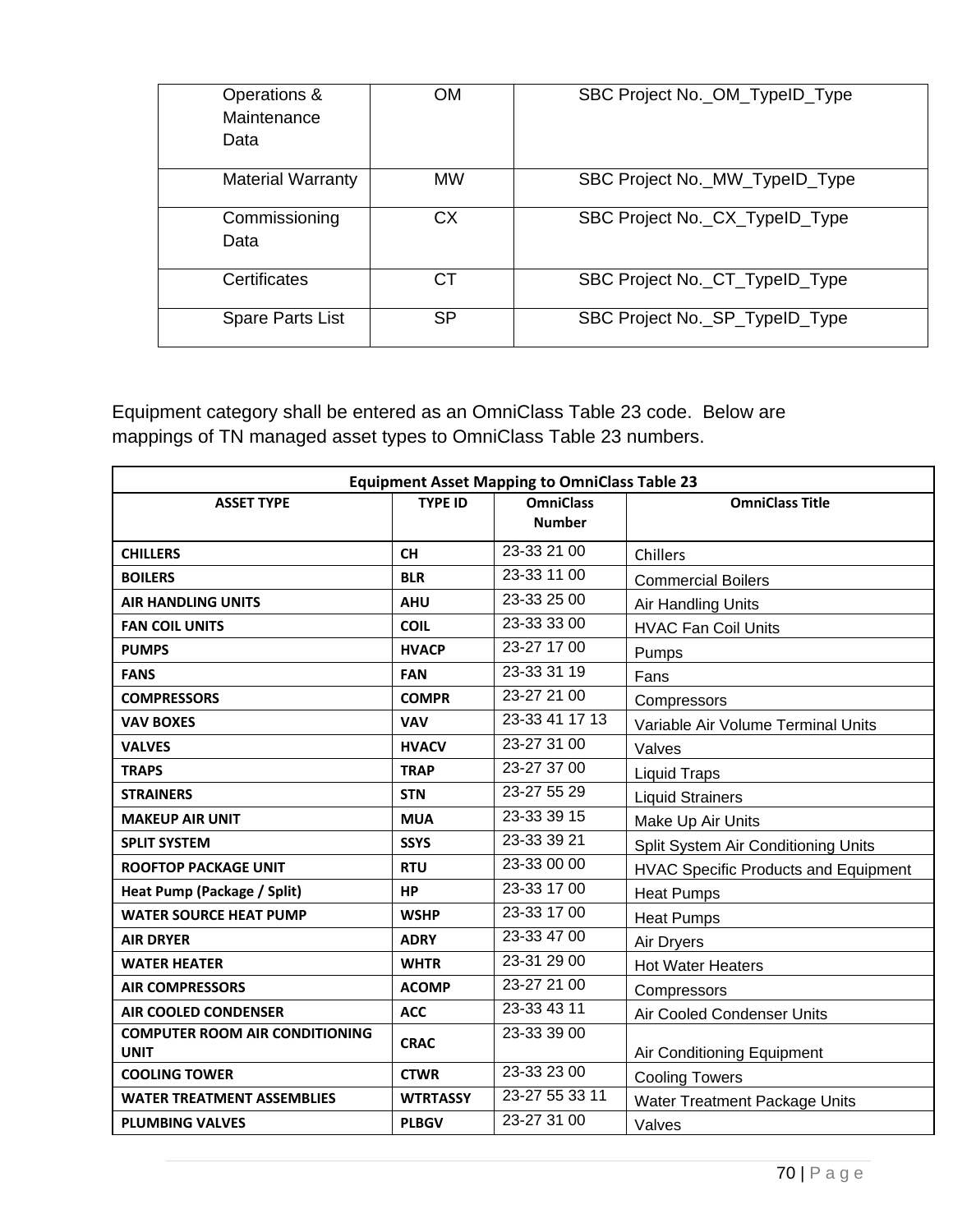| <b>Equipment Asset Mapping to OmniClass Table 23</b> |                   |                      |                                             |  |  |
|------------------------------------------------------|-------------------|----------------------|---------------------------------------------|--|--|
| <b>ASSET TYPE</b>                                    | <b>TYPE ID</b>    | <b>OmniClass</b>     | <b>OmniClass Title</b>                      |  |  |
|                                                      |                   | <b>Number</b>        |                                             |  |  |
| <b>PLUMBING FIXTURES</b>                             | <b>PLBGFIXT</b>   | 23-31 00 00          | Plumbing Specific Products and<br>Equipment |  |  |
| <b>PLUMBING PUMPS</b>                                | <b>PLBGP</b>      | 23-27 17 00          | Pumps                                       |  |  |
| <b>GREASE TRAP</b>                                   | <b>PLBGGT</b>     | 23-27 37 11          | <b>Grease Traps</b>                         |  |  |
| <b>FIRE SUPPRESSION PUMPS</b>                        | <b>FSUPPRP</b>    | 23-27 17 00          | Pumps                                       |  |  |
| <b>FIRE SUPPRESSION VALVES</b>                       | <b>FSUPPRV</b>    | 23-27 31 00          | Valves                                      |  |  |
| <b>FIRE SUPPRESSION SPRINKLER HEADS</b>              | <b>FSUPPRSH</b>   | 23-29 33 00          | Fire Suppression System Components          |  |  |
| <b>FIRE SUPPRESSION FIRE EXTINGUISHERS</b>           | <b>FSUPPRFEXT</b> | 23-29 25 19          | <b>Fire Extinguishers</b>                   |  |  |
| <b>LIGHT FIXTURES</b>                                | <b>LTG</b>        | 23-35 47 11          | <b>Lighting Fixtures</b>                    |  |  |
| <b>DISTRIBUTION PANEL</b>                            | <b>DPNL</b>       | 23-35 31 13          | <b>Distribution Panel Boards</b>            |  |  |
| <b>SWITCHGEAR</b>                                    | <b>SWGR</b>       | 23-35 31 31          | Switchgear                                  |  |  |
| <b>GENERATOR</b>                                     | <b>GEN</b>        | 23-35 11 00          | <b>Electrical Generators</b>                |  |  |
| <b>LIGHTING CONTROL SYSTEM</b>                       | <b>LTGCSYS</b>    | 23-27 15 21          | <b>Building Lighting Controls</b>           |  |  |
| UNITERRUPTED POWER SUPPLY                            | <b>UPS</b>        | 23-35 23 21          | Uninterrupted Power Supply (UPS) Units      |  |  |
| <b>ELEVATORS</b>                                     | <b>ELEV</b>       | 23-23 11 11          | Elevators                                   |  |  |
| <b>CONTROL SENSORS</b>                               | <b>CTRLSNSR</b>   | 23-27 11 15 23       | <b>Flow Sensors</b>                         |  |  |
| <b>CONTROL CONTROLLERS</b>                           | <b>CTRLCONT</b>   | 23-27 11 15 15       | <b>Flow Controllers</b>                     |  |  |
| <b>BUILDING AUTOMATION SYSTEM</b>                    | <b>BAS</b>        | 23-27 13 13 13       | <b>Building Automated Systems</b>           |  |  |
| <b>DOORS</b>                                         | <b>DR</b>         | 23-17 11 00          | Doors                                       |  |  |
| <b>SITE WATER PUMPS</b>                              | <b>SWTRP</b>      | 23-27 17 00          | Pumps                                       |  |  |
| <b>SITE VALVES</b>                                   | <b>SV</b>         | 23-27 31 00          | Valves                                      |  |  |
| <b>SITE WATER TANKS</b>                              | <b>SWTRTNK</b>    | 23-27 29 19          | <b>Tanks</b>                                |  |  |
| SITE FIRE SUPPRESSION HYDRANTS                       | <b>SFSUPPRHYD</b> | 23-29 25 13          | Fire Hydrants                               |  |  |
| <b>SITE FIRE SUPPRESSION VALVES</b>                  | <b>SFSUPPRV</b>   | 23-27 31 00          | Valves                                      |  |  |
| <b>SITE FIRE SUPPRESSION PUMPS</b>                   | <b>SFSUPPRP</b>   | 23-27 17 00          | Pumps                                       |  |  |
| <b>WATER SUPPLY WELL PUMPS</b>                       | <b>WTRSPLYWP</b>  | 23-27 17 00          | Pumps                                       |  |  |
| <b>SEWER MANHOLES</b>                                | <b>SWRMH</b>      | 23-39 29 11 13<br>11 | Manhole (Goes in Prefab Concrete)           |  |  |
| <b>SEWER PUMPS</b>                                   | <b>SWRP</b>       | 23-27 17 00          | Pumps                                       |  |  |
| <b>SEWER TANKS</b>                                   | <b>SWRTNK</b>     | 23-27 29 19          | Tanks                                       |  |  |
| <b>FUEL DISTRIBUTION PUMPS</b>                       | <b>FDP</b>        | 23-27 17 00          | Pumps                                       |  |  |
| <b>FUEL DISTRIBUTION TANKS</b>                       | <b>FDTNK</b>      | 23-27 29 19          | <b>Tanks</b>                                |  |  |
| <b>FUEL DISTRIBUTION SWITCHES</b>                    | <b>FDSW</b>       | 23-35 37 00          | <b>Electrical Switches</b>                  |  |  |
| SITE LIGHTING CONTROL SYSTEM                         | <b>SLTGCSYS</b>   | 23-27 15 21          | <b>Building Lighting Controls</b>           |  |  |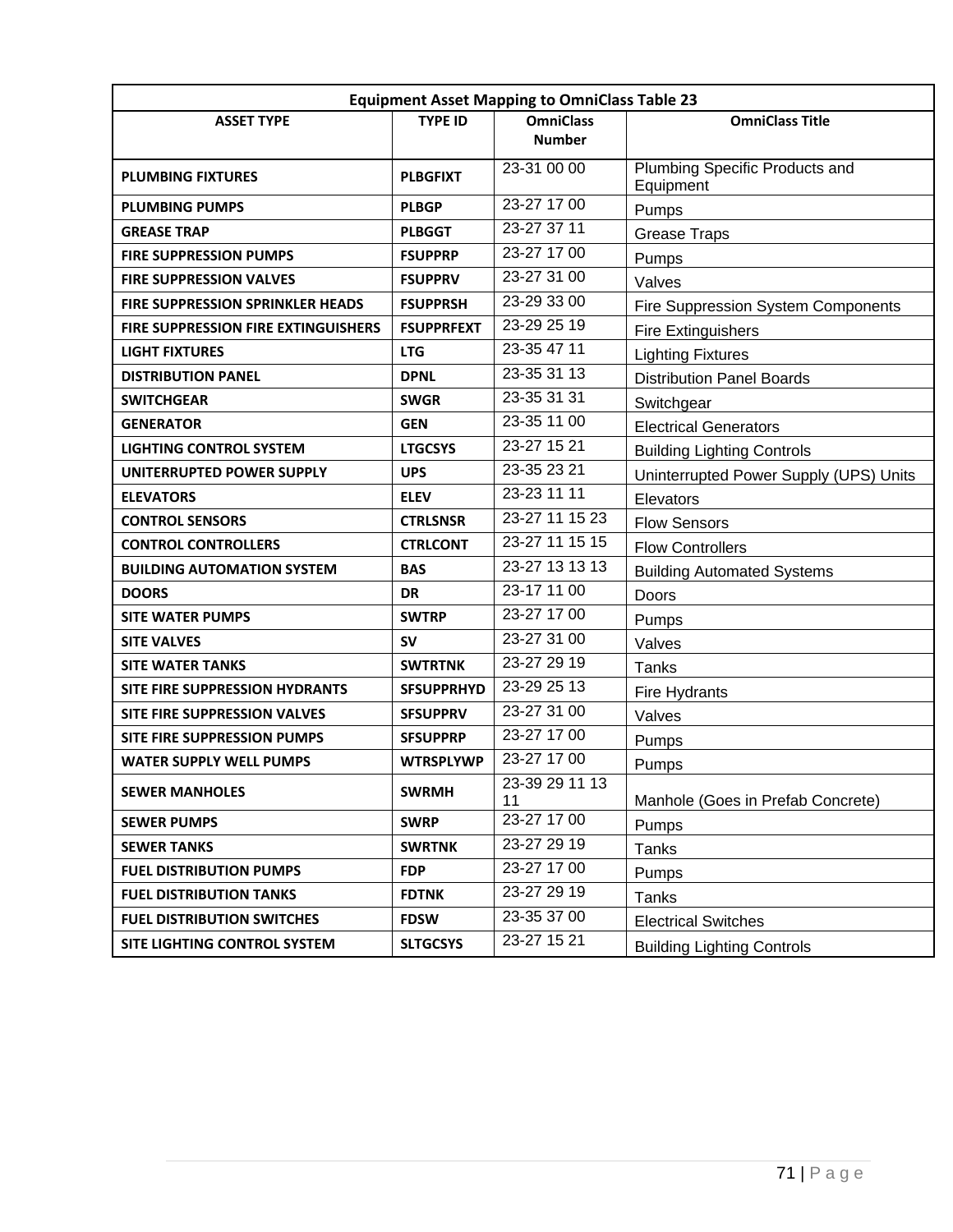# **Appendix E – BIM Execution Plan Outline - Contractors**

# **Project Information**

- Identify project name, SBC number, location (address & geo-reference)
- Identify Owner
- Identify effective date or revision date of plan

# **Project Construction Team Information**

- Contractor firm
	- o Firm name
	- o Firm address
	- o BIM Manager name
	- o BIM Manager contact information
- Subcontractors and Major Suppliers
	- o Firm name
	- o Firm address
	- o BIM Coordinator name
	- o BIM Coordinator contact information

# **BIM Goals and Objectives**

- Identify owner's intended goals or end uses of the BIM
- Identify Contractor, Subcontractors, and Major Suppliers members' uses of the BIMs during the project
- List of Construction BIMs to be delivered
- Organization responsible for each Construction BIM

# **Roles and Responsibilities**

- Briefly describe each organization's responsibility for:
	- o BIM creation
	- o BIM quality
	- o BIM analyses
	- o BIM management
- Describe the roles of the BIM Manager and the BIM Coordinators

# **Collaboration Plan**

- Describe the collaboration system(s) to be used to exchange, merge, identify interferences and visualize BIMs
- Describe the system(s) to be used to exchange other electronic documents such as meeting minutes, meeting agendas, and interference reports
- Describe the hardware and software to be provided for onsite viewing of Construction BIMs

# **Kickoff Meeting**

- Identify the required and optional attendees
- Identify the meeting location and date
- Identity the agenda of the Kickoff Meeting.
	- o Sample agenda could include:
		- **BIM** expectations
		- **Project goals**
		- **BIM Coordination process**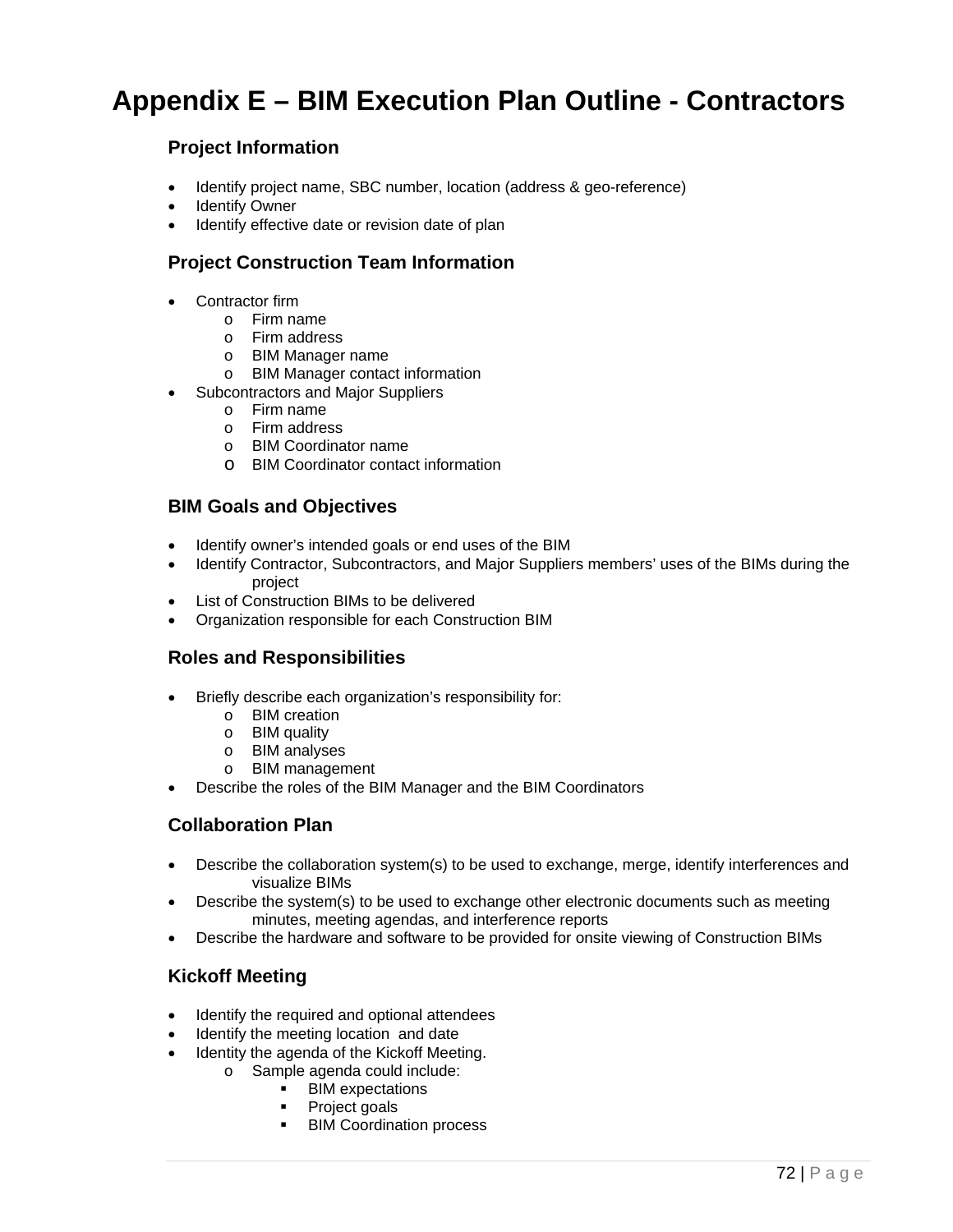- **BIM Coordination Meetings**
- Other BIM analyses such as 4D Scheduling
- Review BIM Execution Plan
- Review modeling standards
- Review model content
- COBie deliverables and requirements
- BIM deliverables

#### **BIM Coordination**

- Describe the roles and responsibilities of required Project Team members for BIM Coordination
- Describe the schedule for or frequency of model updates and interference checks
- Describe tools to be used for BIM Coordination
- Define the clashes to be run (e.g. HVAC vs. Structure)
- Describe the process to identify and resolve interferences
- Describe the process for tracking action items from the meeting.
- Describe the process for tracking changes to the Construction BIMs
- Describe the process to be used to generate related Shop Drawings and Coordination Drawings from the coordinated Construction BIMs

# **BIM Coordination Meetings**

- Identify the frequency of meetings
- Identify the required and optional attendees
- Identify the locations of the meetings

# **Software for Model Authoring**

- Identify all software products to be used for BIM creation and the software version
- Identify all object enablers to be used for viewing BIMs
- Identify all software products to be used for BIM Coordination and interference reporting
- Identify software products that will be used to perform quality control on BIMs

# **Modeling Standards and Content**

- Common coordinate system
	- o Units
	- o File origin (X,Y,Z)
	- o Geolocation
- Modeling partitions
- File versioning
- Naming
	- o Files
	- o Building level designators
	- o Building area designators
	- o Discipline designators
	- o Layers (if applicable)
	- o Properties required for:
		- COBie deliverables
		- **•** Owner-requested analyses
		- **Construction-initiated analyses**
	- o Units and values for properties (e.g.- cubic feet per minute, space use codes from FICM)
- Level of precision and dimensioning
- Objects to be modeled per discipline or trade